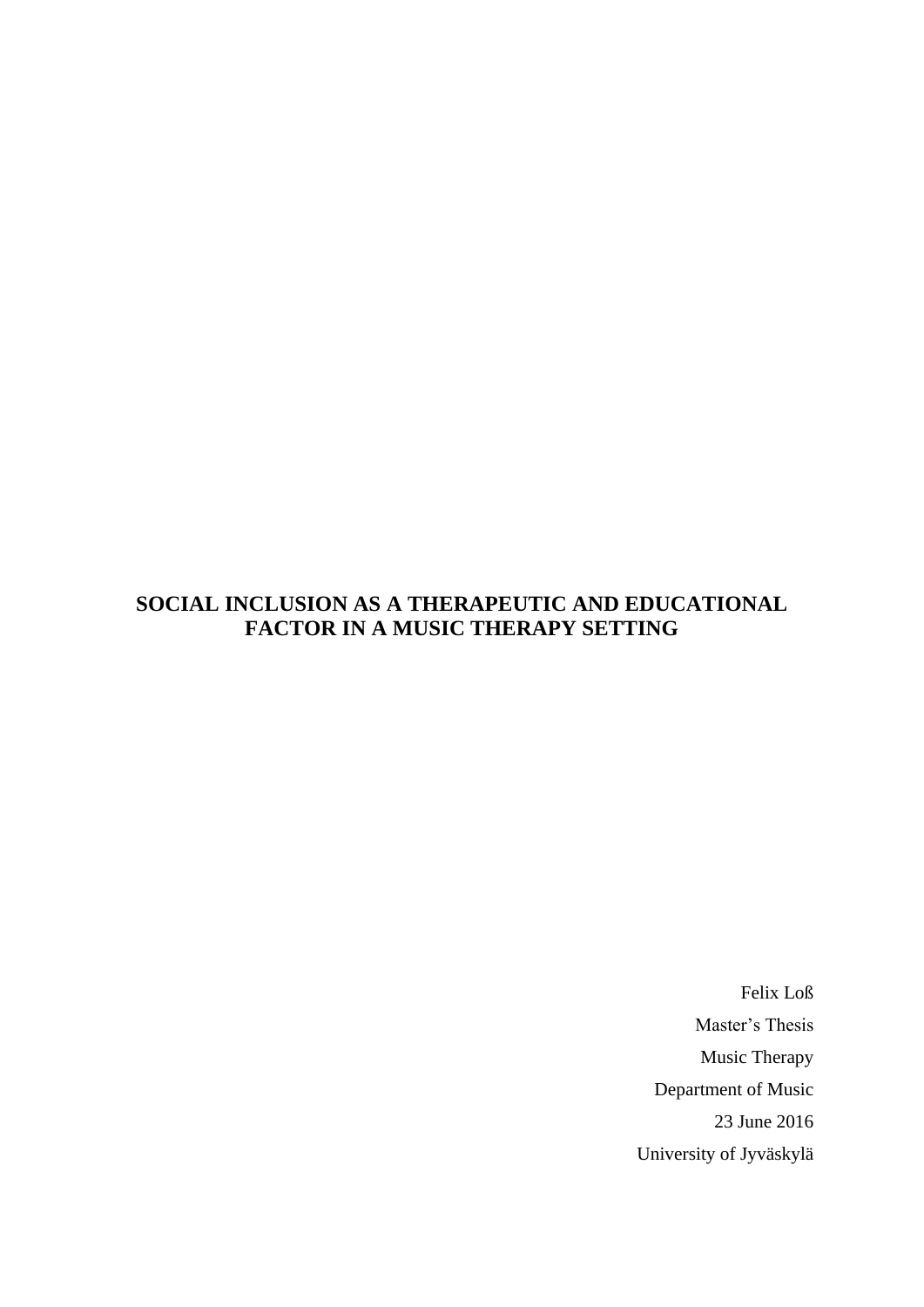# **JYVÄSKYLÄN YLIOPISTO**

| Tiedekunta – Faculty                                                                                     | Laitos – Department                  |  |
|----------------------------------------------------------------------------------------------------------|--------------------------------------|--|
| <b>Humanities</b>                                                                                        | Department of Music                  |  |
| Tekijä – Author<br><b>FELIX LOSS</b>                                                                     |                                      |  |
| Työn nimi – Title<br>Social Inclusion as a Therapeutic and Educational Factor in a Music Therapy Setting |                                      |  |
| Oppiaine – Subject<br>Music Therapy                                                                      | Työn laji – Level<br>Master's Thesis |  |
| $A$ ika – Month and year<br><b>MAY 2016</b>                                                              | Sivumäärä – Number of pages<br>86    |  |

Tiivistelmä – Abstract

Inclusive approaches for children with special needs are applied in both the fields of music therapy and (music) education. In practice, inclusive music therapy groups consist only of children with special needs, whereas an inclusive kindergarten group for example may consist of typical and non-typical children, yet not in an actual therapy setting. Both practices hold explicit benefits for typical and non-typical children, however mutually exclusive of one another. The aim of the study is to explore the effects of social inclusion in a group consisting of typically and non-typically developing children within a music therapy setting. The focus lays on the therapeutic benefits for the special needs children and the educational benefits for the typical children. Furthermore, this study outlines the possibilities and limitations of the approach, and the possible implications for music therapy practice and in music education settings. Therefore, a group of three children, two typically developing girls and one boy diagnosed with Autism Spectrum Disorder (age between 4 and 7 years), received 18 music therapy sessions. Each session's structure and activities were planned, evaluated, and reorganized through an action research paradigm. The process was videotaped and three of the sessions (beginning, middle-phase, end-phase), were analyzed using a mixed methods approach of quantitative content analysis and qualitative descriptive interpretation analysis. Additionally, interviews of the mothers were taken and were analyzed using qualitative content analysis. Preliminary results show that the therapy for the boy with autism may have enhanced active pro-social behavior within and outside the therapy sessions, as well as having increased the social skills of the typically developing girls. Furthermore, musical and social goals could be targeted in both therapeutic and educational ways.

Asiasanat – Keywords

Social Inclusion, Music Education, Special Needs, Autism Spectrum Disorder, Music Therapy

Säilytyspaikka – Depository

Muita tietoja – Additional information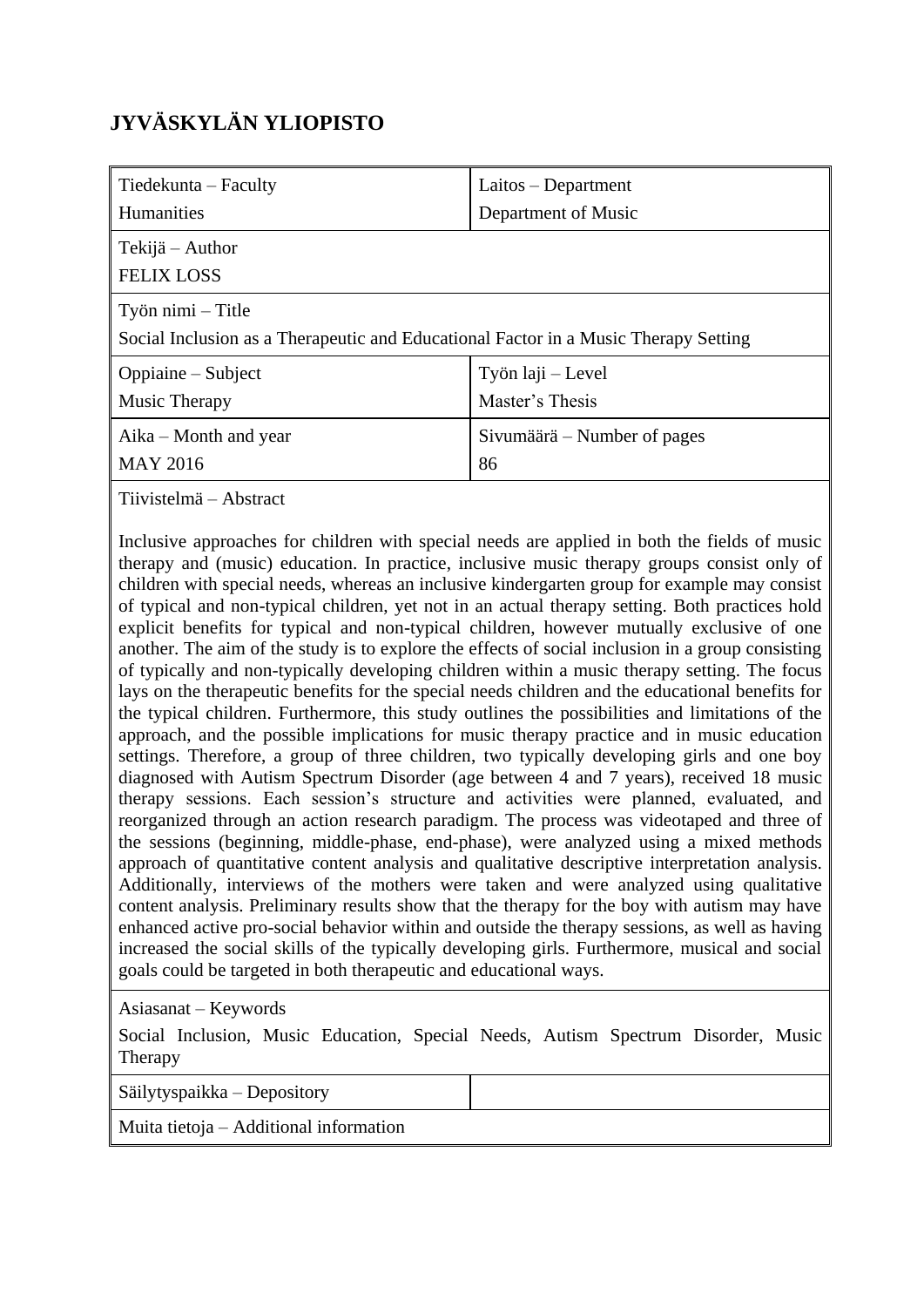# **CONTENTS**

| 1              |  |
|----------------|--|
| 2              |  |
| 2.1            |  |
| 2.2            |  |
| 2.3            |  |
| 2.4            |  |
| 2.5            |  |
| 2.6            |  |
| 3              |  |
| $\overline{4}$ |  |
| 4.1            |  |
| 4.2            |  |
| 4.3            |  |
| 4.4            |  |
| 4.5            |  |
| 4.5.1          |  |
| 4.5.2          |  |
| 4.5.3          |  |
| 5 <sup>5</sup> |  |
| 5.1            |  |
| 5.2            |  |
| 5.2.1          |  |
| 5.2.2          |  |
| 5.2.3          |  |
| 5.3            |  |
| 6              |  |
| 6.1            |  |
| 6.2            |  |
| 6.3            |  |
| 6.4            |  |
| 7              |  |
|                |  |
|                |  |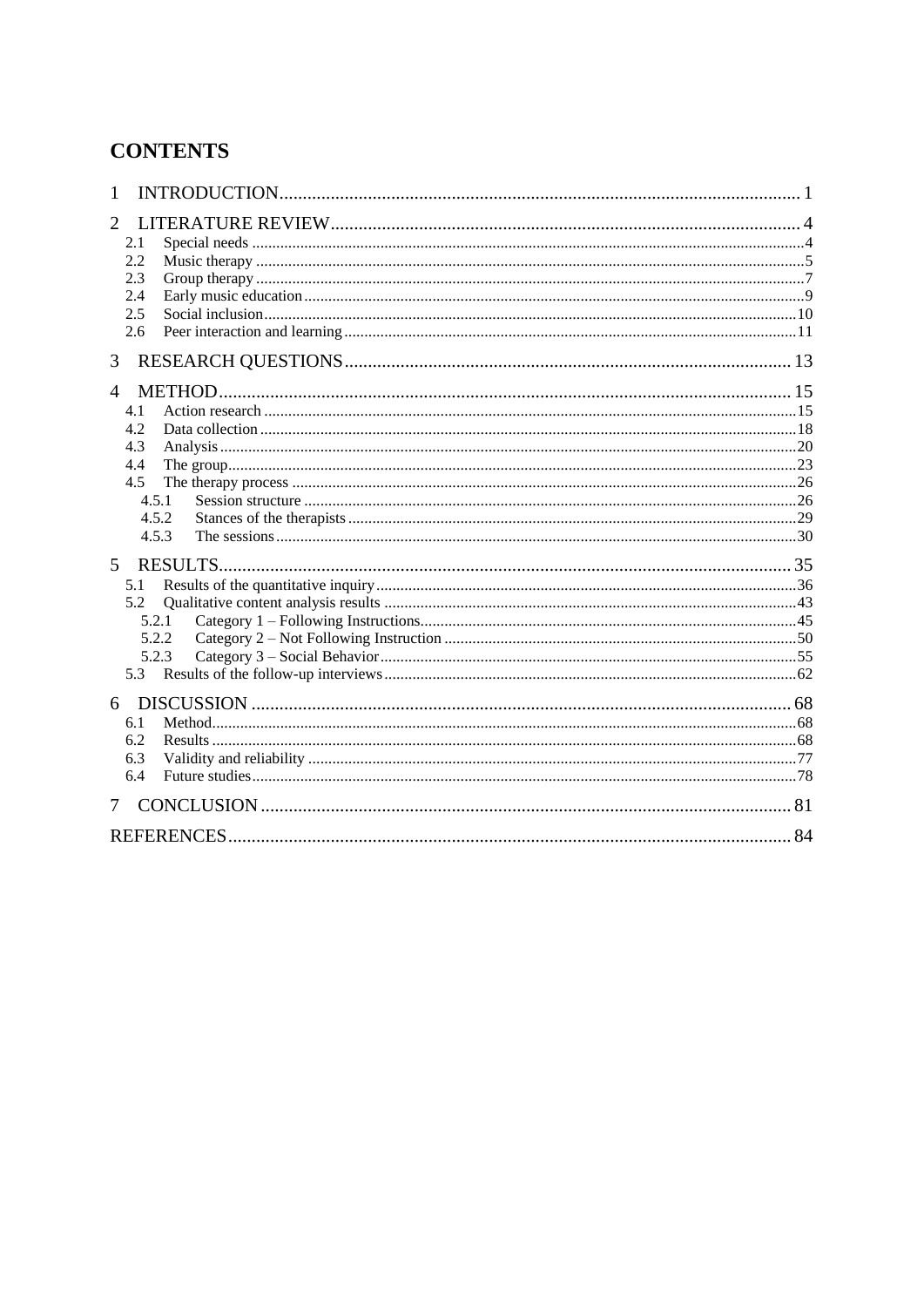## **1 INTRODUCTION**

The value of music as art lies not only in its potential in entertainment or as cultural heritage, distractor, silence-filler, medium for emotions, opinions and political statements. Music is used as a teacher's tool in music education, as a therapeutic intervention in the health care system, and as a communication tool for people who cannot communicate verbally.

Since ancient times, music has been part of a holistic education. The positive effects of an early music education are wide in range and can also influence non-musical skills, social skills, and brain plasticity (see e.g. Chobert et al., 2014; Hyde et al., 2010; Kirschner & Tomasello, 2010; Putkinen et al., 2014). Music education for that matter does not necessarily mean to learn a certain instrument or to know about music history and theory, but can also include playing music with other people - in peer groups and classes - singing with each other and sharing the experience and form of communication.

The effects of music and music making are utilized in music therapy, for rehabilitation, psycho-therapeutic work, and work with individuals with special needs to maintain health (Bruscia 2014). Through music listening, active music making, improvising, composing and song writing, individuals are confronted with musical tasks and experiences to enhance physical and mental health, explore emotions or make contact with other participants. In work with clients with Autism Spectrum Disorder, like those who were part of this study, music therapy can offer unique possibilities compared to occupational or verbal therapy, which can be utilized by those of all age groups, especially concerning social skills and engagement (Thompson, McFerran, & Gold, 2013).

In general practice, music therapy is conducted in an individual or group setting, although individual sessions are more common. In contrast, early music education as it is offered in kindergarten, for example, is mainly done in peer groups and classes. The features brought by group settings will be reviewed later, but the positive effects of a group setting and dynamics thereof can also be and are utilized in a therapy session (Dies, 2003). Also, individual therapeutic work with children with special needs, for instance in kindergarten or at school, results in separation from the other children and from the group. This happens when therapists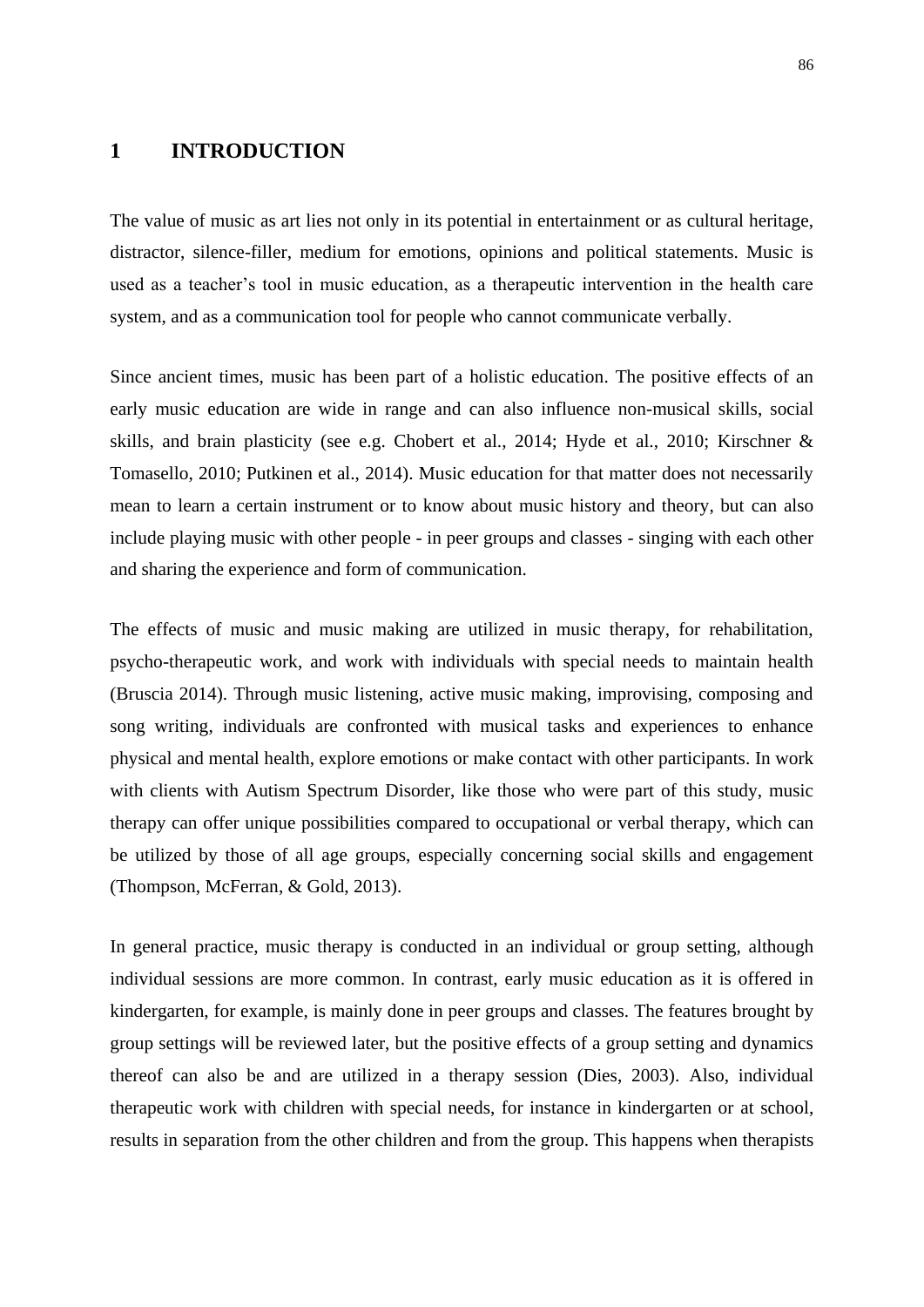come into the institutions and work one-on-one with the child that receives music therapy, in a separate room without other children. From an inclusive viewpoint, this practice might contradict the work of the educators, because it takes the child out of the peer environment and might foster the awareness of difference.

Social inclusion as such has different meanings and backgrounds within the fields of education, economics, sociology, and psychology (Labonte, 2004). In an educational context, the common application of social inclusion is to set children with special needs into the same learning environment with typically developing children and integrate them in a way what each member of the peer group is accepted equally (Mallory, 1994).

In this work, the clinical principals of music therapy, such as improvisation or musical interplays, shall be combined with the general positive effects of an early music education. The focus will be on the theoretical approach of social inclusion that already found its way into the special needs education practices during the past decades (Friend & Bursuck, 2012). In music therapy, however, this kind of approach has not been reported so far and thus seems to be a new angle towards the approach as well as the purpose of therapy and therapeutic interventions, because the therapy will be conducted with typically developed children. For the study, a group of four children was formed, consisting of two typically developing girls and two boys diagnosed with Autism Spectrum Disorder.

With social inclusion as the link, the children were to receive music therapeutic interventions and music educational tasks, with the aim of both typical and pathological children benefiting. The motivation behind this idea is rather simple: Music therapy could offer help and support for the children with special needs, in this case the two boys with autism. Music education and musicking has different positive effects on the development of young children (e.g. Putkinen et al., 2014; Kirschner & Tomasello, 2010). It seems to be an obvious strategy to put these groups together, to learn with and from each other and to learn acceptance, highlighting the commonalities rather than the differences. *Intervention* is an important part of music therapy, but it may hold a great potential for *prevention* also for individuals without a particular pathology. This potential shall also be explored further.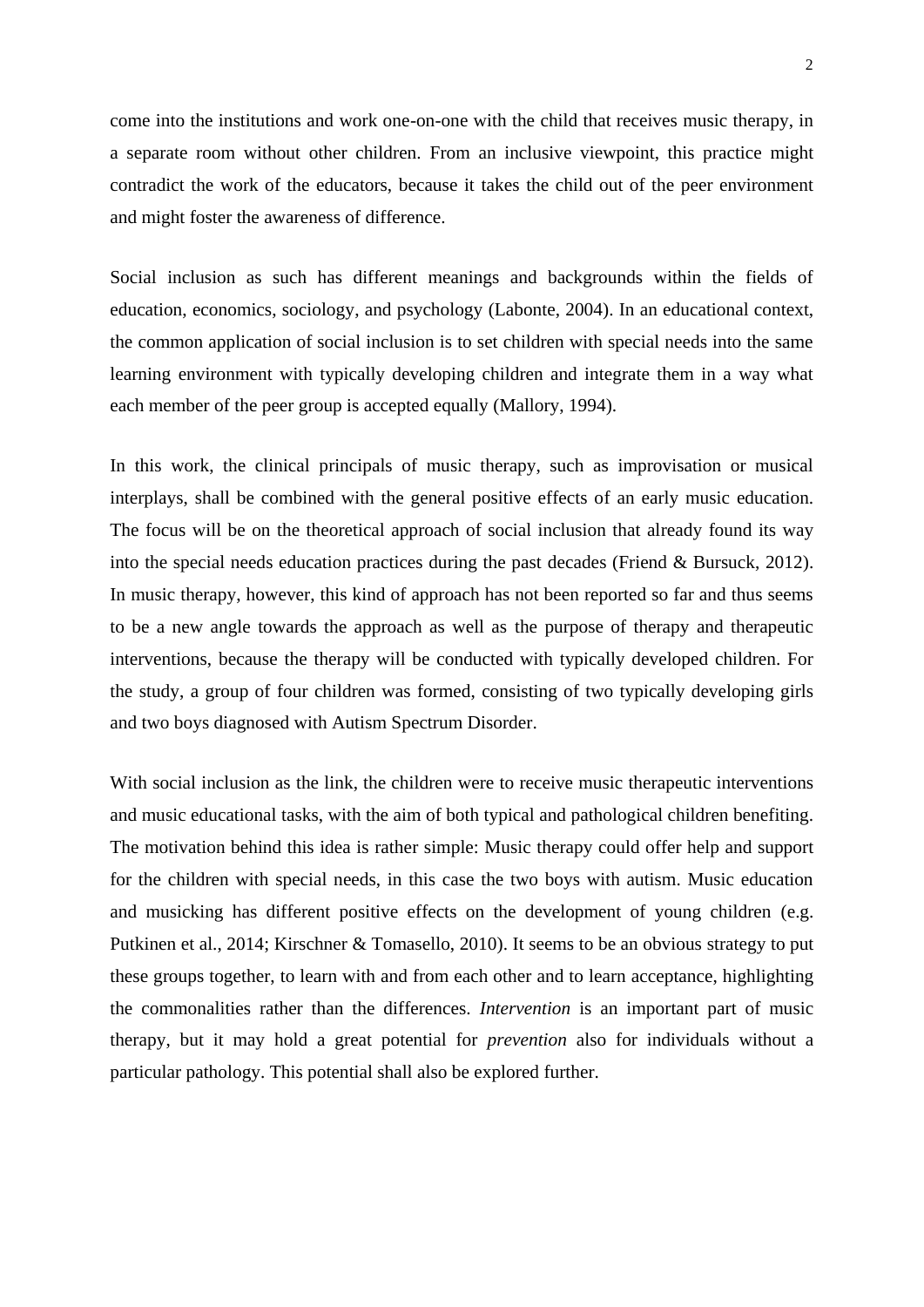In the following section, a review of literature is provided, which covers the main ideas, theoretical approaches, and terms that are important for this study, such as special needs, early music education, or group therapy. After looking into the research questions, the method will be presented in detail. The study was designed as an action research paradigm, the therapy sessions were videotaped, and three out of 18 sessions were transcribed and analyzed using quantitative and qualitative content analysis technique. In the method section, the background of the participants will be introduced, and an overview of the sessions' structure will be given.

In chapter 5, the results of the quantitative and qualitative content analyses will be presented, as well as those of the follow-up interviews that were conducted with the clients' mothers after the therapy process had ended. The discussion section will refer back to the literature which informed the theoretical framework of the study, parallels and possible new implementations will be highlighted, and the results of the analyses will be discussed.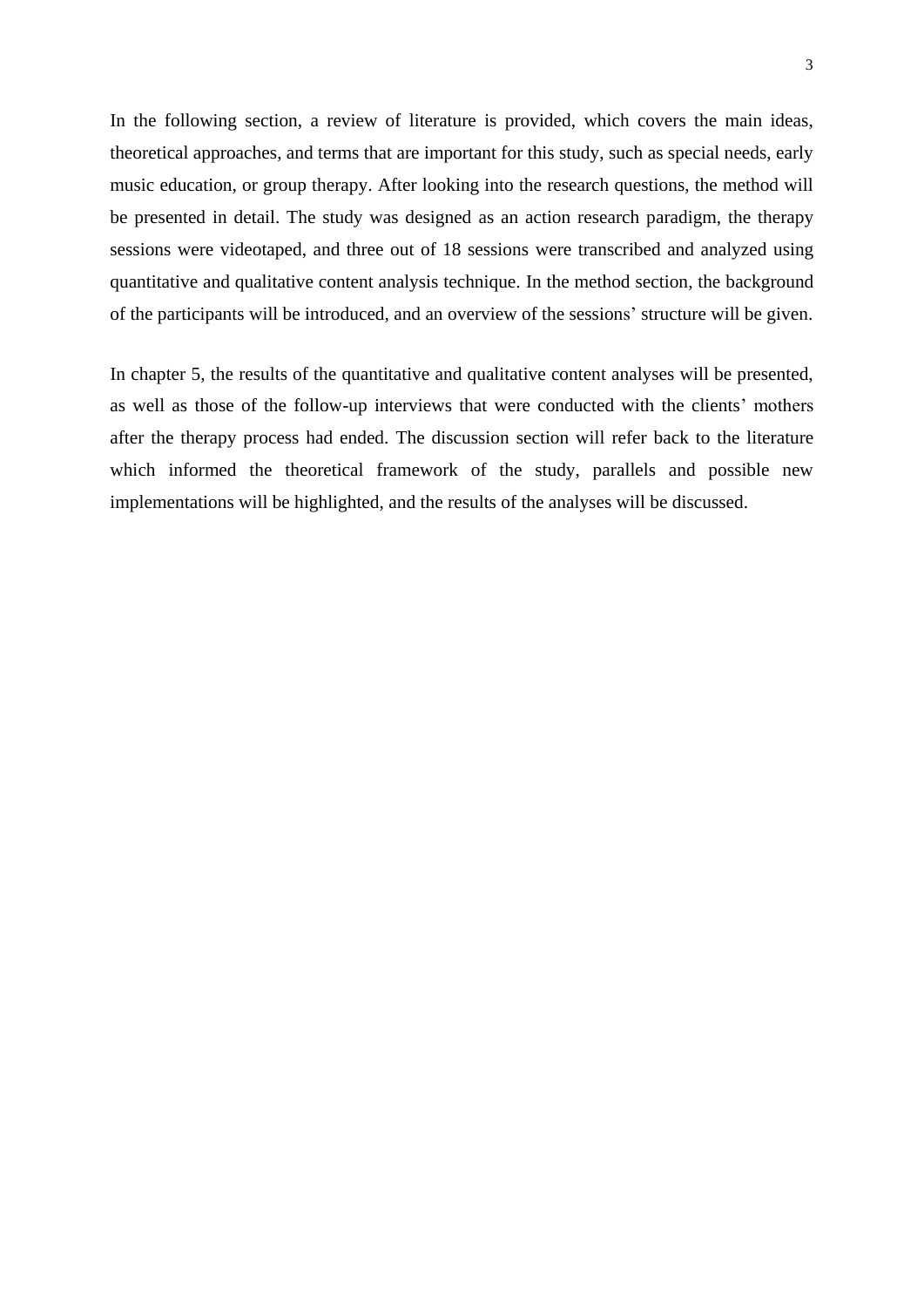## **2 LITERATURE REVIEW**

## **2.1 Special needs**

Special needs is a term used in clinical diagnosis and includes individuals who need assistance due to different disabilities, physical impairments, mental, or behavioral issues (Friend & Bursuck, 2012). Furthermore, as Friend and Bursuck (ibid.) stated, the range of special needs include learning disabilities, physical disabilities, ADHD, Autism spectrum disorder, Down's syndrome, and visual impairment among others.

During the past years, many professionals have begun to question the common routine of placing students who need more intensive services directly in a restrictive setting, for instance in a special education classroom (Fuchs, Fuchs, & Stecker, 2010). According to this, Friend and Bursuck (2012) summarize that "many educators now find that all or most supports for students with disabilities can be provided effectively in general education classrooms when teachers are prepared to work with such students and related concerns are addressed" (p. 6). The more and more common philosophy of special needs education therefore is that all learners are full members of their schools and in their classrooms and they are the responsibility of all educators within the education system (Frattura & Capper, 2006; Skilton-Sylvester & Slesaransky-Poe, 2009). The study presented here should be read with this philosophy in mind.

Because both children with special needs in this group were diagnosed with Autism Spectrum Disorder, a more detailed description of this developmental disorder shall now be provided: Autism Spectrum Disorder (ASD) is a brought term that includes Autismn, Asperger's syndrome, childhood disintegrative disorder, and pervasive developmental disorder (not otherwise specified), which all four are characterized by atypical development of social skills, verbal and non-verbal communication (American Psychological Association APA, 2013). Atypical behavior means that certain developmental milestones, such as speaking, reacting to facial expressions of the mother and so forth, are not reached at the same time, or to the same degree, as would be the case for typically developing peers. According to the American Psychological Association (2013) children and other individuals on the autism spectrum show, for example, deficits in responding appropriately in conversations, reading nonverbal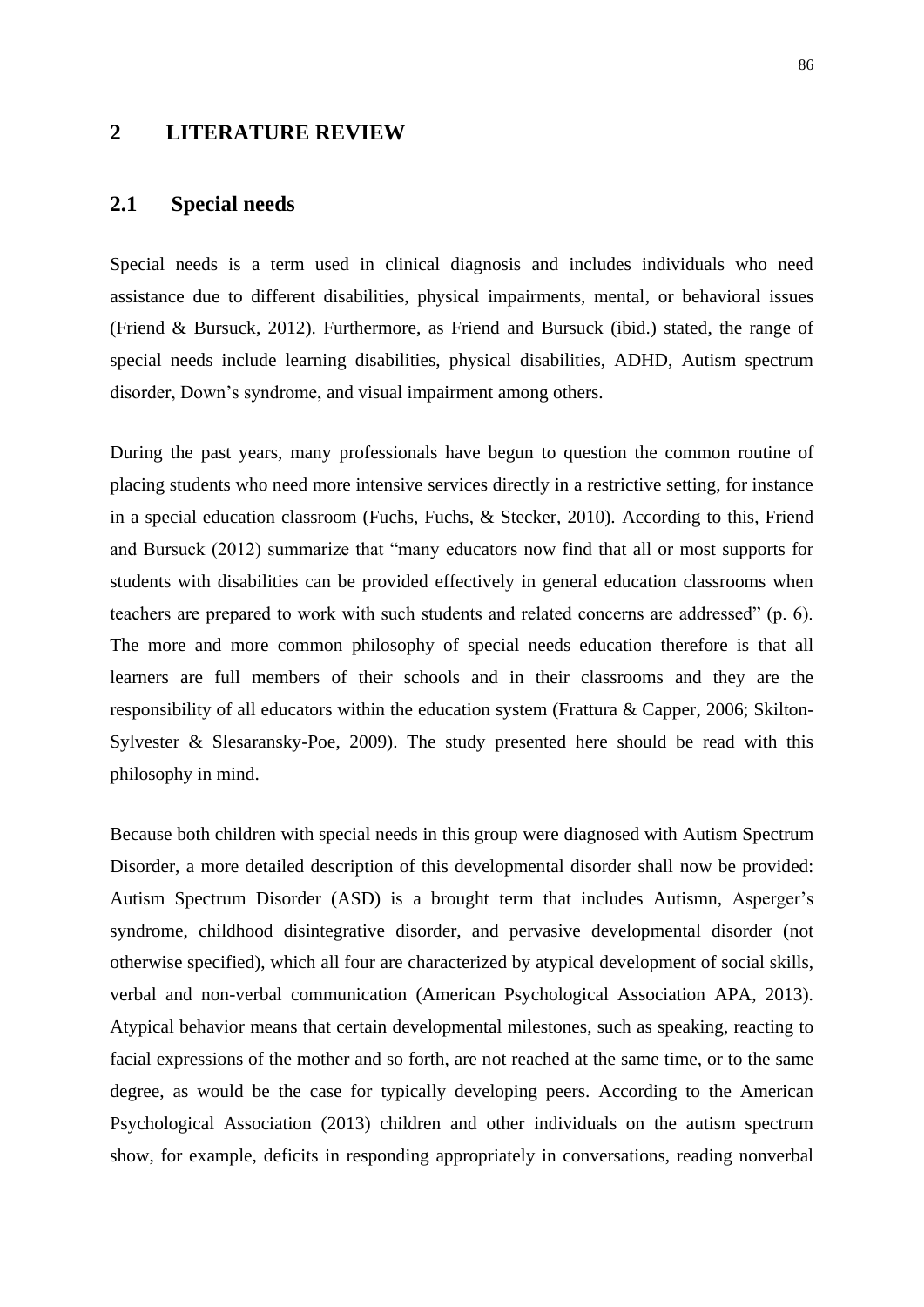interactions, or having difficulties building friendships appropriate to their age. They furthermore may be overly dependent on routines, highly sensitive to changes in their environment, or intensely focused on inappropriate objects or behaviors. All those factors may or may not occur on different levels of severity. However, to be diagnosed with ASD, the symptoms must be detectable around the first two years of life.

The reasons for autism are not fully understood but are assumed to be both neurological and genetic, as the brain structure may be a different one compared to typically developing children to begin with and therefore also develops differently during processes of learning (Siegel, 2003).

According to this, as well as an early diagnosis that is supported by the APA, an early intervention in the treatment of children with ASD is crucial. In treating children with autism and other developmental disorders, the brain's ability to be reshaped easily by good or bad experiences is taken advantage of – the earlier, the better. As Siegel (2003) puts it: "Early intervention takes advantage of plasticity by giving the child's brain increased exposure to good experiences (that is, enrichment). Enrichment consists of those things we have reason to believe will best promote reshaping to enable more typical functioning." (p. 23)

# **2.2 Music therapy**

Bruscia (2014) offered a working definition of music therapy for the first time in 1989, which he changed slightly in 1998: "Music Therapy is a systematic process of intervention wherein the therapist helps the client to promote health, using music experiences and the relationships that develop through them as dynamic forces of change" (p. XXII). However, in the third edition of his book "Defining Music Therapy", Bruscia (2014) gathered definitions of music therapist colleagues from all over the world, systematized and analyzed them to find that there is no consistent definition of Music Therapy. In this analysis he found three categories only for the predicate noun in a possible definition of music therapy: Tool schema (e.g. "Use", "Application", "Collection of Techniques"), Process schema (e.g. "Process", "Approach", "Form", "Framework") and Identity schema (e.g. "Practice", "Discipline", "Profession", "Theory") (ibid., p. 25). He made this analysis for all components of a possible definition.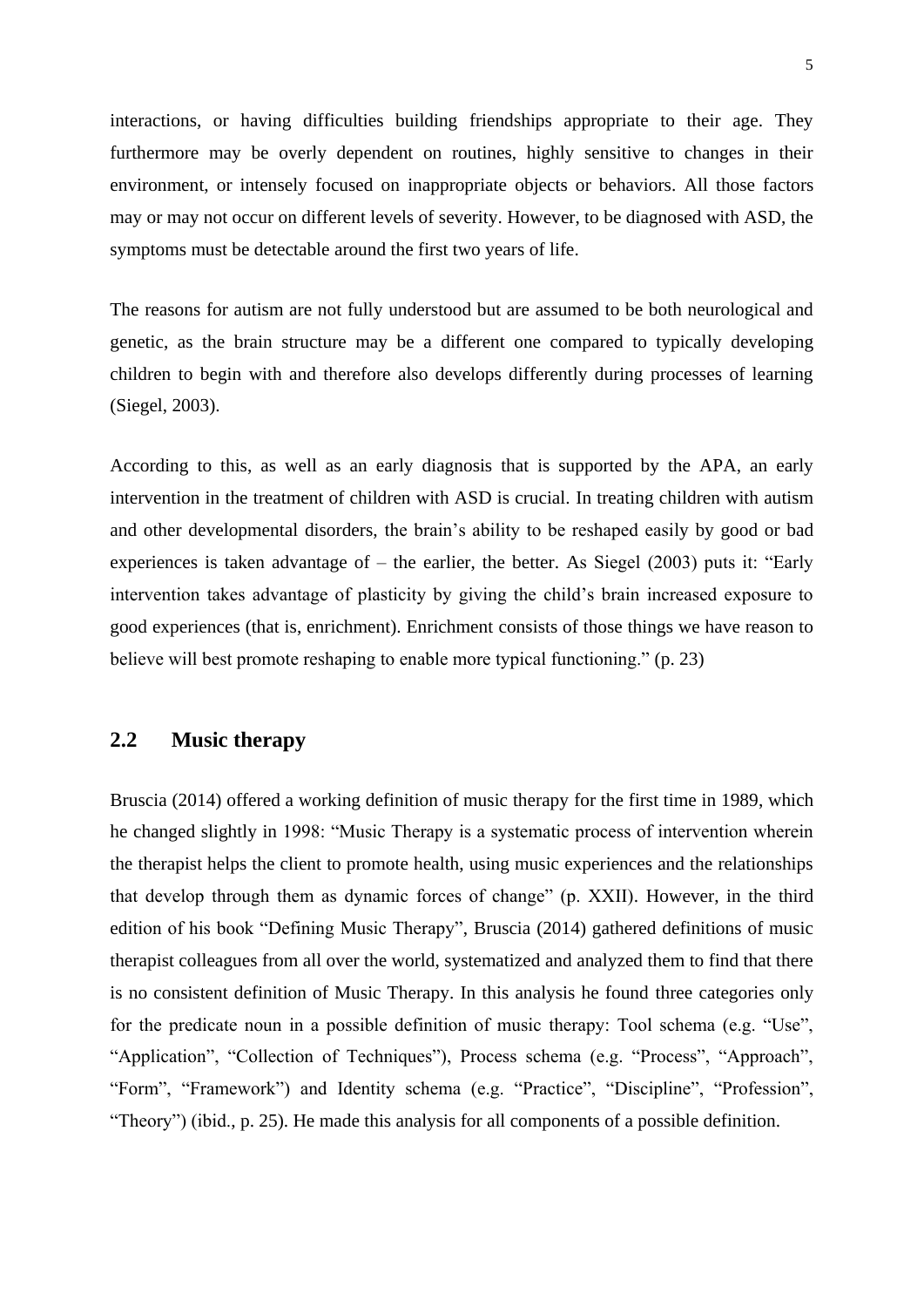In comparison, the American Music Therapy Association (n.d.) defines music therapy as follows: "Music Therapy is the clinical and evidence-based use of music interventions to accomplish individualized goals within a therapeutic relationship by a credentialed professional who has completed an approved music therapy program" (see webpage: http://www.musictherapy.org/about/quotes).

For this work, I will lean on Bruscia's (2014) definition of music therapy as presented in the beginning of this section, because it is systematically constructed, peer reviewed, and applicable.

As in section 2.1 discussing special needs, a closer look at the autism spectrum disorder and the role of music therapy in its treatment shall now be taken. Music therapy can help as part of the curriculum of different practitioners, clinicians, and educators, and to support health and development. Based on the clients' needs, music therapy interventions target social, communicative, motor/sensory, emotional and academic/cognitive functioning, or music skills in individuals with ASD (American Music Therapy Association AMTA, 2015).

As stated earlier, the range and severity of ASD is broad, the interventions in music therapy take place after a thorough assessment of the client. Furthermore, that also means the applied techniques and interventions, which include different activities as well as different approaches (e.g. behavioral, psycho-dynamic, DIR/Floortime Model, Nordoff-Robbins Music Therapy, etc.), are as broad as the spectrum (Whipple, 2013). This means that a variety of evidencebased strategies such as prompting, reinforcing, pictured scheduling and so forth are applied with music therapy techniques, e.g. singing/vocalization, instrument playing, musical improvisation, movement/dance, and listening among others (AMTA, 2015). These techniques and strategies support the client in the identified and targeted areas, according to the initial assessment. In a meta-analysis of the effectiveness of ASD treatments in early childhood, Whipple (2013) concluded that a music therapy treatment for young children with ASD is very effective for improving communication, interpersonal skills, personal responsibility, and age-adequate play. Furthermore different studies (Kalas, 2012; Katagiri, 2009; LaGasse & Hardy, 2013;, cited in AMTA, 2015) showed that music therapy interventions support and elicit joint attention and enhance auditory processing, as well as other sensory-motor, perceptual/motor, or gross/fine motor skills, and afford the identification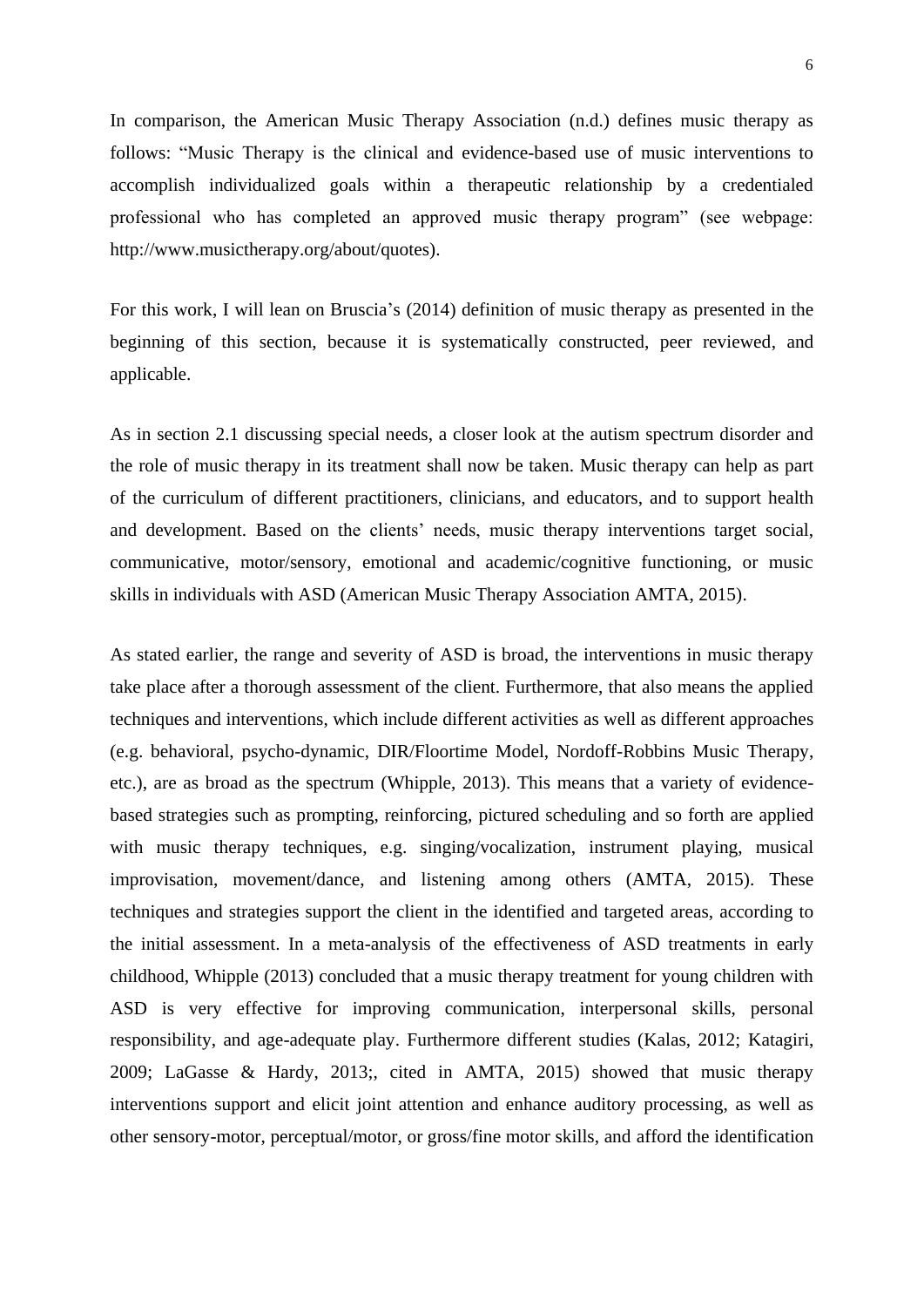and appropriate expression of emotions. It becomes apparent that music therapy supports the important areas of delayed or interrupted development of children with ASD and also shows that early interventions especially can add a crucial quality to the treatment outcome.

Targeting the needs of children with ASD in terms of social engagement, pro-social behavior, and socialization in general is done in different ways. Apart from one-on-one therapies with client and therapist, family therapies have proven useful to possibly increase social engagement at home and within a community (Thompson, McFerran, & Gold, 2013). However, what Thompson and colleagues (2013) also stated is that the family-centered music therapy approach in their study did not support language or general social skills outside the family or community setting. Nevertheless, the researchers point out these key messages: "Active involvement in music-making provides unique opportunities for social interaction for children with ASD; therapies that include the whole family have the potential to support both the skill development of the child and the quality of the parent-child relationship" (Thompson, McFerran, & Gold, 2013, p. 850).

# **2.3 Group therapy**

Group therapy has its roots at the beginning of the 20th century and still is a widely used intervention in different fields of psychotherapy, as well as in social work and community health care (Dies, 2003). Even though the reasons for group therapy at the beginning were of a more economical nature, as Dies (ibid.) further states: "Three practical advantages of group psychotherapy were regarded as most central at that time: expediency, cost-effectiveness, and staff efficiency" (p. 516). Shaffer and Galinsky (1989) however, summarized positive effects of the group setting, apart from the economical-pragmatic view of the early clinicians in that field: clients get the possibility to recognize the fact that they are not alone; to discover individual resources for listening and understanding; experience and demonstrate patterns of interpersonal relating; peer support and safety through this support; and the avoidance of an increasingly dependent patient-therapist relationship like in one-to-one therapy.

So, compared to individual therapy, a group setting also provides positive effects on different personal levels or dimensions which are often summarized in these three dimensions, perspectives, or windows (Ahonen-Eerikäinen, 2007): the individual in the group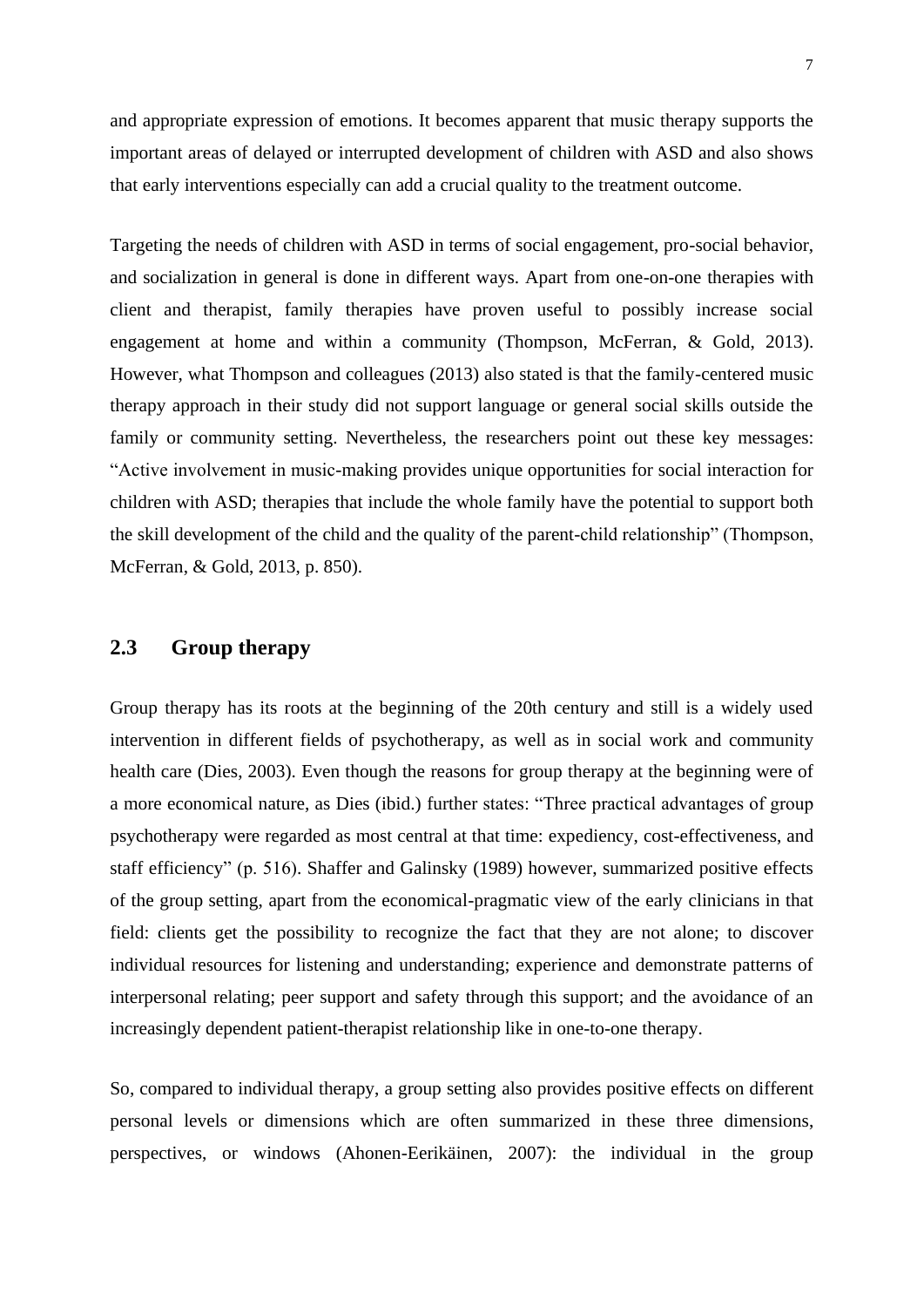(intersubjective window), the members with one another (interpersonal window), and the group-as-a-whole dimension (group matrix window) (Ahonen-Eerikäinen, 2007, p. 31; Foulkes, 1964, p. 43; Ashbach & Schermer, 1987, pp. 129– 155).

Burlingame and colleagues (2002), who took the cohesion of a therapy group as a prediction of the therapy outcome, talk about different dimensions of this relationship as member-togroup, member-to-member, and member-to-leader being primary relationships, and leader-togroup, as well as leader-to-leader, being secondary relationships (Burlingame, Fuhriman, & Johnson, 2002). Findings of their study were, for instance, that positive primary relationships are more likely to affect a positive outcome in the whole therapy and vice versa; negative relationships are related to a poorer outcome (ibid.). These findings might underline the positive effect of the group setting as such on the outcome of the therapy for the individual members of the group, as proposed above. However, some researchers starting from the 1980s (Fuhriman & Burlingame, 1994; McRoberts, Burlingame & Hoag, 1998; Piper & Joyce, 1996; Smith, Glass & Miller, 1980) have proposed that group psychotherapy is just as effective as individual therapy. Yet, due to the fact that the outcome of individual therapy is as affected by the client-therapist relationship (Horvath & Bedi, 2002) as that in a group session as shown earlier, this is not really surprising. Nevertheless, it shows the multidimensional levels of a group therapy setting, where the positive, as well as the negative, effects of group cohesion have to be taken into consideration to be able to do beneficial work for all participants. Furthermore, these multiple levels of group therapy offer different possibilities compared to those in individual sessions, and therefore could be useful for clients and patients who, for instance, feel more comfortable in a group setting.

Indeed, these aspects apply in music therapy as well (Ahonen-Eerikänen, 2007) and the group setting is becoming a more and more important part of therapeutic treatment, especially in terms of music therapy for children and adolescents (Grogan & Knak, 2002). Grogan and Knak (ibid.) found reasons for this in their own practical work at a child and adolescent mental healthcare service center: "These developments are not only because of pressures to see increasing numbers of children, but also because of a growing awareness within the team that group work had much to offer" (p. 203). One of these "offers" – but at the same time a task for the therapist – might be, that children or adolescents be given a place in a group of peers, that no one will take away from them during the therapy, Grogan and Knak (ibid.) went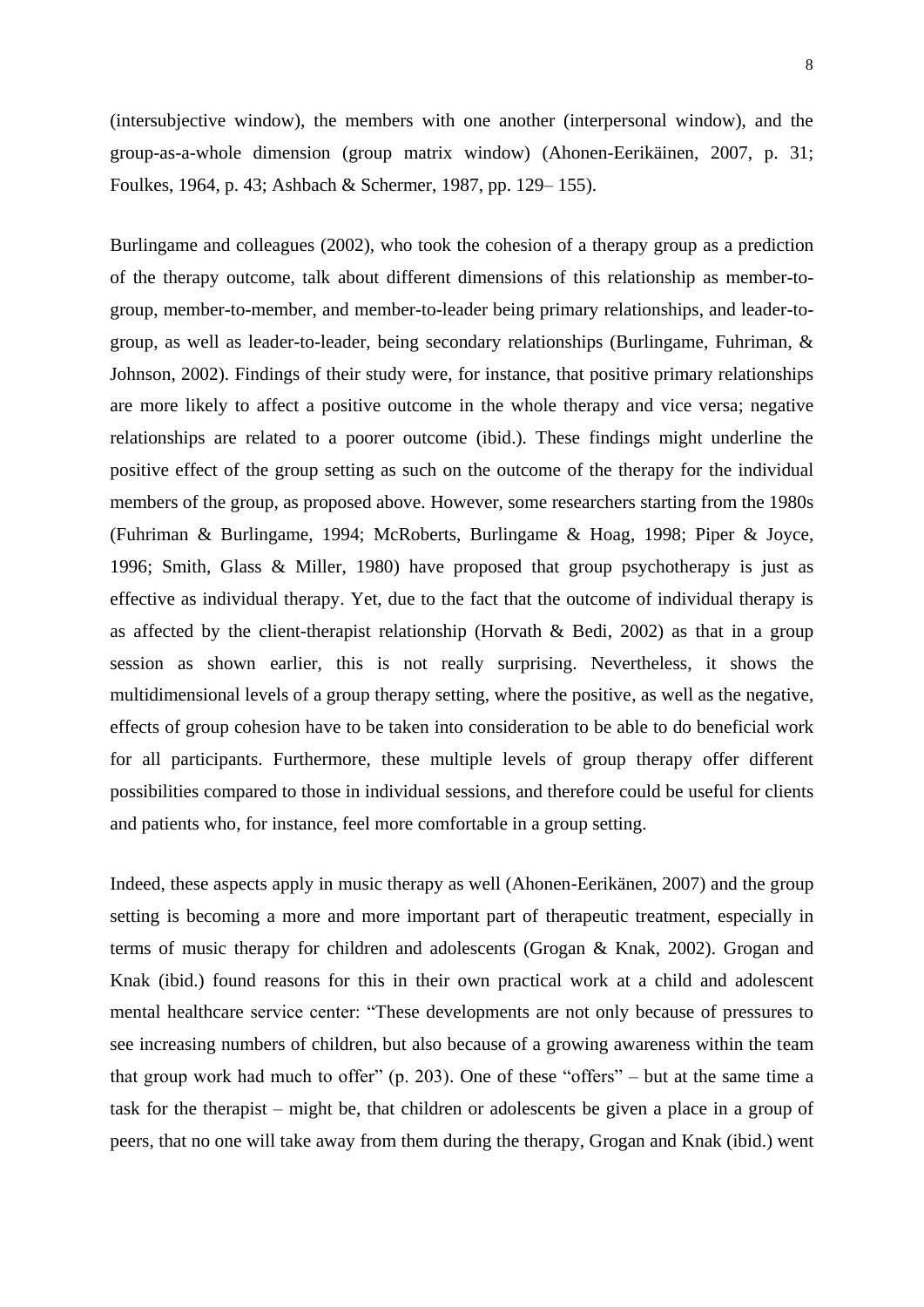on. In working with growing individuals who might suffer from different kinds of mental, developmental, or social behavioral issues and so forth, having a place within a group could be a therapeutic factor.

## **2.4 Early music education**

Early music education as a group setting in e.g. kindergartens, schools, and music schools, has a positive effect on different levels for the participating children, as proposed by Kirschner and Tomasello (2010): "[…] joint music making among 4-year-old children increases subsequent spontaneous cooperative and helpful behavior […]" (p. 254). This goes hand in hand with Hagen and Bryant (2003), who pointed out that group music making, but also dancing together, shows and develops internal stability and the group's ability to act as a collective, which is important in establishing meaningful relationships.

Furthermore, the recent findings concerning neurological changes in musically trained children support the application of an early music education: Hyde and colleagues (2010) found improved finger-motor skills and better performance in melody- and rhythm tasks in one of the first longitudinal studies with children. However, they could not find an improvement in non-musical skills. Other recent studies (Chobert et al., 2014; Kraus et al., 2014; Putkinen et al., 2014) found significant changes in the plasticity of different brain regions in children with longer-term musical training (between 12 months and 5 years), improved speaking skills and abilities to distinguish more complex auditory stimuli.

Other studies furthermore revealed correlations between early music education or musical training and non-musical skills. A study by Schellenberg (2004) for instance showed that children who received musical training (either keyboard or voice lessons) had a greater increase in full-scale IQ than the children from the control group, who did not receive musical training. Moreno and colleagues (2011) randomly assigned children to a music or visual arts training group. After 20 days of training, only the children from the musical training group showed enhanced verbal intelligence and performance in an executive-function task (ibid.).

When first assigned to these studies, the children were in an age between 5 and 7 years, what emphasizes the effect of music education especially in an early age. Furthermore, they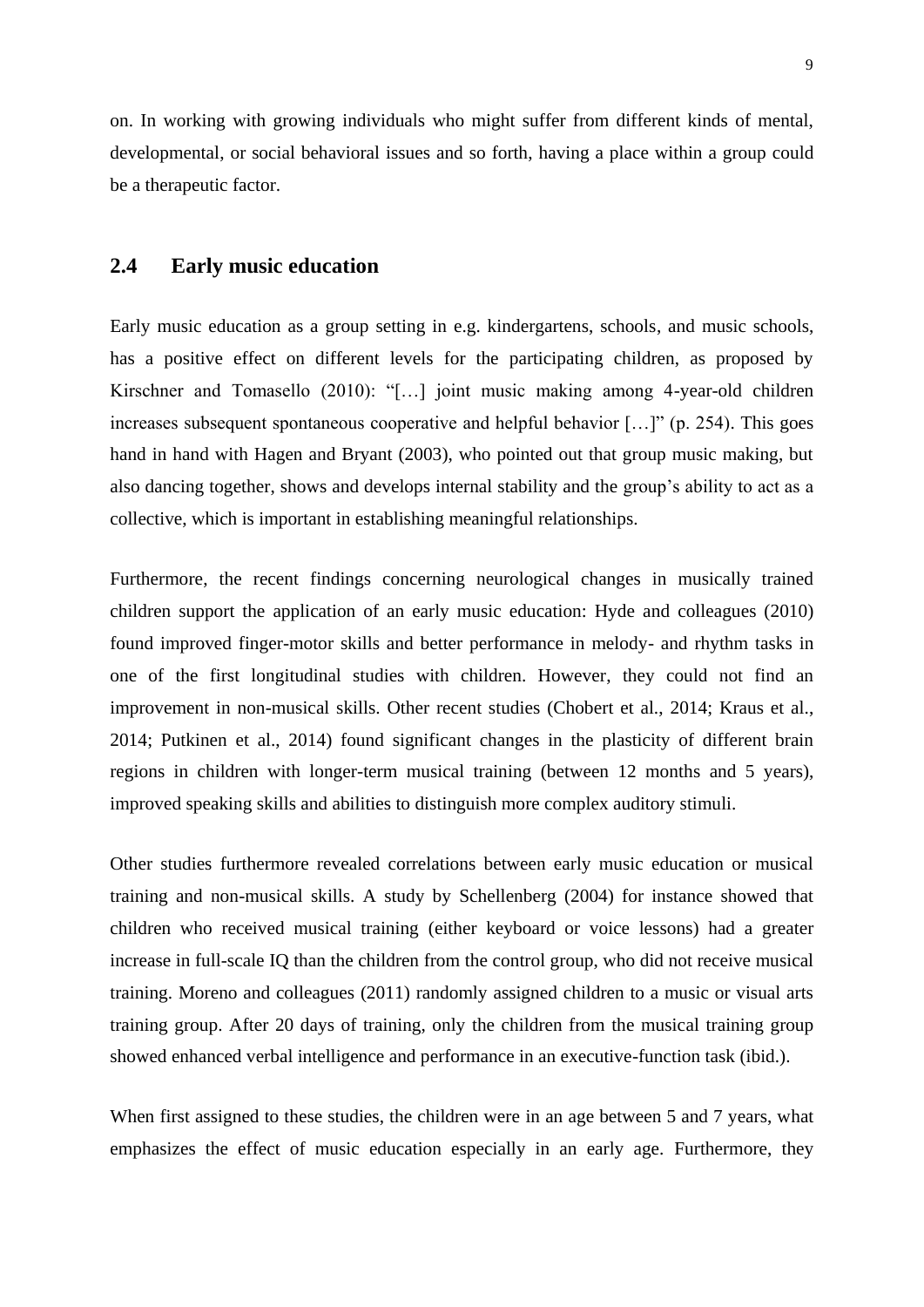showed the influence of music making on the structural plasticity of the brain and the effects on brain regions from which children with certain disabilities might also benefit among others. Apart from this, it is known that fetuses are already capable of hearing at the halfway point of the pregnancy (Brierley, 1994), which means that sounds, voices, and music can already be perceived by the unborn baby. Brierley (ibid.) furthermore points out that because of this ability, sounds and music are a crucial stimulus in the development of the child's brain.

To include, the idea of the integration of education into music therapy is based on the positive influences of early music education, as described above. Especially the described impact on social behavior is a main point that could be used as an active intervention factor for music therapy, parallel to the education work.

## **2.5 Social inclusion**

Depending on the field and theoretical approach, there are several different definitions for "inclusion". In the (socio-)economic field, social inclusion and exclusion are an issue in western welfare states under modern capitalism and neo-liberalism, because the excluding mechanisms in these systems are quite wide (Labonte, 2004). The economic participation, which also should mean the independence of the individual from the welfare states' institutions, is the crucial point in this field (ibid.).

Inclusion and exclusion in a social scientific context is about a social participation in one's environment, which is closely related to an economic participation, but the emphasis is on social relations and structures (Kirsch, 2006). Seen in this context, the critical question Labonte (2004) states - "How does one go about including individuals and groups in a set of structured social relationships responsible for excluding them in the first place?" (p.117) reveals one of the problems often discussed about the topic on inclusion/exclusion in modern science.

Different angles and ideas, yet probably not a fully satisfactory answer to this question, might bring the view away from the macro- to the meso- and micro-level of social inclusion and exclusion. This would mean, from this work's point of view, the possibilities and mechanisms of education and also therapy within a small group of people.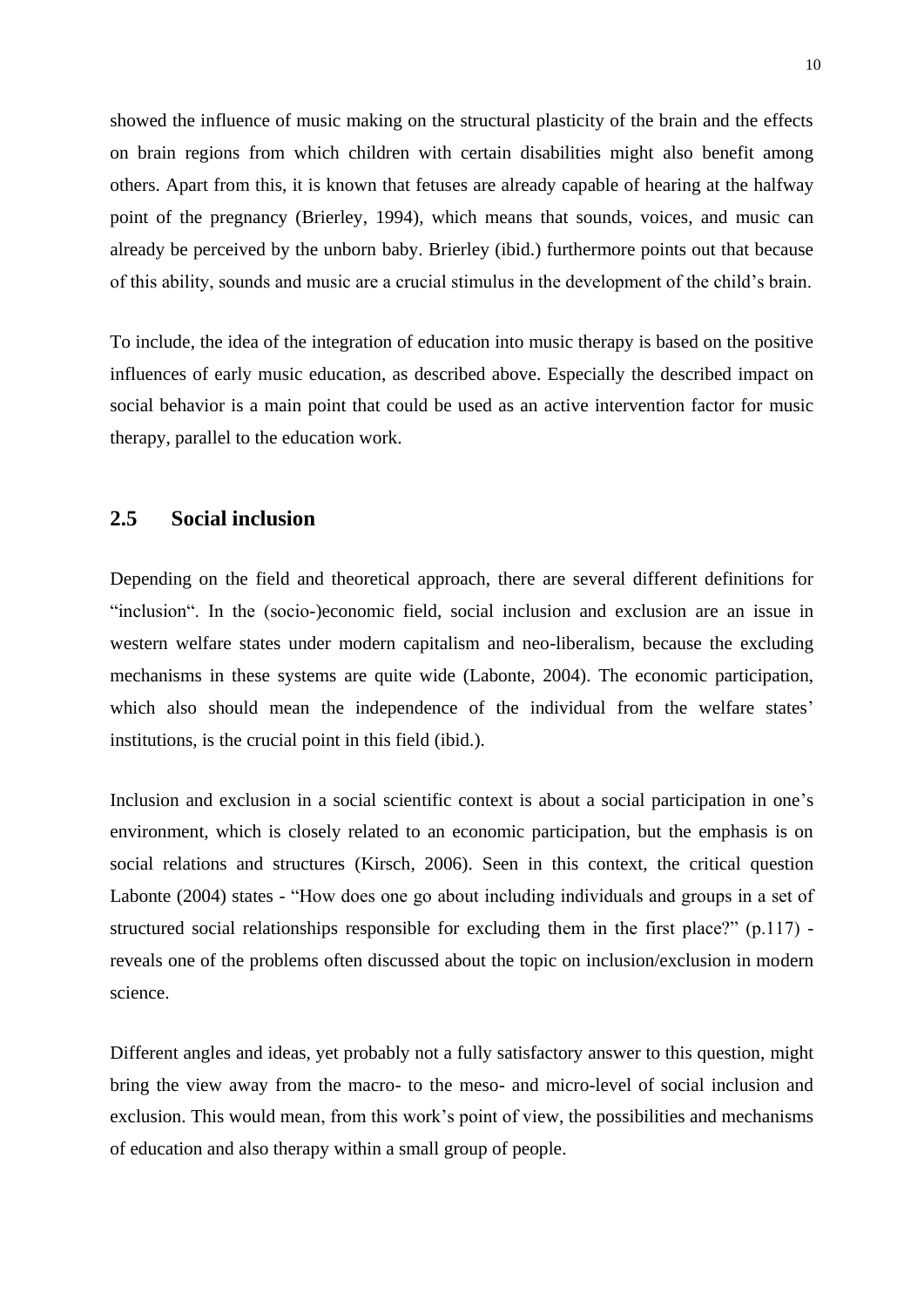Social *integration* has a wide range of differing definitions and features in the field of education and in working with disabled or disadvantaged children. These areas are united by the common factor that children with and without disabilities are placed in the same environment, setting, and classroom as so forth (Odom & Diamond, 1998). The concept of *inclusion* however adds another important point: According to Mallory (1994) a successful inclusion can be stated as the "theoretical, social and curricular means for assuring that all children are fully accepted members of the learning communities in which they participate" (p. 58). That means it is not only about giving the possibility of being in the very same environment, but about an active partaking in a group of people within this environment. This makes the crucial difference between "integration" and "inclusion". A disabled child can be with non-disabled children without belonging to the main peer group of the "healthy" children but with both parties probably benefiting from this setting. However, an actual peer interaction is a crucial factor in the socialization and development of young children (Kemple, 2004), as shown in detail later on in section 2.6.

The question of inclusion/exclusion is asked in many scientific fields, from economics to the humanities. It often seems to come down to a functioning economic autonomy of the individual, as shown above. But economic participation, and therefore freedom, is the product of many parts, which are also visible in the inclusion process. Education, as part of social inclusion, can be seen as the foundation of an economic independence in later life, as it is mainly important in job seeking. An early social inclusion, not only an integration for this matter, can emphasize and amplify education and learning – as discussed in eralier sections of this review – through the utilization of peer learning and group settings.

Therefore, it could be stated that the function of social inclusion is to tear down physical, social, political, and economic borders of society as a whole through the active inclusion and participation of individuals and groups.

# **2.6 Peer interaction and learning**

Giddens (2006) briefly defines a peer group as that consisting of people of a similar age or status. Peer interaction and learning is seen as a crucial part of this work and is considered a useful tool in the social inclusion hypothesis in this approach. In fact, "the role of interaction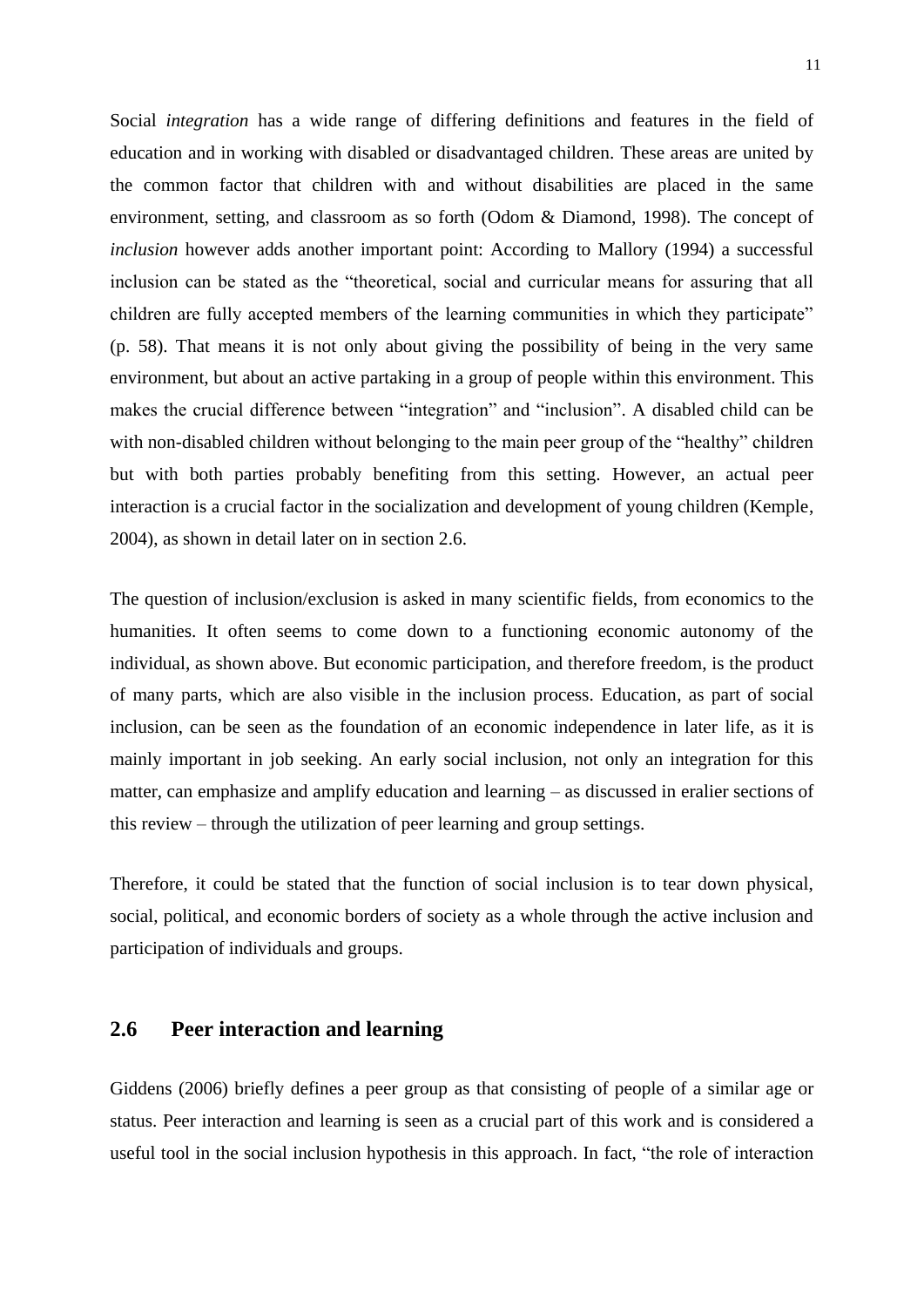in learning is an issue of obvious relevance to education as well as to psychology" (Light & Littleton, 2003, p. XV). Highlighting and discussing this link between education and psychology, or more precisely cognitive development, is one of the aims of this work.

Peer interaction therefore is not only a factor in learning and achieving skills; because of parents' different economic circumstances, children are generally in group care environments much longer nowadays (Kemple, 2004). So, the simple need for more group-centered day care, teaching, and occupational work stands as an argument on its own, however not meaning that it only has economic advantages. Apart from this, "peer relationships provide children with opportunities to interact with relative equals" (Kemple, 2004, p. 4). Because of this, Kemple (ibid.) furthermore points out that peer interactions challenge children in different situations but also give opportunities to play a wider variety of roles than do the situations in which they are interacting with adults.

Peer relationships e.g. in kindergartens, schools, sport teams and so forth, furthermore belong to the most important agencies of socialization for young children, next to the family and media (Giddens, 2006). The impact of the child's environment therefore should be taken into consideration and seems to be quite important. Giddens (ibid.), though from a sociological point of view, does not only speak about peer groups but more about age-grades of men for example and shows the importance of peer-group belonging throughout the whole life: "Those within a particular age-grade generally maintain close and friendly relations throughout their lives. […] Men move through these grades not as individuals, but as whole group" (p. 168). He also claims that, in the modern western world, the importance of peer groups and peer interaction is often highly underestimated, because the family - as primal agency of socialization - has a higher stance and influence in the social education of the children than in other, mostly smaller, societies and cultures.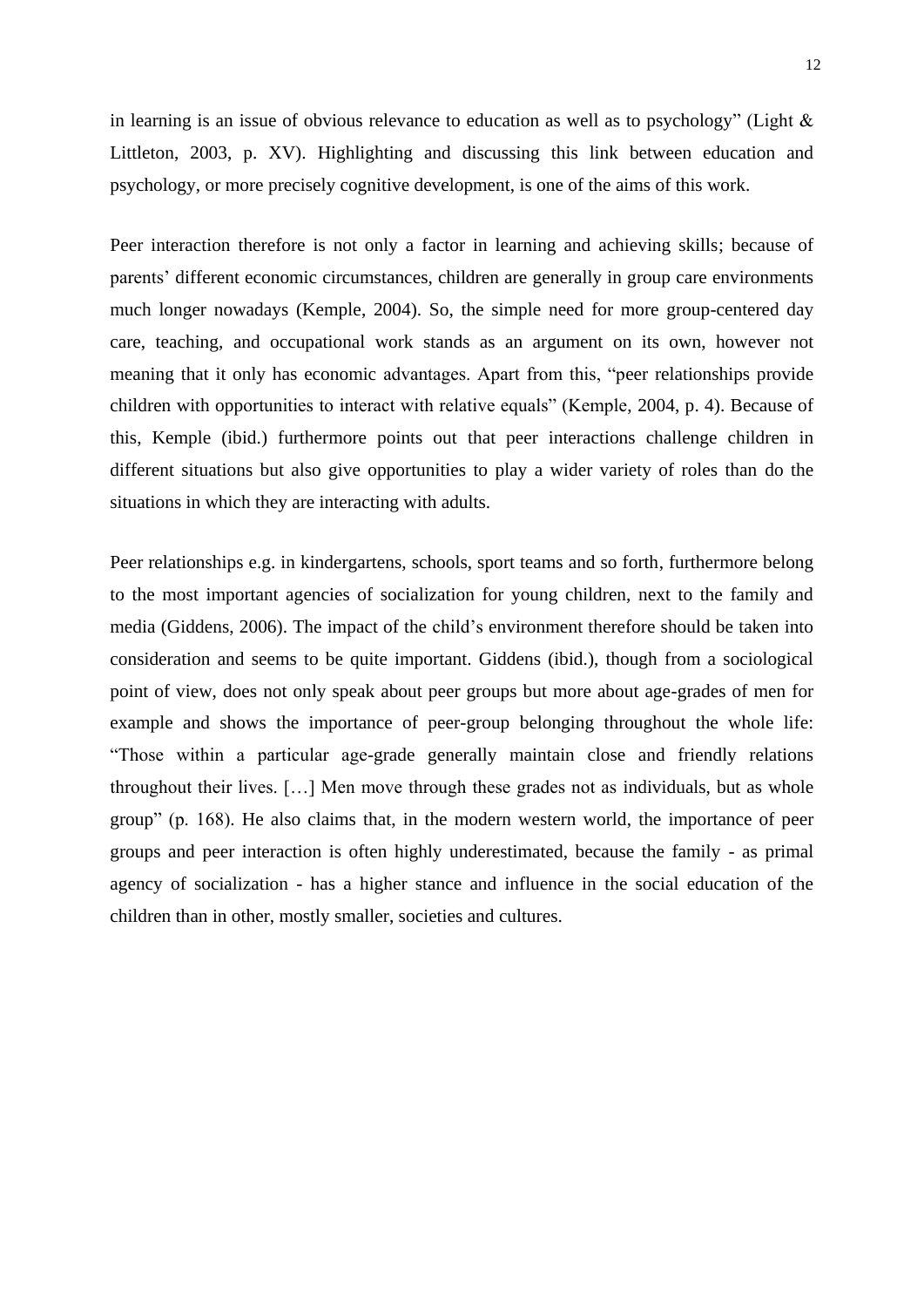## **3 RESEARCH QUESTIONS**

To lead this research project, questions were formed in the process of this work. As this project has been conducted under an action research paradigm, the questions are also of a more practical nature and seek practical implications for therapists and/or educators.

As stated in the beginning, an inclusive approach as such is applied in different environments in the educational sector, both generally and musically. Positive effects of inclusive groups, as well as early music education in an education setting, were presented earlier. The novelty in this study, and its exploratory nature, is the music therapy clinic as the research setting and therefore the mainly therapeutic goals in focus; rather than an actual educational setting, the group takes place in a very different context. The research questions for this study are therefore quite practically oriented, with the first one being the most important:

What possibilities and limitations emerge from a group setting with special needs children and typically functioning children?

As a main question for this study, this one looks into the practically most interesting part of the study and asks about particular issues on a very general level, which is not as contradictory as it might seem at first. The exploratory character of the research question was found to be necessary to get as concrete as possible an idea about the general properties of this approach in order to understand the possibly wide range of prospects as well as the problems and constraints that may be particular to this setting. The purpose and benefit of this study might be the most crucial issue to address when it comes to further investigation of the topic, further development of the approach, or the ideas that may emerge from this study. The fact that the special needs child within the actual group was diagnosed with Autism Spectrum Disorder, makes this approach as such even more interesting, as the social inclusion part is possibly more difficult with this target group, due to the specific pathological issues. Therefore, this question gains even more importance. Most of all, however, this question should give new ideas and perspectives for both music therapy and education and therefore it seems to be a relevant question to ask.

It also brings up a more concrete question towards the same issue: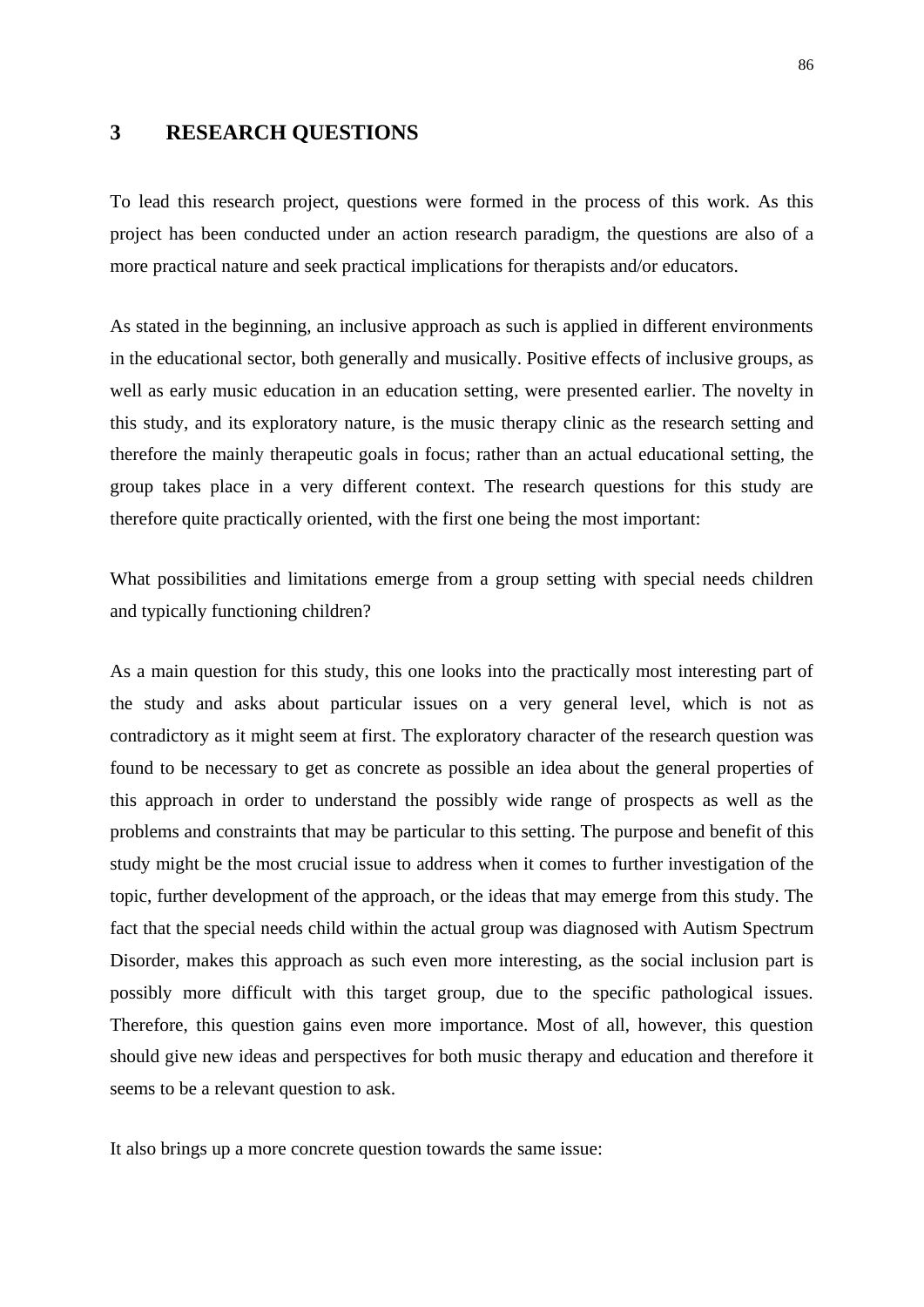How do these possibilities and limitations influence the work with groups such as these?

This might be the next step towards a more comprehensive understanding of the dynamics and happenings within mixed groups. As the group of this study was rather small and in the end consisted of three children, it can be seen as a micro perspective into a bigger group setting, e.g. in a kindergarten where such mixes and dynamics might occur in the very same way but with bigger numbers. In other words, answering this question should be an attempt to project the possibilities and limitations of this group into a different context – theoretically.

Due to the different theoretical implementations within this approach, the question about the interventions and activities within the therapy sessions arises, which for that purpose is stated as follows:

What interventions are most effective for both children with and without special needs, considering the different theoretical approaches?

As will be shown later more in detail, the therapy sessions consisted of activities and interventions, which were taken from music therapy and from music education. This question basically cuts down to the heart of this approach, as the change between these different activities was also a crucial object in the action research process.

Apart from those three bigger questions, there are other points to consider and other questions to ask as well. The aforementioned, however, were found to be most crucial in terms of practical usefulness and shall be the frame for this research project and the discussion of the analysis.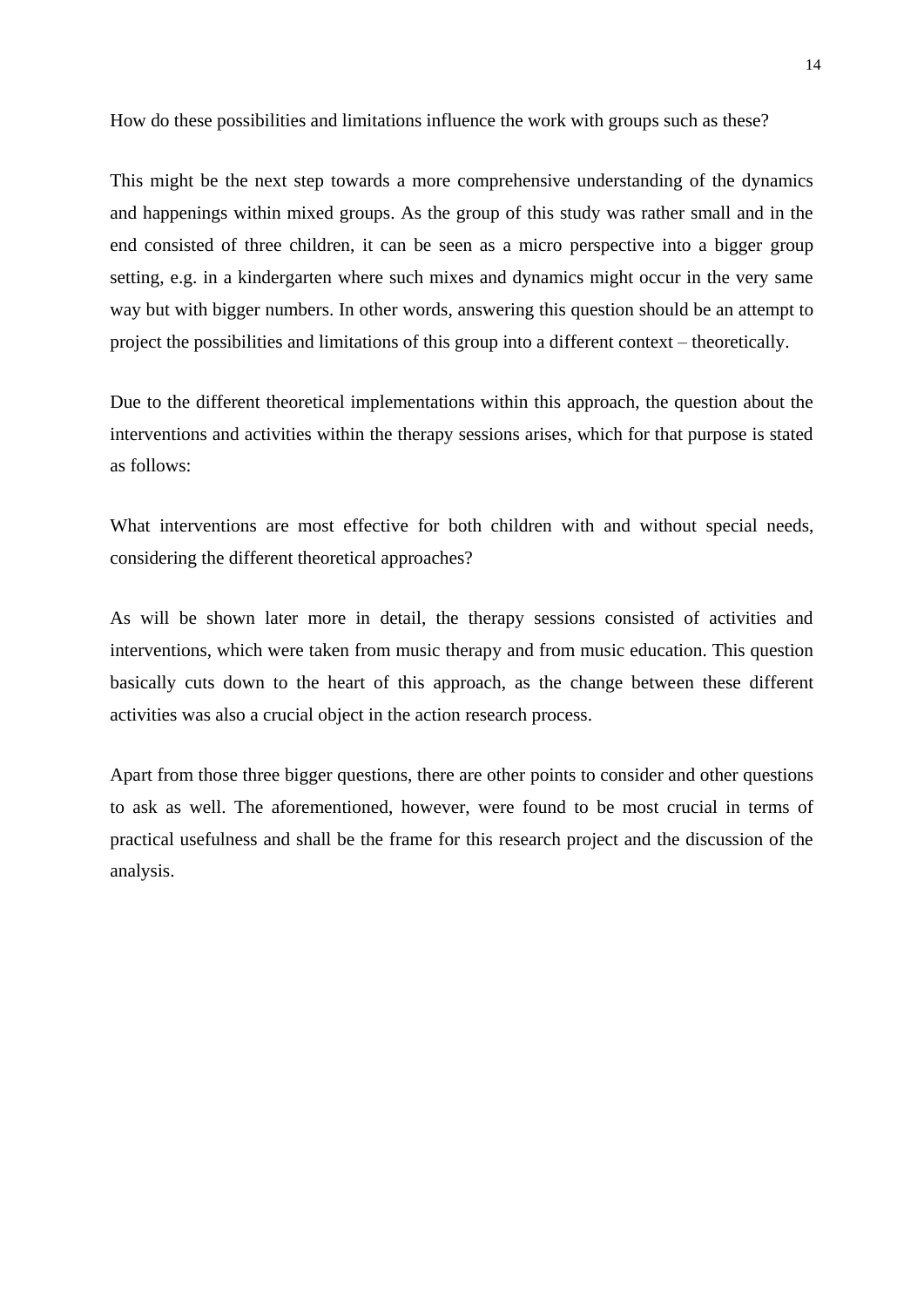## **4 METHOD**

## **4.1 Action research**

First of all, key concepts and principles of action research will be taken into account to eventually apply those to answer the research questions discussed above.

Action Research as such can be found in different fields, but has mostly been applied in the subjects of health care and education since the first approaches by Kurt Lewin (1946). As in many younger fields and research areas, it is hard to find a universal definition for this method. Koshy and colleagues (2011) however presented a review on momentarily used definitions and analyzed the content concerning key words and concepts, which include: "a better understanding, participation, improvement, reform, problem finding, problem solving, a step-by-step process, modification, and theory building" (p. 10). Even though there are several definitions, Waterman et al. (2001) analyzed different approaches of the subject as well and produced a comprehensive and applicable definition, particularly for the work presented here:

Action research is a period of inquiry, which describes, interprets and explains social situations while executing a change of intervention aimed at improvement and involvement. It is problem-focused, context specific and future-orientated. Action research is a group activity with an explicit value basis and is founded on a partnership between action researchers and participants, all of whom are involved in the change process. The participatory process is educative and empowering, involving a dynamic approach in which problem-identification, planning, action and evaluation are interlinked. Knowledge may be advanced through reflection and research, and qualitative and quantitative research methods may be employed to collect data. Different types of knowledge may be produced by action research, including practical and propositional. Theory may be generated and refined and its general application explored through cycles of the action research process (pp. III-IV).

As Action Research itself is a practice-oriented form of research, the definition rather combines the different features of this method. According to this, Reason and Bradbury (2001) explain, that the primary purpose of Action Research is to gain knowledge for practical use, which can be applied by practitioners in their everyday lives. They furthermore claim that Action Research is mainly about working towards practical outcomes and creating new forms of understanding, because "just a theory without action is meaningless" (ibid., p. 563).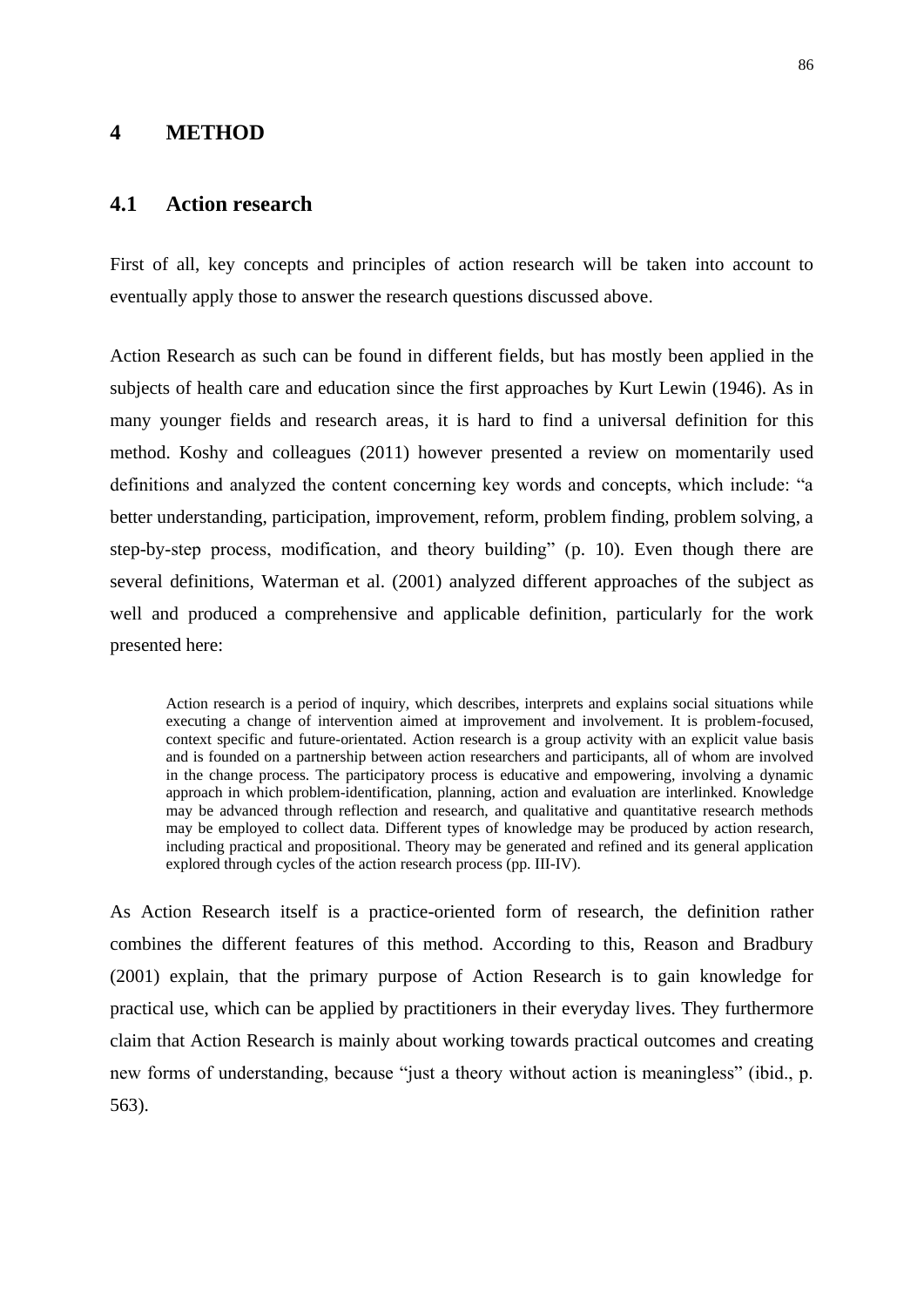Waterman et al. (2001) furthermore point out the two apparently most crucial criteria for the practical work with this method: the cyclic character or process, which includes some kind of intervention; and the research partnership, which involves the researcher and the activity, to a certain extent, either in a passive or an active role.

An actual definition is indeed helpful to approach the idea of Action Research, but the method as such has different models and application possibilities, some more detailed and complex and others less so. Kemmis and McTaggart (2000) propose a spiral of self-reflective cycles, which consist of the following steps: Planning a change; acting and observing the process and consequences of the change; reflecting on these processes and consequences and then replanning; acting and observing; reflecting, and so forth.

The focus of this Action Research is a group setting that combines music therapy and music education with the theoretical concept of social inclusion as a link. The "problem", as mentioned in the definition presented by Waterman and colleagues (2001), that will be discussed is two-fold: the individual or group setting of children with special needs, disabilities or mental issues in music therapy as standard on the one hand, and typical children early group music education in educational institutions on the other hand. Even though early music education does not exclude children with special needs, as integrative kindergartens and schools work partly with this target group, the utilization of social inclusion in a music therapy setting is rather new.

The concept of the study is based on Kemmis and McTaggart's (2000) spiral model, as was described above. A brief description of each step is outlined below.

## Planning the change:

The researcher will choose either a certain approach or activity for the group music therapy, or combine elements of different practical approaches in a genuine model proposal. It should consist of elements from music therapy, for example group drumming/music playing, musical games, and music education, for example rhythm and melody games, and combined music learning games and so forth. This proposed model was informed by literature.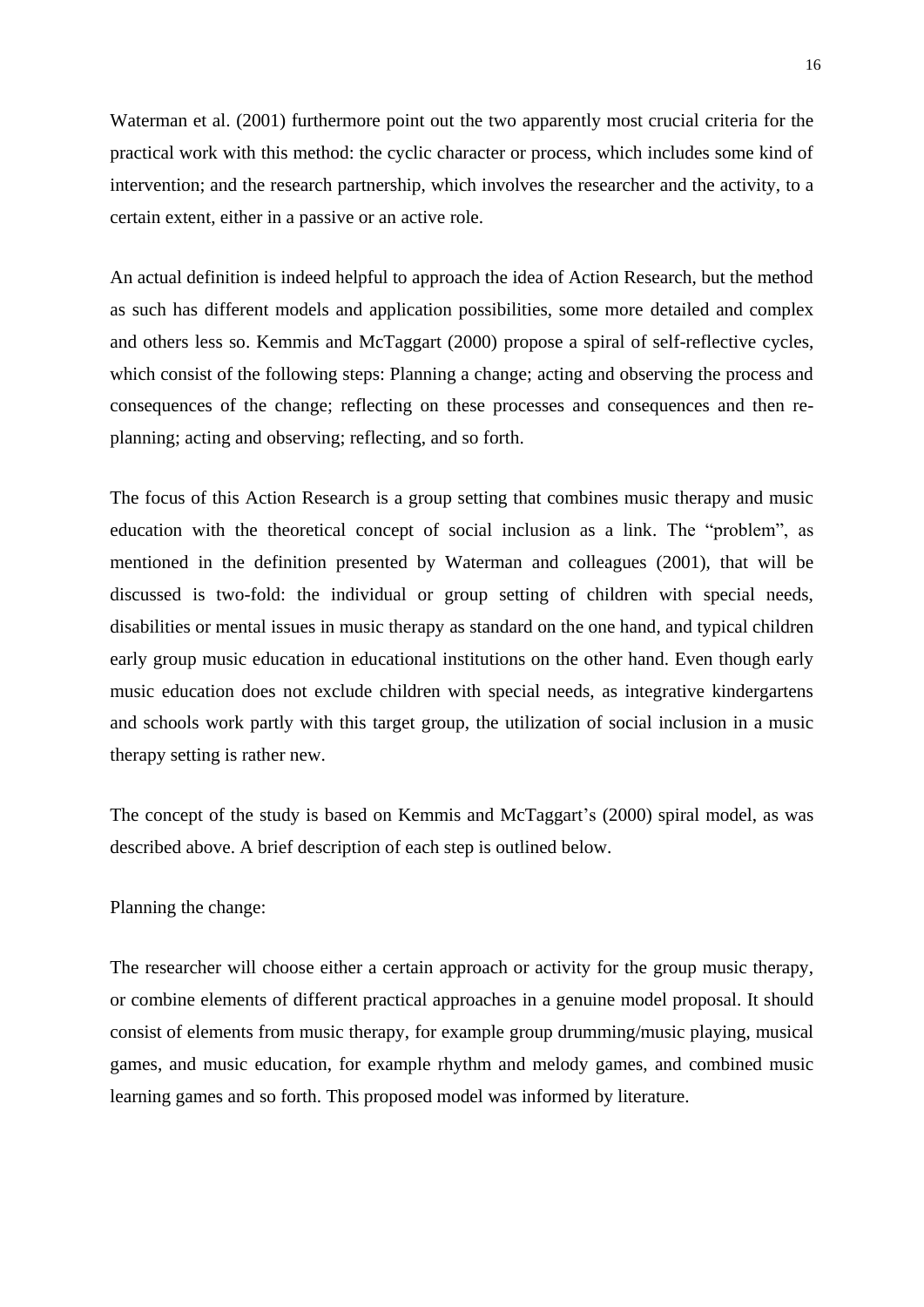The goal of social inclusion should already be partly met through the group structure consisting of different children with various needs. The therapeutic and educational elements, such as games, singing, movement, music playing, and improvisation, should further foster the concept of social inclusion and at the same time work in the ways the activities themselves are conceptualized.

Acting and observing the process and consequences of the change:

The therapy sessions were video and audio recorded and the two co-therapists were taking personal notes about the sessions. As part of the action study, the researcher participated as a co-therapist in the process.

Reflecting on these processes and consequences and then re-planning:

The therapists met on a regular basis for reflection and planning. Each session was reflected on and discussed afterwards and utilized to prepare the following session under the premise of ideal change leading towards the best therapeutic and educational outcomes for the clients. The impact of the protocol changes were systematically reflected upon and, after analyzing and evaluating the session, these changes could be adjusted, changed or abandoned, depending on the efficiency of the intervention.

Action Research was chosen as the method for this study, because it was found to be most appropriate. The idea of this work, as proposed before, is the combination of at least three different fields or theories: music therapy, music education, and social inclusion. Taking social inclusion as a theoretical link between the fields of music therapy and education seems to be not too hard – in theory, that is. But to re-quote Reason and Bradbury (2001): "[…] a theory without action is meaningless" (p. 563). As there are no concrete manuals for clinical work in the proposed group setting, it is necessary to gather bits and pieces from each field so as to reach the best outcome. But, as the best possible outcome can only be aimed for not predicted, the circular principles of Action Research should be applied to bring the theory into action, find new angles on the topic, be inspired by the dynamics of the group, and find solutions to the problems pointed out before, as well as those problems which were not considered earlier.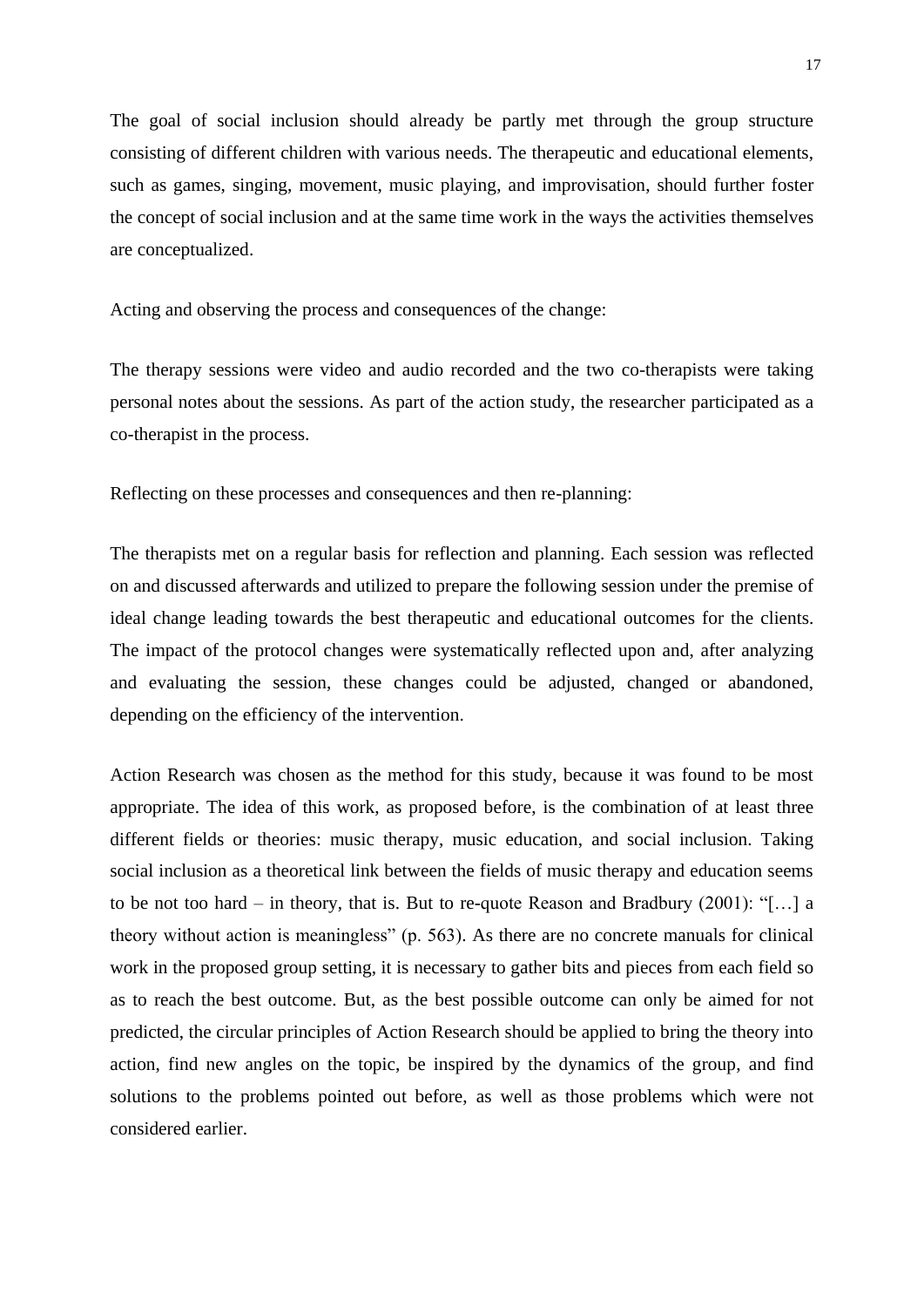Action research follows, as pointed out by Waterman and colleagues (2001), a cyclic pattern or principle. In this case, it means that during the therapy process, the ideas and plans that were made beforehand are followed, and the videotaped sessions watched after the sessions are done. After the activities and interventions have been brought to action, they are evaluated by the therapists. New changes and ideas emerge from this process, which restarts the cycle (ibid.) or the spiral (Kemmis & McTaggart, 2000) again. On a side note: after the first sessions it came clear that this kind of practice is rather common for the approach of the clinical internship, which served as the environment for the data collection for this very study. The action research as such will not be described in much detail in the upcoming parts of this work, because it represents a rather natural part of therapy work in general. As a paradigm however, it is important to elaborate about at this point.

Action Research, as stated by Meyer (2000), is a process involving people and social situations that have the ultimate aim of changing an existing situation for the better. Meyer (ibid.) claims furthermore, that Action Research is the bridge over the "theory-practice" gap that gives the opportunity to gain scientific knowledge that is based on the experience of practitioners and therefore is more useful to them.

According to these statements, the idea, research questions, and aim of this work are thought to be best explored and answered using the action research method. The phenomenological character of the study is supported mainly because a mixed group such as this is novel in a music therapy setting. The idea behind this approach had so many possible implications, challenges, chances, and possibilities that it could not really be estimated by any means what the outcome would be. Therefore, such a practically-oriented approach like action research seemed to be the best fitting way of conducting this study.

## **4.2 Data collection**

All sessions of the therapy process had been videotaped with one or two cameras. Consent for this for research and teaching purposes was given through the parents of the participants before the start of the process and the data collection. The video material was investigated during the process for evaluation, supervision, diary writing, and for the action research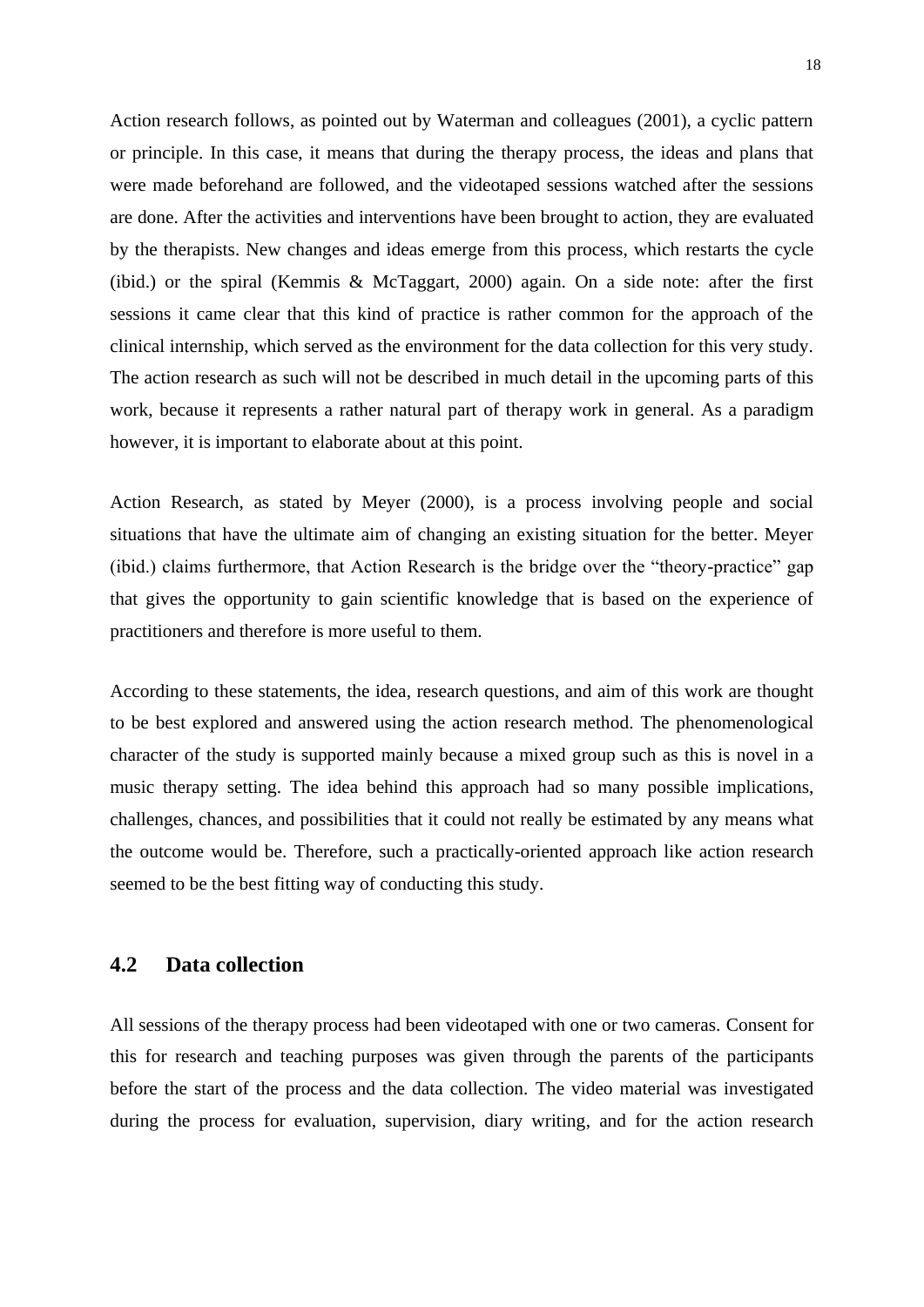process, which actually became a very natural part of the therapists' regular meetings when it came to making changes.

After the process, the material was watched in its entirety once more and three sessions were chosen for the analysis. Overall, the analysis follows a comparative approach with the aim of giving as general a picture of the entire process as possible. The three sessions that had been chosen were picked for the following reasons:

- All the sessions represent a session typical for the process in its entirety (all participants were present, the duration of the sessions was average, the number and character of the activities was executed as planned)
- Each session represents a certain point of the therapy process (beginning, middle and end)
- Many activities of these three sessions are either the same or similar (e.g. same activity, same type or character of activity, or same activity purpose)

These three sessions had been transcribed into a detailed description of the video material, which served as the starting point for the actual data analysis.

One and a half months after the end of the therapy process, a follow-up meeting with the clients' mothers was conducted, during which they answered questions in a short, semistructured interview. The questions addressed their opinion about possible changes they may have observed in their children during and after the therapy process, if they got feedback from playschools or preschools, if they changed something concerning music in their everyday life, and what might have been surprising to them concerning the music therapy process. The interviews were audiotaped and transcribed, which served as a data source for the later analysis.

The interviews served as a secondary data set for this study, as they were intended to rather shed light on the clients' behavior outside the therapy room and give a different angle towards the behavioral changes they might show in their everyday life but might be a result of the music therapy. This was especially important for Aaron, the boy with ASD, as his goals were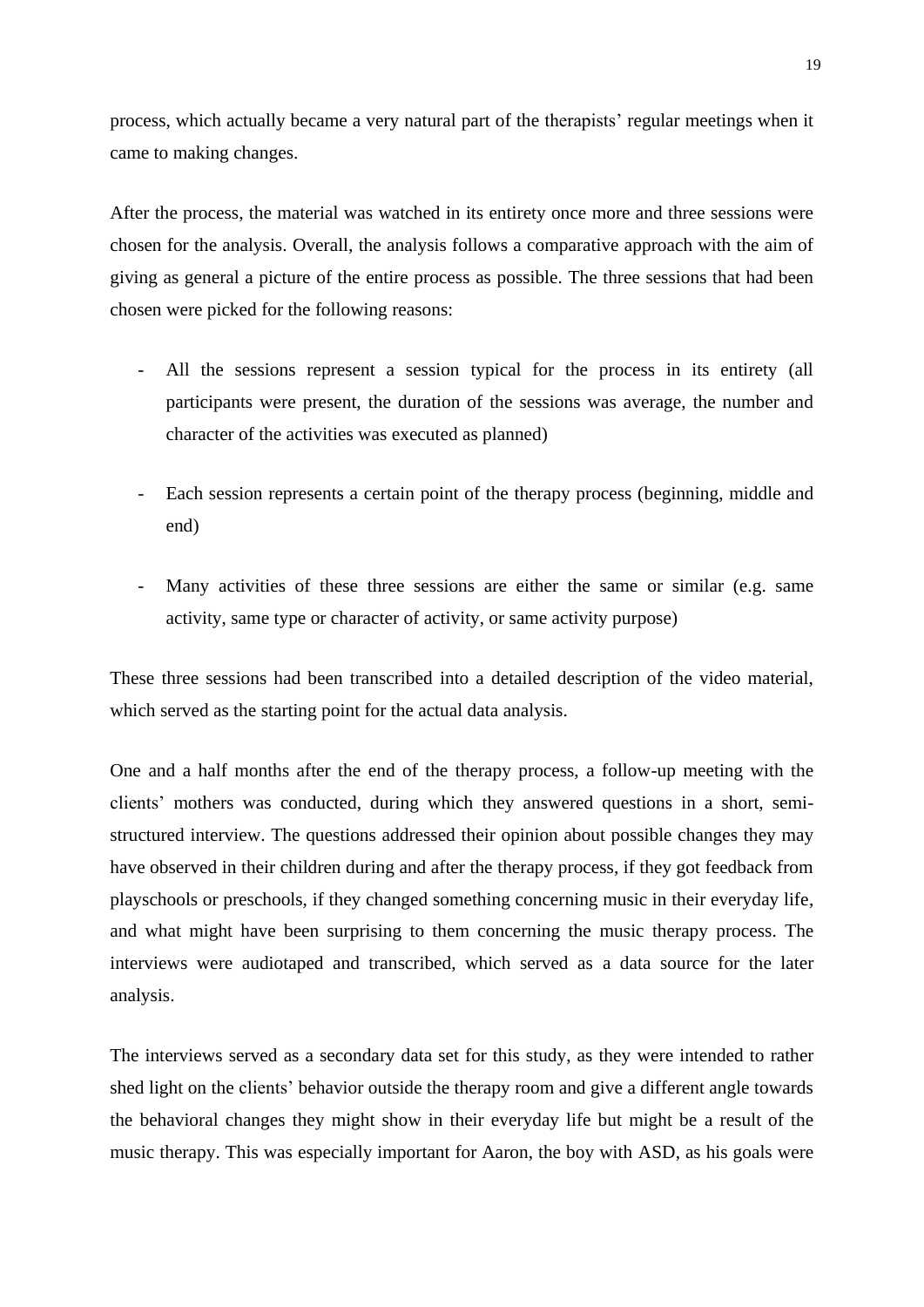of a therapeutic nature, which is why it is highly interesting to hear about possible changes in his daily behavior.

The interviews, as well as the different analysis methods described later in more detail, allow for triangulation, which is a rather popular practice in qualitative research. According to Rothbauer (2008): "The basic idea underpinning the concept of triangulation is that the phenomena under study can be understood best when approached with a variety or a combination of research methods" (p. 893). Even though it may be mostly applied with different methods of data collection and analyses, according to Rothbauer (2008), it can be also applied to data sources. Triangulation has been used for this study in both the source of the data (video data and interview data) and in the analysis of the video data, which will be described in the next section. Further, she states that triangulation is used to, for example, reduce biases in qualitative research and increase the measure of validity, which is an important point for this study, because the researcher was simultaneously in the role of a cotherapist with the group.

## **4.3 Analysis**

Action Research as such does not provide a certain analysis method. Depending on the phenomenon to be explored, it is in the researcher's responsibility to choose an appropriate way to analyze the data (Waterman et al., 2001). The data set for this study is on the one hand transcribed observational data from the video recordings, and on the other hand transcribed communication data from the follow-up interviews. For the main data, the video transcriptions were analyzed in two ways for the sake of triangulation: Firstly, quantitative content analysis was conducted and after that a qualitative content analysis.

Quantitative content analysis in general is a tool for the researcher to answer certain questions from differing data sets, such as communications/conversations, interviews, pictures, video/audio recordings and so forth (Thomas, 2003). Even though this study is qualitative in nature, quantitative data and information can be extracted from the raw data. This gives a more objective insight into the therapy process as well as into the analysis. On the other hand, the observation serves as a frame for the qualitative analysis and implications.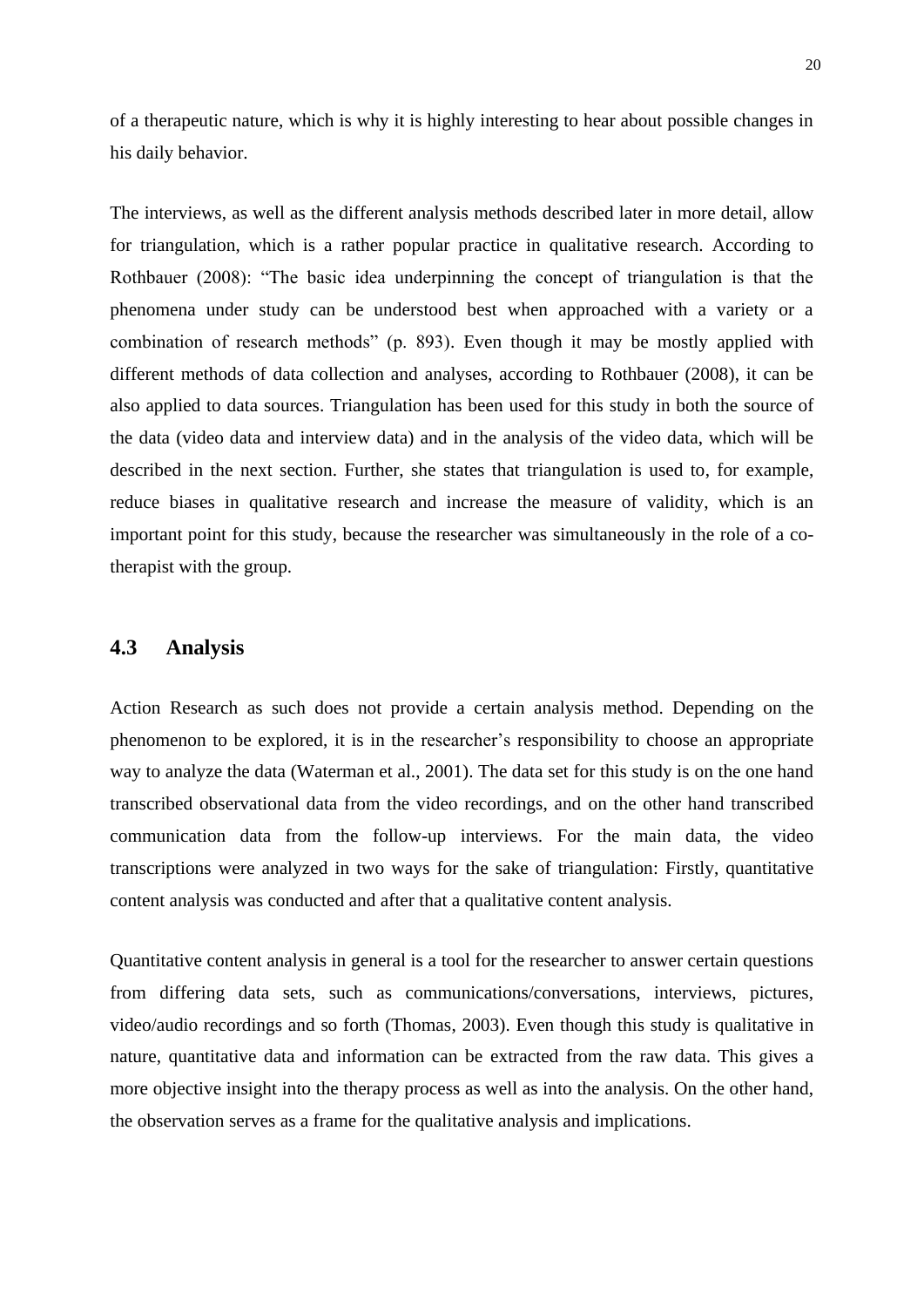The questions that should be answered through both the quantitative and qualitative content analyses are informed by the literature and driven by the experience of the therapy process. For the literature informed part served the "Music Therapy Social Skills Assessment and Documentation Manual (MTSSA)" by Dennis and colleagues (2014). With their MTSSA they created an invaluable tool for effectively assessing and observing the social behavior of children with special needs within educational contexts, which inspired and informed the research questions for this study's quantitative and qualitative analyses.

The quantitative content analysis was conducted on the raw video material and included counting Aaron's **eye contact/onlooker behavior** and **physical contact**, as well as his **general participation in activities** and **musical interplay** in the sessions, with and without physical aid. Physical aid has been defined by the therapist as follows: "Physical Aid: One of the therapists physically assists the client to execute or continue with a certain task. This does not include for example handing over an instrument, gestures (inviting him to an activities), verbal or musical cues". Thus, the recordings of each session were watched at least four times to count the above-mentioned events, each time concentrating on another aspect. The counting also included writing down, for example, the duration of each time Aaron made eye contact.

The typically developing girls were excluded from the quantitative analysis. The reasons for that are quite simple: on the one hand, the typically developing girls were following instructions and activity-requirements much easier and more consistently than Aaron. Therefore, asking, for example, how often they were interacting with each other was irrelevant, as it is inherent in the structure of therapy. In that account, it was found to be more important to see, for example, *how* they are interacting with each other, rather than how *often*. Therefore, these issues were addressed more thoroughly in the qualitative analysis. However, the therapeutic goals of the therapy sessions have been found to be better supported through these kinds of quantitative observational data than for the educational goals.

The qualitative analysis followed a content analysis approach as well. Qualitative content analysis follows different schools of thought and approaches, depending on the kind of data that is available, may it be a classical communication, a narrative interview or, as in this case, an observation. As the video data was realized as transcriptions and thus in text form, a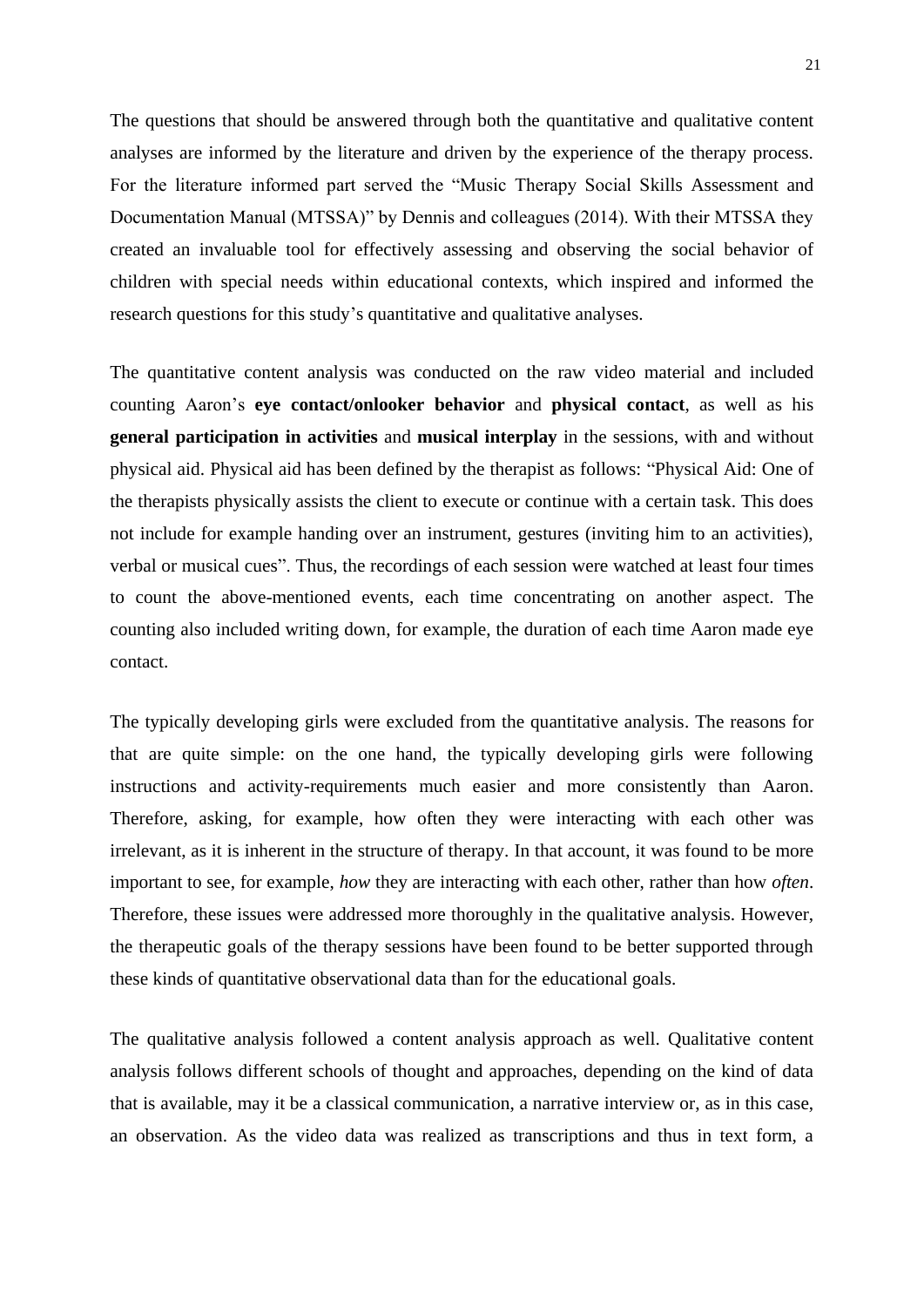content analysis seemed to be the most appropriate through looking for themes or categories that are reoccurring, or repetitions in new situations, as well as the sameness in the difference (Franzosi, 2004). The repetition that is sought after furthermore implies some kind of quantitative character of this content analysis, which will help in explaining the results of this study later on, as they complimented each other and provided richer results. Whatever approach is taken for the content analysis, in most cases it comes down to finding main themes or categories that emerge from the data and link them to the surrounding context.

At the beginning of the analysis process, the video recordings of all sessions were re-watched and some general notes were made concerning different aspects of the sessions (participants' moods and activities, general observations, notes in the context of the state of the process, etc.). After choosing the three sessions from this, these were thoroughly transcribed into text form and the timetable of each session served as a frame, so that it was already sorted by activities.

Afterwards, the data were read through completely without marking anything. In the second round of reading, striking passages were highlighted concerning musical interaction, social interaction, following or not following instructions, interpersonal behavior etc. Together with side notes and more in a process of creative writing, reflections on the first notes were gathered. After this, key words were written down, which actually became the categories and sub-categories that are presented in the results section (See table 1). With these categories at hand, the material was worked through once more and the appropriate parts were marked accordingly.

This contextualization of the data, making meaning, and eventually reconnecting the emerging categories, sub-categories, and themes with the data, shapes one of the main characteristics of content analysis in general (Julien, 2008). The categories that actually emerged represented behavioral patterns, which were again counted after the operationalization process was completed. The quantitative observations are described further for each behavioral sub-category in the results section.

Overall this process followed an inductive paradigm, meaning that no pre-set theories or categories were applied to analyze the data in the first place, but that these categories and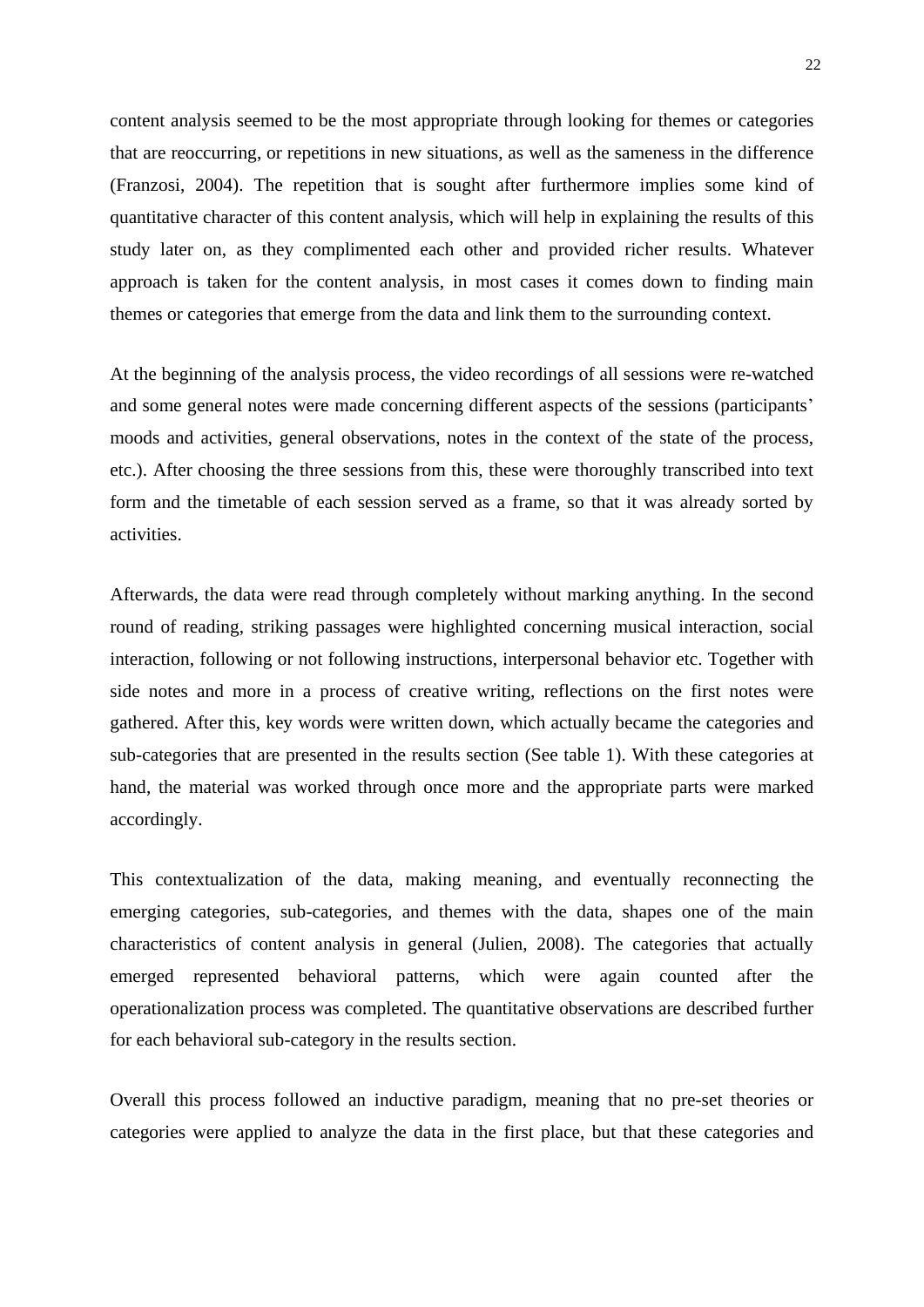theories emerged from analyzing the data itself (Fox, 2003). According to inductive reasoning, Fox (ibid.) states that the aim is to gain a certain level of generalization from the qualitative data at hand.

The analysis of the interviews was very brief, because the interviews as such were rather short (5 minutes, 10 minutes, and 20 minutes) and semi-structured. With the interviews, the analysis followed a deductive approach, looking mainly for patterns that were already seen in the content analysis of the video material and concentrating mostly on behavioral issues and comments. However, the interviews were partly so short that basically all statements were taken into account in the results section.

# **4.4 The group**

The group at the beginning consisted of four children: two boys diagnosed with autism spectrum disorder (ASD), four and five years old, and two typically developing girls, four and six (turned seven during the process) years old. The boys with autism received one individual assessment session each before the group process began. Overall 18 music therapy sessions were conducted, lasting approximately 25-30 minutes on average. The sessions took place two times a week in the music department of the University of Jyväskylä and were lead by two students of the music therapy international master's degree program.

The recruitment of the children for this project was quite challenging, mainly because of the language barrier and the target group. After a small odyssey to many schools in Jyväskylä, an English play school was found with a headmaster, who was very excited about the idea of this group and advertised it to the children's parents. Through this, a great contact evolved that brought one of the typical girls to the group. The other group members were gathered through personal networking, talking to people, visiting self-help groups for parents of children with special needs, and a center for international communities in Jyväskylä.

The group members shall be introduced briefly at this point, in order to make it later easier to follow the results and discussion. For masking purposes, the names were changed.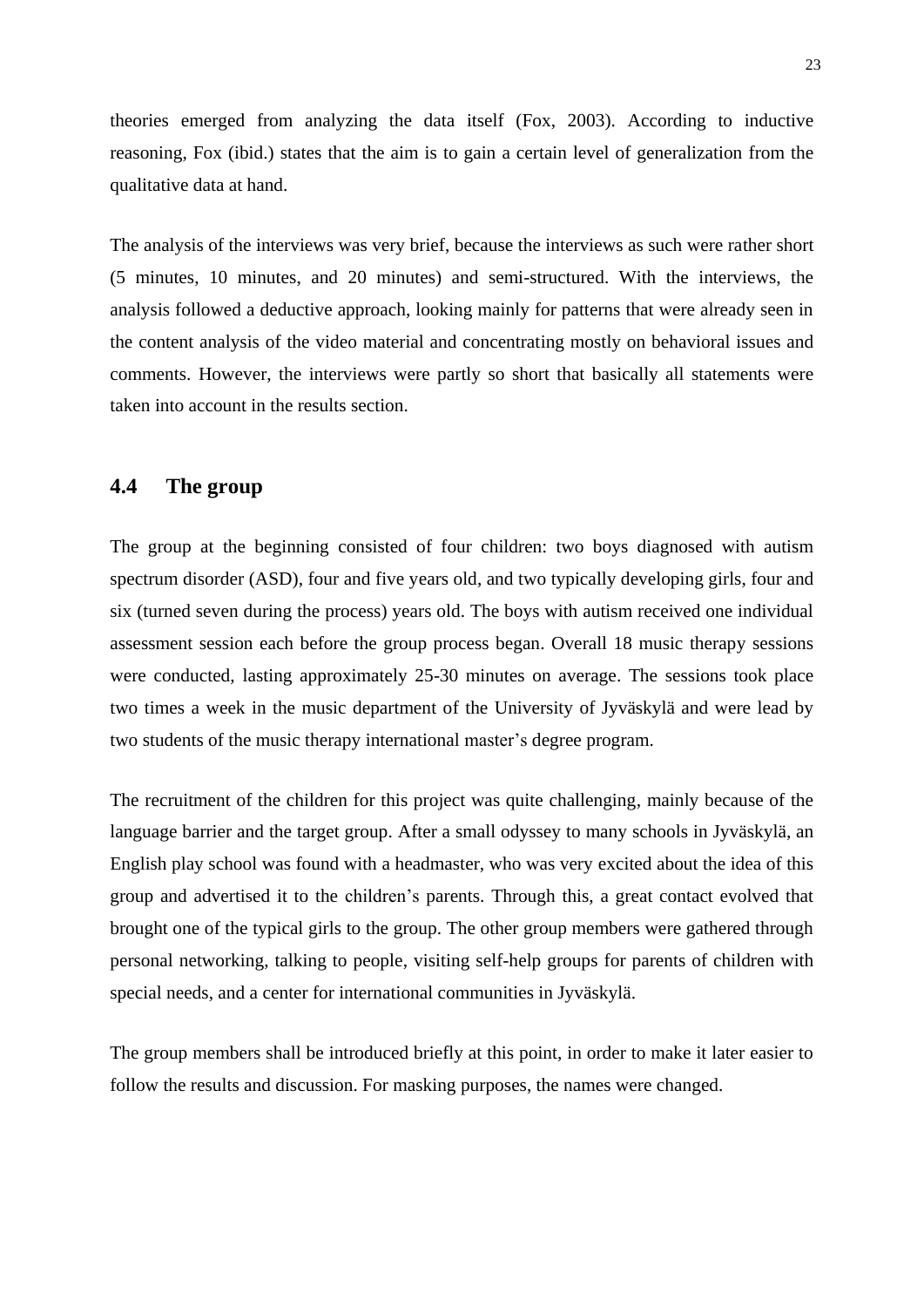### Andrea (4):

Andrea first seemed to be a bit shy and also not that fluent in English, as her first language was Finnish. However, after the first two sessions, it was not a problem anymore and she became lively and less shy in the sessions. Despite some language difficulties, Andrea showed a great interest in and understanding of music quite quickly. She had a good sense of rhythm and could engage with a one instrument (mainly metallophone or triangle) easily and for a considerable period of time. Throughout the process, she developed an obvious attachment towards the other group members, which she showed through physical contact, laughter, positive social interaction, and engagement. She showed great imagination in the musical, as well as movement, tasks and always participated in very creative ways. Early in the first half of the therapy process, she developed a special attachment towards the older girl in the group, whom she would often follow, mimic, and address. Andrea was not attending a daycare or kindergarten at that time, but was staying at home with her father and her younger brother. The main goal for Andrea was more concentration on activity transitions and reaction to changes, mainly on a communication level.

## Laura (7):

From the first session on, Laura was very willing to do things and to follow the orders of the therapists. However, she also started to test boundaries and borders at around the same time, would roam around parts of the room she was actually not allowed to be in, or play instruments in a different way than instructed (e.g. playing the hand drum with the feet was a favorite). Nevertheless, Laura appeared to the therapists to be a smart child with many abilities and skills. Musically, she was experimental and creative towards many instruments (mainly the metallophone), but at first had not shown as much rhythmical understanding as, for example, Andrea. Yet, she learned very quickly and made progress on that matter very fast. Overall she was a very creative child within all kinds of tasks, musically, with movements, or with her voice, and almost always found creative solutions for problems or tasks. She - especially at the beginning - enjoyed "follow the leader" activities and would rather play on an instrument on her own. Sharing and multi-directional interaction (rather than uni- directional) towards her group mates was the main goal for her, in addition to the general music educational goals.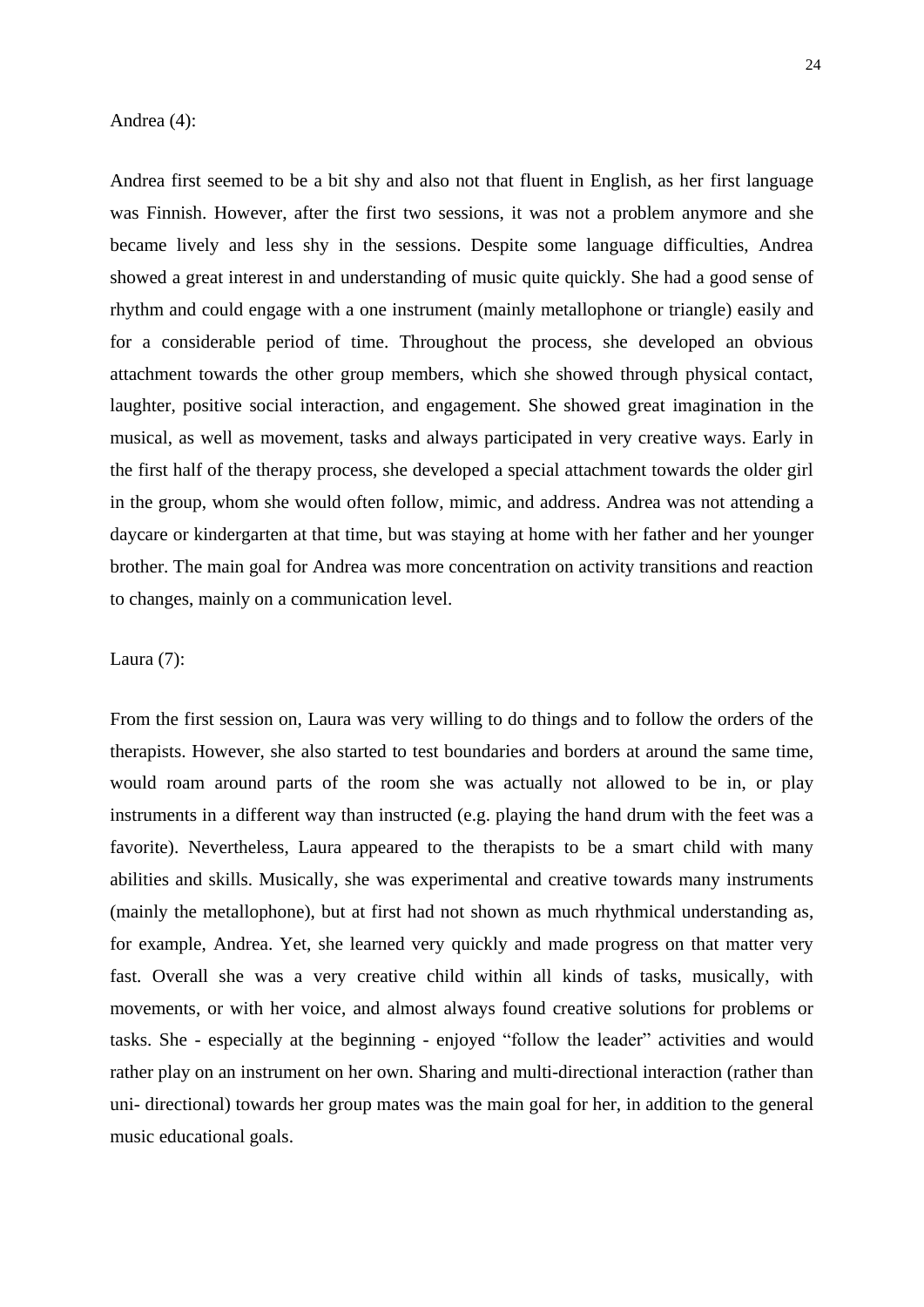### Aaron (4):

Aaron was diagnosed with autism spectrum disorder and was already receiving occupational therapy. He was mainly non-verbal, but showed different kinds of vocal reactions, depending on his mood, such as high pitched sounds, humming, babbling or other sounds of excitement, but especially teeth grinding. From time to time he would say an actual word – either Finnish or English – but these were very rare. In the first four sessions, his mother or grandmother would be with the group in the room during the sessions for support, but their role became more and more inactive so that eventually they could leave the room during the sessions. This was not a problem in the end, as he was very adaptive. At first he was more isolated but, already in the first sessions, he could be lead towards group activities, which he would discontinue again quite fast. During the first six sessions, he developed typical on-looker behavior and would stay or sit apart from the group, watching what was happening. It was quite easy to get his attention with new or interesting instruments and, from the first session on, he showed a great interest in the ukulele, which was played by one of the therapists. He would come of his own accord to touch it, take the strumming hand of the therapist, and then even play together for a short time.

After first signs of distress at the beginning of the first therapy sessions, he grew accustomed to the therapy structure and started to move more freely through the room and within the group. At the end of the first half of the process, he showed a great attachment to the female therapist, who at that time functioned as his key-person. He showed affection through touching or kissing her nose (which, according to his mother, was typical for him if he likes someone a lot), but also started to briefly pinch and touch the co-therapist and, eventually, his fellow group mates. He showed enjoyment in moving, jumping, and running around the room and it became easier to make him participate in musical activities. Despite his pathology, he showed more and more interest in the social dynamics and participants of the group, which was shown especially through his on-looker behavior, eye contact, physical contact, and musical action/interaction within the group.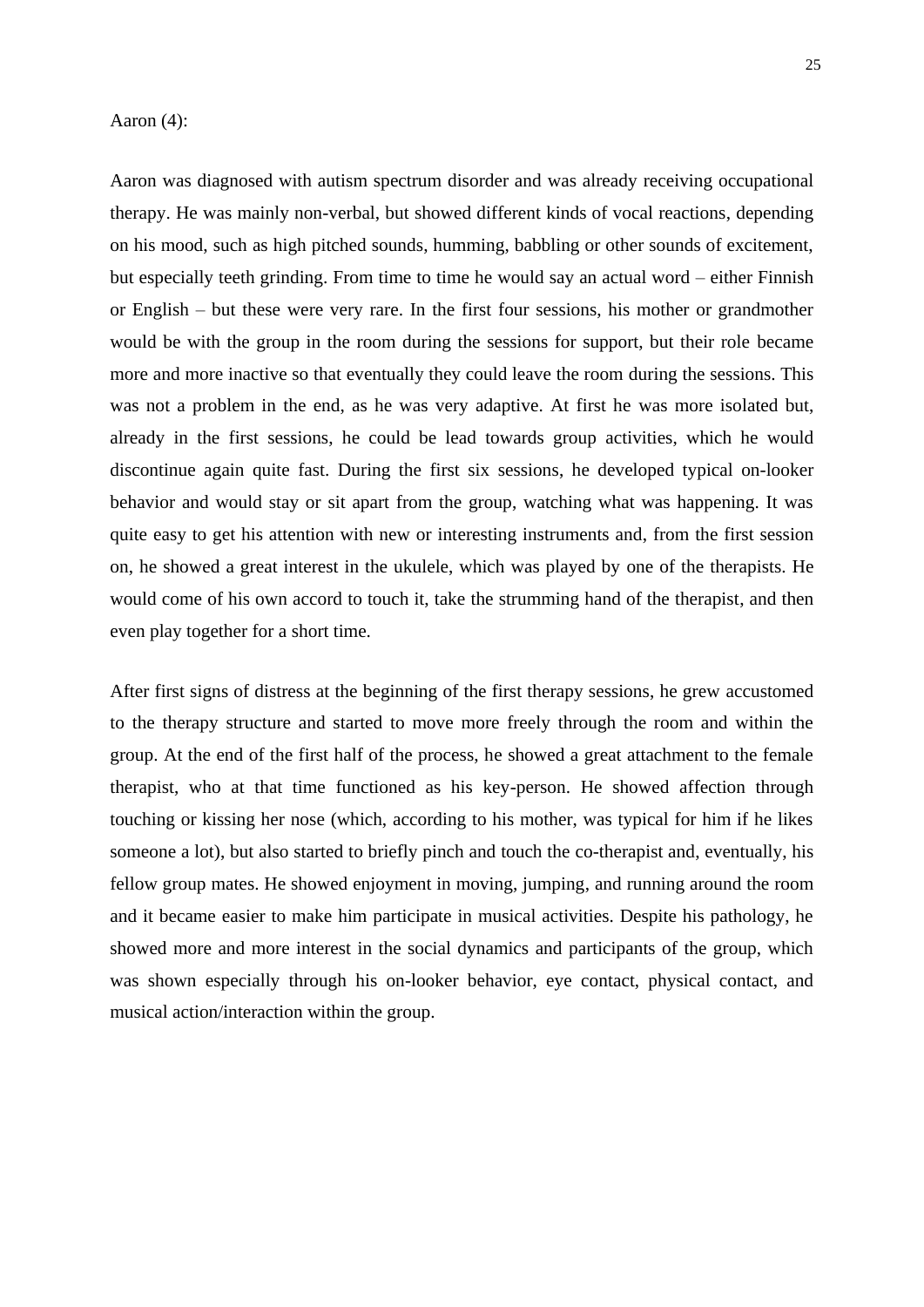#### Victor  $(5)$ :

Victor was diagnosed with autism spectrum disorder, he was completely non-verbal and it was apparent from the first assessment session on that he had a more severe form of ASD than Aaron. Eye contact with Victor happened very seldom; he almost always reacted with distressed sounds and noises at the beginning and throughout the group therapy sessions, such as whining or even screaming. His mother was in the room as well with him during the group sessions and it was hard to make him participate in any of the activities without receiving a negative or distressed reaction. When the mother's role became more inactive during these sessions, it was possible to engage him in musical activities, like drumming or strumming the ukulele with the therapist. Again however, he got distressed very easily and would whine or scream. Also he showed high sensitivity towards loud sounds, especially during activities with drums or metallophones, and would put his hands on his ears and make distressed noises. After the fourth session, the therapists decided with his mother to take him out of the group and work individually with him, with the prospect of re-including him in the group after a maximum of five sessions. During these five individual sessions, where the mother was no longer in the room, it was possible to calm him down more easily and make him comfortable with very structured musical activities. Nevertheless, it was decided, that it is no good to reintegrate him into the group, as the group setting seemed to be too unpredictable for him and the setting might be not have been the right one for him. He continued with individual therapy with one therapist for the previously agreed upon number of sessions, which turned out to be much more beneficial for him. Because of his dropout early in the process, he did not factor as highly in the analysis.

# **4.5 The therapy process**

## **4.5.1 Session structure**

Before the group process started, the therapists worked out a session template. As the therapy sessions were to address music therapeutic and educational issues, but because of the pathology of the boys with autism, this template aimed to structure each session in the same way and provide space for both educational and therapeutic activities. The activities were literature-informed and were categorized in three parts: music therapeutic, music educational,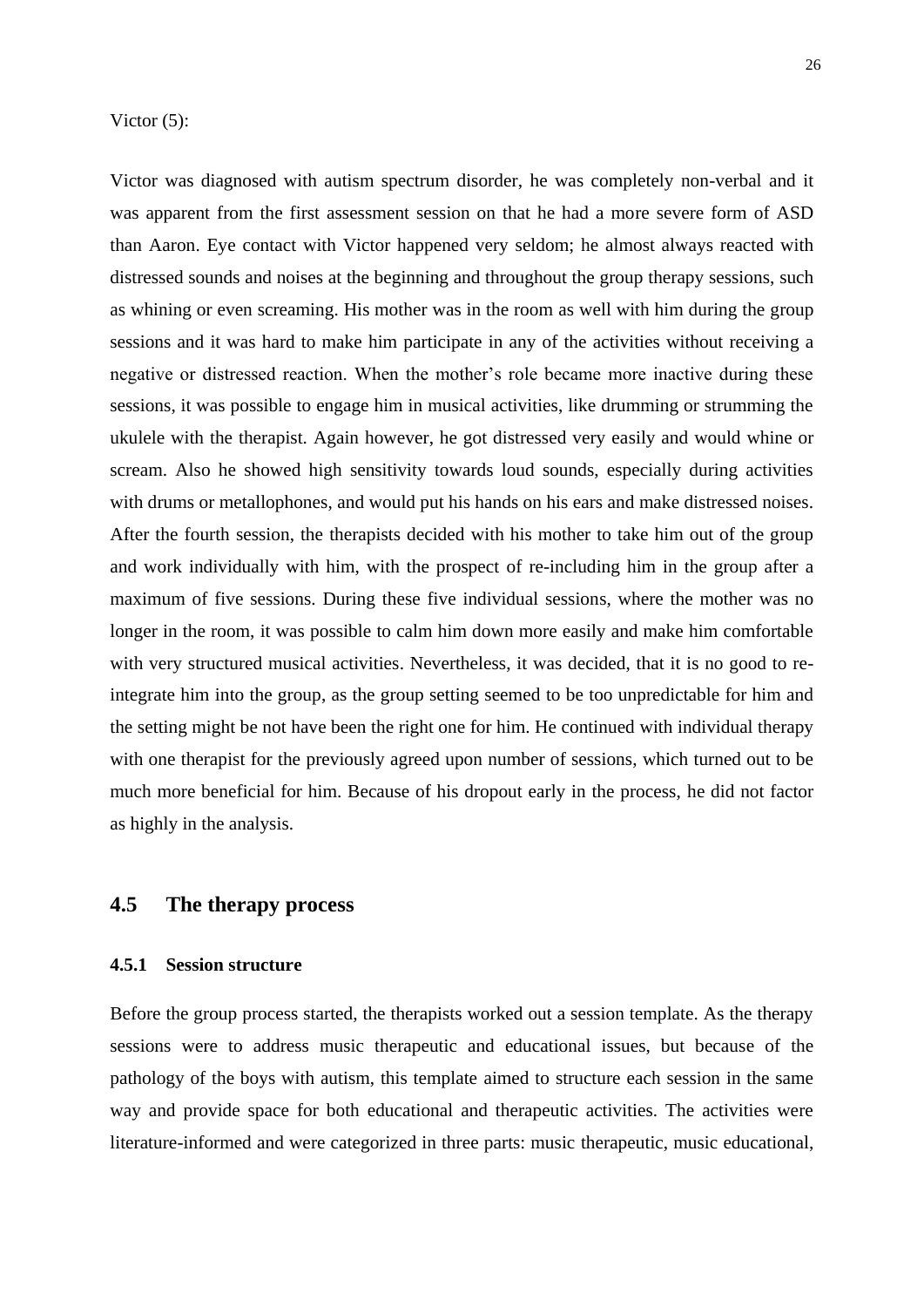and neutral/group-cohesion activities. The categorization turned out to be quite complex in such a way that some activities were utilized in both therapeutic and educational contexts. Even though it seemingly makes the actual classification tricky, it brings two positive implications:

- 1) Even if an activity is used in both therapeutic and educational contexts, the mix of the group and thus the social inclusion gives a shared context of these two fields. Through the special, social inclusive setting, the activity can have a music educational impact on the typical children, as well as a therapeutic effect on the non-typical children.
- 2) The pathology of the boys with autism and the connected goals, which are implemented in the social inclusive approach, makes even a "purely" educational activity therapeutic for the boys with ASD, as enhanced social skills are part of their set goals. At the same time, a "purely" therapeutic activity gains an educational factor for the typically developing girls – maybe not a *musically*, but a *socially* educational factor. Therefore, the activities were symbiotically effective for both the typically and non-typically developing children.

It must be stated that the selection and categorization of the activities was informed by the pathology of the boys with ASD, as well as by the individual goals of the typically developing children. If children with other and/or different special needs than ASD were to have been in the group, other activities would have likely been selected.

Additional to the formal structure of the sessions, a thematic structure was given for each meeting. Mostly a certain "instrument of the day" was at the center of the activities and/or the session had a certain theme (mostly connected to animals, landscapes, daily situations, stories etc.). According to the topic and/or instrument of the day, the activities were selected or adjusted, in order to have transitions that were easier for the children to follow.

Each session consisted of nine activities, which were categorized as described earlier. The session always started with the same "**hello song**" (category: neutral/group-cohesion) and a combination of singing and movement that was done with the children. For the hello song, the co-therapist would always take Aaron into her lap and do the movement with him, to mark the starting point of the session for him more concretely.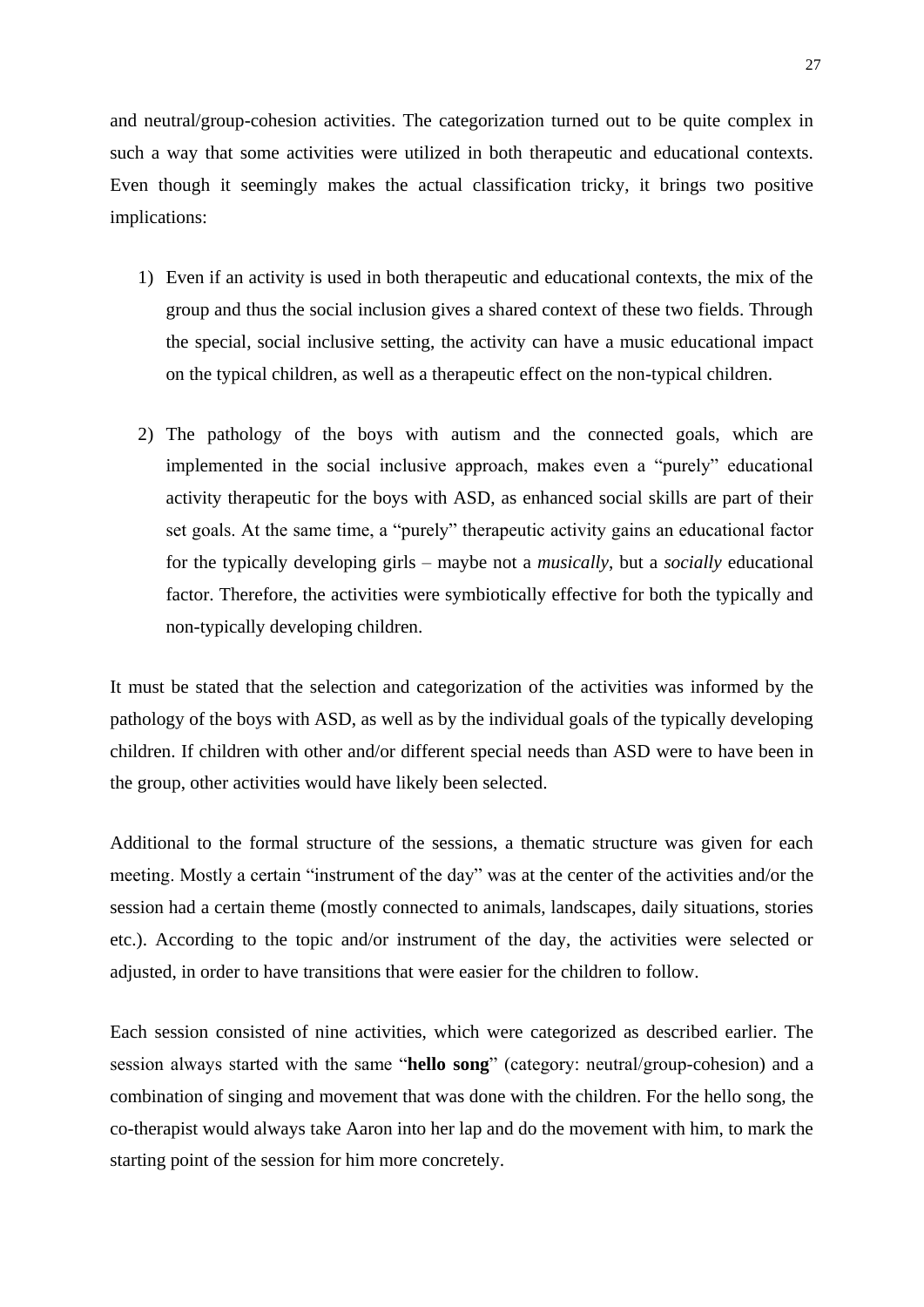The hello song was followed by the "**post-hello song with movement**" (Category: neutral/group-cohesion), which often were known children's songs that included movement and/or body percussion.

After that, the "**Introduction of the Instrument(s) of the Day**" (Category: educational) was done through a game or a song with that instrument. Different educational parts were added, depending on the chosen instrument, such as: rhythm exercises, dynamic tasks, creative tasks, questions and so on.

This was followed by an "**Improvisation activity with the instrument(s) of the day**" (Category: therapeutic) and mainly consisted of free or structured improvisations, that aimed to include the boys with autism without the pressure to complete a certain task. One of the challenges of the entire process was, that in very structured activities with many rules, the children with autism were likely to break - or just disobey - the rules. This sometimes was hard to communicate towards the typically developing children, but also gave opportunities for creative solutions for both target groups. Improvisational activities provided more freedom and flexibility within the structure.

After these more focused tasks, an "**In between song with movement**" (Category: Neutral/Group-Cohesion) followed. It was intended to be some kind of reward for their concentration and, at the same time, help to release some energy so to be able to concentrate a bit more on the next task. Again, mostly known children songs or group songs the therapists made up were sang and done with movement and/or body-percussion.

The "**Game with movement and/or singing**" (category: educational) already briefly marked the termination of the session. At that point mostly the instrument of the day was implemented in a new way, but very often this "spot" was used for songs and other creative activities.

"**Therapy activity with instrument and/or voice**" (category: therapeutic) was often used for vocal improvisations or other therapeutic activities. The focus again was on the boys with autism and activities were used, that should wake the awareness of the girls toward the boys, meaning that mimicking or copying was included in particular.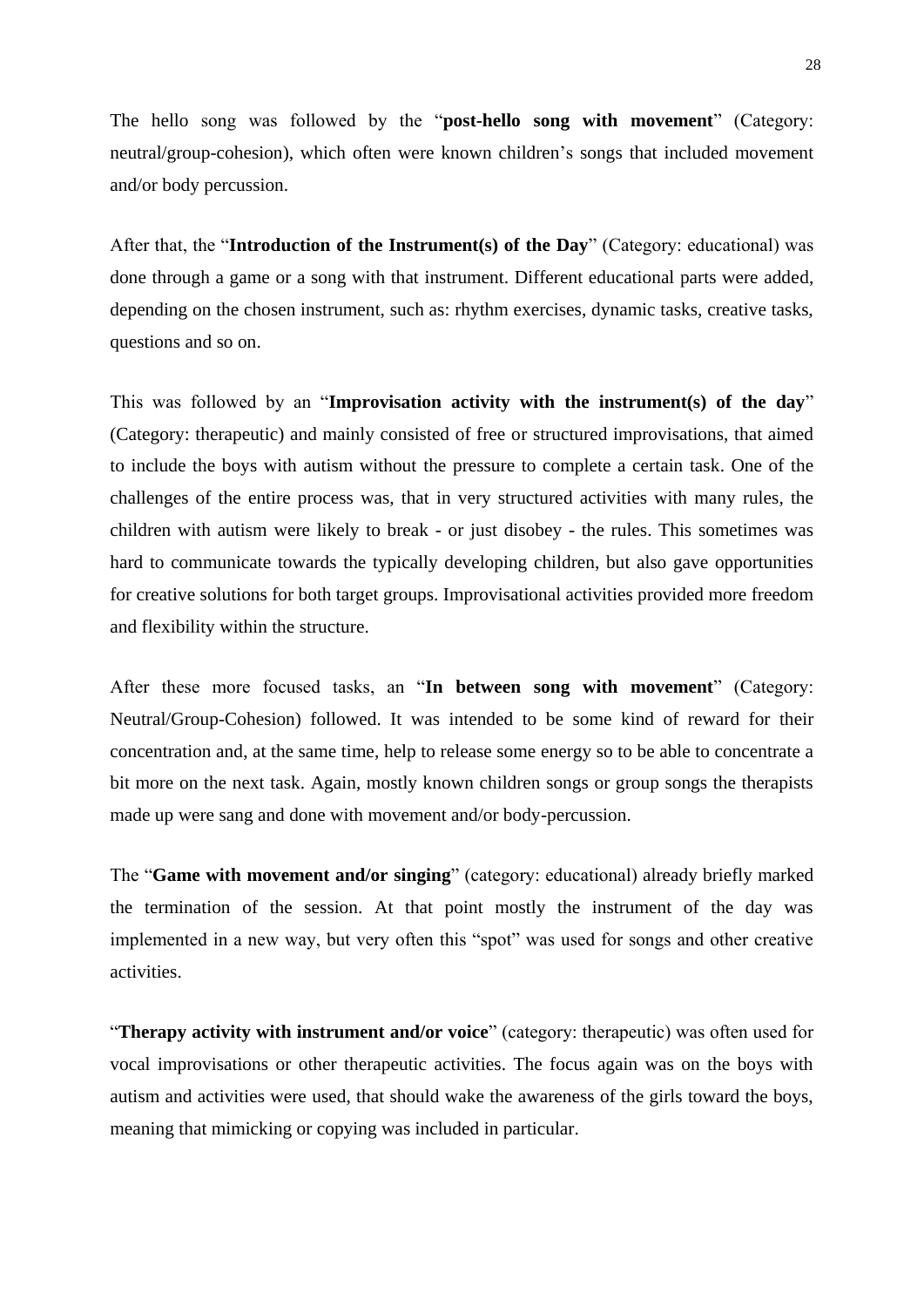The "**Pre- Good bye song**" (category: neutral/group-cohesion) was often the same song ("The more we are together, the happier we'll be"), but over the sessions this was also changed. However, the children started to request this better-known song, and they all developed different movements to that by themselves.

The "**Good-Bye song**" (category: neutral/group-cohesion) was again always the same one, sung by everyone, and it addressed each child individually. The co-therapist again took Aaron into her lap for that song to more clearly mark the ending of the session for him.

This order emerged as one outcome of the action research approach, so it was slightly changed during the process. In between, the therapists tried to implement a schedule with removable pictures of the activities, in order to make the structure clearer for all children. However, it was found to interrupt the flow and the transitions within the session and therefore was abandoned.

#### **4.5.2 Stances of the therapists**

At the very beginning of the therapy process, both therapists took strict roles within the group. The author would lead the entire session and stay in the center of the group, giving structure and initiating the transitions. In addition to that, the task was to leave the group and each activity "open" in such a way that it was easier to include the children who might have been temporarily outside the realm of the group. That meant the attention was not only on the children within the group activity, but also on those outside of it, in order to include them if needed. However, this role required to mainly tend to the typical girls and meant the author took more the role of an educator rather than a therapist.

Maartje, the second music therapist, was responsible for the children outside the realm of the group or activity, which made her mainly responsible for the boys with autism. Her task was to bring the children from the outside into the group and the center of activity. In that sense, she had to also always be aware of what is happening in the group, in order to react appropriately to bring children strolling around back to the activity.

This strict division of roles was loosened after session four, as the group temporarily took place with only two children (Victor had his individual sessions and Laura was traveling with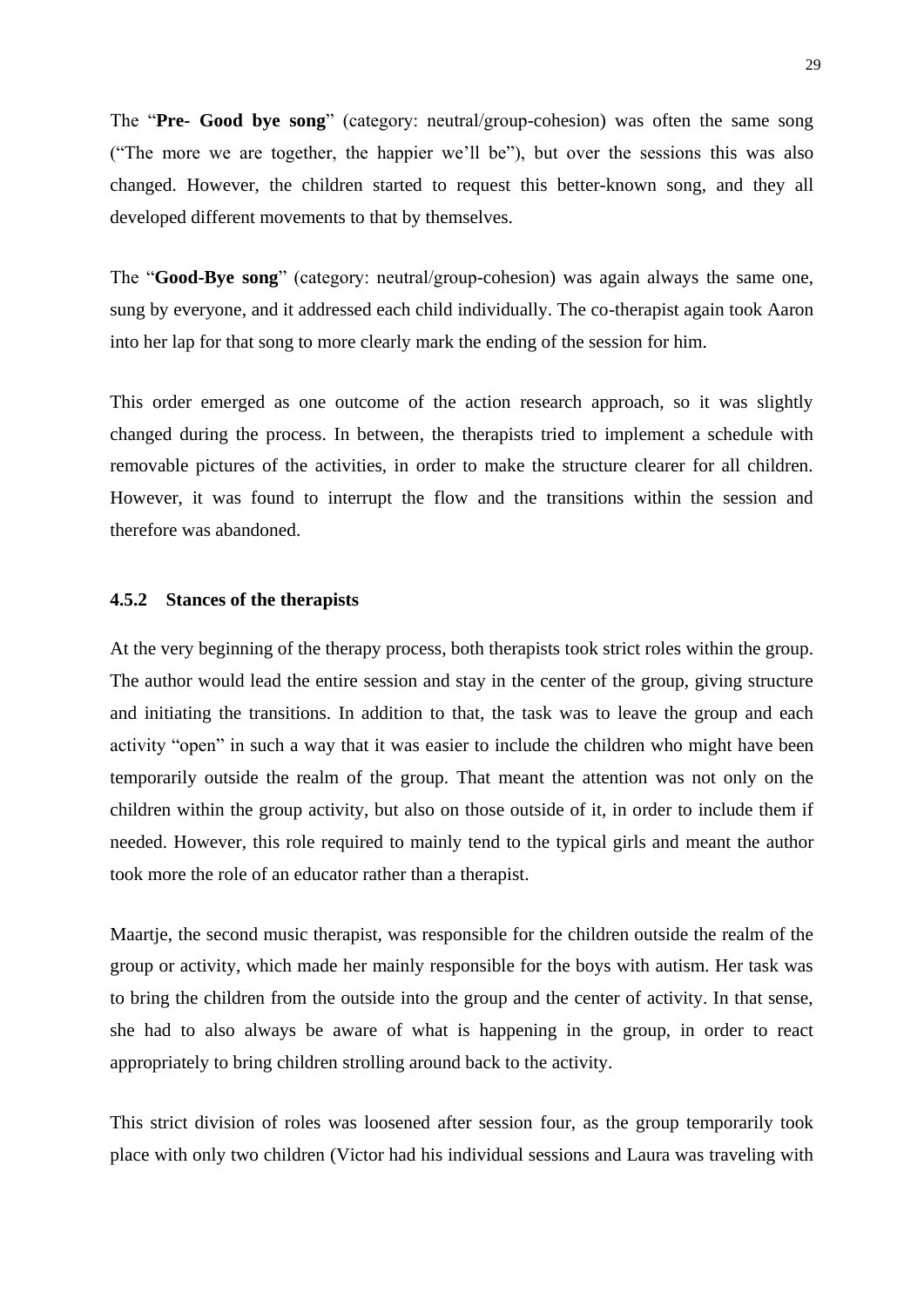her mother and missed four sessions during that time). Due to the reduced number of children, there was on the one hand no longer a need for a strict division of the therapists as it was easier to control and lead the group's activity, and on the other hand the therapists feared that a strict division between the two of them (one tending more to the typical children, the other more to the boys with autism) may enhance a division between the pathological and nonpathological group and might even have increased a feeling of difference – which was by all means the opposite of the desired effect.

So, by then the therapists started to take turns in leading the activities, based on the premise that one may lead the activity, but both therapists may be flexible in dealing with the children; the therapist closest to the child not participating for example, will take care of it. At that stage, the therapists also developed a more open communication with each other during the sessions, which supported the order - as well as the flow - of the sessions.

After this practice had settled, at around the middle of the process, it was normal practice to assign the role of "leader" to one of the therapists for each activity, which was mostly applied in such a way, that the assigned therapists started or initiated the activity and gave the instructions, but there was no strict distinction in the execution of the activity.

### **4.5.3 The sessions**

As it would exhaust the scope of this work to give an overview of each session, there shall be a brief insight into the process through the three sessions that were also chosen for the analysis. Session number 2, 11, and 17 represent the assessment-, working- and termination phases of the process respectively. They will be described within the context of the session and in the overall context of the process, but also with a few details concerning the concrete session, to give a stronger foundation for the results section.

The assessment period – Session 2

The second session represents the starting and assessment period of the therapy process. In this session and until the fourth session, the group still consisted of four children – the original number of the group – with the two boys with autism and the two typically developing girls. As was the custom in the first four sessions, the autistic boys' mothers were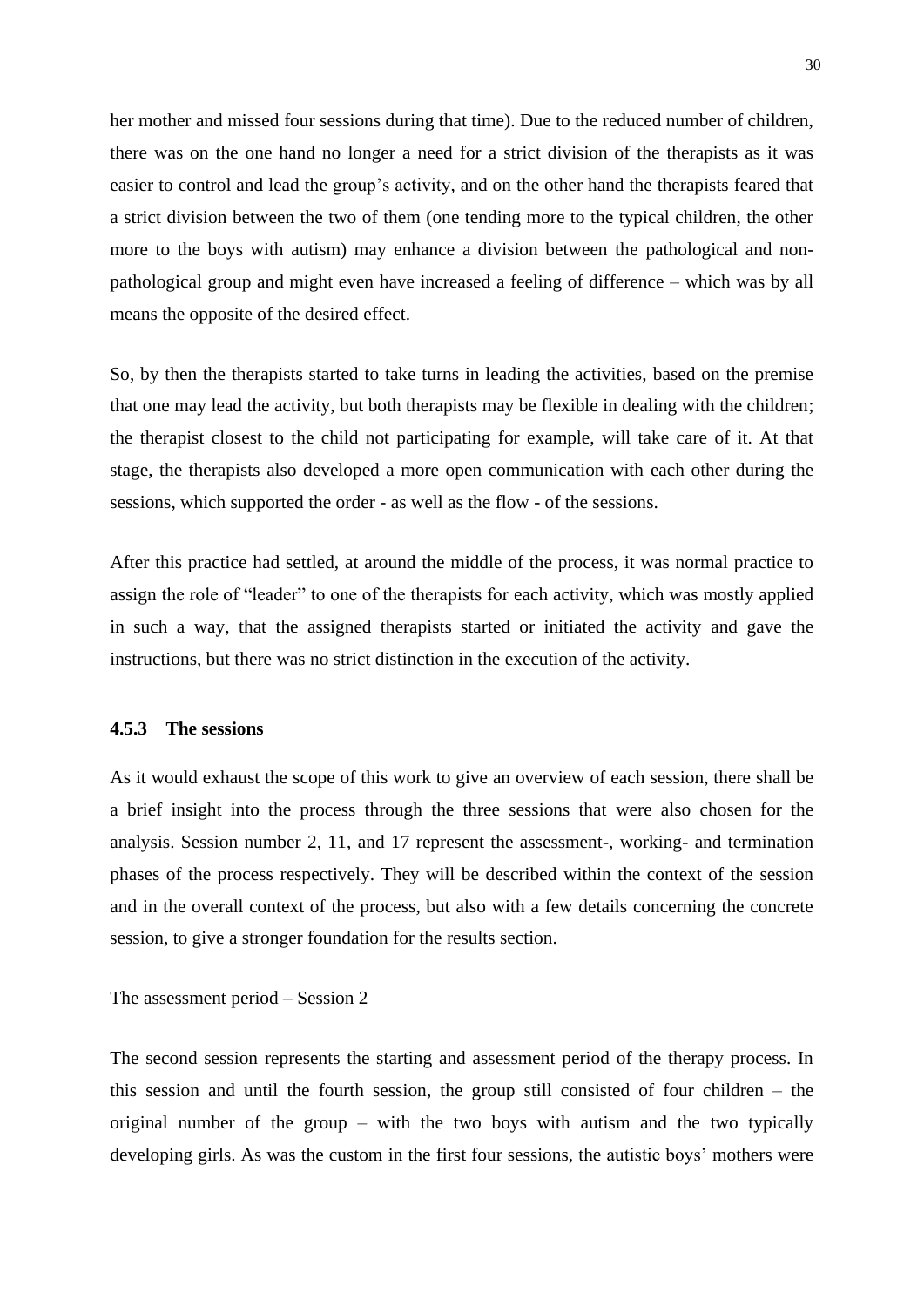in the room for support. They were mainly assisting their children with the different activities, taking care that the boys are not going into the area of the room they were not allowed in and giving physical aid. Overall, the mothers were active throughout the entire session. This had been drastically changed during the two following sessions, in which the mothers sat on one end of the room and asked to observe and only intervene when requested. After session number 4, the mothers were not in the room anymore. The decision to have the mothers in the room was made to have the boys begin at a familiar point when starting the therapy process and possibly reduce the level of stress and irritation from the new and unknown environment and situation.

The therapists had strict roles, as already mentioned above in the "Stances of the Therapists" section. Overall, the first sessions were very structured concerning roles of the therapists, had fast and concrete transitions between the different activities (lead by the main therapist), and were neither very flexible nor free in the therapists' strict roles. However, at that point of the therapy process, the clear structure was meant to maintain the group dynamics and the flow of the session (meaning it would not get boring because as a result of transitions that were too slow). Due to these fast transitions, there was not much space for interaction outside of the activities, as there was a constant demand for action and reaction for all group members and therapists. It was, however, visible that, as soon as the mothers of the autistic clients were less active throughout the sessions, the two boys would move more freely in the room and started to participate more. That applied especially to Aaron, who only went to his mother on occasions to kiss her nose or give a hug during this last session with her. Other than that, he would roam around, exploring the room and participating more frequently, also due to Maartje's guidance. Victor, however, always stayed close to his mother, trying to engage her in a kind of game or poking her, but not getting an elaborate reaction as agreed with the therapists beforehand. At these points, he did make steps towards the group and could be approached by the therapist with an instrument but did not partake in group activities.

The working period – Session 11

Session number 11 represents the working phase of the entire process. The group consisted of Aaron and the two typically developing girls. Victor left the group after session number 4 and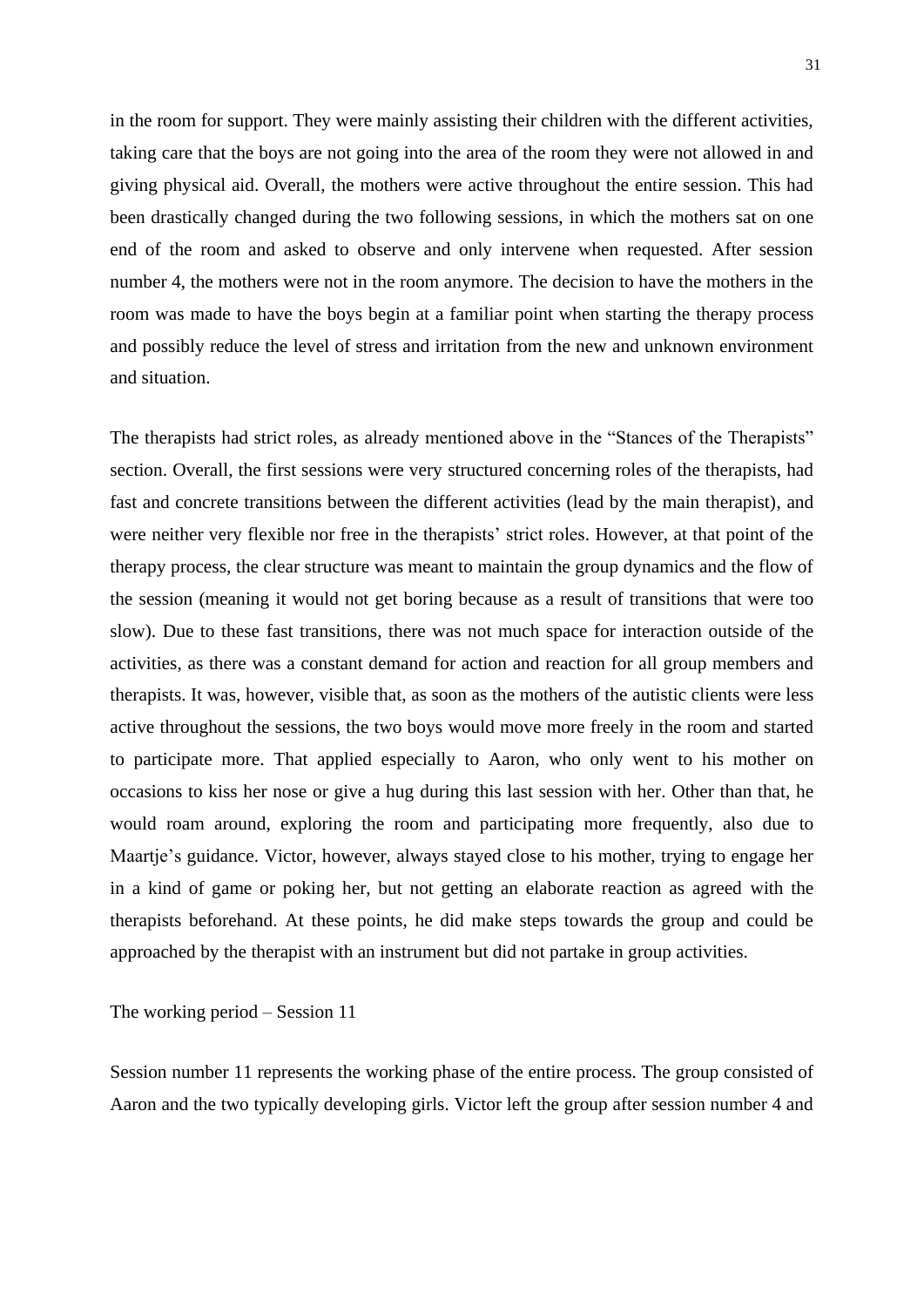continued the process in an individual setting; the mothers were also no longer in the room after that.

The therapist's diary shows that certain attunements to the mindset of the therapists have been made:

Before the session we decided to be more relaxed and positive, should the kids do not do as we ask them to. So we would rather play with them when they started right away on a new instrument, and then give a musical cue to stop. At all, we wanted to give more positive signals of leading, have faster and easier transitions and don't explain too much. Over all, it worked out pretty well, the session had a very good atmosphere, the kids were following mostly the tasks and were easier to bring back with a musical intervention rather than with a verbal.

Also the structure had been adjusted in such a way that the roles of the two therapists were not as strict as in the first part of the therapy. That meant that neither one of the therapists was leading the entire session and all activities, but the responsibility for the activities had been split between the two. This was alternating during the session, as was the responsibility within the group, i.e. leading the group on the one hand, and caring for Aaron and the other kids, when they left the center of activity on the other hand). The goal was a higher flexibility and a more natural flow for the session. This had been implemented in session 5 and the therapists had grown accustomed to this more free-flowing division of responsibility.

Overall, the structure template of the sessions had been adjusted so that the "in between song" and the second educational activity switched places. The "in between song" now marked the middle of the sessions. The goal behind that was to give a break after the first therapeutic and educational activity and the second block of these activities. It was to give a clearer structure overall and should make it easier to concentrate on the second educational and therapeutic activities of the sessions. At that point, the therapists were also using a schedule with pictures, which the group looked at after every activity and from which the children could remove the picture of the activity that has just been finished. The schedule was introduced during session number 6, to give a visual dimension to the overall structure, and to make the sessions more predictable and safer for all the children.

Aaron had developed a closer relationship to Maartje, whose nose he kissed in session 9, which according to his mother implies appreciation. Also, as can be later seen in the quantitative data from this session, she is the one he makes most eye contact with.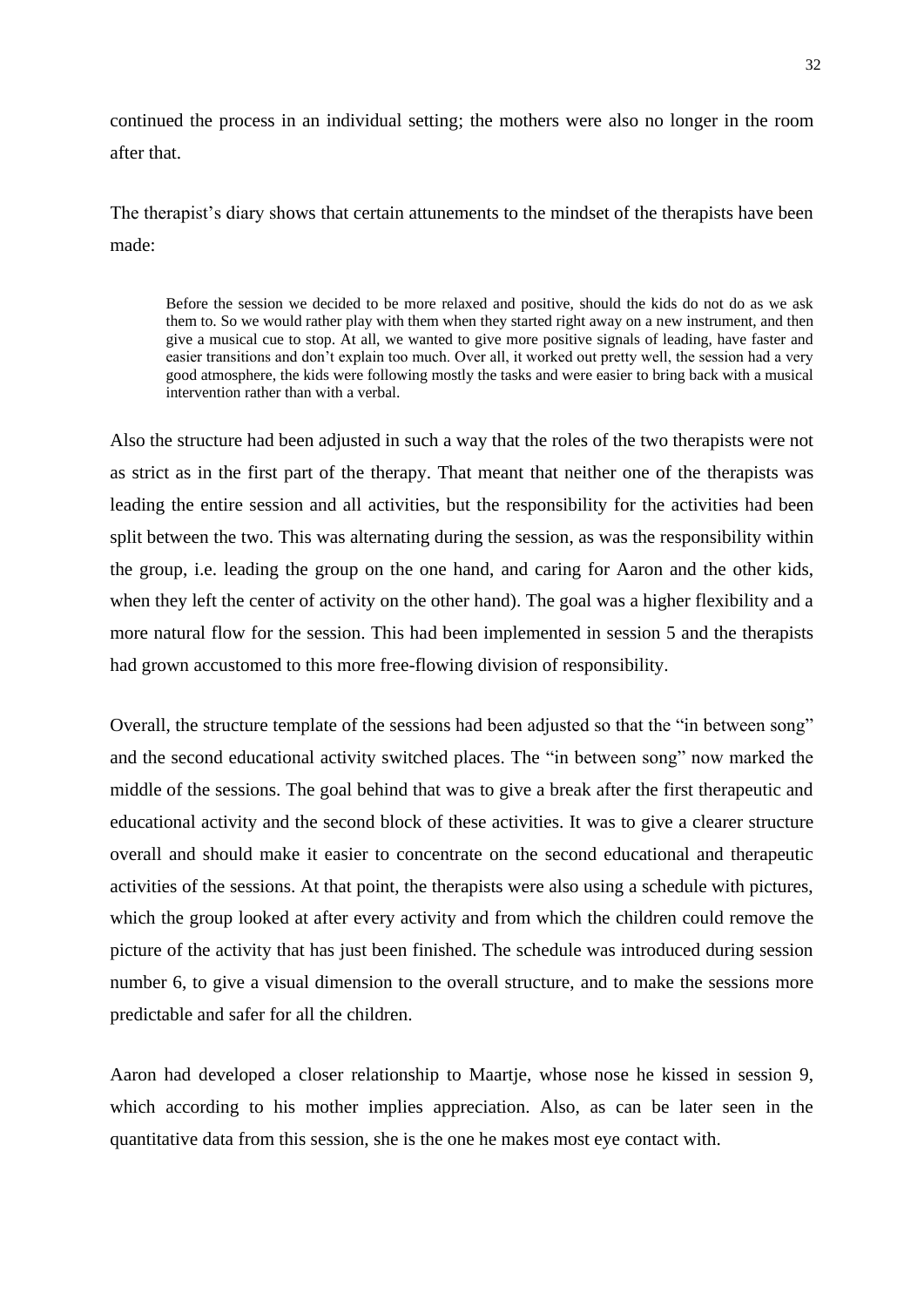#### The termination period – Session 17

Session number 17 represents the termination phase of the entire process. The structure of the agenda had not been changed since the template change in session 11, as it proved to be more practical and natural within the sessions.

In terms of strictness with the children, the therapists agreed on a positivistic approach, where they wished to give musical cues to control "undesired" behavior and lead it towards "desired" behavior, meaning to make the children do what was requested through a musical cue. If this would not work, the therapists agreed to continue with the activity, not paying attention to the undesired behavior. Through this, the children's attention should be drawn towards the activity and the group again, which in the long run, worked out better than giving verbal cues or paying more attention to the "undesired" behavior, as it can be found in the therapist's diary from session 14:

When Laura would climb on the window bench. I tried to make downward glissandi with the violin, accompanying the "up" and "down" movement of her. She followed this [these] cues, apparently liking the musical accompaniment of her action. When she then did not stop with the music, I turned back to the center and started the activity with Maartje. After a brief observation of what we were doing, Laura climbed down and joined us in the center on the mats.

This practice continued through the rest of the sessions, even though it had to be adjusted from time to time according to the situation. However, it also maintained a more positive atmosphere in the session, rather than former verbal interventions did.

The schedule with the pictures was not used anymore during this time, as it normally made the girls play with the tape and distracted them, which ended with an interruption of the flow of the entire session. Instead, the transitions made by the therapists were more fluent and fast, which was to support them in keeping the children's and keeping the sessions interesting.

Also, beginning from the  $15<sup>th</sup>$  session (from a total of 19), the children were told after each session how many meetings remained, in order to make the termination of the process clearer and easier.

During the termination phase, beginning however already in session 14, the girls showed wilder behavior and would roam and climb around a lot in between and also during activities,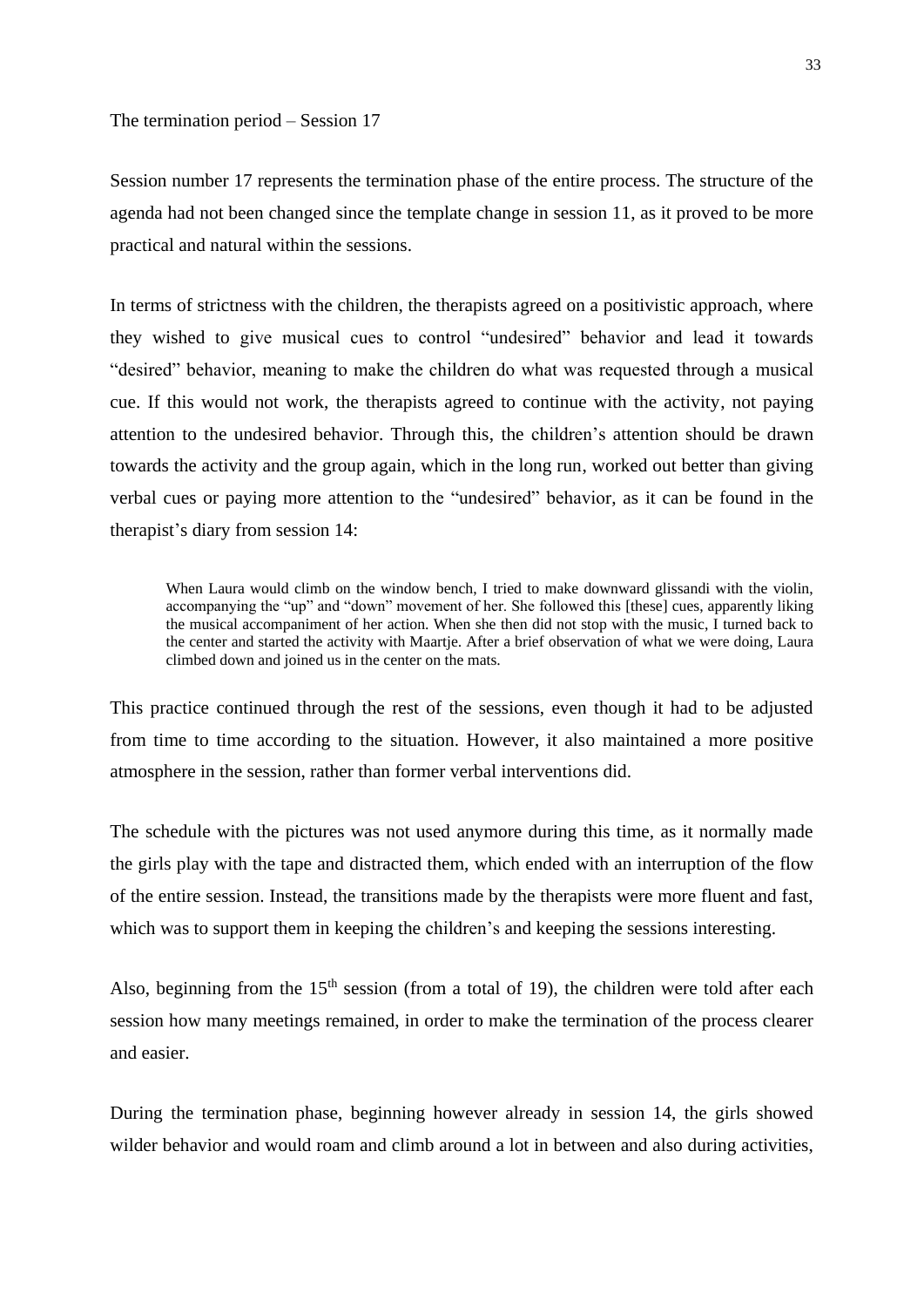especially before or during the actual start of the session, i.e. before the hello-song. Aaron was at that time in the mood for being chased and would pick the smallest sign of somebody approaching him as a cue to start running away and looking behind himself towards that person.

These and other observations in the light of the actual analysis, will be presented in the upcoming results section.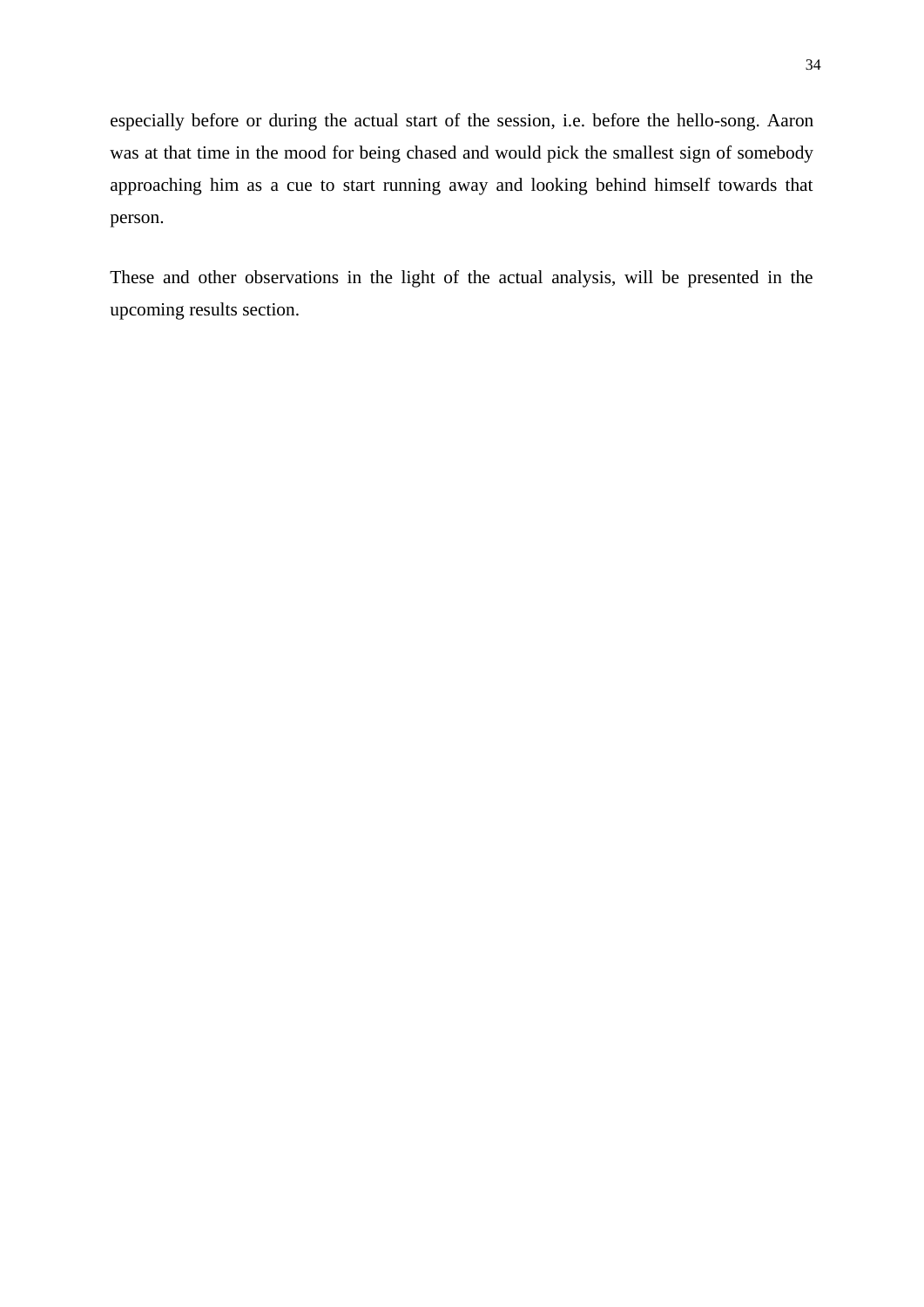## **5 RESULTS**

At the beginning, the quantitatively analyzed data will be presented and briefly described, although further comments will be made in the discussion section. Afterwards, the findings of the qualitative analysis of the observation will be presented, namely the three main categories with the sub-categories that emerged from the content analysis, followed by the results of the follow-up interviews conducted with the mothers of the clients.

Aaron's eye contact and onlooker behavior had been observed, counted, and measured. Minimal eye contact is a distinctive characteristic of individuals with autism spectrum disorder, although eye contact is an important feature in terms of non-verbal communication, which people with ASD often lack (Bogdashina, 2005). Even though eye contact may not necessarily communicate explicit information, it may be seen as an indicator of regard, awareness, and attention. With the term onlooker behavior, e.g. educators mean a child watching other children play without partaking or engaging in it (Santrock, 2007). Direct eye contact and general onlooker behavior is seen in this study as a sign for attentiveness, awareness, and regard towards the group members, which meant it was crucial to record. Therefore, Aaron's eye contact and onlooker behavior was observed and counted from the video recordings, and the duration was measured. It must be said that the camera did not record every corner of the room and therefore there is a data-gap of approximately 3 minutes per session, where Aaron was not in the picture and therefore these factors could not be observed.

The physical contact was also recorded, for it was stated by Aaron's mother that he would for example grab/kiss the nose, pinch the shoulder or neck, or stroke the head of a person he likes. Therefore, physical contact was counted. In the analysis, this contact was linked to people (towards whom he is looking/whom he is touching), and the eye contact and onlooker behavior was additionally sorted by activity. That also means that the overall number of eye contact and onlooker behavior in the graph with the activities is lower, because it does not take the transitions and breaks into account, which are documented in the graphs depicting the situation as a whole.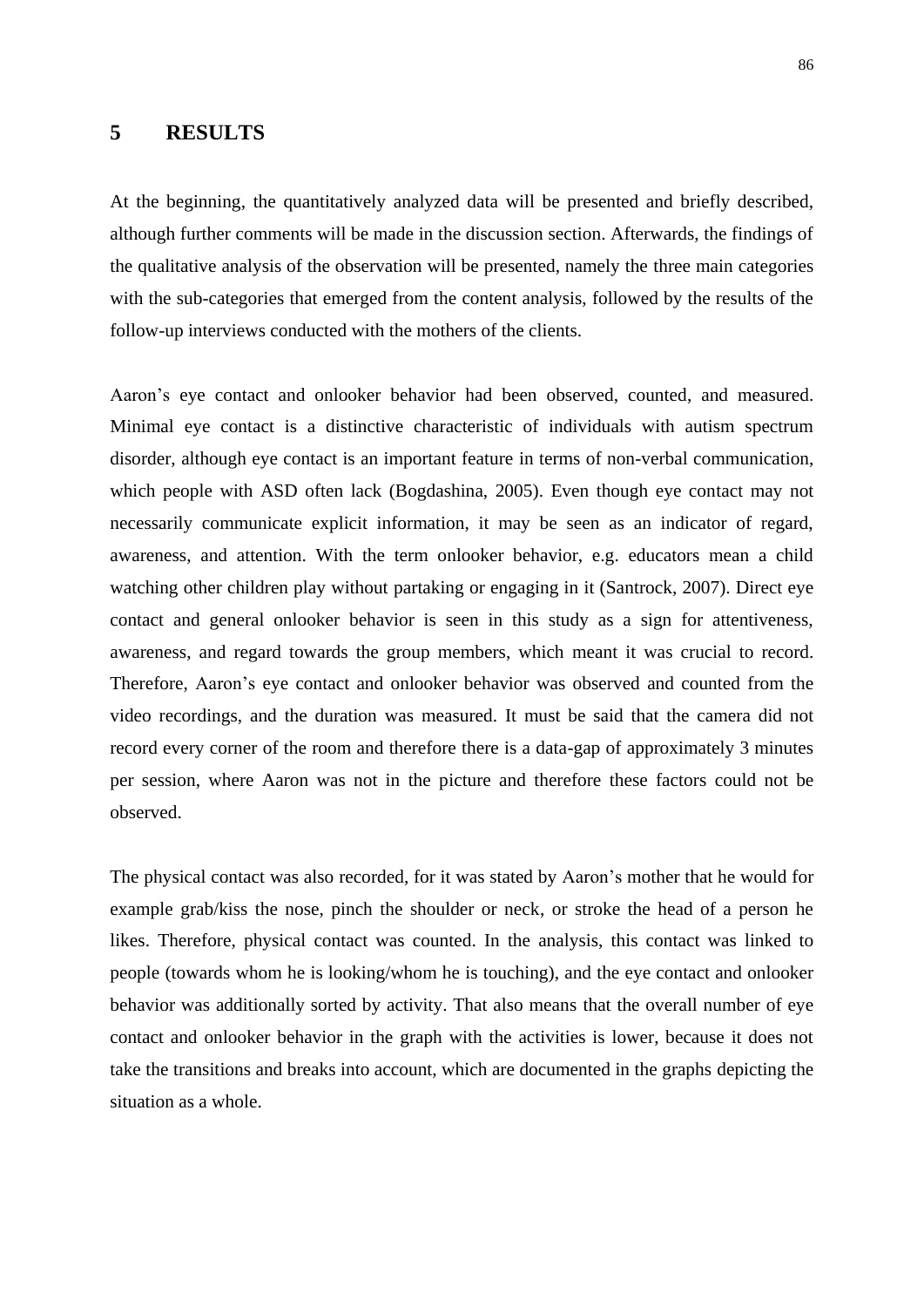# **5.1 Results of the quantitative inquiry**

The quantitative findings are illustrated with graphs, which on the one hand show the eye contact and physical contact and on the other hand the participation of Aaron. All graphs are divided by session number.



FIGURE 1. Aaron's Eye- and Physical Contact, Session 2

Aaron made eye contact and displayed onlooker behavior 18 times in the second session (see Figure 1) and for a duration of 78 seconds (1'18'' minutes) He mainly showed this behavior towards Maartje and the group as such, but not at all towards Laura. He made physical contact eight times, which lasted about 8.5 seconds. He made physical contact with all group members, though the most with Andrea (three times) and the least with Laura (once).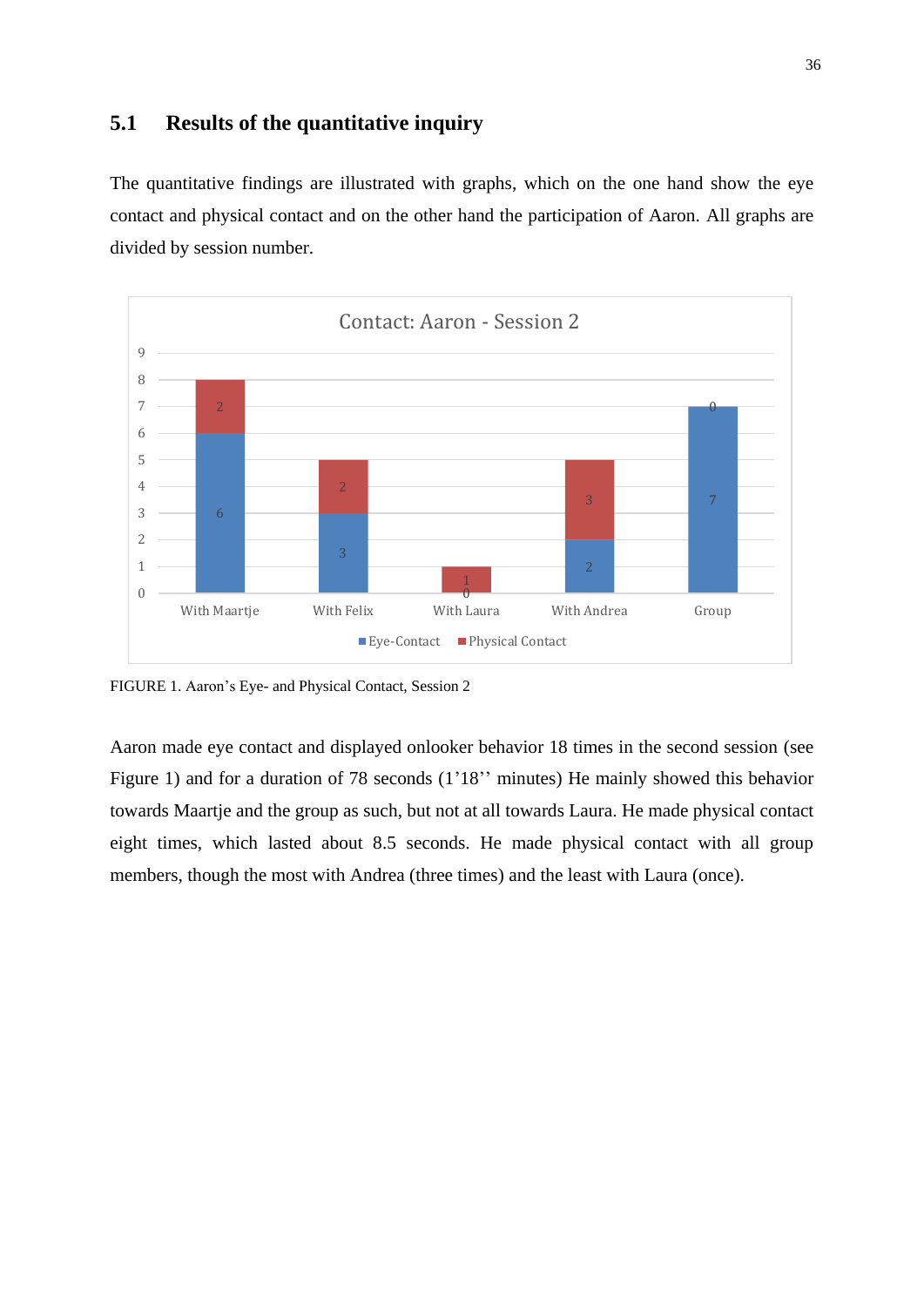

FIGURE 2*.* Aaron's Eye Contact and Onlooker Behavior categorized by Activities, Session 2

Aaron's eye contact and onlooker behavior seemingly peaked in the "The more we are together"-song, where he showed it seven times towards Felix (see Figure 2). During the other activities, he showed either non eye contact or onlooker behavior, or only once or twice. In the first two activities and during the "Shake-Song", he did not show any eye contact.



FIGUTE 3. Aaron's Eye and Physical Contact, Session 11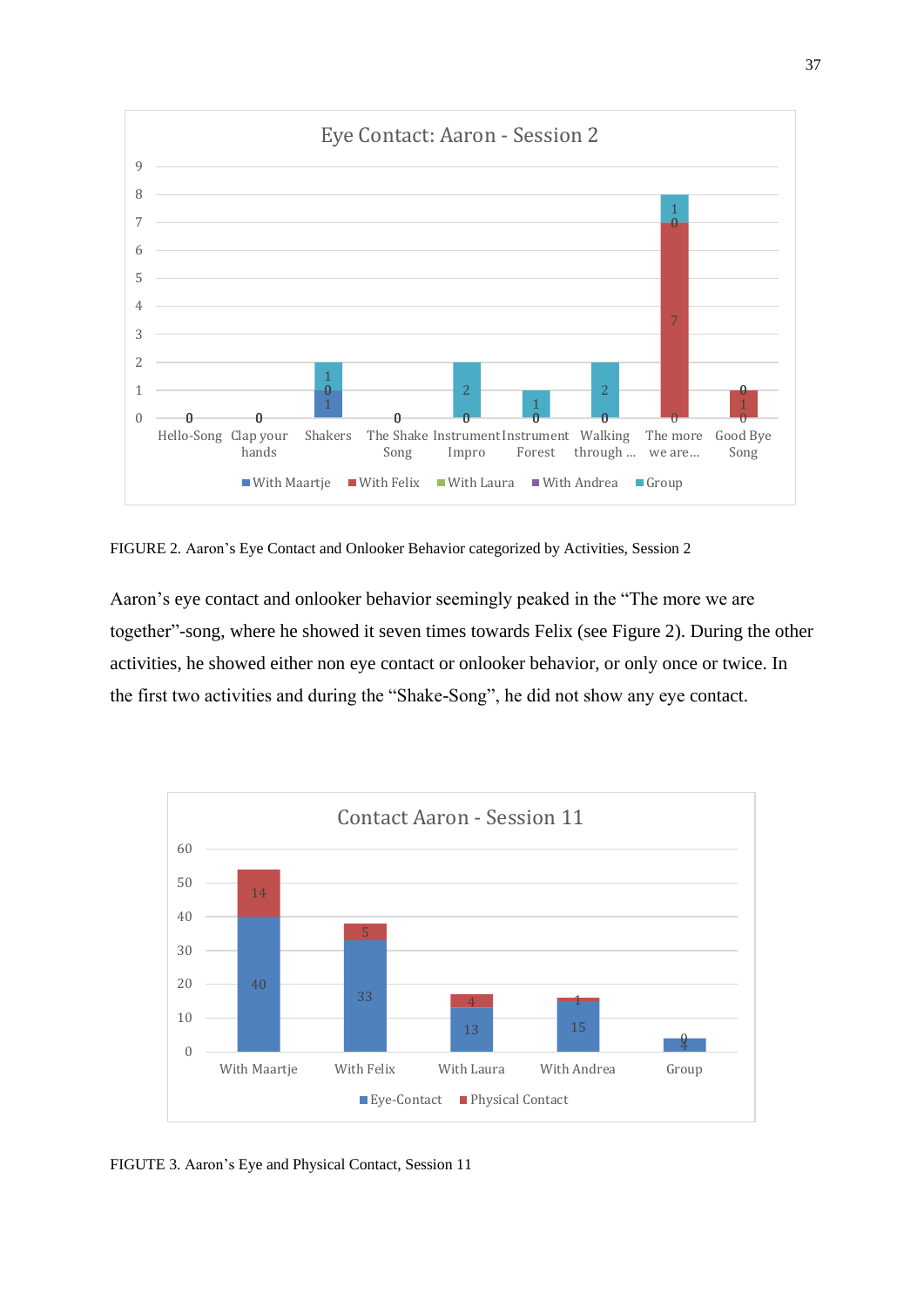The overall amount of Aaron's eye contact and onlooker behavior is 105 in session 11, and lasted 216,5 seconds (around 3'36'' minutes). He mainly made eye contact with Maartje (40) times) and 33 times with the author, and favored both girls approximately with the same number of eye contact moments (Laura 13 and Andrea 15) (See Figure 3). He looked at the group overall 4 times. Overall he made physical contact 24 times (for around 50,5 seconds), most of these with Maartje (14), whereas only once with Andrea.



FIGURE 4.: Aaron's Eye Contact and Onlooker Behavior categorized by Activities, Session 11

During all activities, he made eye contact at least twice, or showed onlooker behavior (see Figure 4). The highest amount of eye contact was during the "Coin on the drum"-Activity, in which he looked at every group member and that the group as a whole, while "The music man" activity triggered eye contact once with Laura.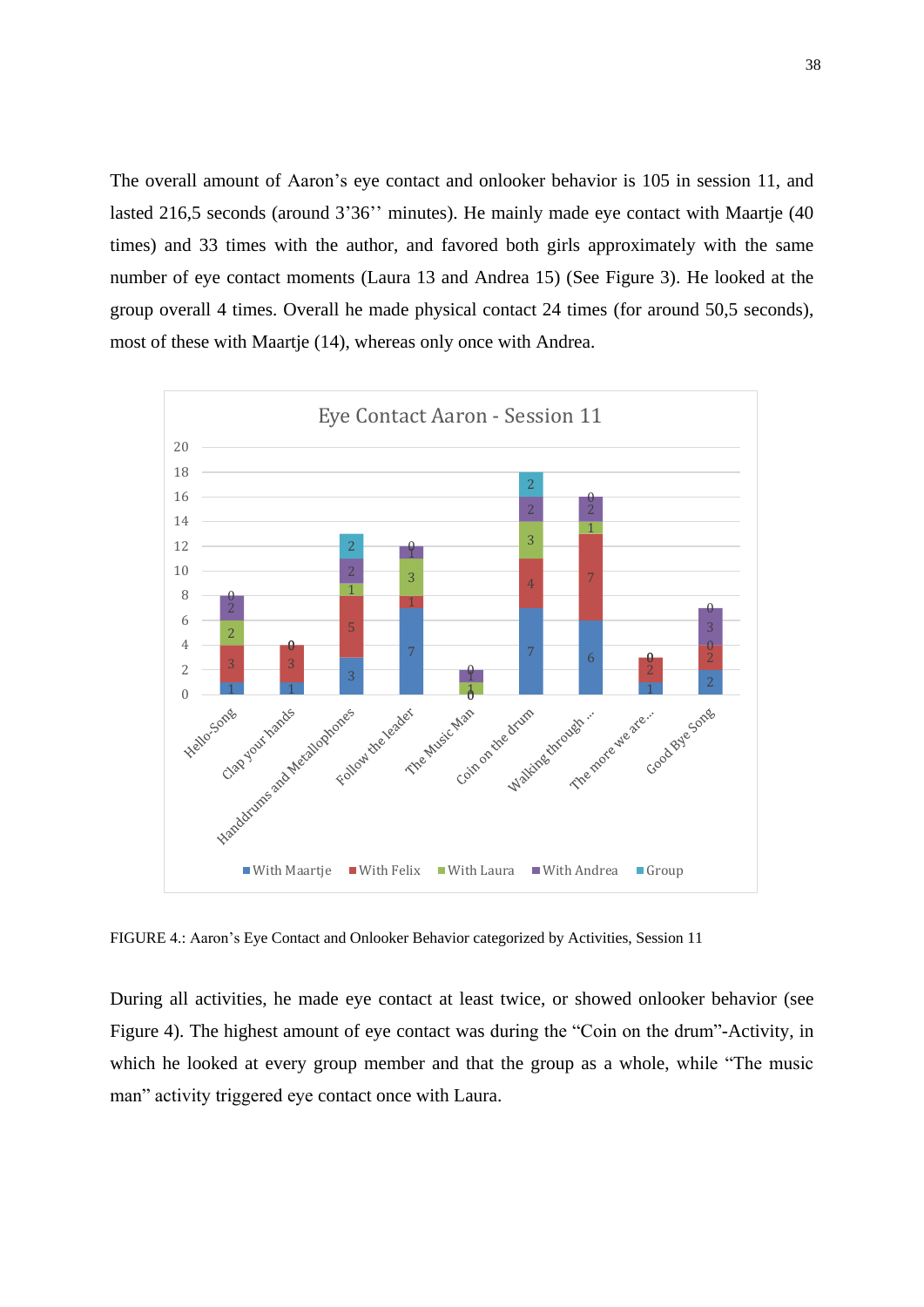

FIGURE 5. Aaron's Eye and Physical Contact, Session 17

The overall amount of eye contact and onlooker behavior in session 17 was 124, for a duration of 366.1 seconds (around 6'06'' minutes). Even though he mostly looked at Maartje, just as in the sessions before, the distribution of eye contact with the other group members seemed to be even more and he looked at the other group members 28 times (see Figure 5). He made physical contact seven times for an overall duration of 13'5" seconds.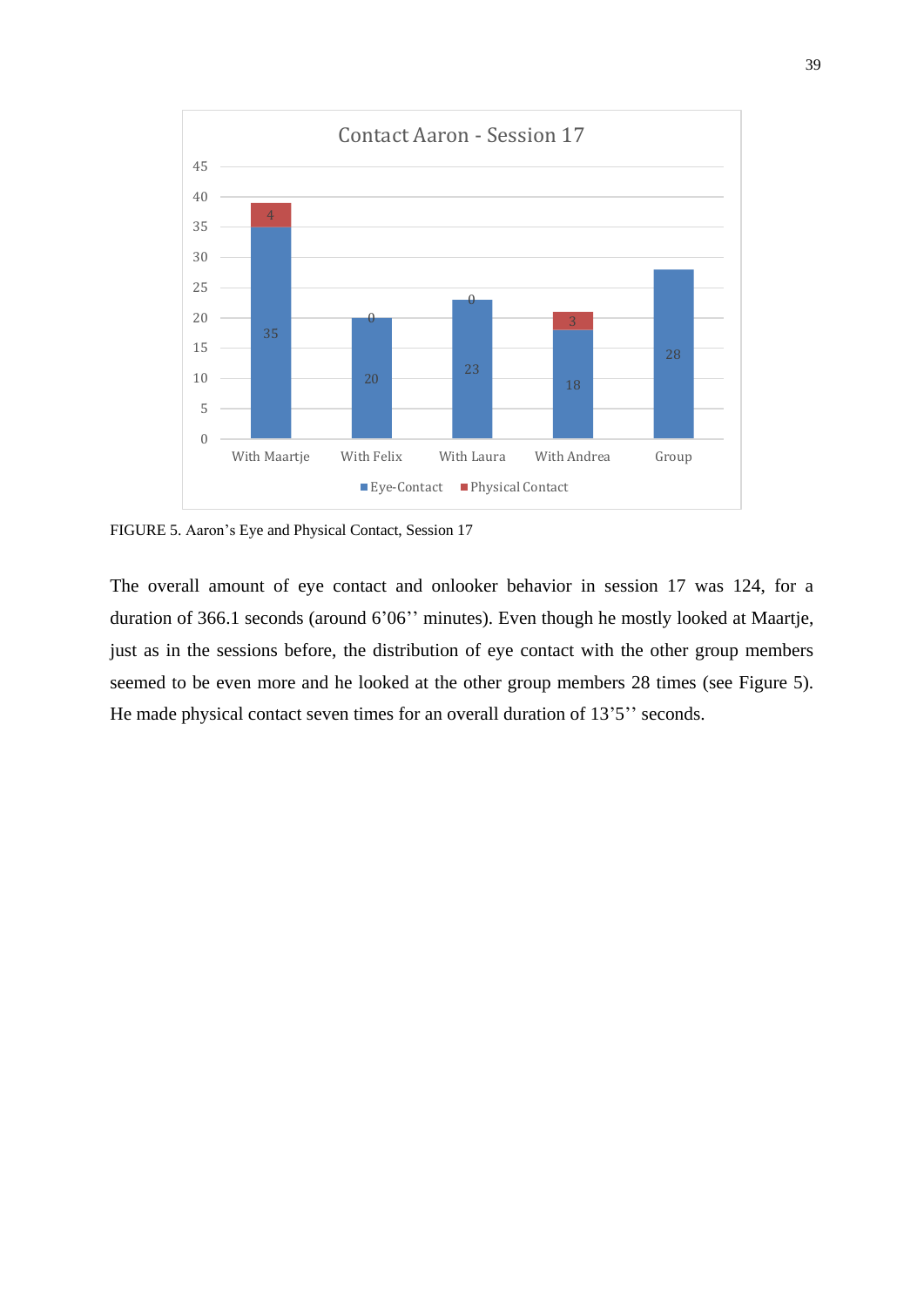

FIGURE 6. Aaron's Eye Contact and Onlooker Behavior categorized by Activities, Session 17

The "instrument chasing" as well as the "Fish under the sea" activity caught Aaron's eye contact the most during this session, whereas the other activities seemed to catch his eye in quite the same way - with exceptions of the "Walking through…" and "What noise can you make" activity (see Figure 6).

The other part of this quantitative inquiry of the subject is Aaron's participation in the sessions; this includes the participation within the activities as well as while playing instruments, both with and without physical aid.

This was entitled: "Musical Behavior and Participation", as is shown in graph 4.1.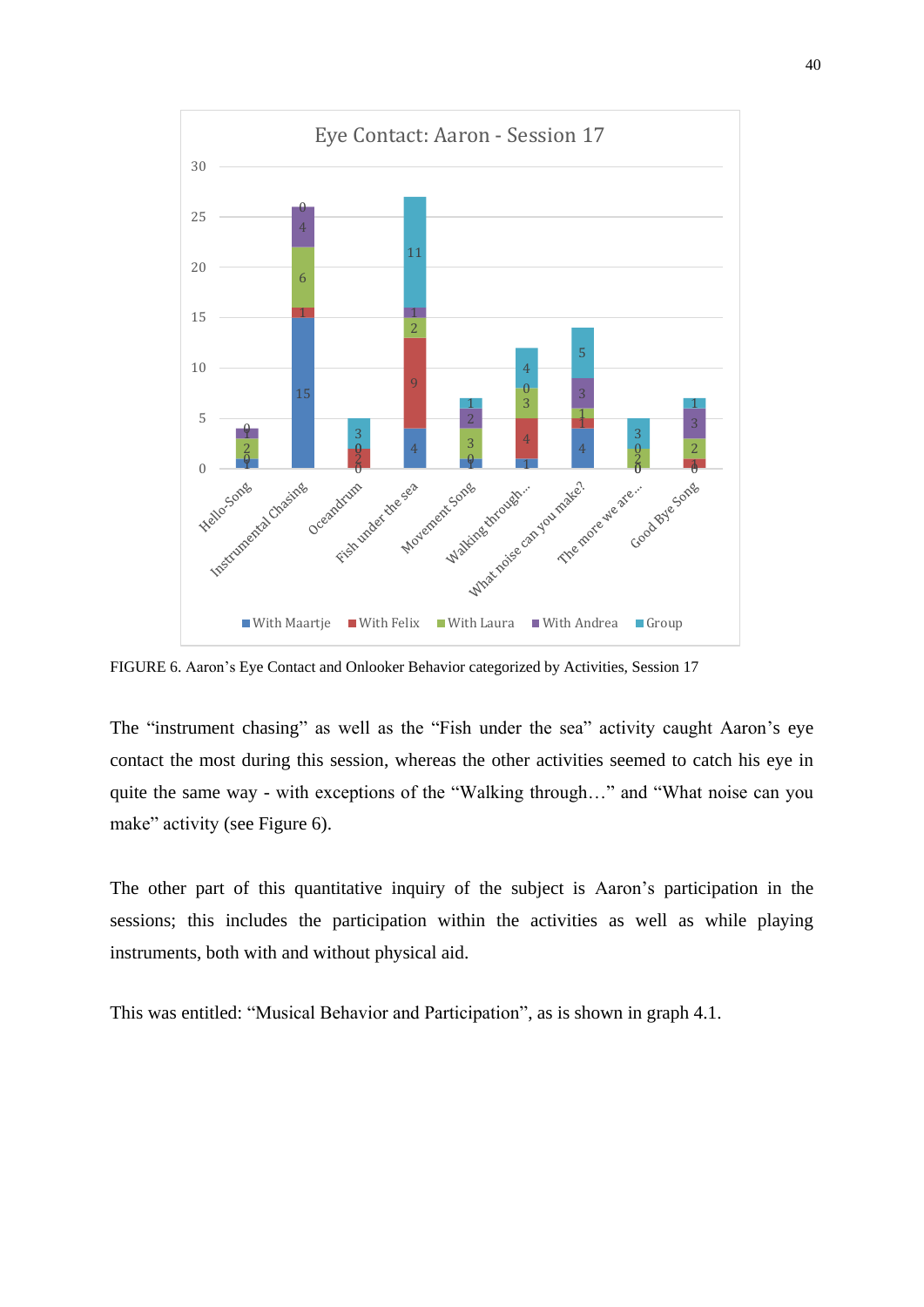

FIGURE 7. Aaron's Musical Behavior and Participation, Session 2

The overall count of his participation is 13 (See Figure 7). Physical help mostly came from Maartje or his mother during this session. However, his participation without physical help was also been observed. The durations of each part are listed below:

- 1) Duration of instrumental play with physical help: 20 seconds
- 2) Duration of instrumental play without physical help: 2 seconds
- 3) Duration of participation with physical help: 91 seconds (1'31'' minutes)
- 4) Duration of participation without physical help: 72 seconds (1'12'' minutes)

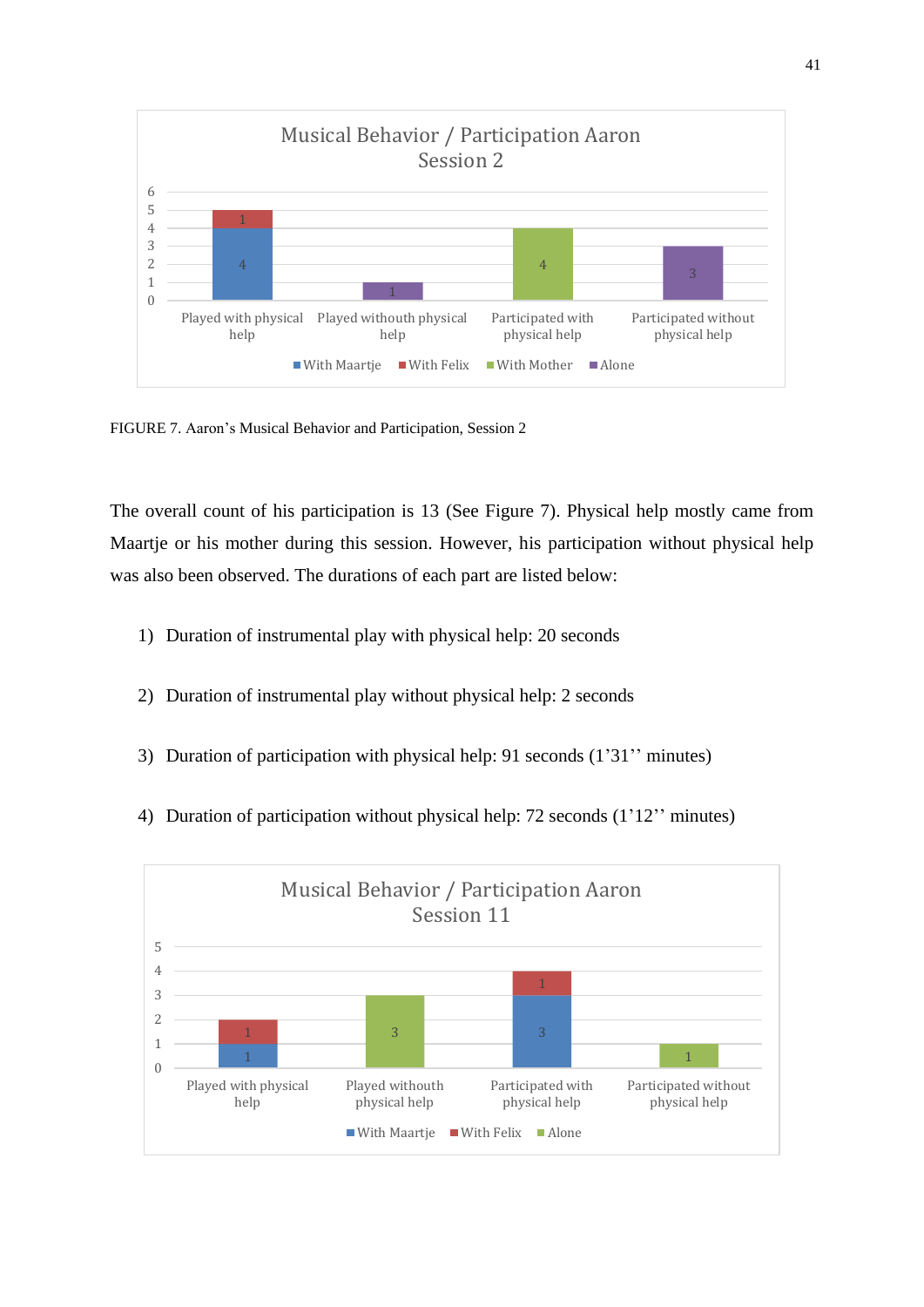Overall, he participated 9 times in session 11 (see Figure 8). Again, it was mostly Maartje, who engaged him with physical aid in the session. Anyhow, the durations of each participatory category are listed below:

- 1) Duration of playing with physical help: 4 seconds
- 2) Duration of playing without physical help: 4 seconds
- 3) Duration of participation with physical help: 128 seconds
- 4) Duration of participation without physical help: 10 seconds



FIGURE 9. Aaron's Musical Behavior and Participation, Session 17

Overall he participated 18 times with and without physical aid, while Maartje gave the physical aid when needed (see Figure 9). The amount of participation, both musically and otherwise was 12. Also the duration of his participation increased compared to the other sessions. The durations are shown in the list below:

- 1) Duration of playing with physical help: 8 seconds
- 2) Duration of playing without physical help: 68.5 second
- 3) Duration of participation with physical help: 120 seconds
- 4) Duration of participation without physical help: 140 seconds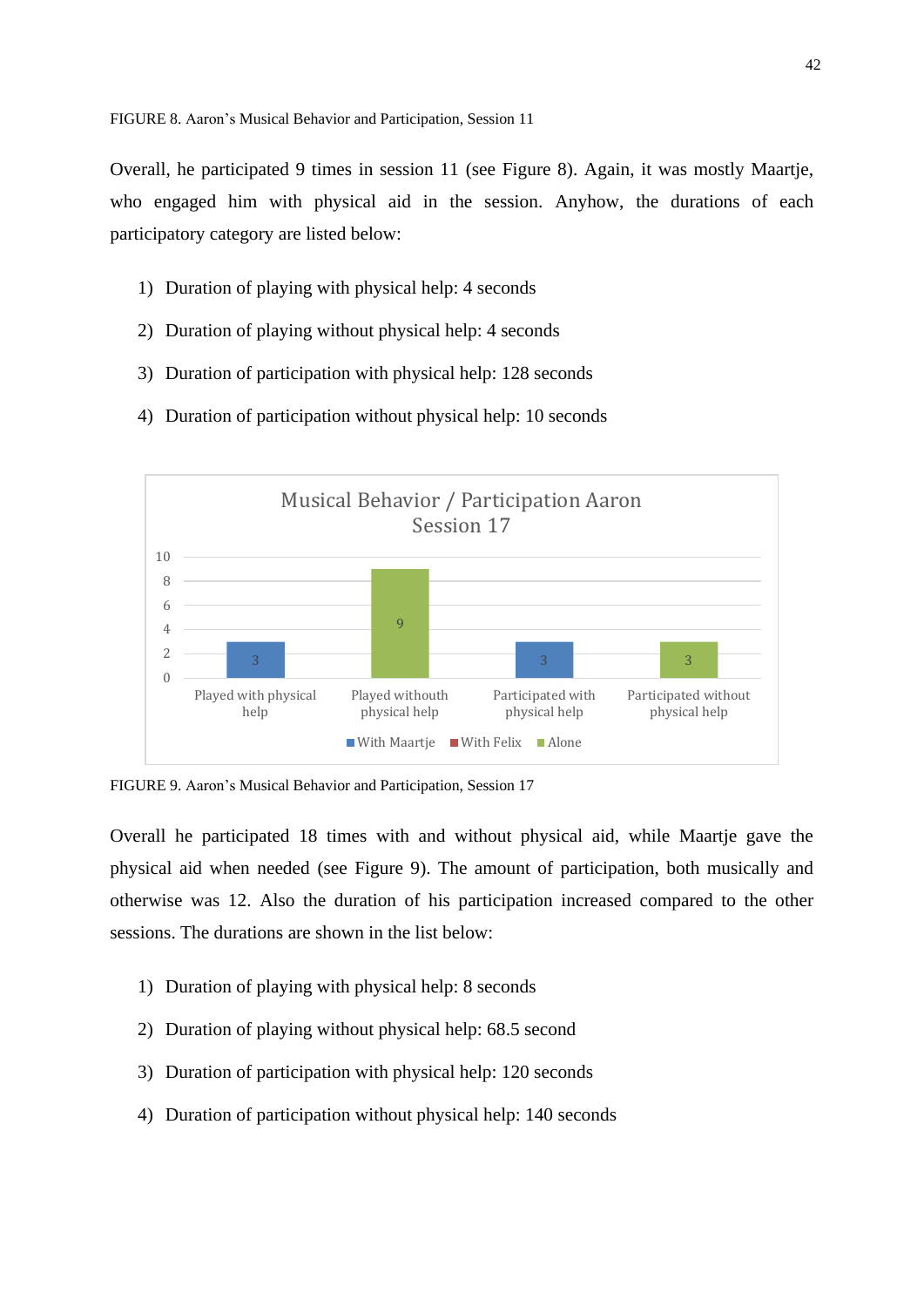# **5.2 Qualitative content analysis results**

Table 1 shows the results of the qualitative content analysis, presenting the most frequently extracted categories or themes from the observation. Three main categories emerged during the coding: 1) *Following Instructions*, 2) *Not Following Instructions*, and 3) *Social Behavior*. Each of these were divided into three or four sub-categories to further describe the character and value of each main category and are accompanied with a description and illustrative examples from the session transcriptions.

| Category               | <b>Sub-Category</b>                             | <b>Definition</b>                                                                   | <b>Examples</b>                                                                                            |
|------------------------|-------------------------------------------------|-------------------------------------------------------------------------------------|------------------------------------------------------------------------------------------------------------|
| Following Instructions | <b>Exactly following</b><br><b>Instructions</b> | Activities are executed as<br>requested                                             | "The typical girls make the<br>movements accordingly and<br>promptly" (S2A2)                               |
|                        |                                                 | Right movements, playing,<br>changes and start/stop cues                            |                                                                                                            |
|                        | Partly following<br>Instruction                 | Parts of the activities are<br>executed as requested                                | "[Laura], trying to follow<br>the movements accordingly<br>but not singing along" (S2A1)                   |
|                        | Freely following<br>instructions                | Client may leave out<br>movements, playing, singing<br>to the requested activity    | "Laura makes her own<br>movements to the song,<br>different to the once that are<br>usually done." (S11A1) |
|                        |                                                 | Activities are executed only or<br>additional with fitting<br>individual variations |                                                                                                            |
|                        |                                                 | Different, but suiting<br>movements, sounds, playing                                |                                                                                                            |
|                        |                                                 | Client takes part fully, but<br>differently                                         |                                                                                                            |
|                        | Delayed following                               | Activities are started after a<br>delay                                             | "She reacts to the cues in the<br>song with a longer delay."<br>(S2A3)                                     |
|                        |                                                 | Client needs some time to<br>realize, what he/she is<br>requested to do             |                                                                                                            |
|                        |                                                 | Client needs extra instructions<br>to follow                                        |                                                                                                            |
| Not Following          | Not at all                                      | Activities are not executed and<br>the client does not participate<br>at all        | "After this round, he stands at<br>the window, observing the<br>group but not coming into the              |

TABLE 1: Results of the Qualitative Content Analysis of the Session 2, 11 and 17.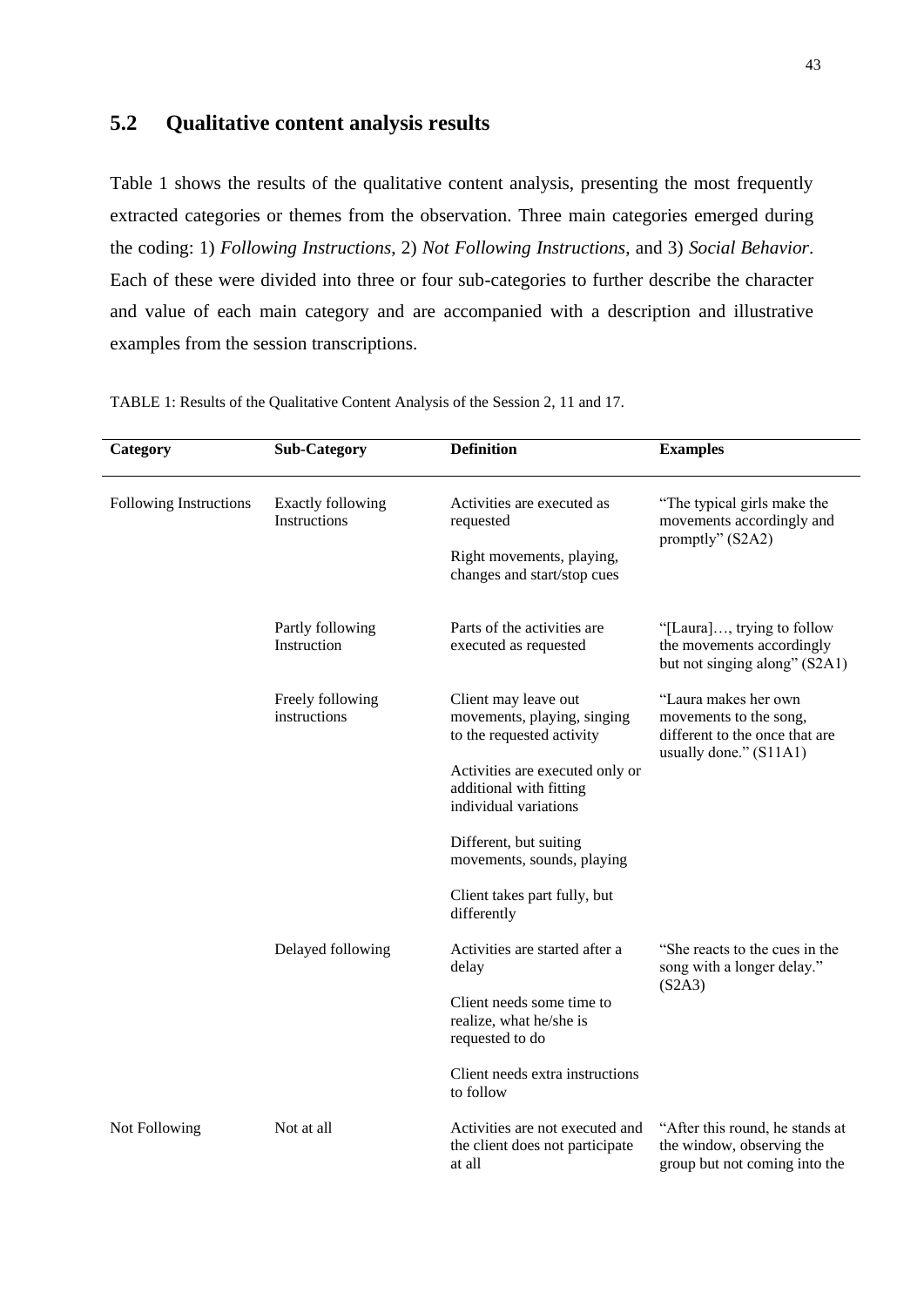|                 |                              | The client may stay outside<br>the group's realm                                                             | center." $(S17A4)$                                                                                  |
|-----------------|------------------------------|--------------------------------------------------------------------------------------------------------------|-----------------------------------------------------------------------------------------------------|
|                 | Freely not following         | Activities are not executed as<br>requested                                                                  | ", jumps and runs around<br>the room, smiling, but does<br>not do the movement."<br>(S17A5)         |
|                 |                              | Client does not interact with<br>other group members                                                         |                                                                                                     |
|                 |                              | Client may play, move or sing<br>inside and outside the group's<br>realm                                     |                                                                                                     |
|                 | Temporarily not<br>following | Activities are not executed,<br>but not throughout the entire<br>duration of the activity                    | "After that, [] she does not<br>look around or reacts to the<br>"freeze"-cue anymore."<br>(S11A4)   |
|                 |                              | A temporary "break" in<br>following                                                                          |                                                                                                     |
| Social Behavior | Mimicking                    | The client mimics another<br>group member                                                                    | "Andrea is mainly following<br>Laura through the room and in<br>her movement." (S2A8)               |
|                 |                              | Client may copy movements,<br>actions, or musical<br>expressions                                             |                                                                                                     |
|                 | Sharing                      | The client shares an<br>instrument, a toy, another<br>object, or personal space with<br>another group member | "When Laura changes the<br>hand drum then, Andrea<br>follows her to the same<br>instrument." (S2A3) |
|                 |                              | The client may give an<br>instrument, toy or other object<br>freely to another group<br>member               |                                                                                                     |
|                 | Ignoring / Passing           | Client ignores or skips over<br>another group member                                                         | "[] and did the same to<br>Felix and Andrea, but did not<br>go to Aaron." (S17A6)                   |
|                 |                              | Client may not regard or look<br>at another group member,<br>though the situation/activity<br>demands it     |                                                                                                     |
|                 | Withdrawing                  | The client withdraws from<br>another group member, a<br>shared instrument, or a shared<br>space              | "When Andrea starts playing<br>on the same hand drum, Laura<br>switches the instrument."<br>(S11A3) |

These categories emerged through the coding of the data as described in the analysis section (section 4.3) and were found to be most fitting in helping to answer the research questions, which focused on challenges of the mixed setting, the therapeutic and educational effectiveness of the activities, social behavioral, and learning behavior of the clients.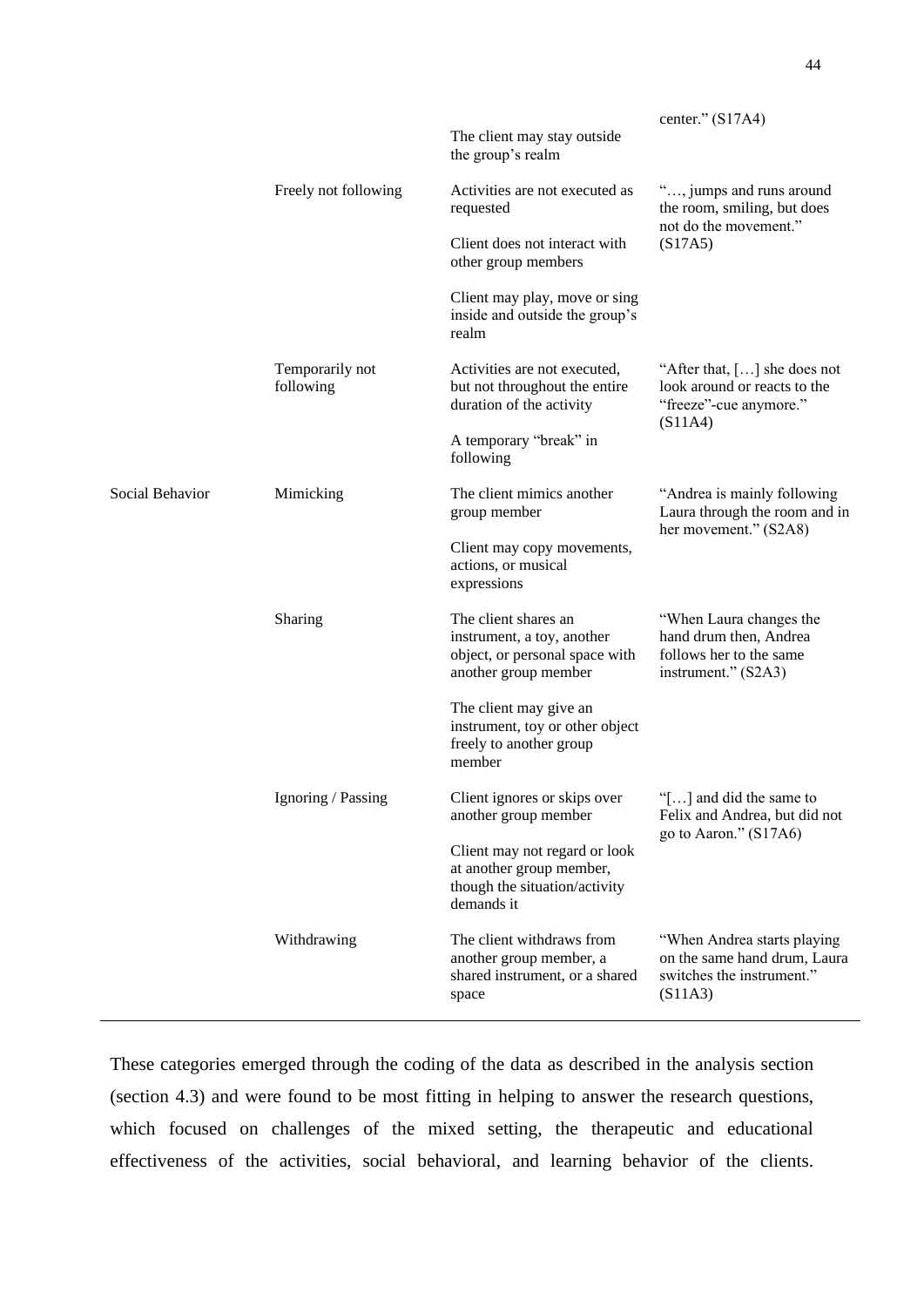Categories 1 and 2 focus on how activities and tasks had been executed and look mainly at the individual level. Category 3 however looks into the social behavior within the activities and hence is on the interpersonal level. In the following section, each category, and its subcategories, will be looked at in more detail, supported through short excerpts of the session transcriptions.

## **5.2.1 Category 1 – Following Instructions**

The way a client follows the instructions of an activity can give insights about different features of the whole therapeutic and educational process (right target of the activity, suitability of the process, level of difficulty etc.) and the clients themselves (capability of learning, handling unknown tasks, creativity etc.). As the capabilities of the clients in this study were different due to age difference, language skills, and importantly special needs, observing and analyzing how the clients individually follow the instructions of an activity, offers a "scale" to evaluate the suitability of the activity itself. A brief example:

Each of the overall 18 sessions started with the same "Hello"-Song and ended with the same "Goodbye" Song. In the "Hello" Song of session 2, Laura followed the movements, but does not sing along (Sub-category: "Partly Following Instructions"). Andrea made the movements with a small delay, but sang along (Sub-category: "Delayed Following"). Aaron did not show any reaction whatsoever (Category: "Not Following", sub-category: "Not At All").

One of the most important characteristics of the activities assessed is suitability. Firstly, because of the diverse client group that was brought together in this study (meaning typical developing children and a boy with autism) and secondly, due to different developmental stages of the two typical girls, as well as naturally differing skills, capabilities, and coping strategies. To see how the children followed the activities and instructions throughout the entire process was a valuable indicator of the effectiveness and impact of each activity and the overall process.

*Sub-Category 1.1. – Exactly Following Instructions*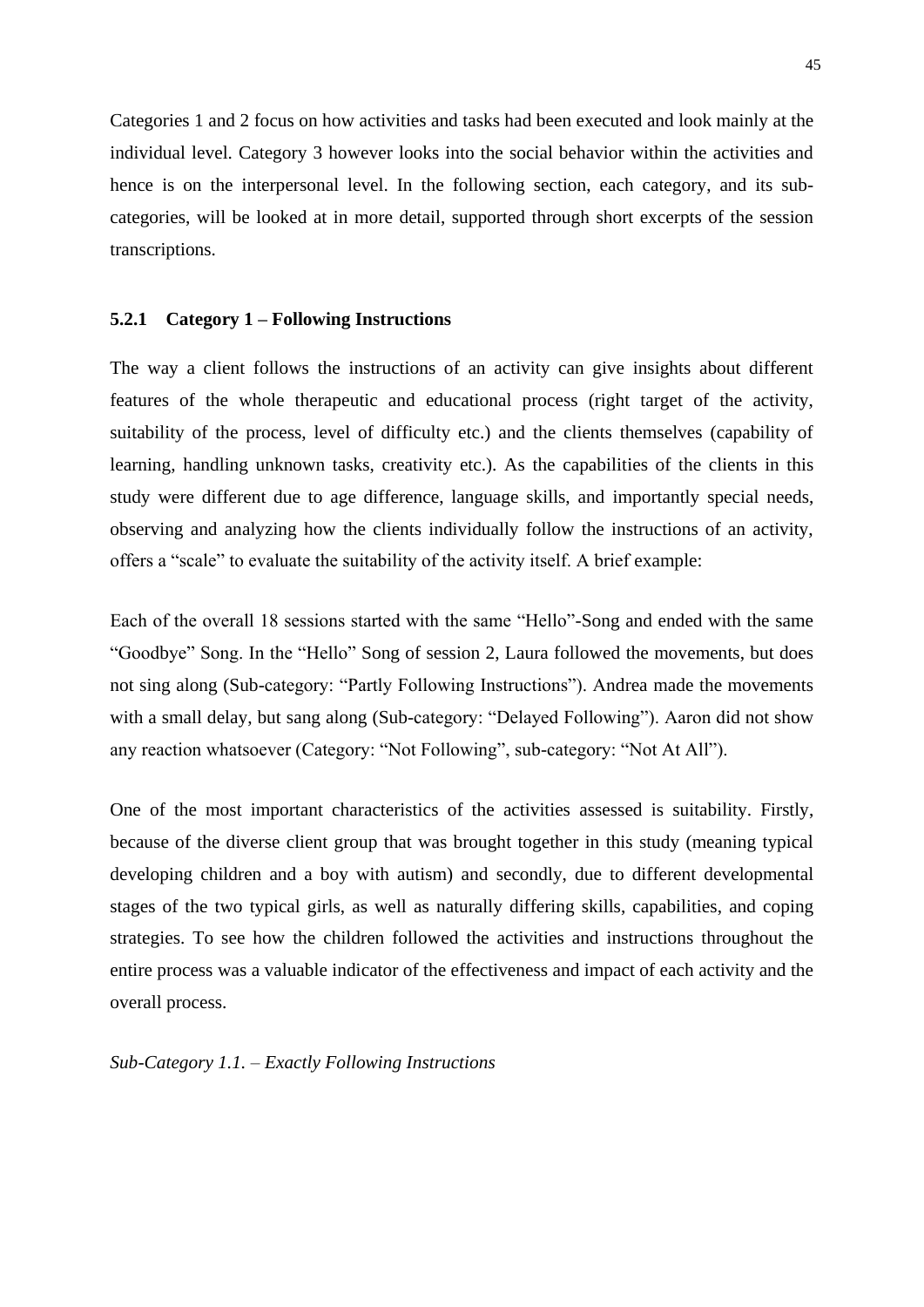Exactly following instructions, meaning that the activities were completed as requested with the right movements, singing, and listening to start- and stop cues etcetera, was shown for example on occasions as is describe below from "The Shake Song" from session two:

She [Laura] looks often around to the adults and mimics their movements, as well as shakes according to the song (high, low, turn around)."

Following the instructions exactly highlighted two additional features within this observation; it was either followed exactly while or after mimicking or observing the therapists, as in the example above, or in an already familiar activity. The "hello song" is an example illustrating the latter mentioned: In session 2, no client was doing the "hello song" exactly as instructed; it was either delayed or partly done. In session 11 both the typical girls follow exactly, and Aaron partly (which is, because he is mainly non-verbal and does not sing along).

However, this sub-category does not imply that the activity had been executed exactly as requested from beginning to end. Also, following the instructions exactly for a shorter episode of the activity did count, because a learning process and familiarization may have happened also during the activity (getting used to the principles of the song), and because the capability of the children had to be taken into account. An activity can also get boring, which may make the child stop doing it, or the activity is so demanding, that it takes longer to grasp the idea and to execute it correctly eventually.

In the "Time to cap your hands" song of session2, Laura gave a great example of such a precise following, after she had gotten used to the activity:

Laura observes both therapists almost without pausing, smiling and doing the movements that are in the song. First she mixes them up (keeps clapping while stamping is required) but seizes it after half of the "stamping"-round.

After the transition of the movements, Laura at first mixed up the movements. The song had been done for the first time in that session and Laura adjusted her movements after half of the song, during which she was almost constantly observing the therapists.

Andrea gave an example of stopping to exactly follow the "goodbye" song in the second session: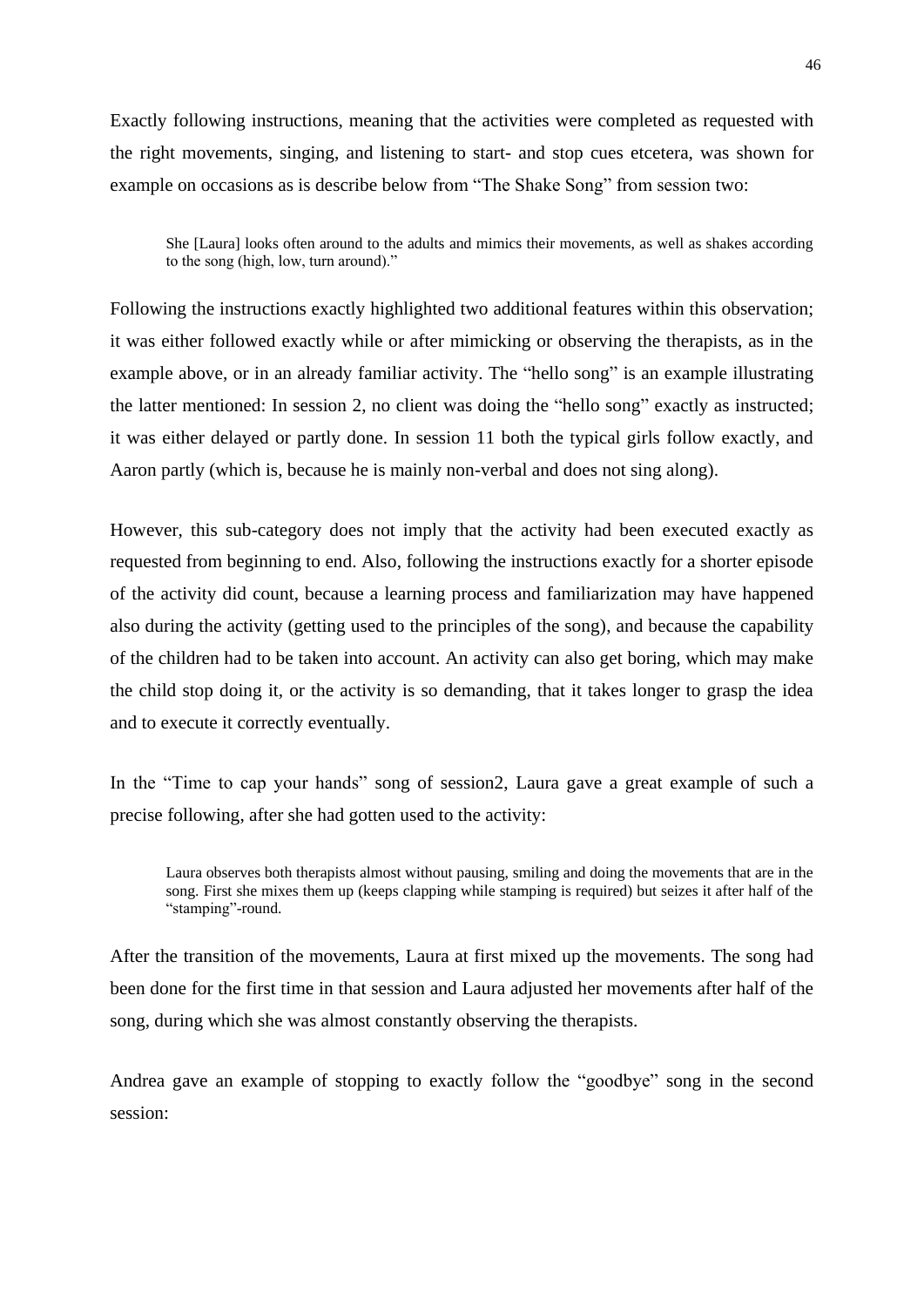Andrea observes Maartje from the beginning of the song and starts waving her hand, as soon as Maartje does it and sings "It's time to say good bye". When her name is sang [sung] in the song, she looks briefly at Felix and then walks into one corner of the room and stays there until the end of the song.

After observation and through mimicking, Andrea followed the movement right away (delay between showing and following <1 sec). However, after her name was sung in the song, like each group member's name in the "goodbye" song, she walked away and stoped following, but rather went into one corner of the room and no longer participated.

All children of the group increased the number of "exactly following" during the process. In Aaron's case for instance, the times he followed instructions grew from twice in session number 2, to seven in session number 17. Laura, in session two, followed six times exactly and in session 17 it was eight times. Andrea, the younger typical girl, followed five times exactly in session 2 and seven times in session 17.

#### *Sub-Category 1.2. – Partly Following Instructions*

Parts of the activity were not executed as requested, which basically meant that, for example, in a song with movement, either singing or the movements were done, but not both at the same time:

Andrea did not sit down, but runs around the room, rolls on the ground and eventually starts to put together one of the mattresses. Doing that, she still did partly sing along, but would not wave.

The above example is from the "GoodBye" Song from session number 11. Being occupied with something else within the realm of the group (folding the mattress), yet still singing the song, fell into this sub-category. To examine the activities that were partly followed, and in what context this behavior stood, is highly interesting. It was observed in three different contexts: The first can be seen from the example above, when the client is occupied with something else or gets distracted within the realm of the group, but does for example sing along. The second context was when the client was not able to complete different requested features of an activity at the same time (e.g. when the activity was unfamiliar). As Aaron was mostly non-verbal, he would only partly be able to follow an instruction, such as in the "hellosong", where he could do the movements with the therapist, but would not sing along. While one might see it as too strict to count Aaron in this sub-category for a feature that is obviously pathological and therefore may not be requested of him, an example from another session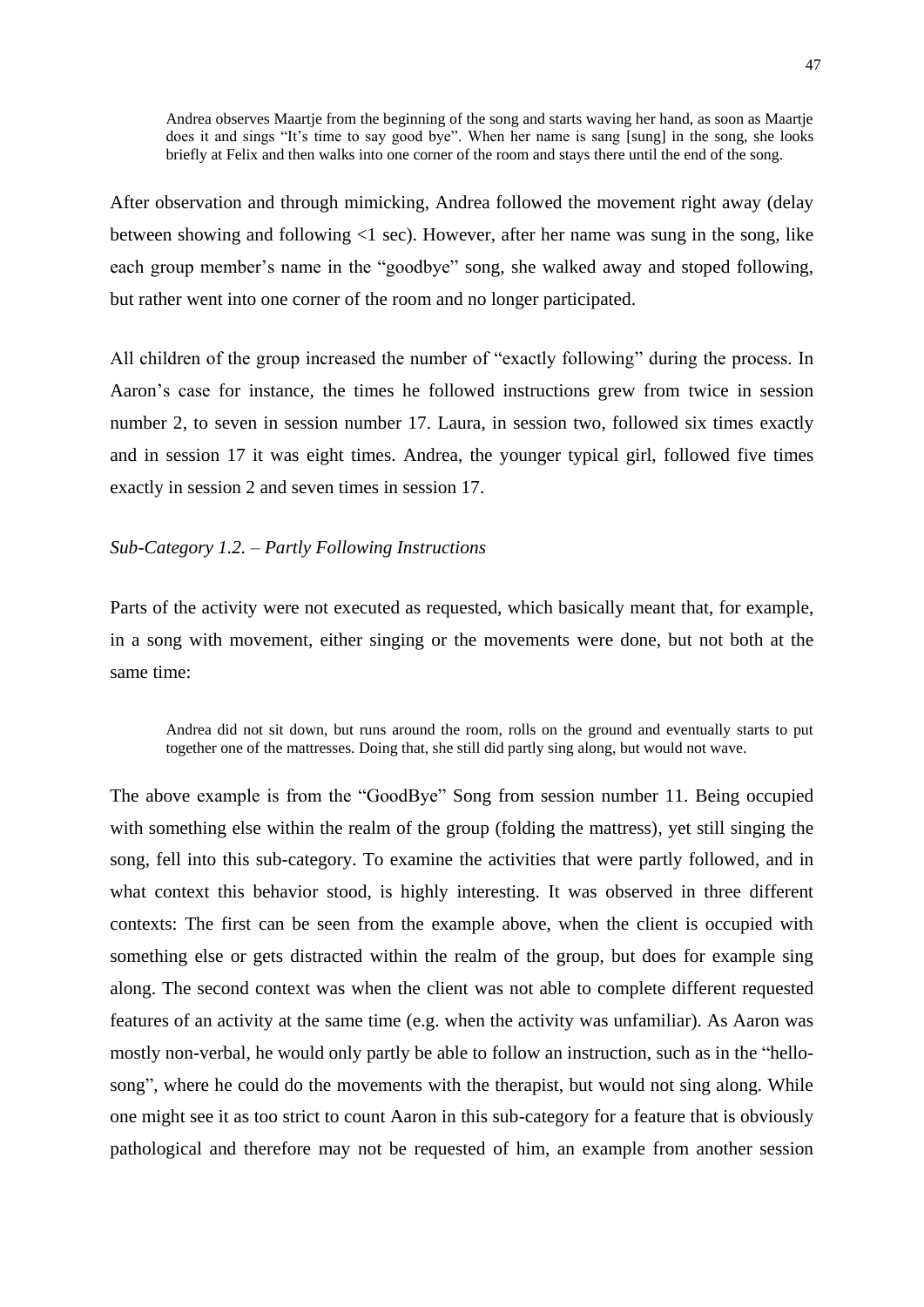may contradic that: In session 13, the therapist's/researcher's diary revealed that Aaron moved his lips and hummed during the "Hello Song". Therefore, it was in the therapeutic interest, and within his general capability, to follow such activities and thus was categorized and reported in the same way as the observation of the typically developing girls. A third context that was observed was when an activity lasted too long, when the clients were tired, or from plain boredom. In session 17, during the "Body Part" song, Laura would at stop the movements, go to the window and watch the others while she sang along. In the context of other activities during this session, the reason may have been because of boredom, as she had shown similar behavior during other activities. However, also being tired from the day, or an activity that was too long, may have resulted in this behavior.

Overall, the typical girls mostly showed "partly following" behavior in session number 2, which probably was mainly related to the novelty of the activities and later on was not observed during the activity. From session 11 onwards, this behavior was mainly observed when being too distracted or occupied with other things, instruments, or a certain person. For Aaron, however, this behavior peaked in session 11 (three times), while it was not seen at all in the second session and seen only twice in session 17.

## *Sub-Category 1.3. – Freely Following Instructions*

To freely follow instructions meant that the clients basically followed the instructions, but adding appropriate, individual variations of sounds, movements, or playing, or substituted the usual practice once with these aforementioned individual variations. The crucial difference in sub-category 1.2 was that parts of the activity were not simply left out, but were either substituted or expanded, driven by the clients' individual nature, mood, or the situation. One example was found from the "The more we are together" song in session 11:

She [Laura] sings the lyrics, but emphasizes different words of lines in her own ways (very loud, shouting them).

It should be clearly stated here, that by doing so the client in question was not doing something wrong. This was never been stated, because this sub-category and the connected features represented a crucial part of the entire humanistic and holistic approach of the process, namely creativity. The point of education is not only the communication and presentation of knowledge, but rather gives the space to explore possibilities and get creative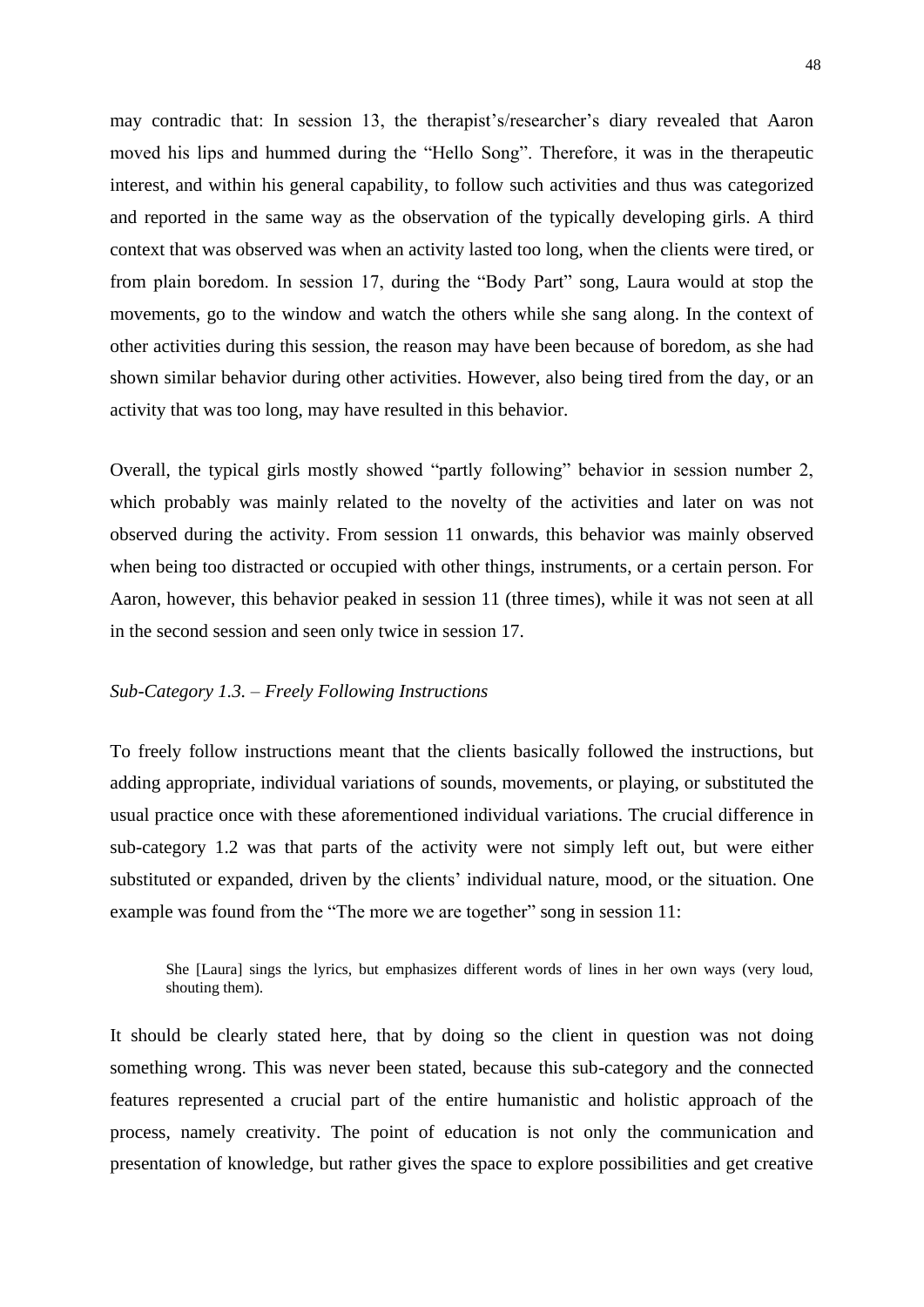with the given material and objects (Light & Littleton, 2003). This is also a key factor in how we learn.

The "freely following instructions" behavior, however, was not only connected to creativity. It was also observed in the context of favoring a certain instrument, an activity, different features of activities, persons and so on, but also with going beyond the borders of an activity to make it maybe more interesting, or rather less monotonous – which especially accounts for activities that are constantly repeated, such as the "hello" and "goodbye" song. Finally, it was observed in combination with testing boundaries.

All children showed an increasing number of "freely following" behavior when comparing the three analyzed sessions.

#### *Sub-category 1.4. – Delayed Following*

A rather minor, yet important, part is the delayed following of instructions. This was seen when the client did not realize right away what was expected of him or her, as well as when further instruction was needed from the therapists, to make him or her start the activity. However, during the analysis it was decided to allow for 1 second to adjust to new requirements or start with an activity, which meant that all time gaps greater than 1 second between showing/starting by the therapists and adjustment of the client were counted as delayed following. This was due to the fact that the clients mostly reacted in less than 1 second when following exactly, but it took them mostly far longer than 1 second (everything between 1.5 and 7 seconds) when they showed delayed following behavior. Andrea was particularly "good" at that, like in the "Time to clap your hands" song in the second session:

Everyone stands up right away, Andrea watched that, but it took her 2 seconds to realize the 'now we stand up' cue.  $[\ldots]$  As in the hello-song, Andrea has a delay when the movements change $[\ldots]$ .

A delayed reaction such as these may have been linked to focusing on another task that had been done before a transition or different activity, especially in Andrea's case, as can be seen in the example above. However, new activities also, or activities that required a higher level of attention (because, for example, the change of movements may have been suggested within a song), seemed to evoke a delay in following. However, Andrea in particular often showed delayed following behavior; five times in session 2, twice in session 11, and once in session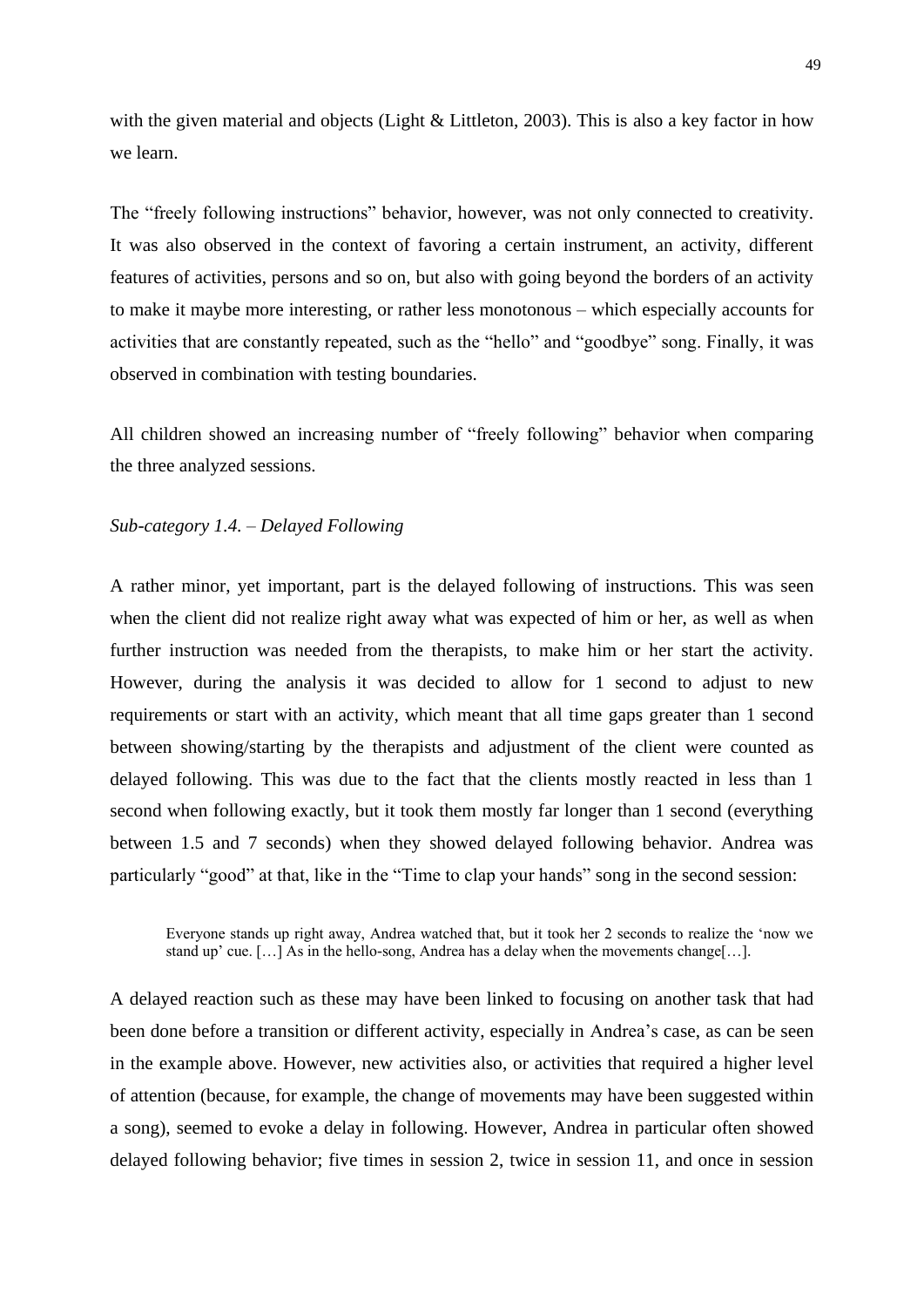17. Laura showed this behavior once in session 2 and once in session 11, but not at all in session 17.

Delayed following could be mostly seen in the first two activities by both Andrea and Laura, which meant in the "Hello" song and the "Post-Hello" song with movements (e.g. "Clap your hands" song). Even though this was seen in sessions 2 and 11, a delayed reaction could be only recorded during the "good bye"-song from Andrea in session 17, which was due to her observing Laura's aerobic movement.

Looking into this behavior may help to investigate clients' attention or learning, but may also tell about the overall character of the activity, as it may have been harder to execute, follow, or to understand than other activities. It seems that a delayed following could be observed in activities in which the children had to observe or listen attentively to the therapists in order to follow the activity as such. Aaron, for example, never showed a delay in the following in these three sessions, either because he started the activity indeed right away, got physical aid to get the activity started, or he did not follow the instructions at all.

#### **5.2.2 Category 2 – Not Following Instruction**

To find out why and how the clients did not follow certain instructions or activities, is at least as interesting as looking into how they did follow. While the first category and its subcategories imply that the clients were somehow participating in the activity, this second category implies that they were not participating. As in category one, this category may give an insight about features of the activities and the overall process, as it sought to find out how, and under what circumstances, a client was not participating. It may also hold information about the client's mindset, his daily performance, or current mood.

Investigating this behavior may offer answers or hints into the features of each activity in question, such as suitability, attractiveness, level of difficulty, as well as applicability, for this particular group setting. Without saying too much at this point, it can be stated that one of the biggest challenges of the entire process was to find activities that offer the right balance of all these aforementioned features. It had to be in principle *possible* for each client to participate and follow the instructions (with the exception of "singing" for Aaron) as well as *attractive/challenging/fun* enough for each client to participate. This does not only point to the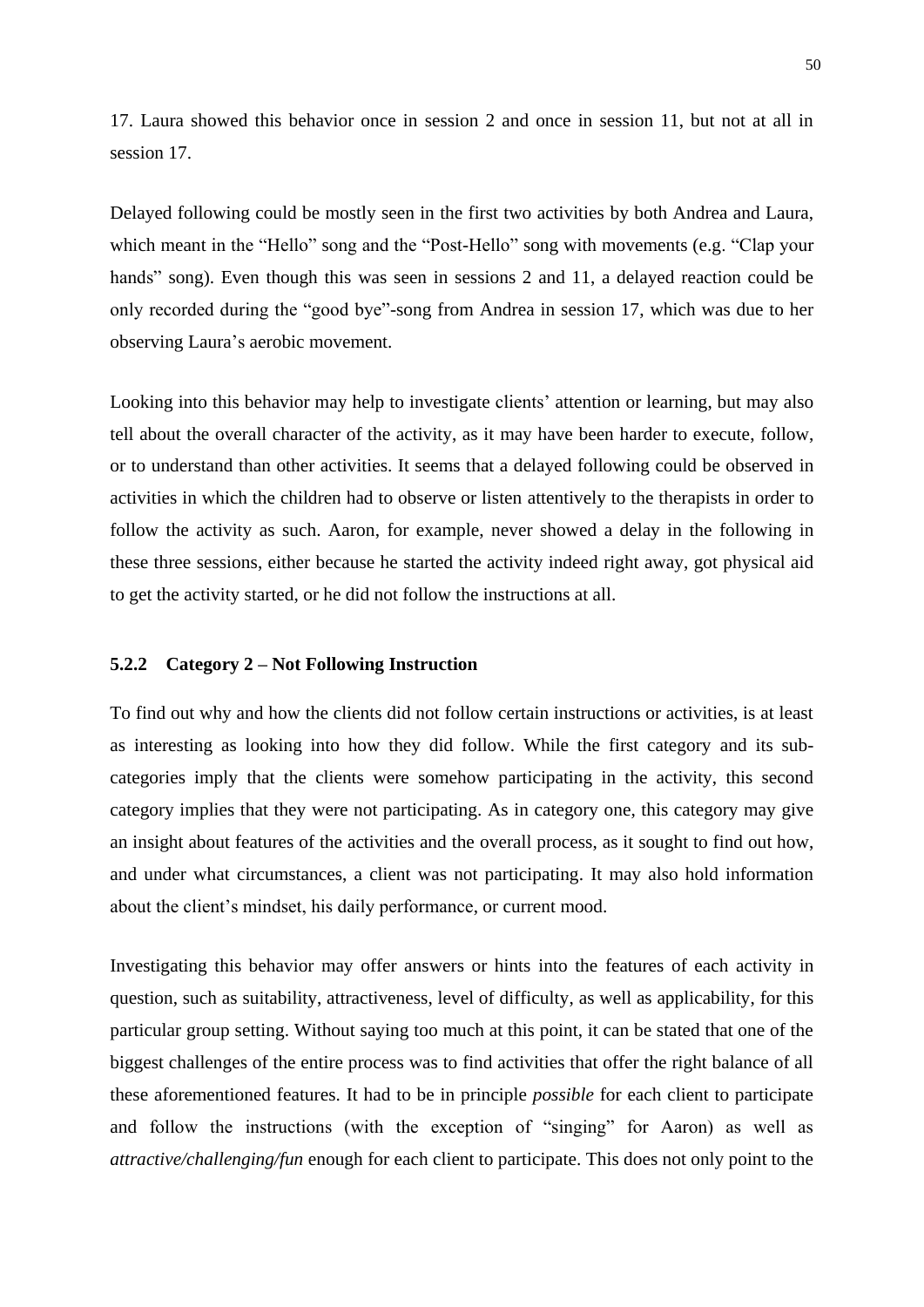Aaron's special needs versus the needs of the two typical girls, but also towards age related differences between the children.

This category again looks foremost not at the *individual* level of *not* following instructions, but within the context of a group. Therefore, the three sub-categories that emerged from this main category describe this behavior more in detail: 1) Not Following At All, 2) Freely Not Following, and 3) Temporarily Not Following.

### *Sub-Category 2.1. – Not Following At All*

This sub-category is easily explained: the client did not follow at all and stayed outside of the group's realm. There was no self-driven interaction with other group members and no reaction to possible approaches from other group members. However, it does not mean that the client did not follow throughout the entire activity. An example of that was found from Aaron in the very first activity, the "Hello" song, from session 2:

Aaron shows no reaction to the song, looks out of the window and to his mother. […] In his mother's lap, he whines and then lays down, whining.

For the whole duration of the activity, Aaron did not participate at all. Even after his mother took him into her lap during this second session, where he is then physically in the realm of the group's center, there was no engagement with or reaction to other group members or with the song itself. Also, he was not occupied with anything else in particular; he was just there, but not taking part in the group or the activity.

However, the "Not Following At All" category does not mean that the client was not following for the full duration of a session. It may also have been, that he or she was not following at all at first but later on joined the activity. Different to the "delayed following" sub-category, the client here was preoccupied with other things in the realm of the group or the group's activity. In this case, it was sheer presence in the same room, without belongingness or togetherness. According to this, the client may have also first followed the instructions and the activity, but may have stopped and left for the rest of the activity for good.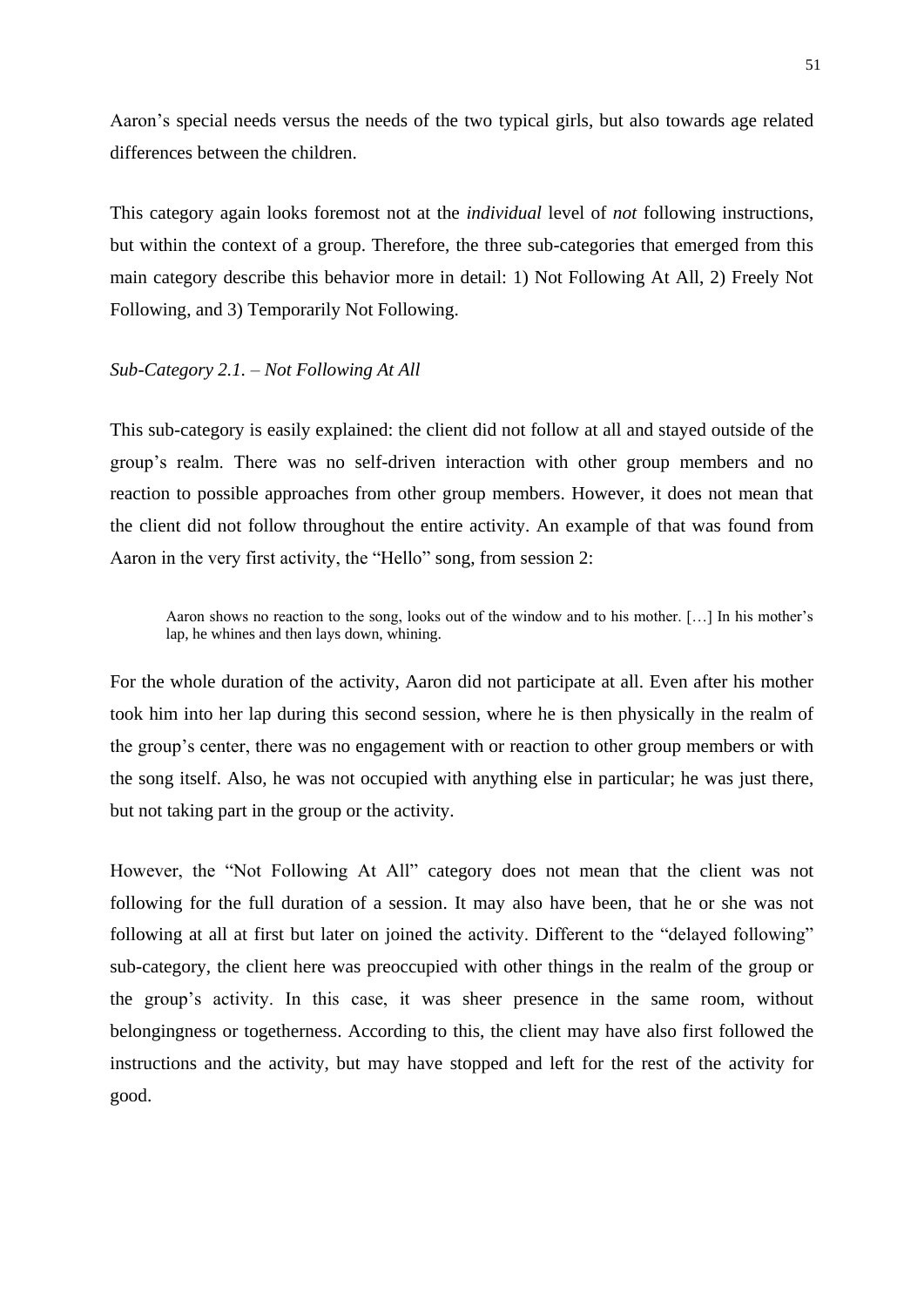This particular sub-category may help in investigating different points of an activity and the linked circumstances: First of all it should give insights into why a client was not participating at all, and if he or she did so for the whole activity. This, however, applied only to four activities within the three analyzed sessions; for Aaron, three of these activities were in session number 2. The typical girls always followed somehow, or did not follow in a different way (see sub-categories 2.2 and 2.3).

Another point this sub-category can give insight into, is at what point a client started to follow (after he or she did not participate from the beginning onwards), or at what point the client stopped following completely (after he or she did follow at first). This may have been for example a social or physical cue from another client, like in activity six of session 17, in the "We're swimming through the ocean" song:

Aaron is lying next to the group for the first two rounds of the song. When Andrea comes to him to "eat" his head with the crocodile movement, he gets up and walks towards Maartje, grabbing her nose gently. […] "He gets up again [after lying down again for one round of drumming], going for the instruments and takes the cabassa, with which he runs around the room, looking at Felix and laughs.

Andrea's physical cue (making the "eating" motion) was the point at which his behavior changed. Even though he had not been participating, his activity level changed and also his way of "not following" switched into the other sub-category. An example of participating and then stopping following completely is shown by Laura in the "Good Bye" song of session number 11:

[...] She does sing along partly and waves. As soon as her name was mentioned and she sang her part, she got up on her feed and walked through the room until the song is over.

After Laura sang her part of the song and waved towards the others, she stood up and walked around, occupied with nothing in particular and not minding the rest of the group until the end of the activity. Being occupied with something else, while not following the instructions, falls under the next sub-category:

*Sub-Category 2.2. – Freely Not Following*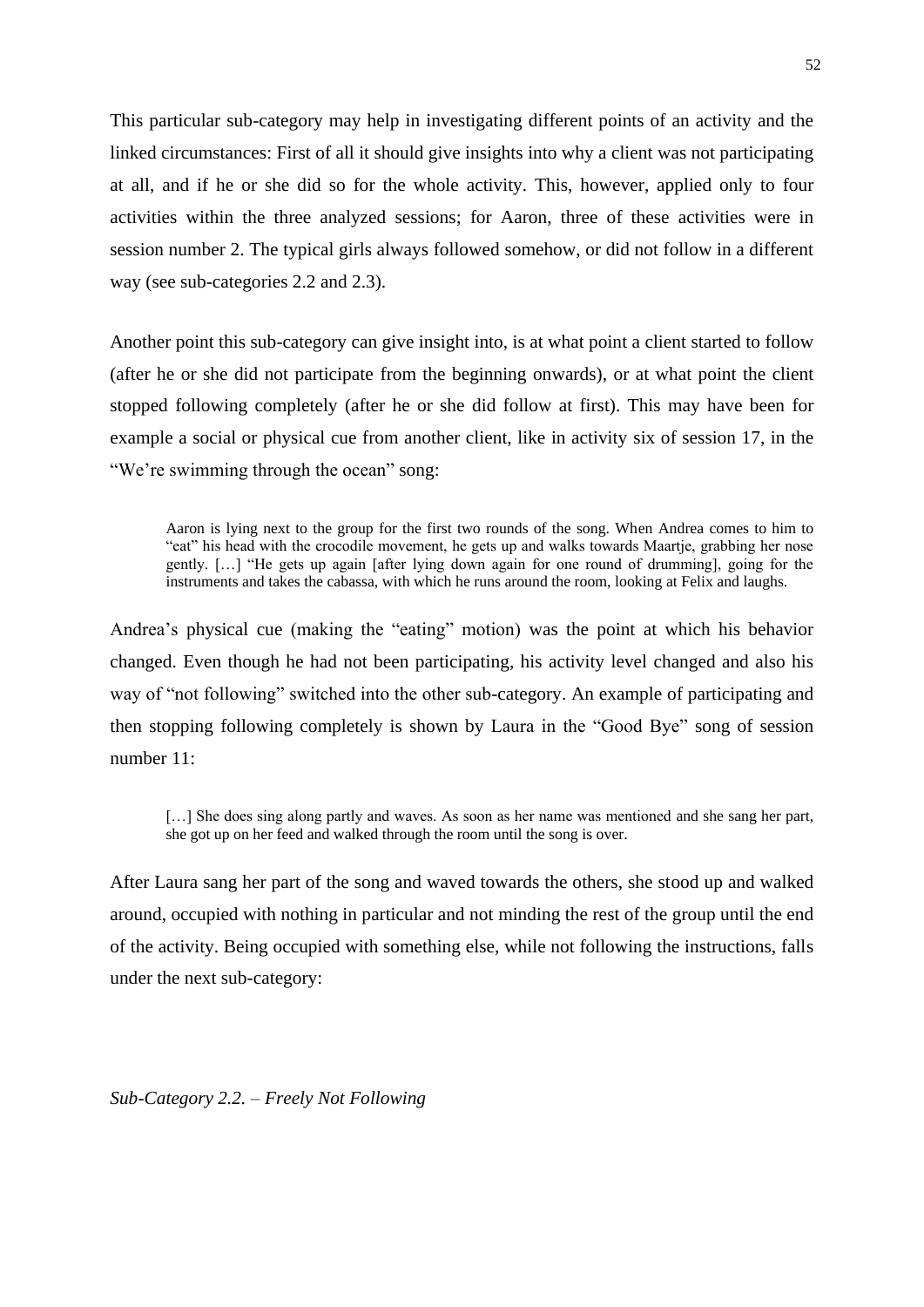In "Freely Not Following", the clients did not execute the activities as requested. Furthermore, there was no interaction with other group members, and the client was occupied with something else (playing, moving, singing) outside or even within the group's realm. Even if it happened within the group's realm, but did not show any link or attachment to the group or the activity, it was included in this sub-category. This was also the reason for the similar terminology to "Freely Following". The "Freely Following" behavior showed some kind of connection to the activity, creative additions or substitutes for parts and features of it, or an attachment to the group as such during the activity. "Freely Not Following" behavior lacked these features entirely. A clear example from Aaron was found in "The Shake Song" activity in session number 2:

Aaron goes to the piano and seems to look at his reflection on the blank surface, holding onto his ears and making faces […].

Looking into this behavior may tell what can be so distracting for a client that he or she would not follow the activity, for instance the client's own reflection in the piano surface or in a window (which could be seen rather often from all clients). It may also have been an indicator of boredom or different interest, as the premise of this sub-category was that the client was occupied with something else. When the ocean drum was introduced in session number 17, Andrea at some point stopped following the members she should have observed and mimicked musically during the "Improvisation with ocean drum, metallophones and movment":

After she changed the instruments to the ocean drum, she was for the rest of the activity focused on the instrument and did not pay attention to the moving group member anymore.

In this case, Andrea was occupied with the newly introduced "instrument of the day" and stopped focusing on her actual task with this instrument. Even though she was playing and sitting on the mats in the middle of the group, she focused on the instrument, ignoring the group member she should have mimicked, and not reacting to the musical cues of the group around her.

Also, this behavior was observed in combination with possible consciously not following, like Laura did in the "Clap your hands" songs (without instruments) in session 2: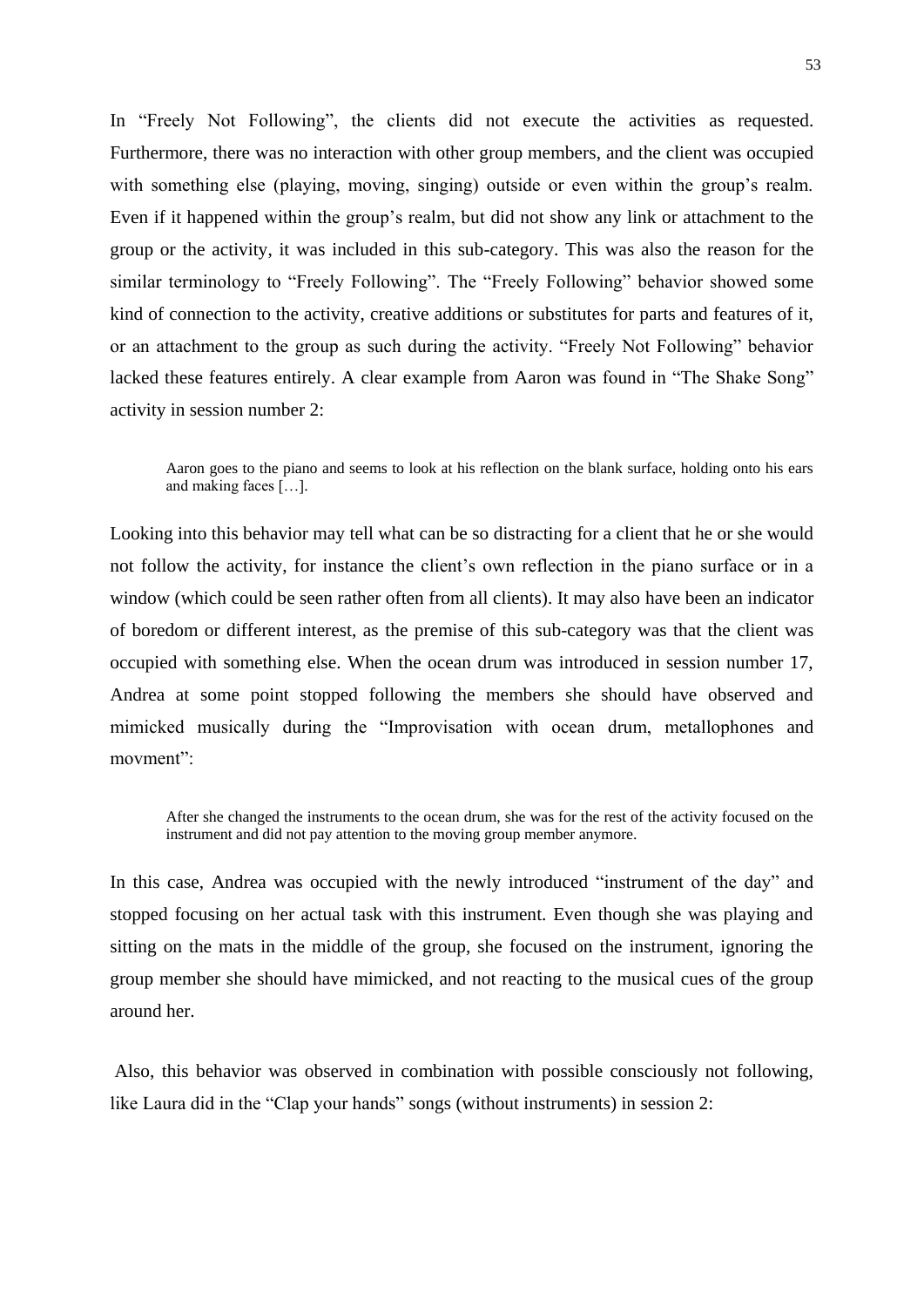Laura makes dancing movements through the room, waves her arms […]. She plays on a djembe in one corner of the room, not in the rhythm of the song, and looks smiling at Felix.

In this situation, the client was freely following the instructions ("...makes dancing movements through the room, waves her arms") and then plays on an instrument outside of the instructions, the group's realm, and the intended activity.

Overall, Laura showed this behavior only once during the three sessions, as mentioned in the example above. Andrea showed this once in session 2, twice in session 11 and three times in session 17. Aaron, who was frequently occupied with activities parallel to those of the group, sometimes with a therapist, showed this behavior five times in session 2, five times in session 11, and four times in session 17.

## *Sub-Category 2.3. – Temporarily Not Following*

This sub-category marked something like a "break" in a client's following behavior. He or she may have been participating during the entire activity, save for a certain time period within the activity. In other words, the client started and ended the activity with the group, but there was a temporary episode of not participating in between. Andrea, for example, followed the instructions of the "Follow the leader" activity exactly at the beginning of session 11. After her first round of following and leading, however, this happened:

After that [After Aaron was the leader] she does not seem to mind the activity or the others anymore, she does not look around or reacts [sic] to the "freeze"-cue anymore. During her second time as leader, she does not hit the hand drum anymore, but puts it on the ground and steps into it, plays it with her mouth or her forehead.

After Aaron's leading round, she stopped following the activity and the group, until it was her turn to lead again, in which she followed the instructions "freely". The points of interest were the beginning and the end of this temporary "not following" phase. Similar to sub-category 2.1, it may tell about the cues, distractions, and reasons for discontinuing to follow, but also why the activity has been continued then continued after the brief interlude.

This behavior was observed eight times in Aaron (2 times in session two, 4 times in session 11, 2 times in session 17), once from Andrea (session 11) and once from Laura (session 17).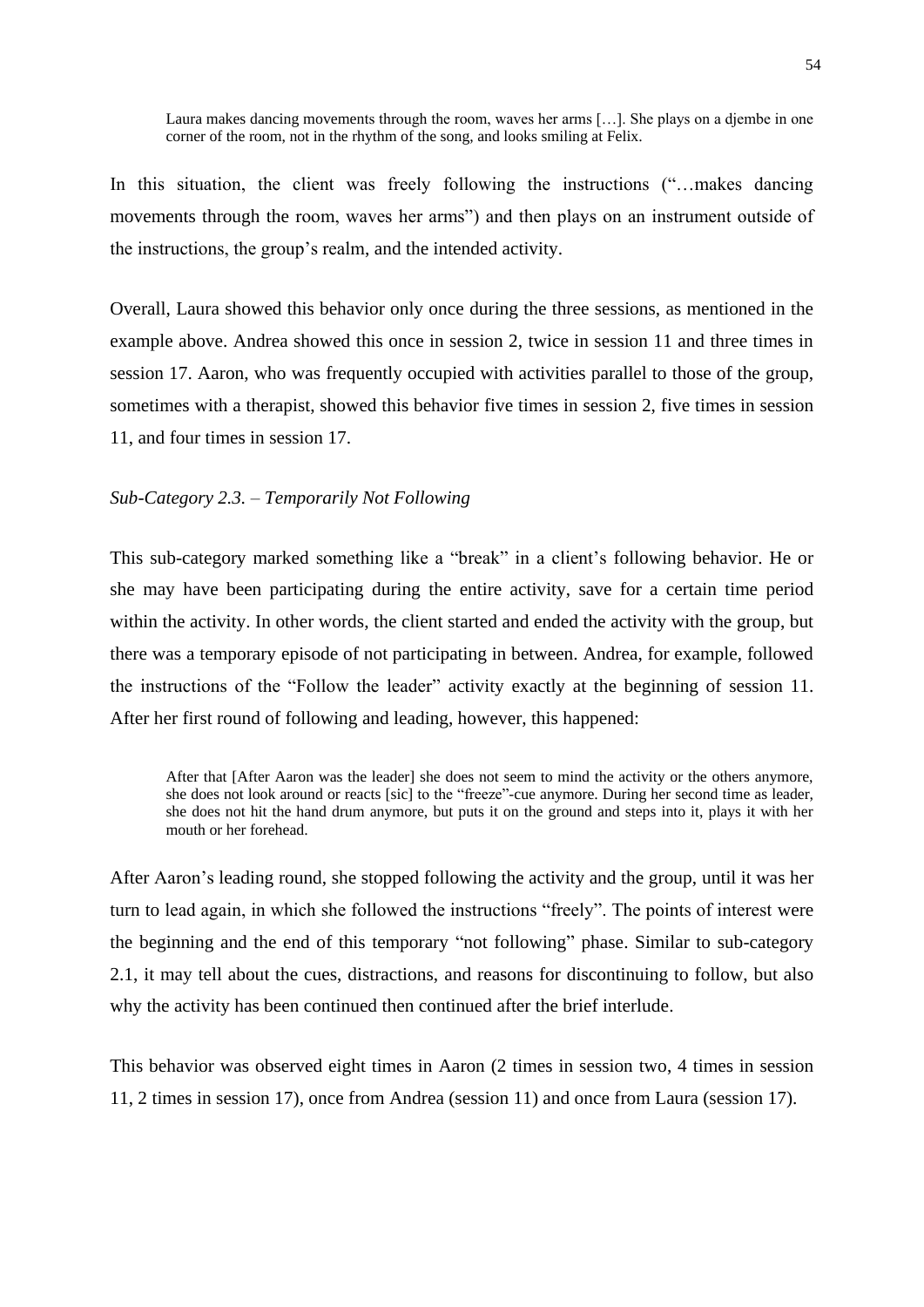Aaron especially showed this behavior in activities in which he participated with physical aid. That meant that the therapist would pick him up from where he was sitting or lying, physically aiding during the activity, and leaving Aaron to continue alone, but he would then stop participating again. Another case was when other things got interesting during the activity. In session 2, during the "Instrument Forest", this following was the case:

Aaron walks together with the others on his own, sometimes stopping at the window, looking out of the window, then walking again. [...] His mother takes him from the window, Maartje gives him a maraca, and he plays it briefly with his mother, before he leaves it and runs away.

In this case, he got distracted first by the window, but keeps on going by himself. When he stopped by at the window again, his mother takes him away (physical aid) and he gets a maraca to play with, which is then again abandoned.

### **5.2.3 Category 3 – Social Behavior**

Looking into social behavior is indispensable for the social inclusion part of this approach. The social factor is inherent in the group setting and plays a big role in the dynamics of the therapy, as had been already elaborated in the review of literature. "Social Behavior" as a category is a huge concept and having only 4 sub-categories might seem insufficient. However, through the data analysis and with the research questions in mind, these four subcategories emerged rather clearly: 1) Mimicking, 2) Sharing, 3) Ignoring/Passing, and 4) Withdrawing.

While the first two categories concentrate mainly on the individual level during the activities, the category "Social Behavior" focuses on the interpersonal level of the clients towards their group members and the therapists. It gives a broader perspective on the behavior and activities within the session, thus seeking to give more of a context to how and why a certain behavior can be observed from the different clients. This concept can give insights to possible connections to following or not following behavior, as it addresses the social circumstances of each activity, rather than the technical issues and demands thereof.

On the other hand, it may shed light on the interpersonal relations between the group members, how they are interacting with each other, and of what quality this interaction was. For Aaron, one of the most important features – eye contact/onlooker behavior and physical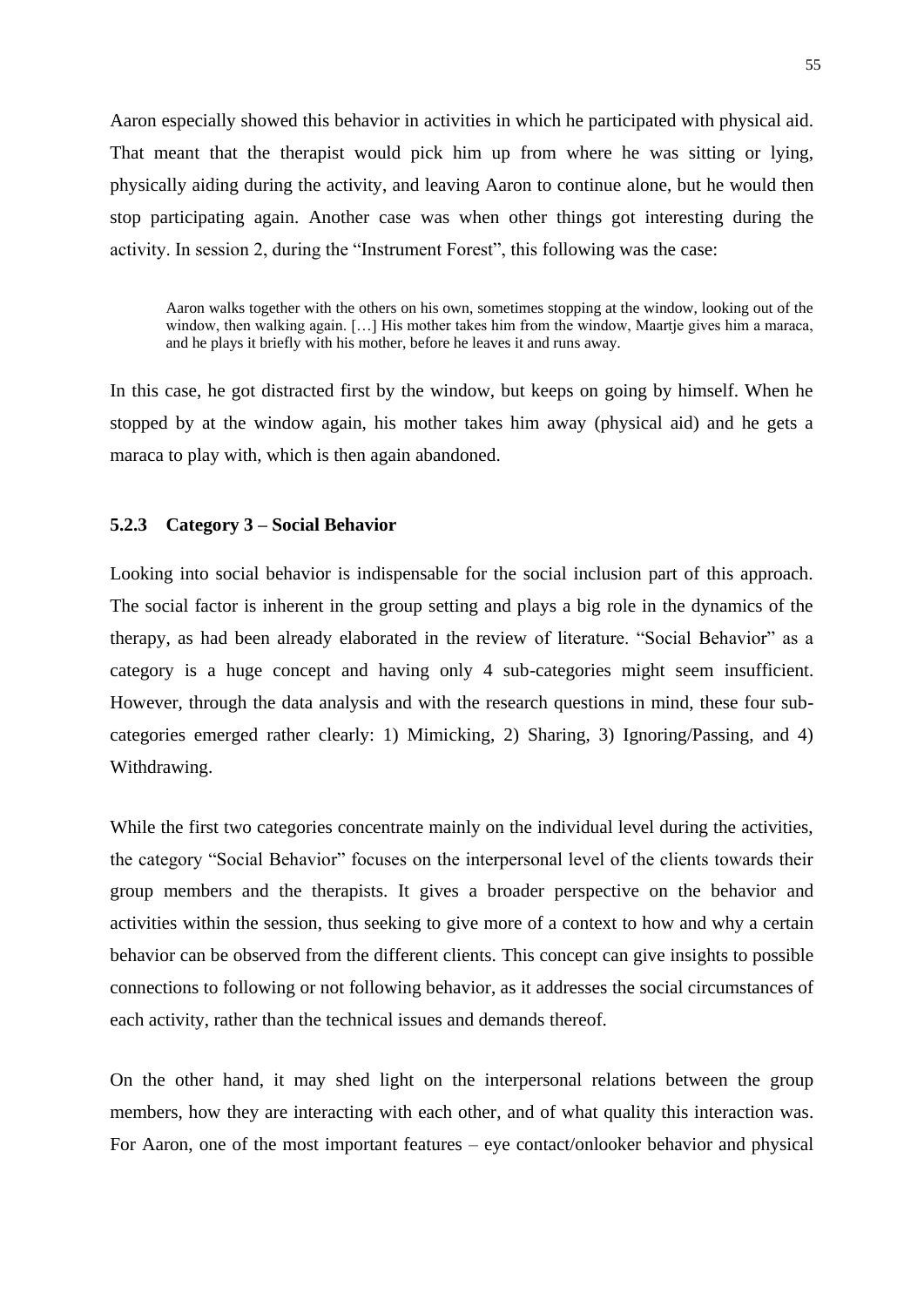contact – was recorded in the quantitative part of the analysis. For the girls however, this particular feature seemed to be of less importance, as it has not been found to be useful due to their lack of pathology. However, features like eye contact and showing regard for or towards other group members, was utilized as a code in the content analysis, especially for the subcategory "ignoring/passing", because not making eye contact for Aaron is more of a pathological issue, it may have contained interesting information when observing the typically developing girls. This will be further explained in the section of sub-category 3.3.

Lastly, observing social actions and reactions within the sessions' activities afforded insights into features like acceptance, group cohesion, membership/affiliation, and appreciation of and between the members of the group.

## *Sub-Category 3.1. – Mimicking*

Copying and mimicking another group member or the therapists were crucial features when introducing new activities, as can be seen in the earlier category "Following Instruction". By observing, mimicking, and memorizing, the children learned the structures and requirements (movements, lyrics, phases) of the activities. Apart from this more practical view of mimicking behavior, it was also observed on non-activity-related occasions. Andrea, for example, was observed mimicking Laura within and outside of activity-related features, like in the "The more we are together" song in session 2:

She mimics the movements of Laura, jumps on the mats like her, moves her arms like her, observing her. When Laura goes for the ukulele of Felix, Andrea follows immediately and plays on it, too. For the rest of the song, Andrea is mainly following Laura through the room and in her movements.

Overall, Andrea showed mimicking behavior nine times during this three sessions (4 times in session two, 3 times in session 11, and 2 times in session 17) that was related to Laura. This included mostly movements, as well as actions, as is seen in the example above. She was the client who copied or mimicked the other group members most overall. She partly would rather mimic the movement to an activity made by Laura than do the actual movements requested for the activity or by the therapists. This, however, mostly lead to her "freely following" behavior.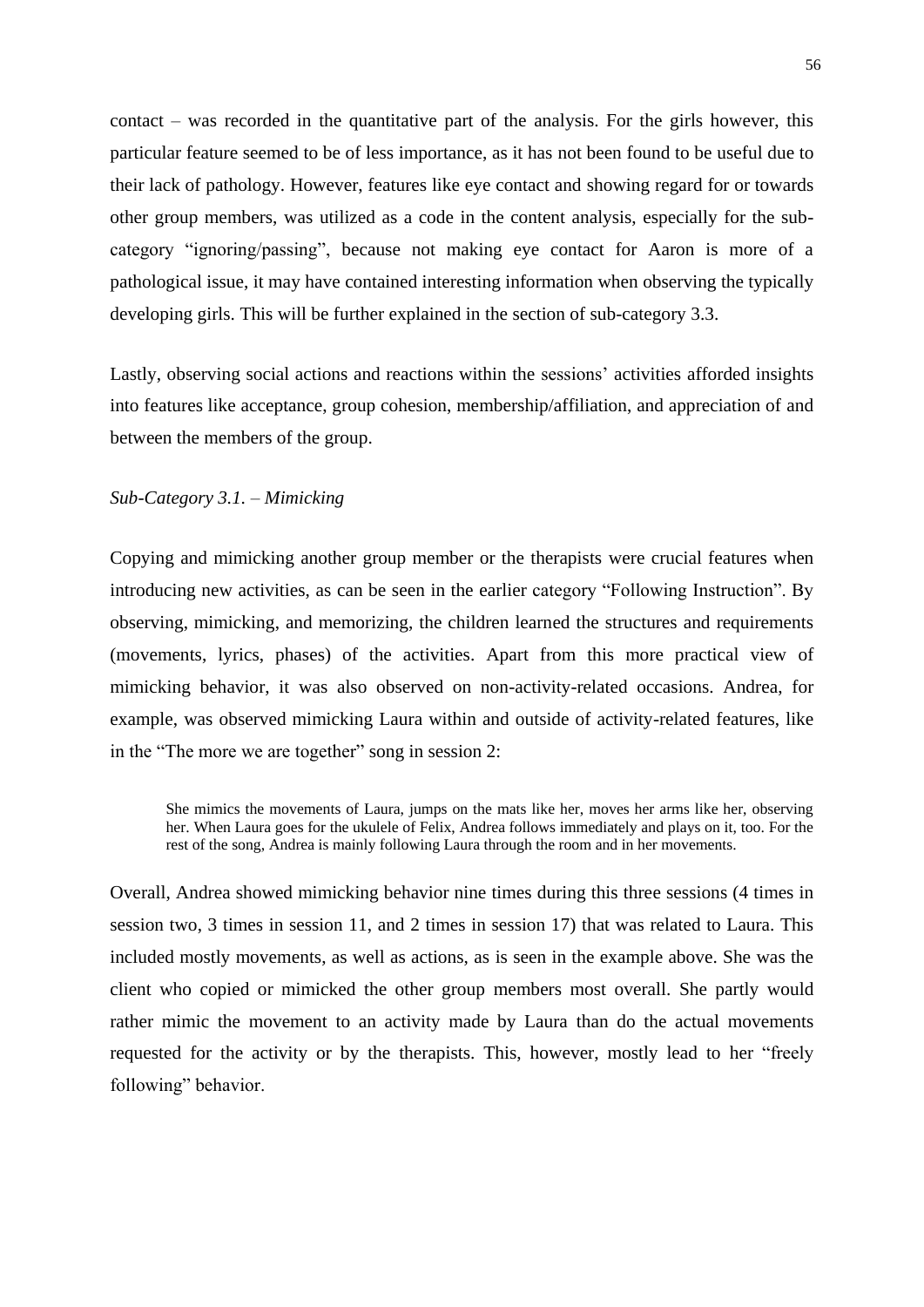Laura showed actual mimicking behavior that was more than adapting the movements of a new song, once. In the same activity as the example above, in session 2:

After Aaron went for the ukulele of Felix, she [Laura] goes there, too, and plays on it, strumming the strings.

Apart from copying Aaron's interlude with the ukulele, she showed mimicking behavior once more in the previous session, where she followed Andrea's example into "freely following" behavior, after she was the only client who exactly followed the instructions of the "What noise can you make?" activity.

For Aaron, mimicking has a rather different meaning. Mimicking requires taking another person into regard in order to adopt a movement, a sound, or any other action by this person. Being mainly non-verbal, body language can be a different possibility and form of communication for Aaron and for people with ASD in general, and can have a deeper meaning in terms of willingness and goal of communication for this client group (Bogdashina, 2005). Making him participate or follow through a visual cue (e.g. through a movement) thus has more of a therapeutic meaning than for example with the typical girls. One example of this was found in session 11, where he did not follow or participate much at all overall in the "We're swimming through the ocean" activity:

Aaron stayed also during this activity at the piano, though he shows still observer behavior as in the activity before. […] When Felix proposes a movement lying on the ground, the arms swinging in the air, he looks curious at Maartje, who does the moves too, lies down on his back and starts waving his arms over his head on the floor.

In this particular case, the mimicking and thus participation lasted only for the duration of this particular movement. However, mimicking in Aarons case also lead to a freer participation, from not having followed at all. Overall, he did show mimicking behavior once in session 11 (the example above) and twice in session number 17.

#### *Sub-Category 3.2 – Sharing*

Clients who showed this behavior may have done so by sharing an instrument, a toy, another object, or personal space with another member of the group, meaning playing or being there at the same time. It also refers to, for example, having given or handed over an instrument or object freely. Sharing an object is an important point in the development of social skills of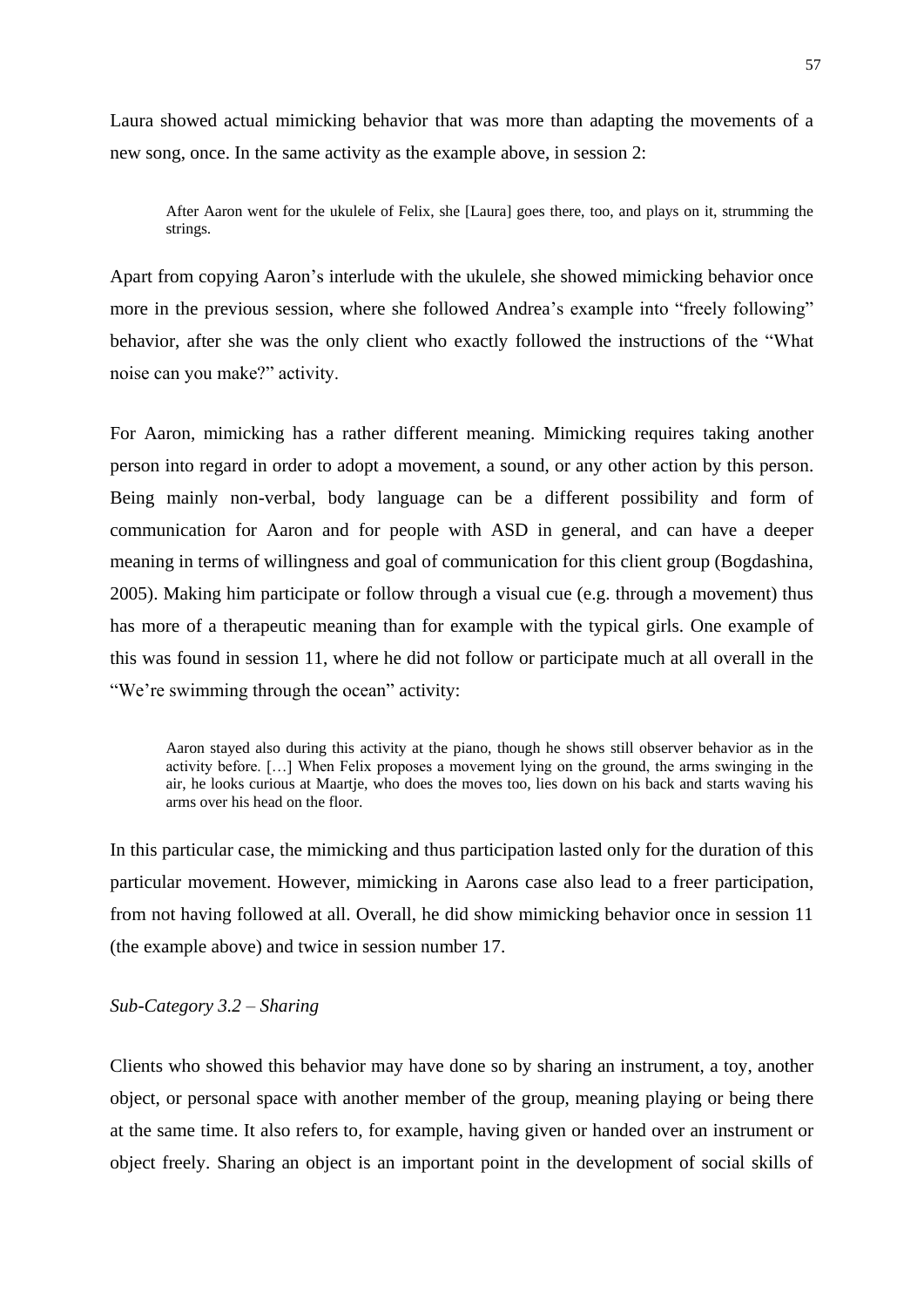children (Siegel, 2003) that leads children away from a certain egocentrism young children show at stages of their early development (Piaget, 1997). The way in which and what children share, may it be a physical object like an instrument or a more abstract idea like local or physical closeness, is of particular interest. In the context of this group, it may have indicated willingness, appreciation, or liking.

Andrea especially often showed sharing behavior throughout the entire process, 13 times over all, which was also reflected in the three analyzed sessions. One example of her doing this was in session number 11, in the improvisation with hand drums and metallophone:

[...] Andrea would rather play on the hand drum Laura is playing on. When Laura changes the hand drum then, Andrea follows her to the same instrument.

Even though there was the option to play on a hand drum by herself, she choose to switch and play on the same drum Laura played on and kept on playing on this same hand drum. Playing on the same instrument, especially when it is such a small one such as a hand drum, also means somehow sharing space. Though this may be a bit blurry at the edges, they were sharing an actual object. On different occasions throughout the entire process, Andrea showed sharing behavior, mostly concerning playing of the same instrument.

Another dimension of sharing behavior was to give an instrument over to another group member. Most of the activities were chosen and utilized to enhance pro-social behavior, such as sharing, having especially Aaron and Laura in mind. Laura showed sharing behavior 11 times throughout the three analyzed sessions. One of these times she played twice on Andrea's metallophone (while she was still playing on her own), but only when Andrea looked away. However, once in these three sessions, she gave over her instrument (in session 11) during the "Follow the Leader" activity:

[...] She gives the drum away to Andrea after her own turn without any hesitation and follows the new leader just as instructed.

Even though the handing over of the hand drum was part of the activity – because Andrea was the new leader – she showed no sign of reluctance while doing so. Other than that, she showed sharing behavior mostly through physical closeness or movements, or when all other group members were part of the activity.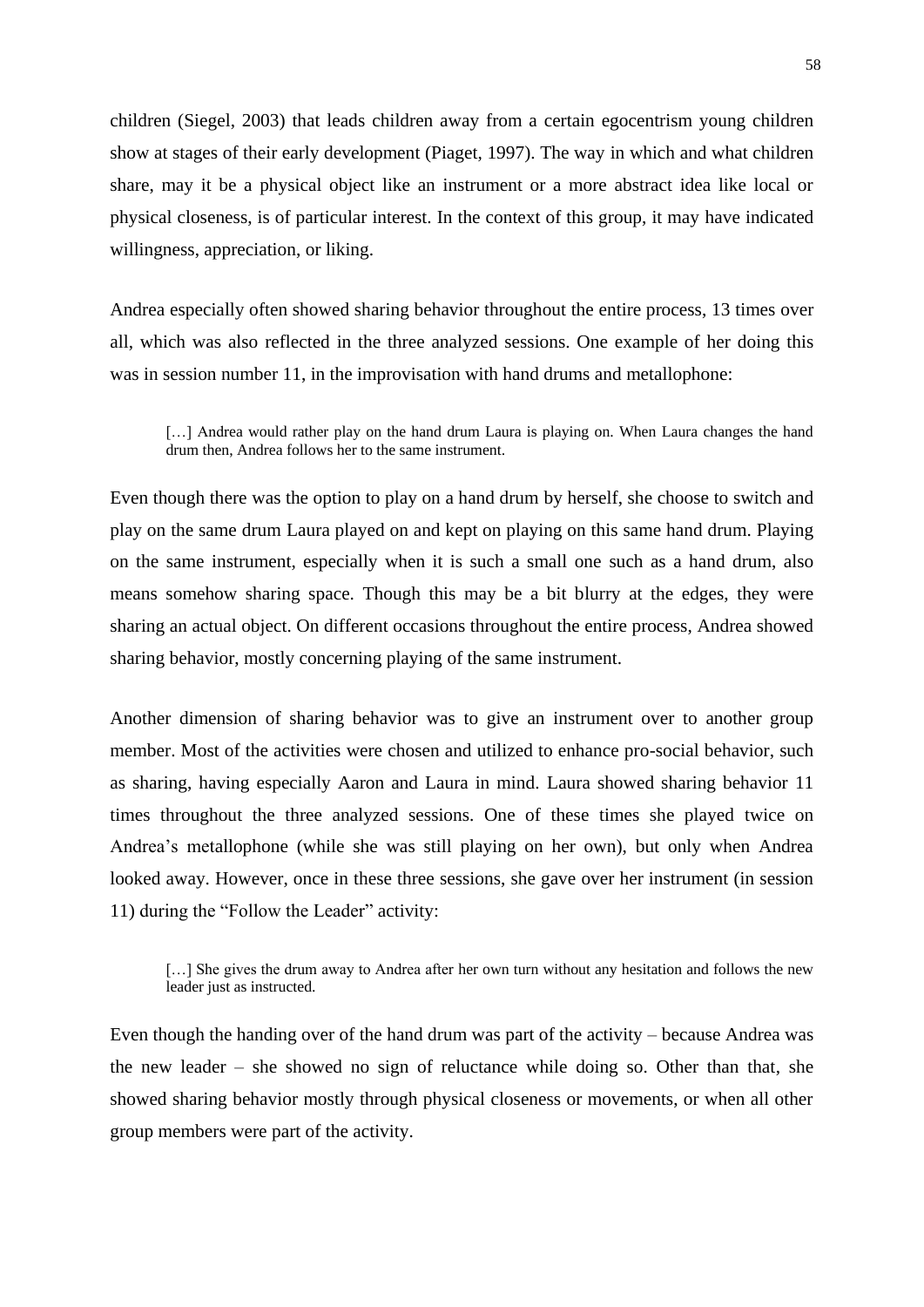Aaron showed sharing behavior ten times, especially in session 11 (five times in total). In session 17, he also gave Maartje an instrument he had used before, but his sharing had a more physical dimension, like the following example from session 2 shows:

Aaron observes Felix and the ukulele attentively, following him through the room and eventually takes the strumming hand away, then puts it back on the strings. Felix takes his hand and strums together with  $him, [\ldots]$ .

In this example, an instrument was shared, but it is not the main point of the activity. The physical contact and the situation around the ukulele, especially at the beginning of the therapy process, was counted as "sharing". However, when Aaron made physical context, for example with Maartje, he would often grab or kiss her nose (from session 11 onwards) and share this closeness with her. He only showed this kind of physical contact towards the therapists, but sharing space or instruments occurred throughout the entire therapy process and actually increased towards the end.

## *Sub-Category 3.3 – Ignoring/Passing*

A client also either ignored or skipped over another group member, did not take into regard nor look at another group member, even though the activity or situation may have demanded it. Just like "sharing", ignoring behavior might transmit a lot of information and gives many possibilities for interpretation. Thus, it is rather important to address.

Ignoring or passing over behavior was observed with Aaron, in which case he simply did not react to a therapist. An example can be found from session 2, in the fourth activity: Improvisation with metallophones:

Aaron still is at the piano, where he calmed down even more. Maartje tries to engage him in an interaction, but he ignores her and does not react.

Even though Maartje tried to make eye contact, different facial expressions, use verbal and musical cues, he just did not react whatsoever. When Aaron showed this ignoring behavior, it looked always as though he was just unwilling to react. In the three analyzed sessions, it happened three times (once in session 2, twice in session 17).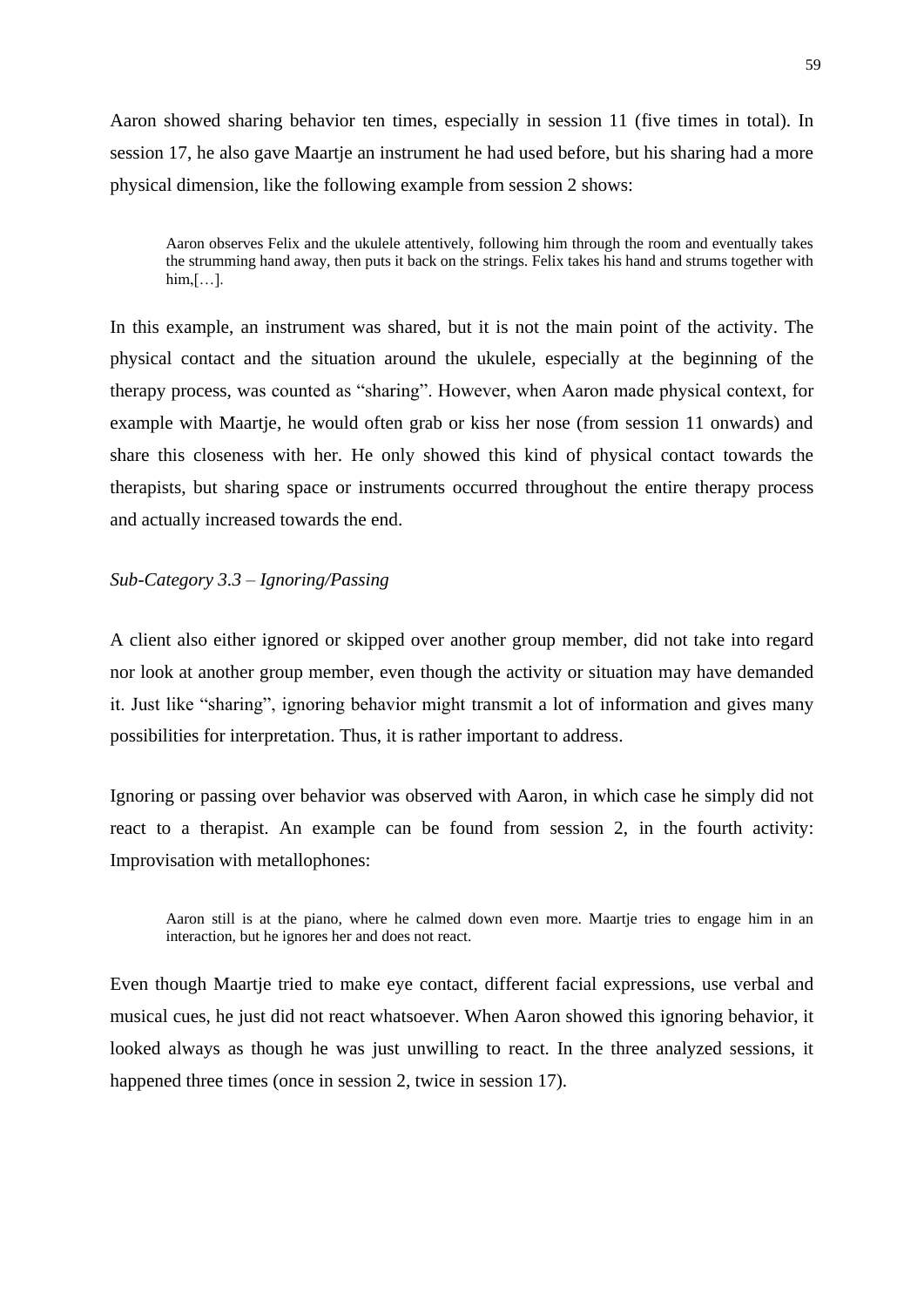Laura, however, showed increasing ignoring or passing behavior during the therapy process. In session 2, she did not show any ignoring/passing behavior, whereas in session 11 it was observed four times and in session 17 it was visible ten times. In each case, the kind of ignoring behavior differed. The following situation, for example, is from session 11, from the "Time to clap your hands" song:

Though Andrea is following her [Laura] and her moves quite a lot, she does not seem to take much notice of that.

This kind of ignoring behavior in the sense of not noticing, taking another person/object into regard, or minding was seen during this session. In session number 17 however, the following situation occurred and serves as example for the majority (six out of ten) of situations with ignoring behavior, from the fourth activity (Improvisation with ocean drum, metallophones and movements):

She finished the movements by herself, because she wanted to play an instrument again. When it is Aarons turn to do movements, she does not focus on him and asked for doing something else instead of the activity. […] She focused for a short time on playing the triangle and then started walking around, while it was still Aarons turn. There she took over the movement part [...].

She showed this kind of ignoring behavior during different activities during this session, where she would either indeed ignore ("not focus") or skip over him, even though it would be his turn in the activity or in this situation.

Andrea showed ignoring behavior once during these three session, in the "goodbye" song of session number 17, when she did not react to any cue save for physical help from this author.

## *Sub-Category 3.4 – Withdrawing*

Withdrawing was a rather minor occurring behavior and yet found to be important to record and report. This category outlined that the client withdrew or drew away from another client, a shared instrument, a situation, or space. It may be somewhat counted as the counterpart to "sharing".

This had once been observed for Aaron during the second session, when he drew away from Maartje, who had been approaching him. He did this later too, but only because of a chasing game that was implemented earlier in the process and because he had been eager to play.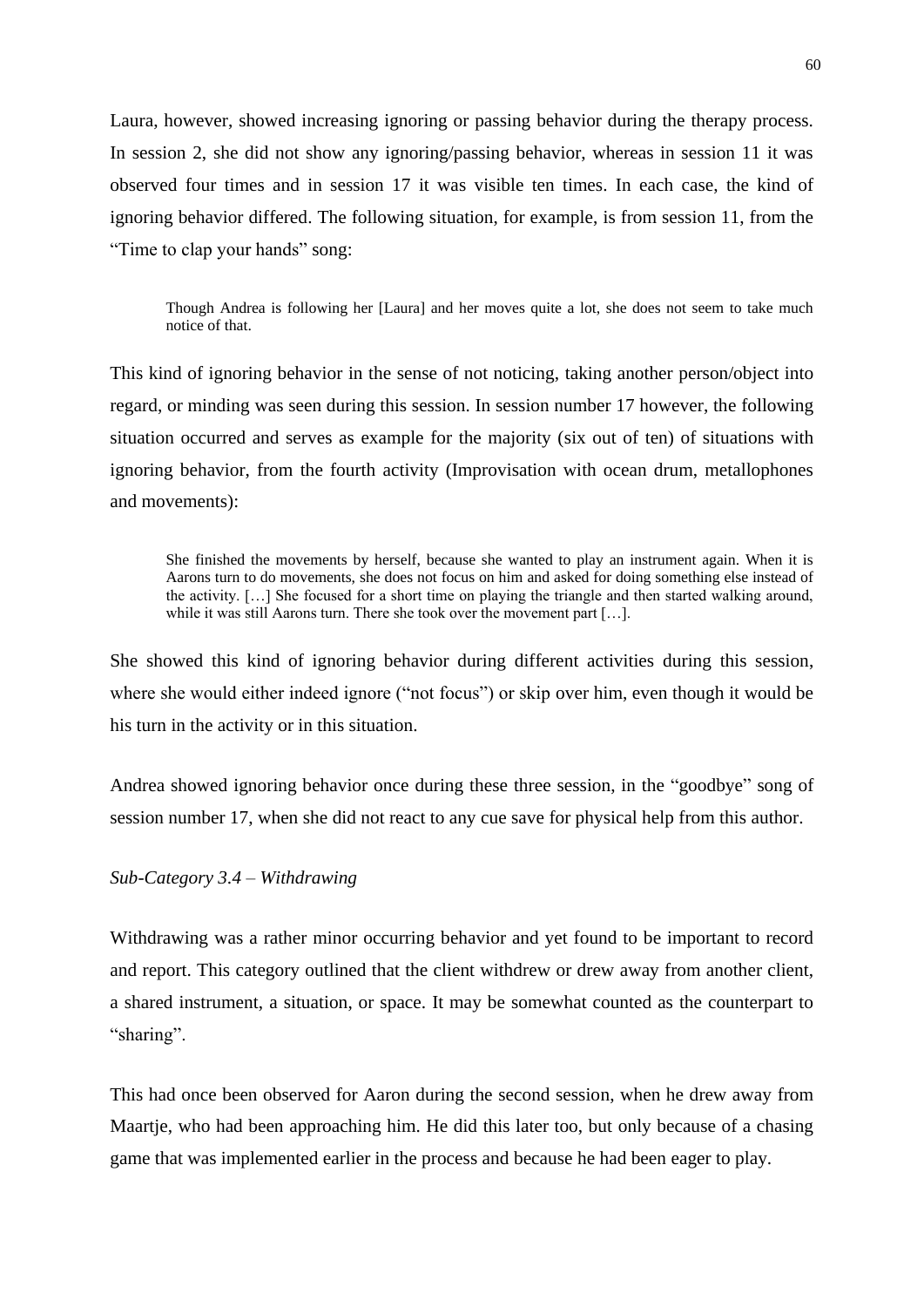Andrea did not show this behavior at all during the analyzed sessions. Laura showed this behavior six times during these three sessions (3 times in session two, 2 times in session 11, 1 time in session 17). The following situation from session number 2 shows an example of the withdrawing behavior:

[...] In the last round, she [Laura] happens to play on the same metallophone as [did] Andrea, and switches to the hand drum next [near] by. Andrea switches to the same hand drum, and Laura changes again back to the metallophone.

This example was already used in the "sharing" sub-category, but from Andrea's perspective. From Laura's perspective, it was withdrawing behavior. During the activity she later also said: "I wanna play alone on that one." Because she was not willing to play on the same instrument with Andrea, she actually changed to a different instrument. This situation was indeed the reason for implementing certain activities that required handing over instruments, or sharing space or instruments.

Even though this sub-category actually only represented Laura's behavior, it was worth investigating, because it has been observed in conjunction with sharing behavior from another client, for example that of Andrea. Also, it has been mostly (five out of six times) observed in context with Andrea and once with Aaron, which gives an interesting dimension towards other observations of the social behavior.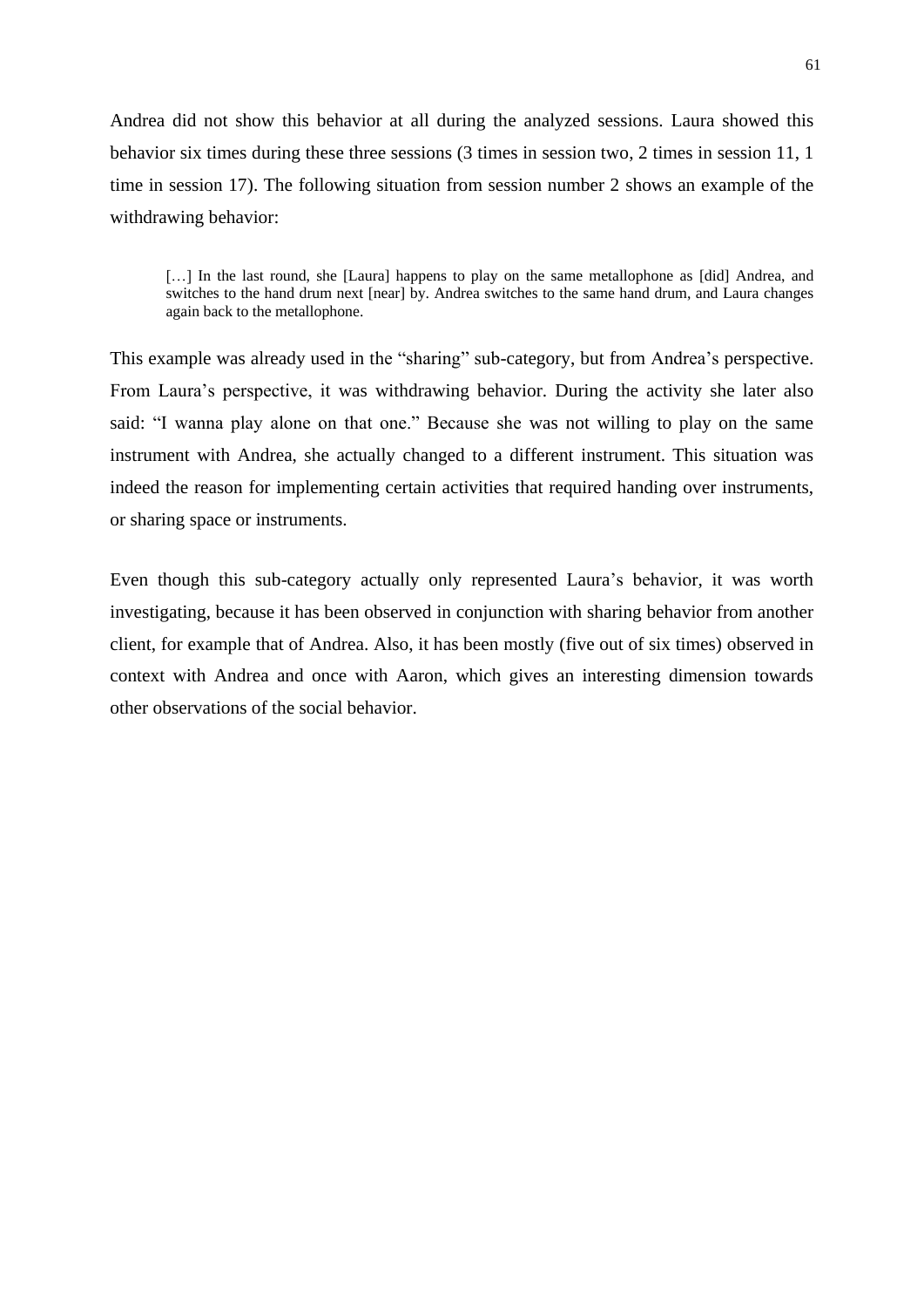## **5.3 Results of the follow-up interviews**

The main points stated by the client's mothers during the follow-up interviews are presented here, beginning with Aaron's mother, followed by Andrea's and Laura's mothers.

#### *Interview with Aaron's Mother*

Aaron's mother pointed out three main situations during the interviews in which she noticed her child's changed: 1) The Chasing Game, 2) Following Instructions, and 3) Social Attachment. When asked about any changes she noticed in her son during and after the music therapy process, one part of her answer was as follows:

[...] in comparison to the end, where he is [has] completely gotten used to you guys and he's trying the different musical instruments, he's playing around with the other kids and even following instruction and sitting in the center when asked and so on. I think there is a definite change in how he is taking instructions, so [that was] something that definitely was helpful.

In her comparison she refers to the first four therapy sessions, in which she was in the room with the entire group. These were the points she came up with when asked about general changes in Aaron's behavior.

Even though it was not mentioned in this excerpt of the interview, she described the chasing game most often and most defined throughout the talk. The chasing game that was implemented in different activities (e.g. "Follow the leader", "Instrument Forest") and was used as "Musical Chasing" activity as a post-hello song in the last third of the therapy, became an activity for Aaron outside of the therapy room:

And another thing that I have noticed that is probably, I think very strongly coming from the music therapy sessions is this [ahm] chase game and social interaction with other kids.

She further explained that Aaron did not show any interest in interacting with other children before, but at most would be alright with them playing next to him. Some children however may not notice, that he is not able to speak or engage using verbal cues, as she elaborated more:

And at the moment the only natural way how they engage with him is that they run after him and copy what he does and he is really keen on that. I have seen him doing this once on a playground last summer, where a group of three kids got [ah] got the interest in him and he would run away and look if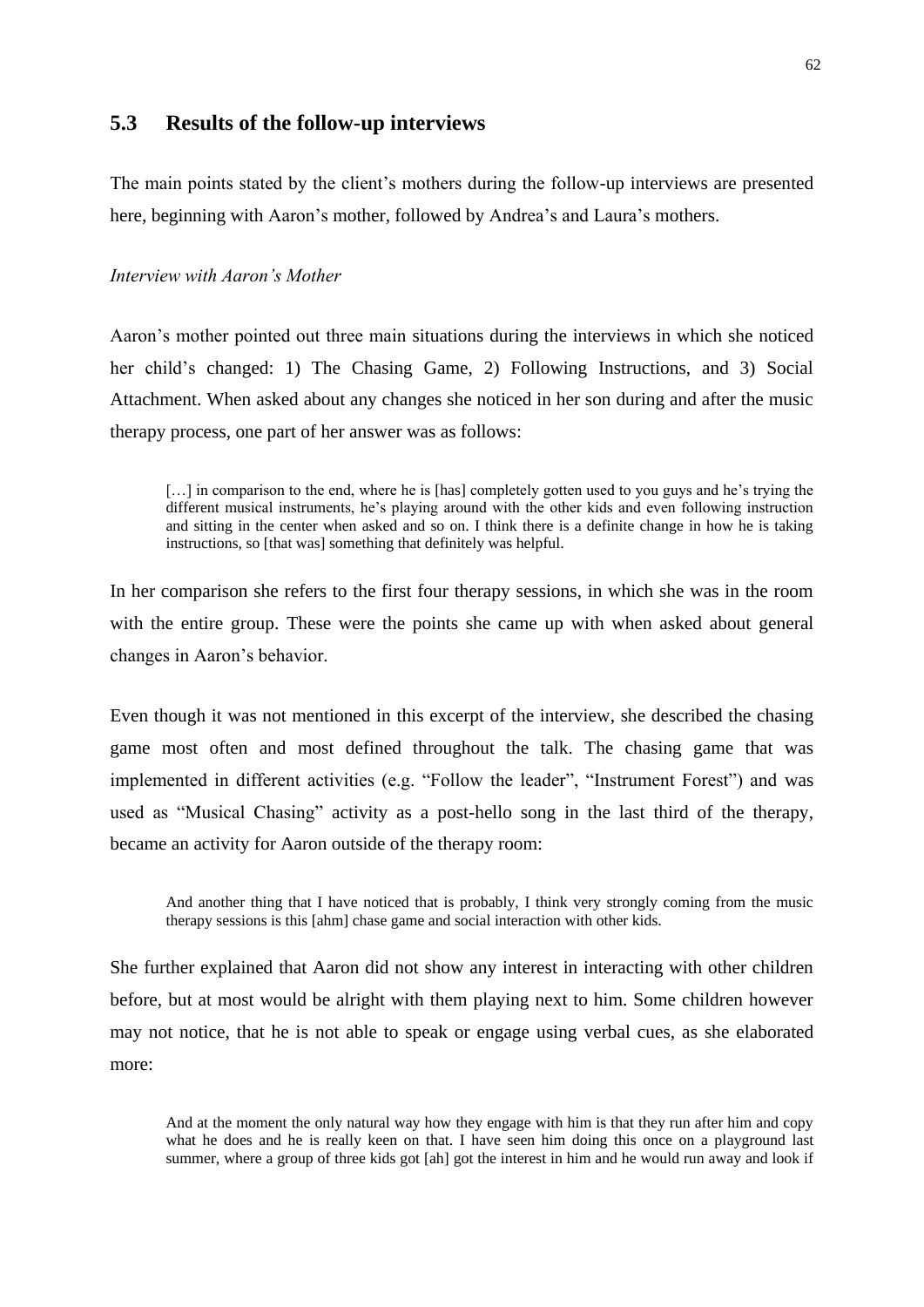they follow, and it was important to him that they follow and but this has increased immensely since the music therapy.

He had already experienced this kind of interplay before, on the playground as mentioned above, but apparently since then did not show this kind of behavior: ("I have seen him doing this once […]"). It had become a repeated part of his everyday life. She mentioned in the interview that she is aware of the fact, that the changes she noticed, also the one situation aside from this chasing game behavior, may have been induced by factors other than the music therapy. However, when it came to the chasing game, she stressed its importance in different places than the music therapy and actually pinpointed to it in the following quote:

The chasing game I think is a definite change, which wasn't active before this I mean now it's like, it happens ten times per day, many times it is now the chasing game, in many situations. And it certainly has happened since the music therapy [...].

The second topic she talked about was instructions in the context of motivation and duration of following: In his daycare, there is a weekly event, where people come and make some music for all the daycare groups. It means that all the children are sitting in a bigger room together and should listen. Aaron seemed to frequently have problems with this, in which the day care staff had seen a change:

[...] this music thing, where they go and sit all together and listen to some things in a group and so what changed was that he was much more willing to sit down and listen to and stay put during this times, or during when he participated in the music therapy.

But she also perceived his behavior as being more focused and calmer at home:

I think that there was also some kind of change in his ehh kind of attention, or the way he is giving attention towards instructions but like ehh if I ask him to sit [at] the table, he would sit [at] the table for longer than usual but that's very difficult to like judge and anyway, this kind of thing also develops over time, he gets older his attention span gets longer […].

The overall ability to show more attention and focus on instructions, situations, or tasks seemed to have increased subjectively for Aaron's mother, but is also reflected in the daycare staff's reports, who keep a daily journal of his activities and behaviors.

The third part, social attachment, was not as strongly highlighted by Aaron's mother as the first two points, but should nevertheless be reported here. It partly blurs with the chasing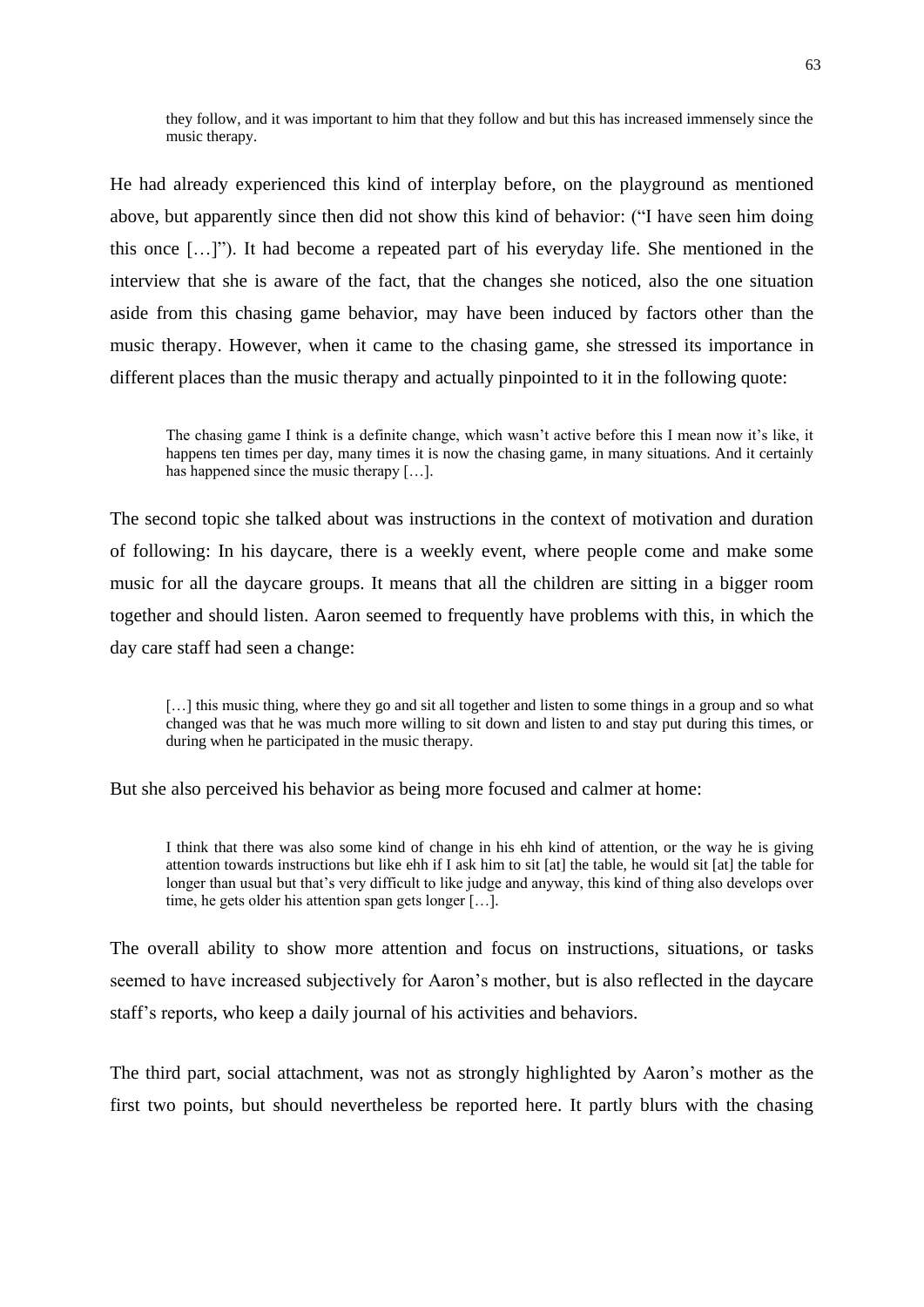game behavior he showed (as can be seen in the second quote), but was mentioned also outside this context, as when she said:

[...] I think this could be something like the beginning of his social interaction of maybe someday maybe to have friends and he has to figure out how could he, okay how could he tell the other, hey, would you like to play with me, because he doesn't know how to play with people, he knows that he likes the fact that he likes it when other people are around him while he's playing […].

Being around other people while he plays is a feature she noticed in Aaron and stated clearly. However, it seems to be something important or somehow pleasant for him, even though it does not mean that these people are actually playing *with* him. But, she also said that this could be the point of beginning social interaction, which might eventually end up in making friends. She also mentioned the social interaction with other children in general, as in the second quote above.

When asked about what was surprising to her, she at first said that this project seemed very ambitious to her and that it may be difficult to see any changes. However:

[...], so this is why I am maybe a bit surprised that I have more than only ten minutes to say to you, about what I think has happened, and of course we don't know whether this was the music therapy or the daycare or or [sic] he grew up or, many things happen at the same time but but [sic] you can kind of see similarities in copying things like like [sic]... let's say this running around business is something you were doing a lot in there and playing with other kids and running with other kids and so on but .. this social interaction with other children that, I think it has been improving from that.

Even though she clearly stated that many things happened at the same time and the changes in his behavior could derive from many directions, she pinpointed a connection to the music therapy group in her last sentence. This connection can also be seen in the mentioning of the feeling of being surprised, that underlines once more the emphasis of her subjective viewpoint.

### *Interview with Andrea's Mother*

When Andrea came to the music therapy group, she had been "in an interesting life stage, because she is at home with her father and her little brother". Andrea had not been in daycare for almost an entire year, since her mother had given birth to Andrea's younger sibling. She especially stressed two things several times during the interview, which were 1) enthusiasm for going to the group, and 2) social awareness.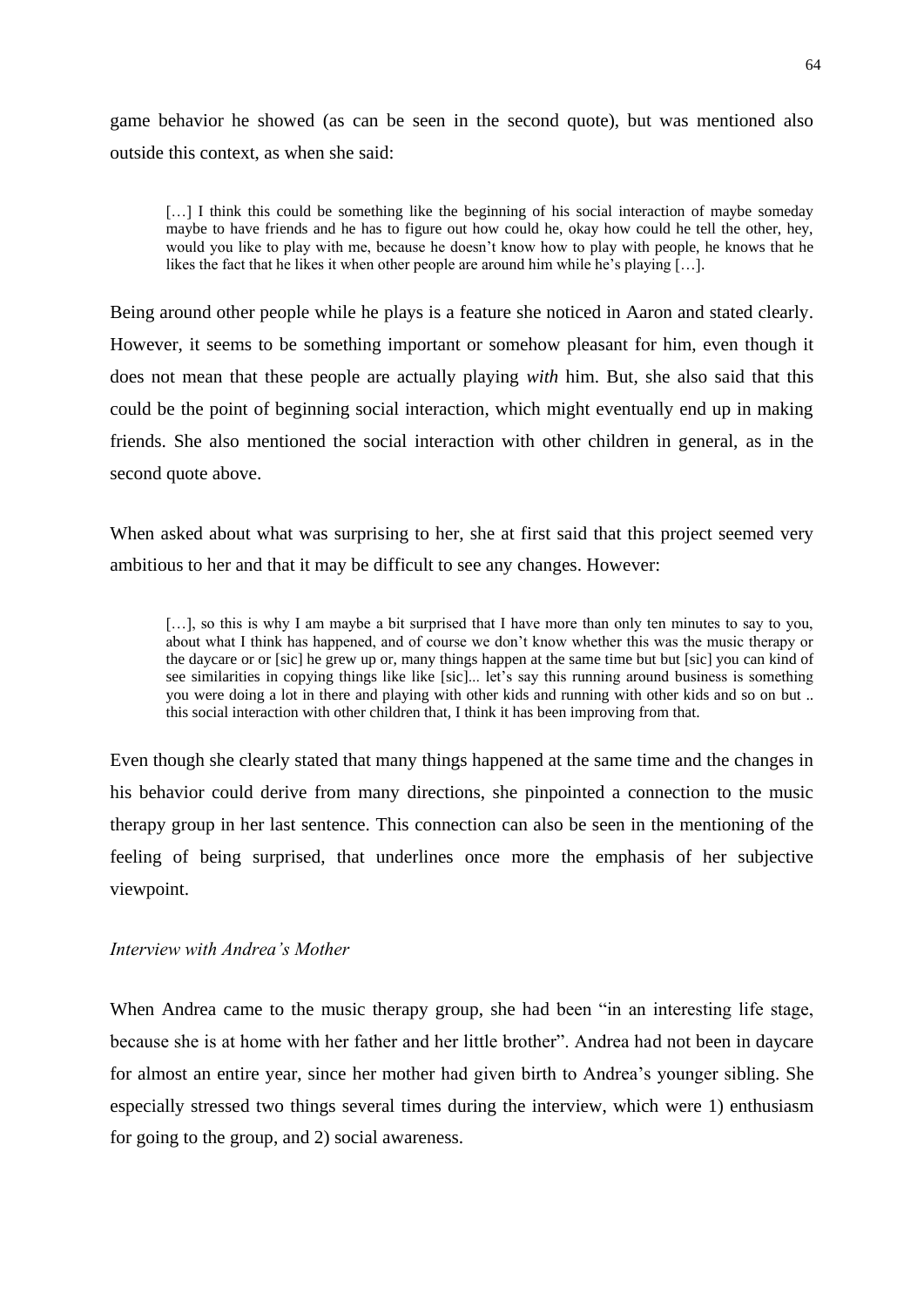Andrea's enthusiasm towards attending the group was something that her mother saw as positive:

I noticed that her enthusiasm for coming here was very very high and so that was really good, definitely and you know with the continuation of the music […].

With "continuation of the music" she referred to the fact that Andrea started having piano lessons during the therapy process. Both parents asked for contacts for a teacher, because Andrea asked about playing piano after one of the sessions. Anyhow, even though Andrea would not tell or explain everything that happened during a session to her parents, her mother spotted different behavior in her daughter:

And yeah, she is actually not this kind of children who actually explains what she has done, for example of days in daycare like if you ask "how are you, what did you do", she would not repeat everything but after the sessions, you know, she would starting [sic] a song or starting [sic] to dance and I would ask her "what are you doing" and she wouldn't remember, but when I ask "when did you do it" then she would say "that was in music therapy".

Andrea's being so enthusiastic and motivated about going to the therapy sessions apparently also showed in the direct aftermath of the session. She also mentioned that they very often do have music at home, played on the radio, and that she saw the music therapy as "more complementary, something like an extension where she could more like experience the music outside of home". She sees this as a reason for Andrea being also especially enthusiastic about the piano.

When asked what was particularly surprising to her, she once more came back to Andrea's enthusiasm, as well as to her daughter's social awareness:

Her enthusiasm, you know, that was really fun that was excellent, there was nothing like "oh, do we have to", but more she would ask "okay, so do we have music therapy today?", so that was really cool, that was every day. And I guess her awareness of the social dynamics that was really interesting […].

Social awareness was a term she used to describe her daughter's behavior. Andrea would rather describe "[…] who talked to whom and in which tone and who did what […]", than report what had been done in the session. Andrea, however, seems not to have reflected on her own behavior nor was this included in these reports:

Yeah, and she actually concentrated on how people behaved and you know what musical instruments like one of you guys were playing and that were these kind of things she has been talking about.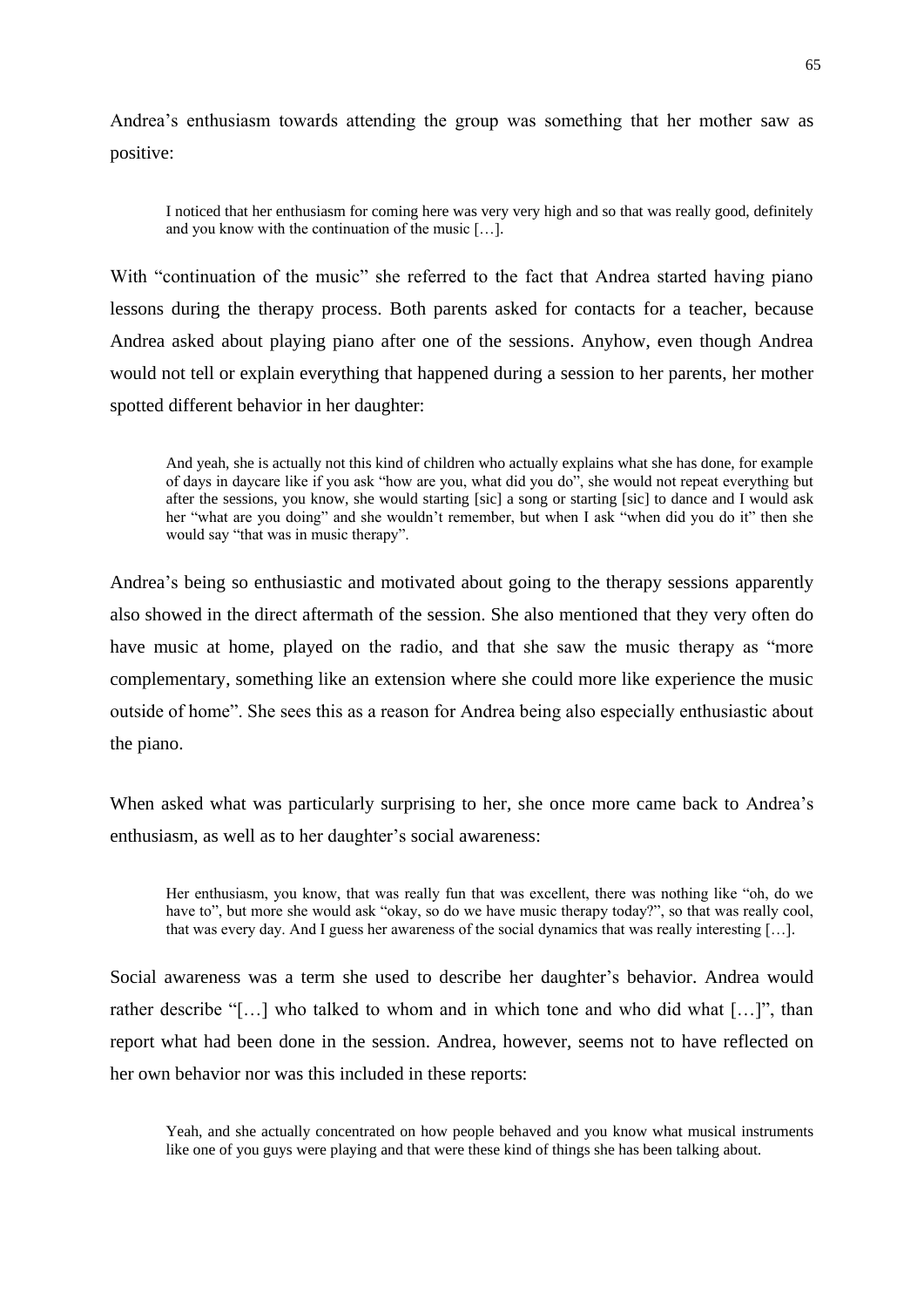### And further more:

[...] more kind of awareness how other people are interacting with each other and not really how she is interacting with them.

When asked to judge this behavior or give a possible reason, she answered:

[...] about her own behavior, I don't know if it is because he [sic] was not in day care during the last year or not. You know, all her life she had been more independent in her play and now we noticed […] that she is not really sticking with the group and so I don't know… it is really more her enthusiasm about coming to the group but also it is more about her social awareness.

She stressed the social awareness again, in combination with the fact that Andrea apparently is rather independent in her play and also might "not really stick with the group". Besides her enthusiasm to go to this music therapy group, she also said that going to the group twice a week seemed to be important for her and she "naturally made a really good friend", by whom she was referring to Laura. At this point it is worth mentioning, that when Andrea and her mother came to the interview appointment, Andrea was very disappointed that Laura was not there.

However, through the interview she was not able to exactly name any behavioral changes, except for a particularly increased interest in the piano and the resulting piano lessons, and the observation of Andrea's enthusiasm towards and social awareness of the group.

## *Interview with Laura's Mother*

The interview with Laura's mother was short (around 5 minutes) and so were her answers. Overall, she talked about musical things concerning her daughter and did not mention social or relational behavior at all. When asked about general changes she could see in Laura during and after the process, she answered:

She is much more interested into music now, so when she wrote to Santa Claus, she wrote in there "a piano" and "a violin" so, these things. Also she has been trying to make her own instruments [at home], so she has been trying to get sounds out of different things. Like when you have a box of cereal, like with a shaker.

Music and musical instruments seemed to be more on Laura's mind since the music therapy process, but she did not otherwise mention any particular behavioral changes at home or at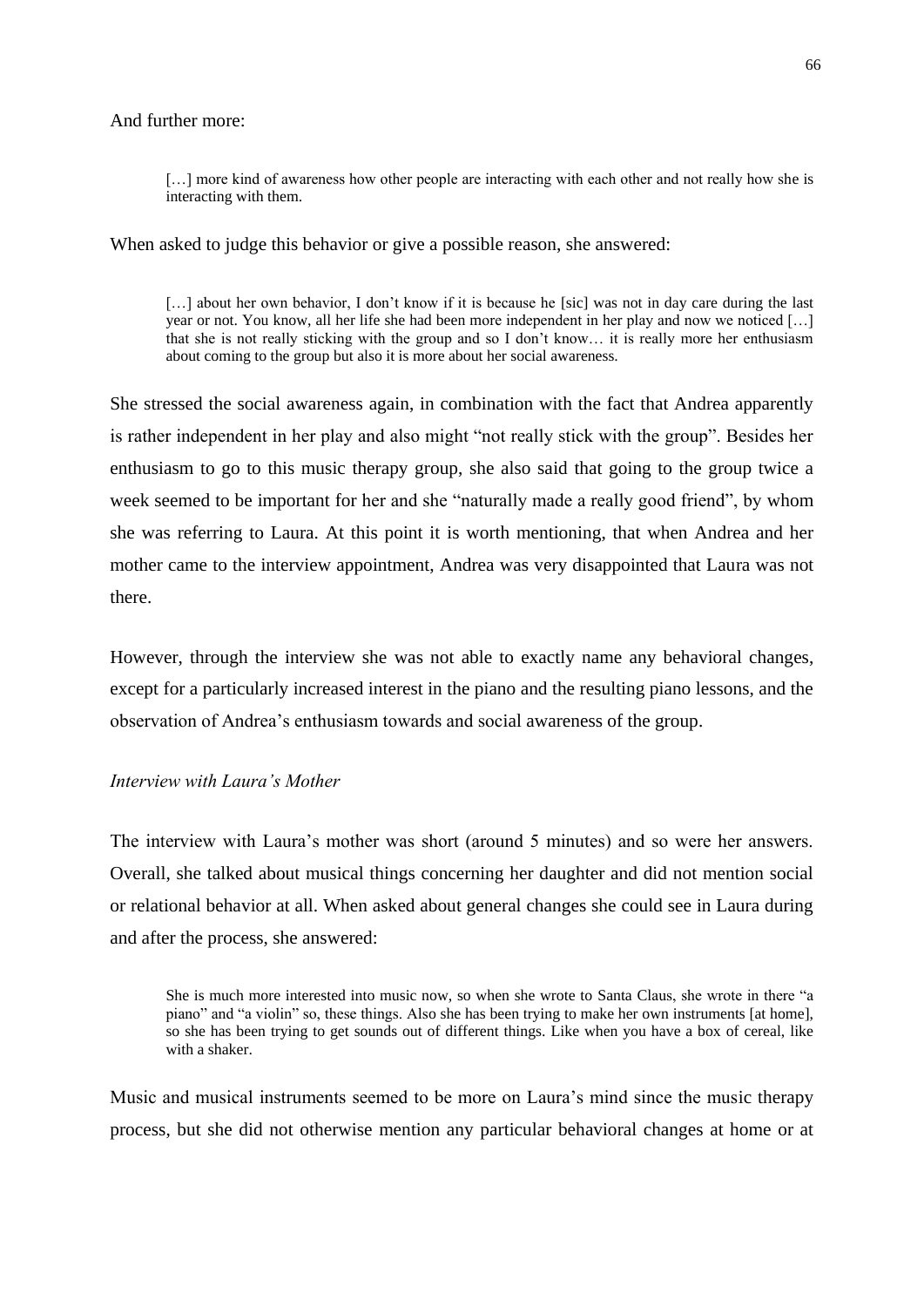pre-school. When asked about the last session, where the parents were in the room for the last 10 minutes, if something was particularly surprising to her, she answered:

Not in the moment, but afterwards she was upset because the last sound she made, it was not the sound she made, she was just thinking and did not know yet, so she was really upset that she couldn't make the sound. And she wanted me to tell that to you.

She is referring to the "What noise can you make" activity, where Laura was asked for a noise but could not come up with one right away, so that her words "I don't know" were used to make a song. This seemed to upset her in a way, that she told her mother to tell the therapist/interviewer during this follow-up meeting. It should be mentioned shortly again, that the follow-up interviews were conducted almost two months after the final session of the therapy process.

Apart from that, she mentions that Laura's grandparents have a piano, in which she showed more interest since the therapy process. Also, she would more frequently play with a piano application on her mother's iPad. Her overall impression of the process, however, was "really great".

The interviews with the clients' mothers after the actual therapy sessions served their purpose for this study in such a way, that they gave an outside view of the entire process, as well as partly completely new angles to look at the data. Furthermore, the statements give new meaning and contexts to some of the behavior that could be observed during the therapy sessions and that were extracted from the qualitative content analysis of the sessions. In the following section, both types of data were connected to each other, as well as with the literature that informed this study and with the findings that emerged from it.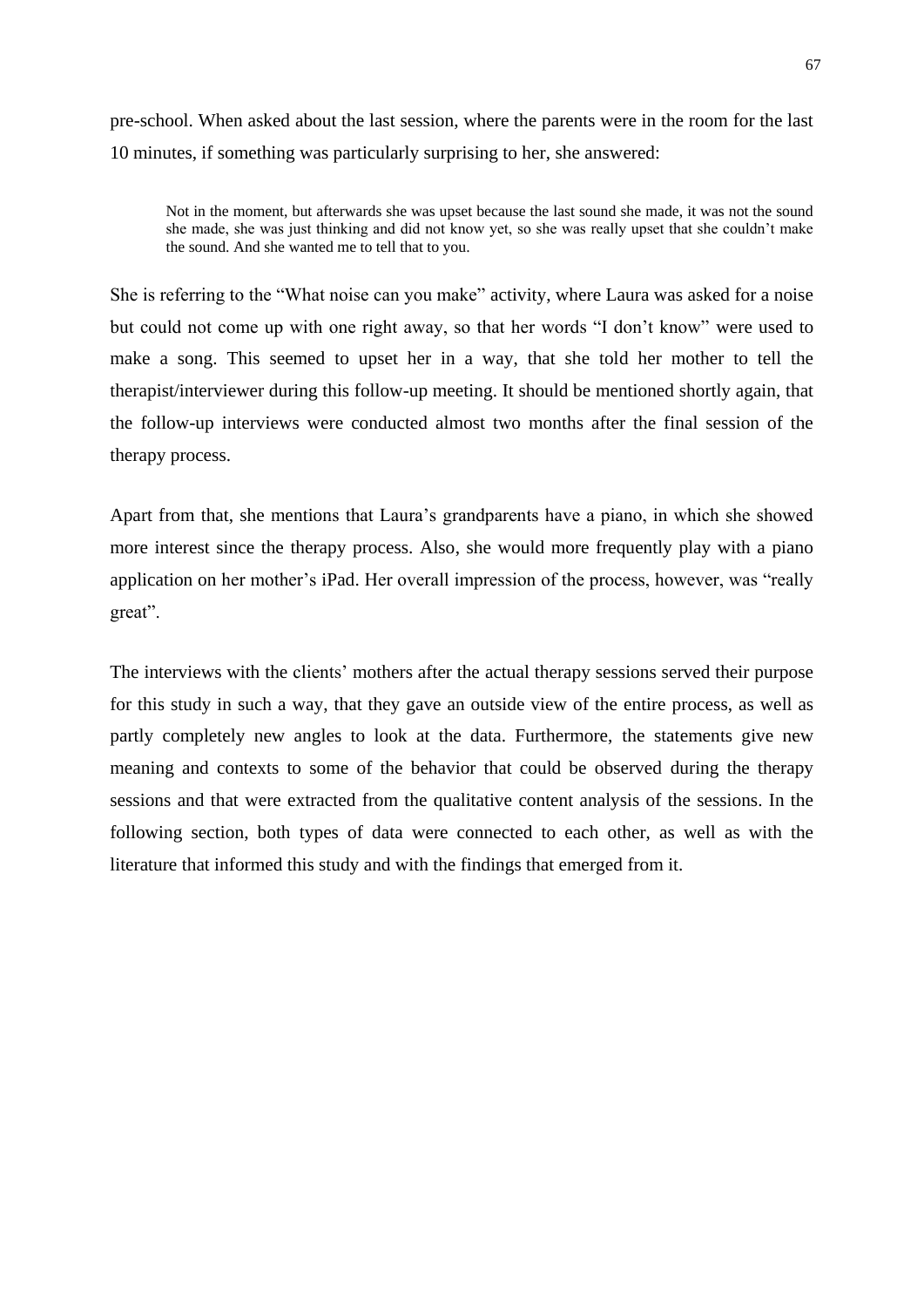## **6 DISCUSSION**

## **6.1 Method**

Using three video recorded sessions as a starting point for the data of this study seemed at first to be a systematic, strategically smart thing to do. During the transcription and after the analysis it seemed to be a large amount of work for only being able to catch a glimpse into what was actually going on in the therapy room. Being guided by the research questions helped a lot during the analysis, even though many things emerged that could and should be investigated further. However, looking into the behavioral features as it has been done still seemed to be the most applicable method for this project. The additional information gleaned through the follow-up interviews with the clients' mothers, as well as some insights from the therapist's diary, helped immensely in making sense of the data. It also gave a clearer picture of some issues during the process. As stated, this author is sure there is a lot more information in the video recordings to be found, which could be analyzed and elaborated upon, but this first exploratory glance into this topic may be a starting point. The categories and subcategories that emerged from the content analysis at first seemed a bit confusing in that they were unexpected. As the content analysis followed an inductive approach, the categories and sub-categories that came from the analysis were not set before the analysis. Over the process of the analysis, they somehow became clearer and clearer, and eventually gave some sense to what was observed and what this author had experienced in the therapy process.

## **6.2 Results**

The aim of this study was to explore challenges and possibilities that emerged from a mixed group of typically developing children and children with special needs within a music therapy setting. The information inherent in the raw data and in the entire process of this approach and the therapy process is immense. To explore its entirety exceeds the capacity of this thesis by far and thus only a small part has been taken into account. First, this section will take a look at the literature that informed this work; second, the results of the analyses shall be discussed.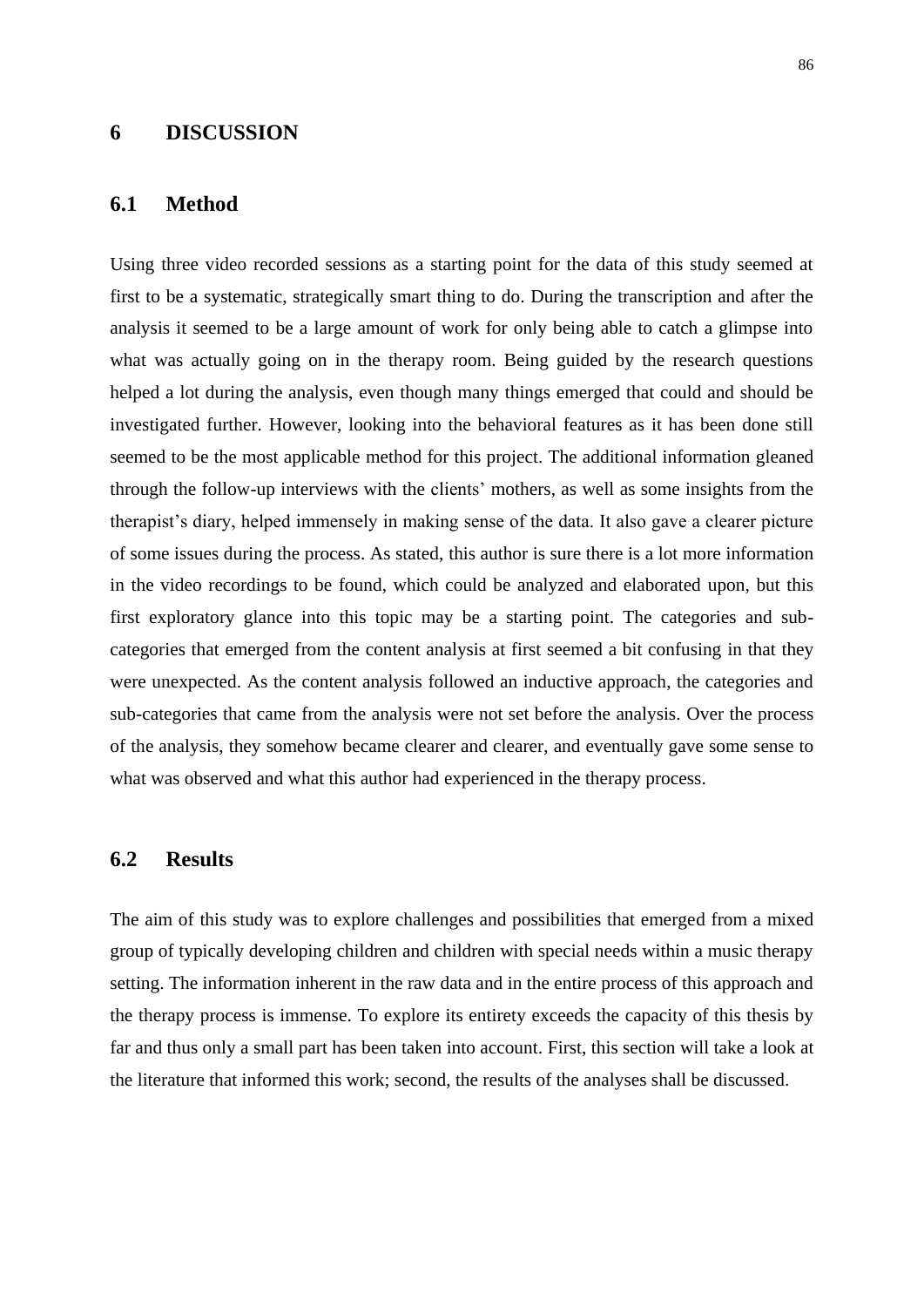In terms of the clients' pathology, this approach showed a diverse outcome. As both boys were diagnosed with Autism Spectrum Disorder, the therapeutic part of the sessions was rather focused on their needs. However, the different needs and levels of severity of both children is reflected in their individual outcomes: Victor had to be taken out of the group in the starting phase, because his needs could not be met through a group setting at all. Aaron, on the other hand, seemed to be profoundly adjustable to the new situation and towards the end developed a certain social behavioral pattern – namely the "chasing game" – that he showed also outside of the therapy room. Especially issues concerning social development, as is, among others, characteristic of ASD (APA, 2013, could be targeted rather efficiently with this therapeutic approach. The environment, that is already part of common sense in educational contexts, apparently shows advantages also in a therapeutic context, if the caretakers are properly prepared (Friend & Bruck, 2012).

On that same note, it could be stated, that the features of group therapy, such as selfawareness within a group of peers and other relational contact, rather than only with the therapist (Schaffer & Galinsky, 1989), also show their impact in this setting. Schaffer & Galinsky, as well as others (e.g. Ahonen-Eerikäinen, 2007; Ashbach & Schermer, 1987; Foulkes, 1964) write in the context of a group consisting completely of people in need of therapy or with a certain pathology, not within a mixed group of children with special needs and typically developing children as in the setting of this study. This approach adds the possibility of modeling through the typically developing children, which can be mimicked by the children with special needs. Also, this brings the therapy environment closer to that of an inclusive day care or school environment, which might be more natural to the children and may make it easier to adjust.

An issue that seemed to emerge during the therapy, and which is reflected partly in the sessions' analysis, is the age of the participants. All clients except one were 4-years-old; Laura however turned 7 during the process. The studies cited in the literature review on early music education (Part 2.4) reported on working with children between 1 and 5 years of age (e.g. Chobert et al., 2014; Kirchner & Tomasello, 2010; Kraus et al., 2014; Putkinen et al., 2014). Andrea, the 4-year-old typically developing girl, did not show any obviously different behavior towards the various group members, whereas Laura, who was 7 years old, showed partly distinctive behavior towards Aaron. The reason for that cannot be pointed out exactly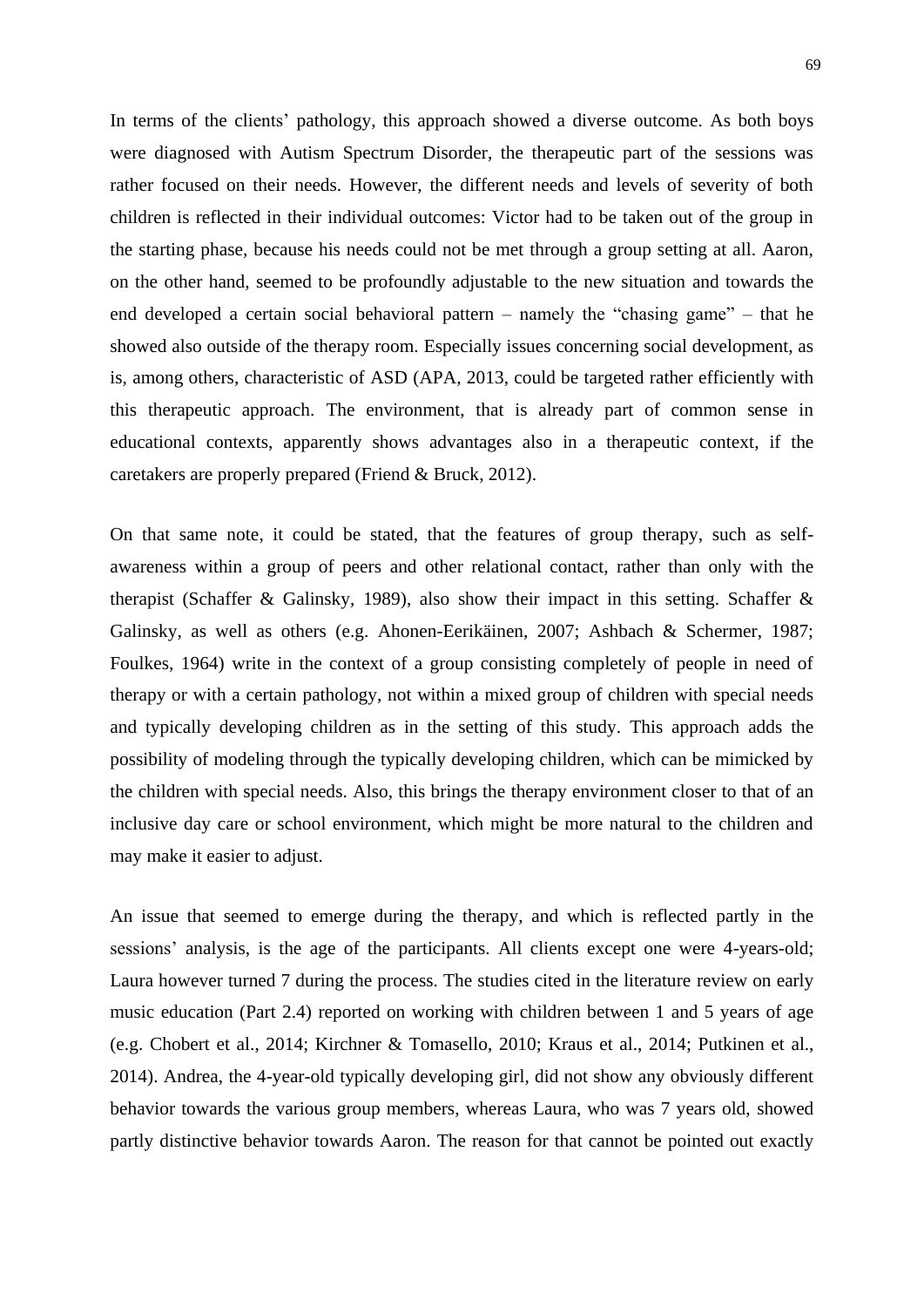and making a generalization based on age cannot be made. However, this is an interesting fact that could be looked at more in detail in the context of an approach such as this one. On another note, however, the developmental differences between the two girls were rather obvious and such a thing has to be taken into account in further applications of this model.

The concept of *inclusion* – that "all children are fully accepted members of the learning communities in which they participate" (Mallory, 1994, p. 58) - could not be implemented completely. As can be seen from the increase in Laura's ignoring behavior towards Aaron, one cannot say that he was a fully accepted member of the group, according to Mallory's (ibid.) statement above. How far his own willingness to participate does influence inclusion is questionable. If he is not willing or motivated to participate, it does not necessarily mean that he is not included in the group, especially if his behavior was accepted by the other members. Nonetheless, the willingness to participate in the activities and to interact with the other group members might have made including him easier. The idea of social *integration* is completely achieved through this approach, meaning that the mere being of children with special needs in the same learning environment as typically developing children is the goal (Odom & Diamond, 1998).

In any case, the social inclusion part also had an effect on the typically developing girls. Laura, as mentioned before, showed increasing ignoring behavior towards Aaron, which may even have fostered a feeling of difference towards the boy with ASD. Indeed, this was a negative development, which should be researched more closely in future studies to find possible contraindications or solutions for it. Andrea, on the other hand, did not show particularly different behavior towards Aaron, which might indicate her full acceptance of him as a group member and would support the inclusive idea of the study. Like the boys in question with the pathology, the typical girls seemed to go in differing directions when it came to the inclusion factor of the approach.

It seems that through this approach, the positive effects of music therapy, group therapy, early music education, and inclusion can partly be utilized, even though some of the ideal goals could not be reached, especially when it came to social inclusion. Now, however, the results of the analysis shall be presented more in detail, to give an additional angle to the subject.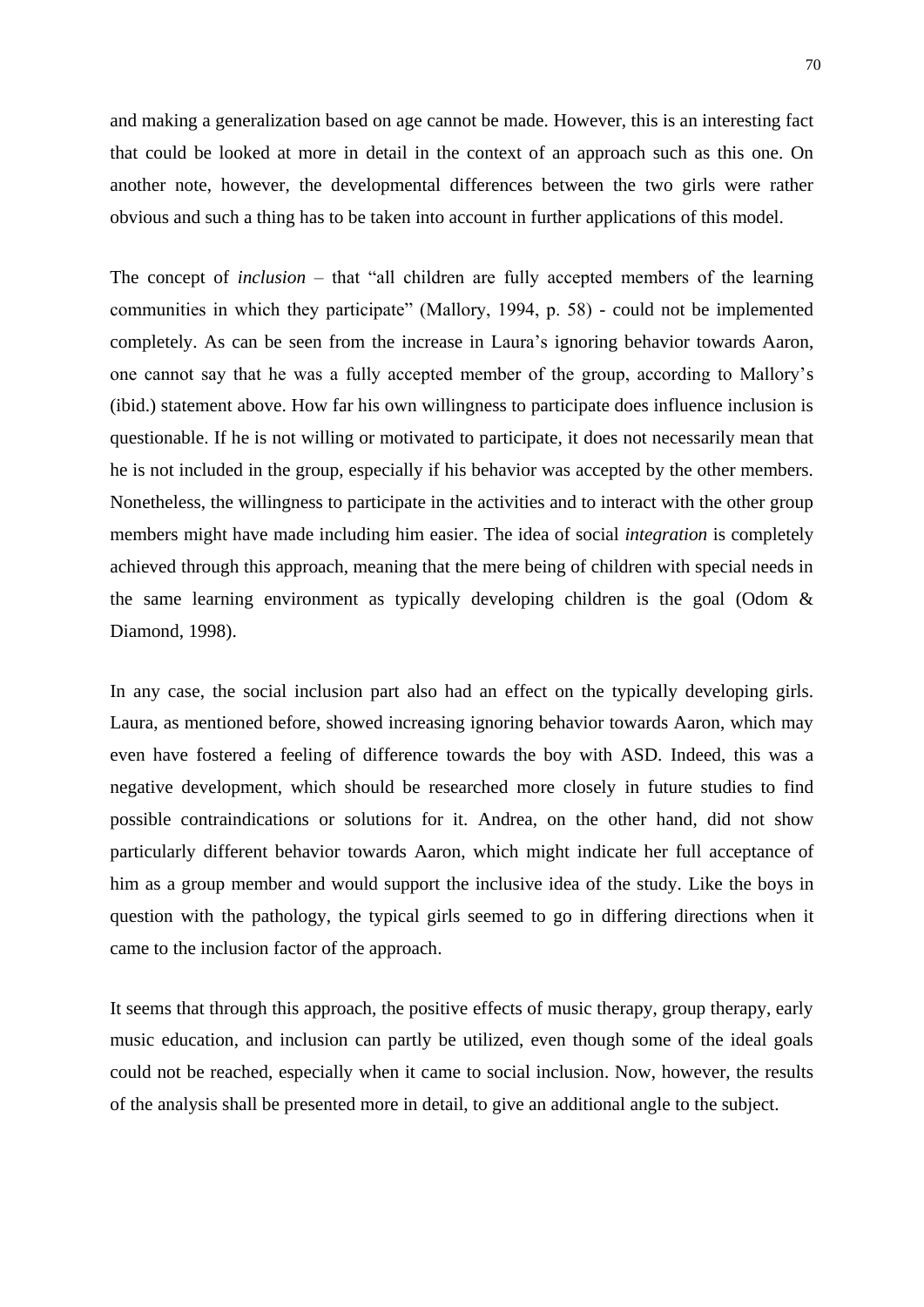In terms of eye contact, there was a visible increase in activity to be seen in Aaron as the process progressed. Maartje, the female therapist, was the one with whom he made the most eye contact, both in number and duration. This may be related to the fact that in the first part of the therapy, Maartje was his main person during the sessions, as it was her role from the beginning to mainly take care of him and Victor. When the strict roles of the therapists were loosened through the process, his attachment to Maartje remained. Nevertheless, his regard towards the other group members and this author, the male therapist, increased as well, though not in the same way as towards Maartje. Interestingly, his eye contact and onlooker behavior in session 11 suggests a higher regard towards the therapist, while favoring Maartje over this author, but session 17 leaves Maartje in the lead while the other three are quite equally often regarded.

Aaron obviously still had a key person within the group, who was Maartje, but over time he learned to take other group members into regard equally as often. This could be due to him adjusting to the situation and eventually the social group as such. A hint of this was also found in his participation, especially in the playing and participation without physical aid. He was increasingly self-motivated to partake in the activities, and actually showed a higher participation in activities with a more social component, such as the musical chasing, rather than more musical activities such as improvisation. Also the times in which he followed instructions exactly increased at the end of the process, which seconds the findings of the quantitative data and is additionally implied in the statements of his mother during the followup interview, when she pinpointed that he would follow instructions better and for longer periods.

The social component for Aaron can be also highlighted from the content analysis of the three sessions. Sharing, physical contact, chasing, and mimicking are elements that were found in almost every session. Even though physical contact for instance was something that was almost exclusively reserved for Maartje, sharing, and especially the chasing behavior towards the end of the therapy, was something he showed more equally towards all group members. A physical cue from another group member would also activate him, like in session 17, after Andrea came to him to "eat is head" with her arms, as she had also done with the other group members. After that, he began to participate a little and at least showed more onlooker behavior than before. Also, his eye contact in session 17 was highest for the two activities that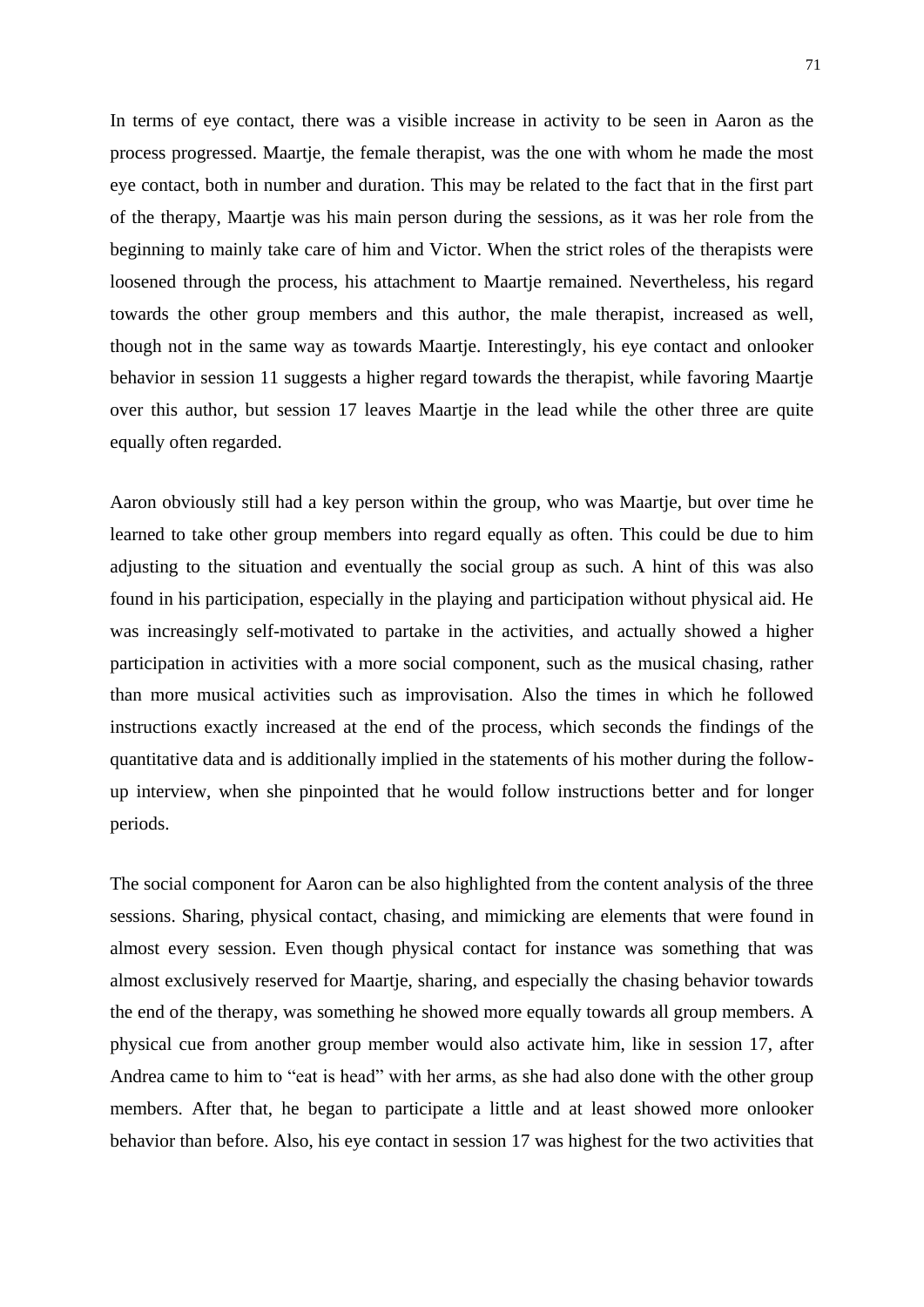had some kind of chasing included, during which he was most active with all participants. According to his mother, he implemented this chasing game outside of the therapy room as well in his everyday life, where he plays it often and with whomever wants to play with him. This may be an incredible generalization of the social behavior he had apparently most frequently shown first in the therapy. His mother called it a starting point for him for maybe progressing to making friends at some point.

What maybe comes first to mind is that all children showed increasing behavior of freely following instructions, which means that they do follow, but with additional or substituted movements, sounds and so forth. It is a development that should be seen as positive, because it may stand for creativity within the boundaries of the instructions. At first, this could be seen in often repeated activities or songs, like the "hello" song or the "the more we are together" song. At the same time, behavior like partly following the instructions had decreased in these activities, but when it was observed it was mostly to do with being otherwise occupied, or when Andrea, for example, concentrated more on what Laura was doing and due to this may have forgotten to sing along.

It may also point towards the open atmosphere, and that the girls felt more comfortable throughout the entire process as well as in the ongoing learning process. Both girls grew more comfortable with instruments, were curious, and developed certain favorites (metallophone, triangle), over which rivalry sometimes emerged, as was observed in session 17. This may have been also reflected in the social behavior. Andrea especially showed an increasing number of sharing behavior, as well as mimicking, towards Laura. This observation was seconded by her mother's statement when said that Andrea made a really good friend in Laura.

In the same sense, Laura showed more sharing in the context of activity requirements, i.e. when she had to switch an instrument in order to proceed with the activity. She was very keen on playing on her own from the beginning of the therapy, and through certain implemented activities, or just giving one instrument option for all children, her sharing behavior towards such things increased. Anyhow, she still took chances to play alone on her favorite instrument, if the opportunity arose.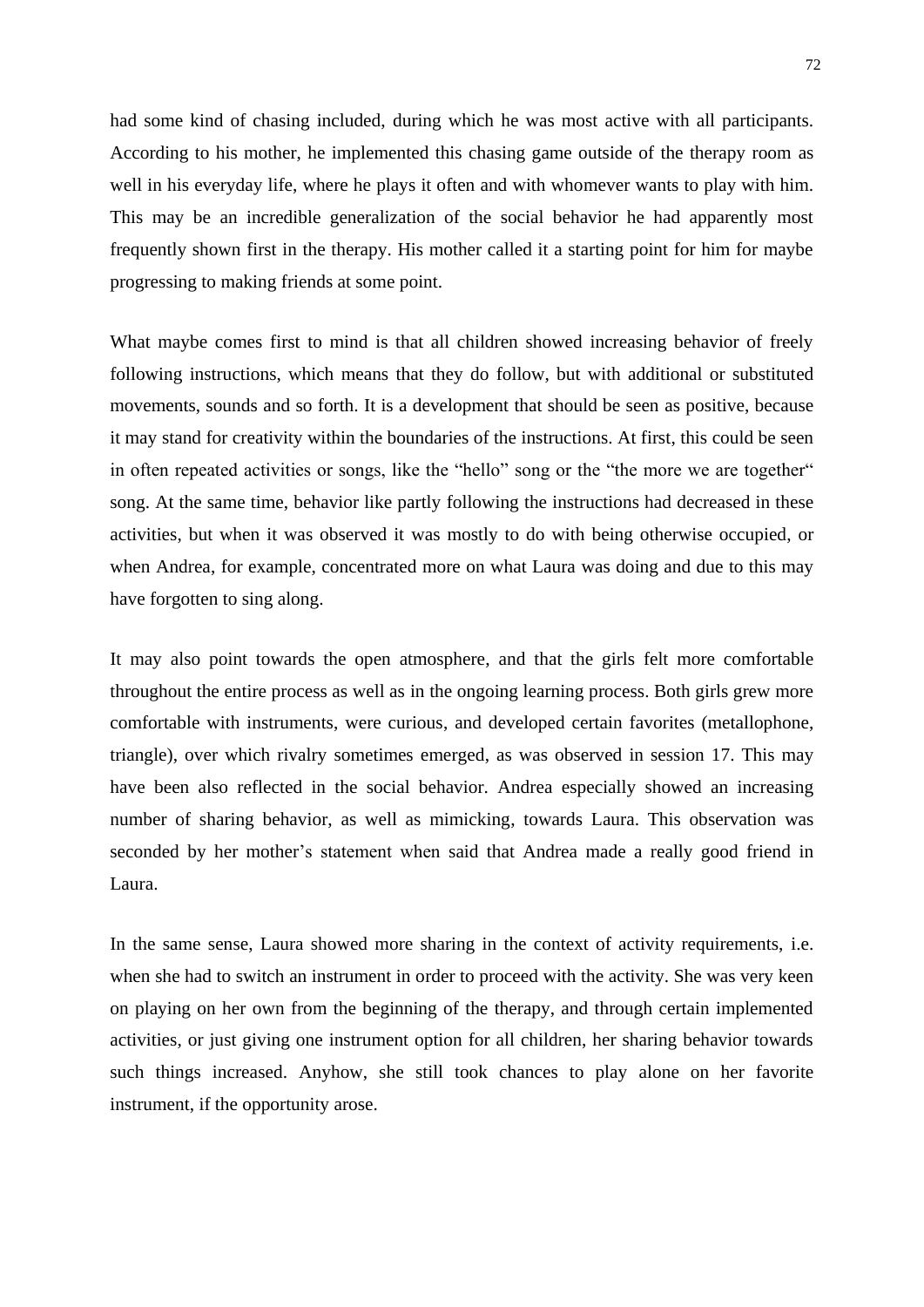It was also visible in the content analysis that her ignoring/passing over behavior, especially towards Aaron, increased during the process, which outlines the first challenge that was found. While she included all other group members during her round in the "We're swimming through the ocean" song, she skipped over Aaron. In the improvisation with metallophones, ocean drum, and movement, she did not focus on Aaron during his turn, and eventually started making movements when it was his turn to do so. This implies that she maybe did not see Aaron as a full member of the group, or regarded his participation in the sessions less than the participation of the other group members.

Her behavior seemed to underline one of the crucial parts of this therapy approach that actually should have been eliminated: difference. One aim of the social inclusion part of this approach was to decrease the feeling of difference between the typical participants and those with special needs, as well as to highlight the possibilities of all members to participate together in their individual ways, which, in conclusion, should not have outlined the idea of difference to the typical girls but rather enhance the feeling of sameness. Laura's behavior towards Aaron implies that this has not worked out in her case.

In one typical participant's case, the need emerged to rethink how to approach this problem. Due to Aaron's pathology, the therapists overlooked certain behavior (climbing, not participating, roaming around etcetera) for which the typical girls would have been called out on. The therapists realized this during the process, but could not find an effective way to change this situation. At two points during the therapy, in session 10, the therapists tried to communicate Aaron's different needs in a way that they tried to explain that everyone may have different preferences and skills, so Aaron is sometimes not able to follow the session in the ways the two girls can. After this approach, Laura stated that she did not understand it. This might have actually increased the feeling of difference towards Aaron for her.

That also means that this challenge can be seen as a chance to make it better from the beginning as well, in ways that the communication of these matters may be done differently. However, as this was additionally a learning process for the therapists, Laura's behavior was likely even enhanced through the difficulties of communication from the therapists' side; an issue that could be prevented in a possible new approach to such a setting.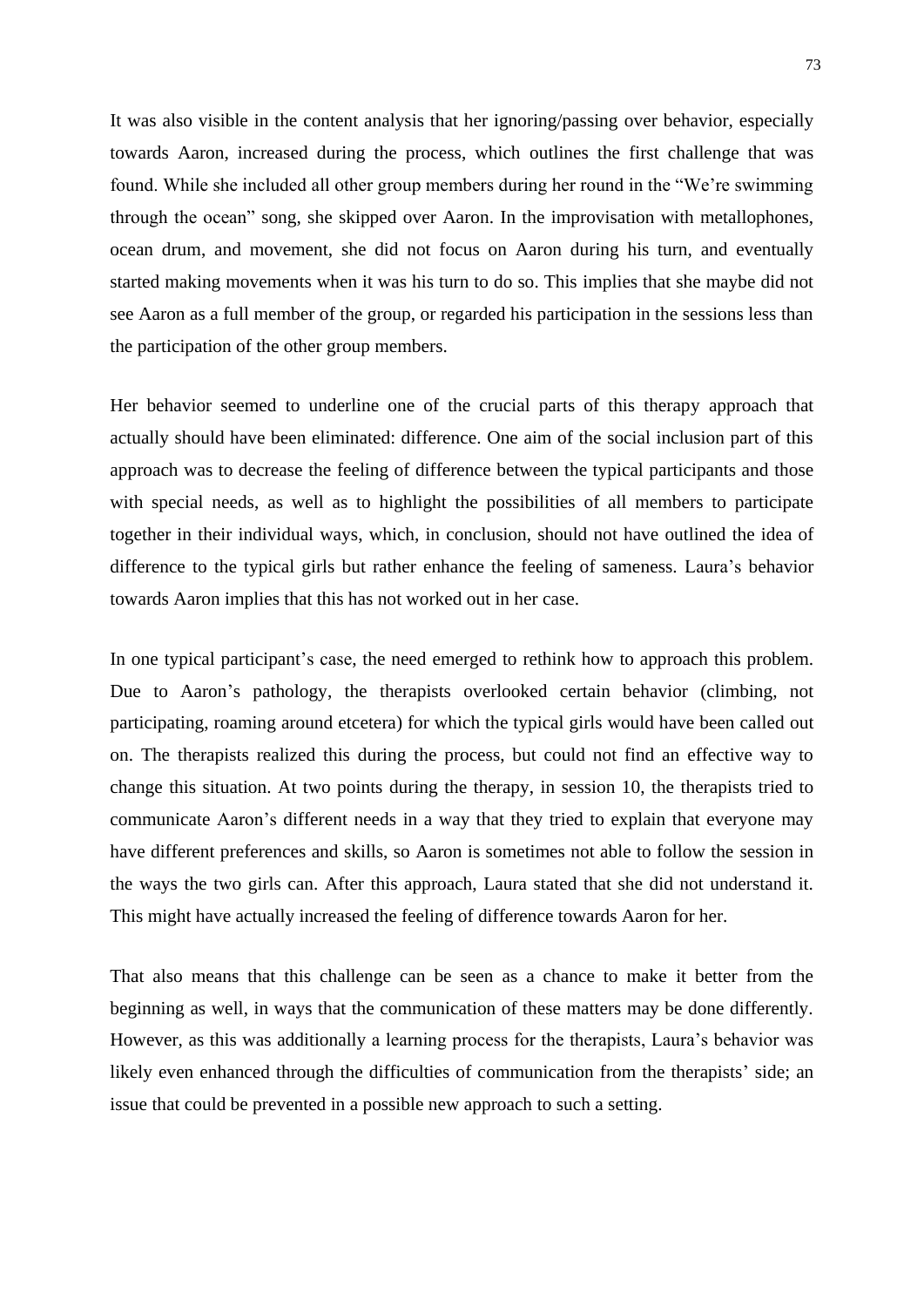Another challenge that emerged from this process, but was taken into consideration from the very beginning of the planning, was the suitability of the activities. As clients' abilities are always different, activities had to be chosen according to their capabilities, as well as to the goals of the therapy. However, in this setting, the possibilities of the clients differed quite a lot. Finding adequate activities that did not bore the typical girls, yet made it possible for Aaron to participate, was an important feature of this approach. When looking at the results, Aaron's participation increased during the process. The activities were chosen and conceptualized according to his needs and his role within each of them, as well as the expectations of the therapists being discussed before each session. However, certain activities or parts of activities were very hard for him to do or follow, for example, singing along, which was no issue for the girls whatsoever. At the same time, the activities should not have been too "easy" or too repetitive for the girls so as it would not be boring for them. Finding a balance between these two factors was extremely difficult. Yet, it was apparently possible to implement features in the activity that were easier for Aaron to follow.

It can be seen that freely following behavior had increased in the girls and that "not following at all" could not be observed in them. The "freely not following" behavior, meaning that she was occupied with something else and did not participate in the group's activity, only increased during the process for Andrea. Also, temporarily not following behavior could be observed only once from each girl. This may imply that there was almost always something in the activities or in the group that made them participate, even though Andrea showed more of the "freely not following" behavior towards the end. In her case, this was during the activity with the ocean drum, with which she was occupied, and during the "goodbye" song, which was in every session. So it could be argued, that this behavior was due to her personality and the repetition of the activity, rather than due to the activity itself. However, the challenge of suitability remains.

A sure enough challenge or even limitation of this approach can be pinpointed in the meaning of "special needs". Actually conceptualized for a mixed group with typically developing children and children with special needs, it was a mere accident that both children with special needs were diagnosed with autism spectrum disorder, and were both non-verbal. This very target group obviously gave an additional "thrill" to the approach, because social inclusion targets one of the biggest issues of children with ASD: social skills. On the other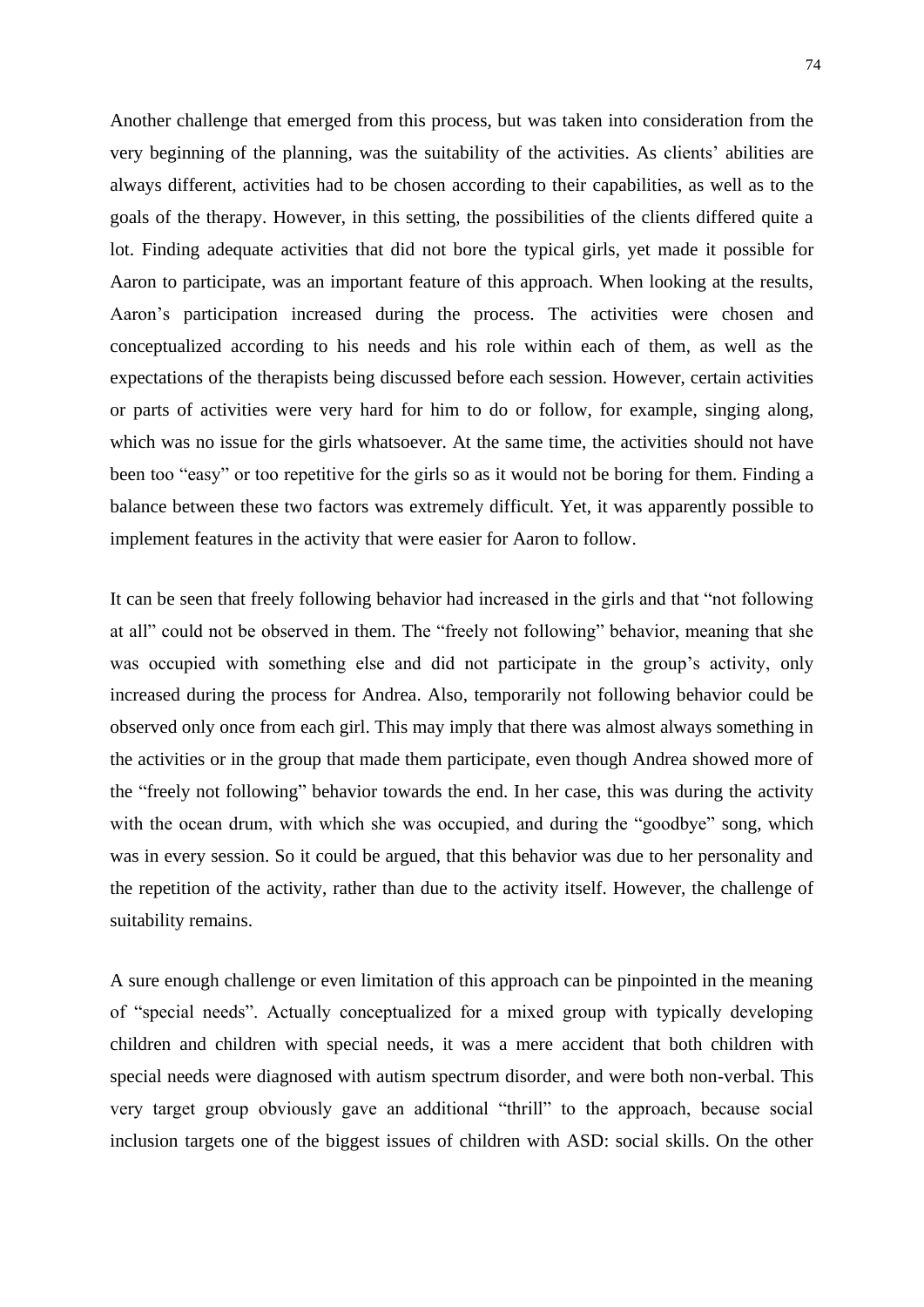hand, having both boys with autism in the group at the beginning, gave valuable information about and perspectives on the approach.

Plainly put, this approach was not the treatment of choice for Victor. Due to his condition, it was not possible to effectively engage him in the activities, not to mention the group. In his individual sessions, he could make more appropriate progress and it was without a doubt more beneficial for him. In that sense, this approach was not made for him at this point.

For Aaron, however, who showed less severe pathological behavior than Victor, this approach did support his social skills in a way that he, for example, plays the chasing game that was part of the therapy towards the end of the process in the outside world with different kinds of people. His mother's explanatory statements underline this. So, it may be said that this approach is more fitting for Aaron, who actually seemed to have benefited from the social part within this group.

If the special needs clients assigned to this group had had other kinds of special needs, the entire approach, choice of activities, group dynamic, and outcomes might have been completely different. Thus, this study does not offer a guideline that can be applied to every mixed group of children. The challenge is to take the idea of social inclusion as a frame, adjust it to the target group and the children's specific special needs, and apply it in suitable ways for the whole group.

This offers flexibility and eclecticism at the same time, but an even more important possibility: It offers a social inclusive group that does not only consist of children with certain pathologies. Being around typically developing children is one of the main arguments for social inclusive daycares and schools. This setting in a therapeutic environment (and not necessarily only a music therapy environment), possibly enhances therapeutic goals linked to social skills and pro-social behavior more than therapeutic groups consisting exclusively of children with special needs. Even though Aaron did not show a very large amount of mimicking behavior, he adapted playing behavior - the chase game - that emerged within the music therapy sessions, and utilized it outside of the therapy room. Probably the biggest difference between this therapeutic setting and him being at daycare with a caretaker, is that the group was very small, and therefore the care was more targeted. At the same time, the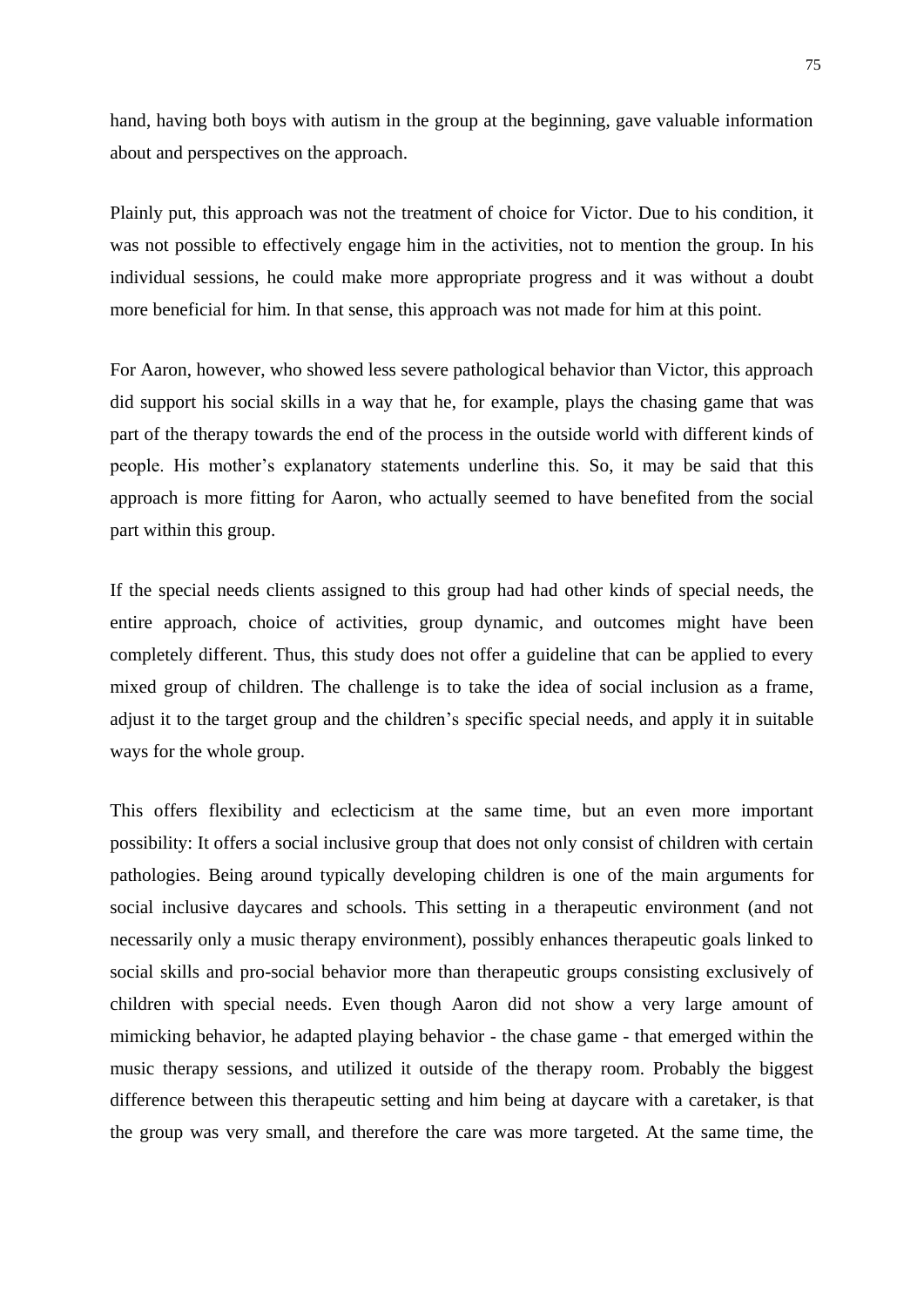sessions were also rather short. Therefore, this approach may also offer a different angle for educators in inclusive institutions in utilizing the environment and the typical children even more, while aiming for a better inclusion and skill development for the children with special needs.

However, it is not only a possibility for children with special needs. It is only fair that the chances this approach offers to typical children are equally diverse. Being around children with special needs may raise typical children's awareness, but also make them learn that pathological differences are no big deal when it comes to playing and being with each other. Laura might have shown contrary behavior, as mentioned already before, but it has to be taken into consideration, that she was the oldest member of the group at seven years old and three years difference at that age is quite a gap in children's development. However, Andrea did show sharing behavior rather often, which always included Aaron if it came to the whole group, but also towards Aaron individually. This may indicate that, even if she might have recognized a difference between Aaron and the rest of the group, she did not seem to be bothered by that and was willing to include him in play. Thus, it is the task of the therapist to communicate such issues properly, if these differences seem to be a problem at all.

Apart from the possibilities for the social development of the typical children, this setting offers a preventive educational factor as well, as was elaborated on earlier in this work. The fact that both the typical girls showed increased interest in music and musical instruments according to their mothers, and Andrea actually started piano lessons while the therapy process was still ongoing, seconds this assumption. As can be seen from the review of literature, the influence of playing music, either together or alone on an instrument, can have several positive effects in terms of development in general for children of such a young age. This is something that cannot be seen from the data of this study for certain, but this development during the therapy may be seen as a starting point for a possible further use of music for the children.

When looking at the different activities, as one of the research questions was to find out what kind of activities may be most fitting for this setting, it is on the one hand hard to answer this question, though on the other it has been partly answered already: Activities should have the right balance between suitability for special needs and therapeutic goals, and challenging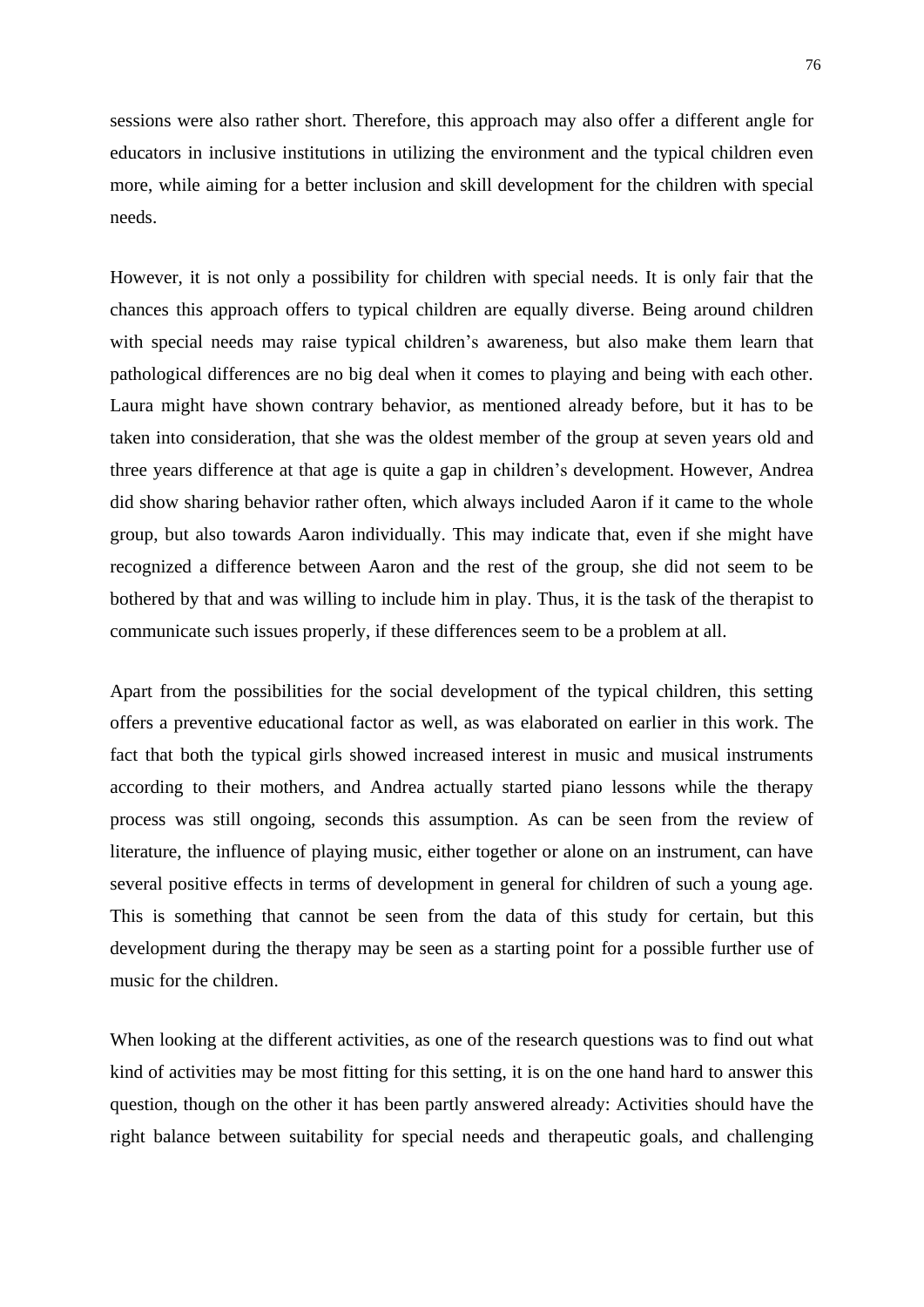enough to make it interesting and worth doing. Especially for the latter, the fun factor should not be forgotten, for both typical and special needs children. In the case of this group, creative activities, where the children had to come up with their own sounds or movements, were the foremost effective activities, as well as those that included chasing, leading/following, or interesting instruments for both groups of children. One thing that might have been underestimated during this therapy process was the power of a preferred or popular instrument. Most sessions were built around one main instrument; the instrument of the day. Only in one of the last sessions did the children get to know the ocean drum, or the big bass drum. Both of these two highlights, and especially the session with the big bass drum, were marked by a focused curiosity from all children. The crux, however, seems to be: the activity should be suitable, challenging, and fun to do.

## **6.3 Validity and reliability**

Recording of the sessions had been made via one camcorder and a mobile phone camera. Nevertheless it was not possible to record every corner of the therapy room, which means that some of the events are simply lost to the observer. The possibilities of analyzing the collected data for this study immensely exceeded the possibilities within this work. Thus the analyzed parts represent only a small part of the process and as such may only touch the surface of the information within. A technically better-equipped room could have fixed the data collection problem.

Later on, the sessions were transcribed by the therapist/author. Through the cooperation with another researcher or assistant, the transcribed data might have gained reliability, but was not possible within the frame of this work due to time constraints.

The content analysis of the transcribed sessions might have produced a different outcome from a different angle, but looking into the behavioral patterns of the clients seemed to be the most approachable and – according to the research question and purpose of the study – most fitting way to do it. However, the data had a few features that could have been analyzed in a quantitative way, which was done as described in the data analysis section. The mostly qualitative character, however, in combination with the small sample and lack of literature on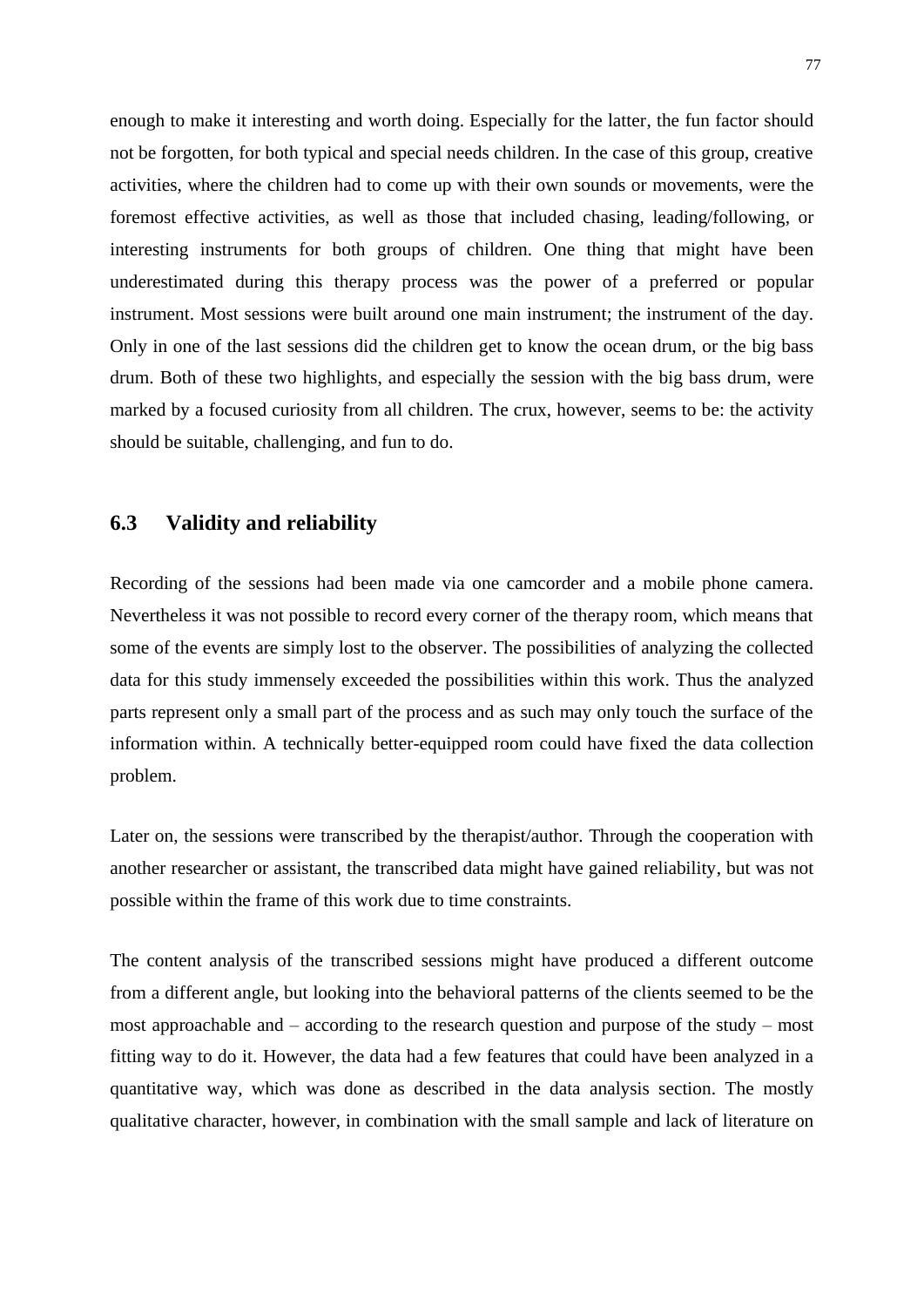this approach, made the study rather exploratory and gives it also the character of a case study.

In practical ways of the group dynamic during the sessions, the following should be taken into account: Due to sickness or traveling, Aaron missed one session, Andrea missed two sessions and Laura missed five sessions. Because Laura was traveling with her parents for two weeks, she missed this many sessions, which was from session 6 to 10. This has to be taken into account, because Andrea and Aaron spent these sessions together as the only group members. However, when Laura came back, the situation changed only in the way that the sessions were sometimes a bit more chaotic, but an actual disruption of the process was not be perceived by the therapists, yet cannot be disregarded.

The therapist's/author's diary has not been taken into account very much, save for the few lines that have been quoted briefly to explain changes in the session's structure or therapists' stance. For the results part, however, it has been excluded to give it more objectivity.

The follow-up interviews with the mothers however played an important role in terms of getting a different perspective from outside of the therapy room and thus affording triangulation. As additional data for this study, it was an invaluable source for evaluating the findings of the observations, especially concerning Aaron, but also to estimate the outcome for the typically developing girls. Being able to connect the findings of the content analysis of the observation and the statements from the mothers makes the study more valid, which can be an issue when the researcher is simultaneously the therapist.

Yet, when it comes to reliability and reproducibility, this study had a highly explorative character and due to the very different characters and unique needs and skills of the clients, the results are hardly reproducible. Nevertheless, it is possible to repeat this setting of a mixed group and repeat the same method.

## **6.4 Future studies**

This approach holds a lot of possibilities for all participants, but  $-$  as shown in the discussion of the results – highlights at least as many points to be executed differently.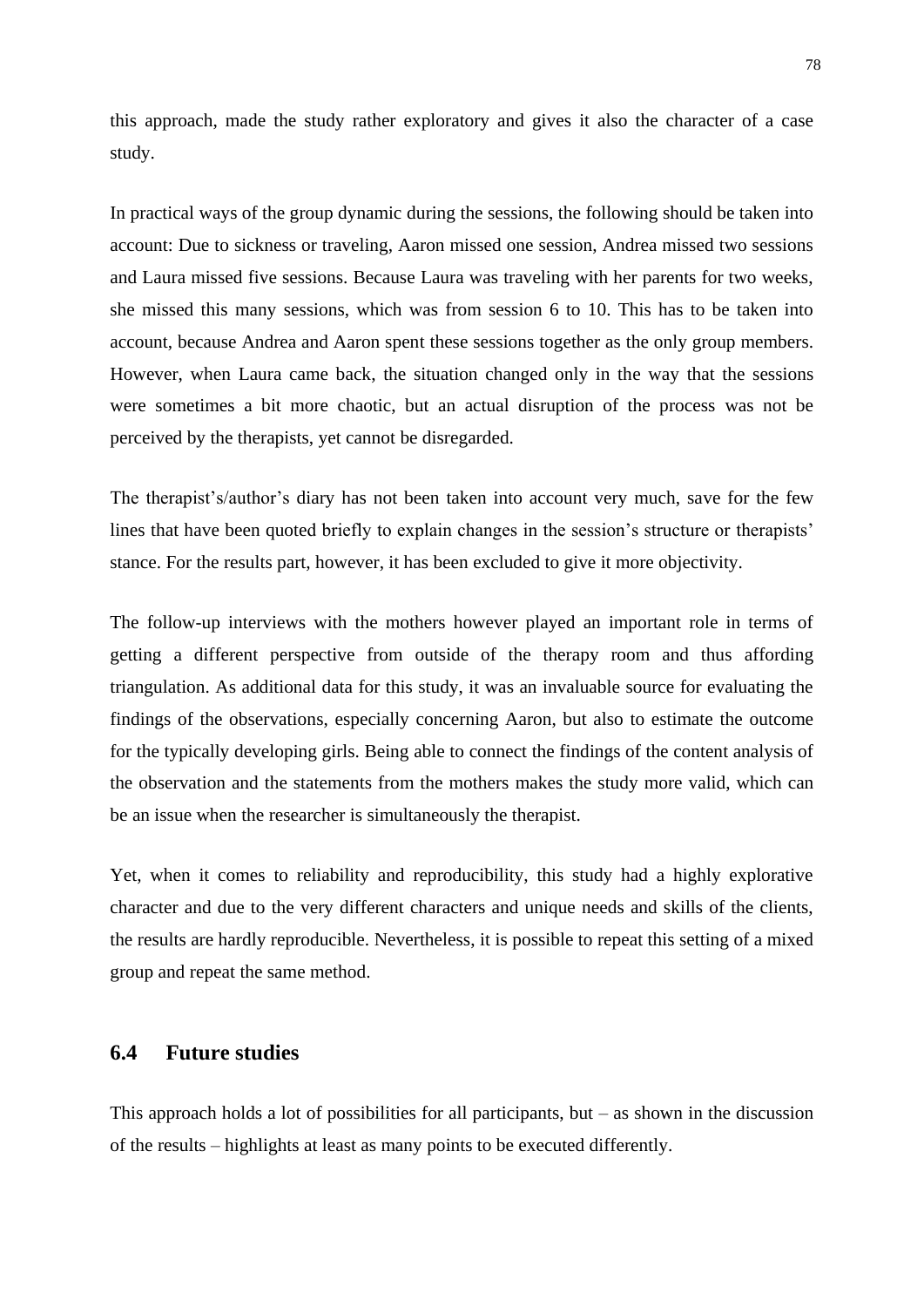First of all, the special needs children's assessments should be given more time. In this case, both boys with autism had only one assessment session with the therapists and then went straight into the group process. Aaron managed to cope with the new situation rather quickly, while Victor was not able to adjust to the unpredictability of the group environment fast enough. The individual process was the right choice for him in the end, as his goals were different to those of Aaron, and had not much to do with social skills. After a longer individual process, it might have been possible to take him into a group setting, if the goals were to change towards this social aspect.

This leads to the next proposal for further research in that area. Children with ASD might be the perfect target group for this group setting. It certainly worked out for Aaron in positive ways, and thus children with ASD are definitely an appropriate target group for this approach. However, Victor is an example that it may not work due to a more severe case of autism. So, this has to be taken into consideration. This approach might be also - or more suitable for other client groups with special needs, but with a less severe pathology, like children with bodily impairments, learning disabilities, Down's syndrome, and so on. Each of these groups might have its own challenges as well as their own possible benefits by using this approach and might be worth investigating in the future.

One feature the process lacked, though it would have been the right place for it in terms of action research, was a supervisor or co-worker in the room from the education field. Either someone from music education, special education, or education as such would have been a helpful source of additional knowledge. Because both therapists in the room with the group were music therapy students, the process was mostly seen from a music therapy perspective and thus very likely unbalanced. Having a music therapist and for example a music educator in the room with the group, might have led to a completely different outcome. However, in such a hypothetical situation, the roles probably have to be negotiated on a different level as well, just as the therapists in this study were going through a process of learning and negotiating their own roles. But, as this approach combines both fields, the big chance also is an interdisciplinary cooperation for the execution.

When it comes to the data collection and analysis, a peer observation or evaluation would be very beneficial, partly for the same reasons as why it would be good to have an educator on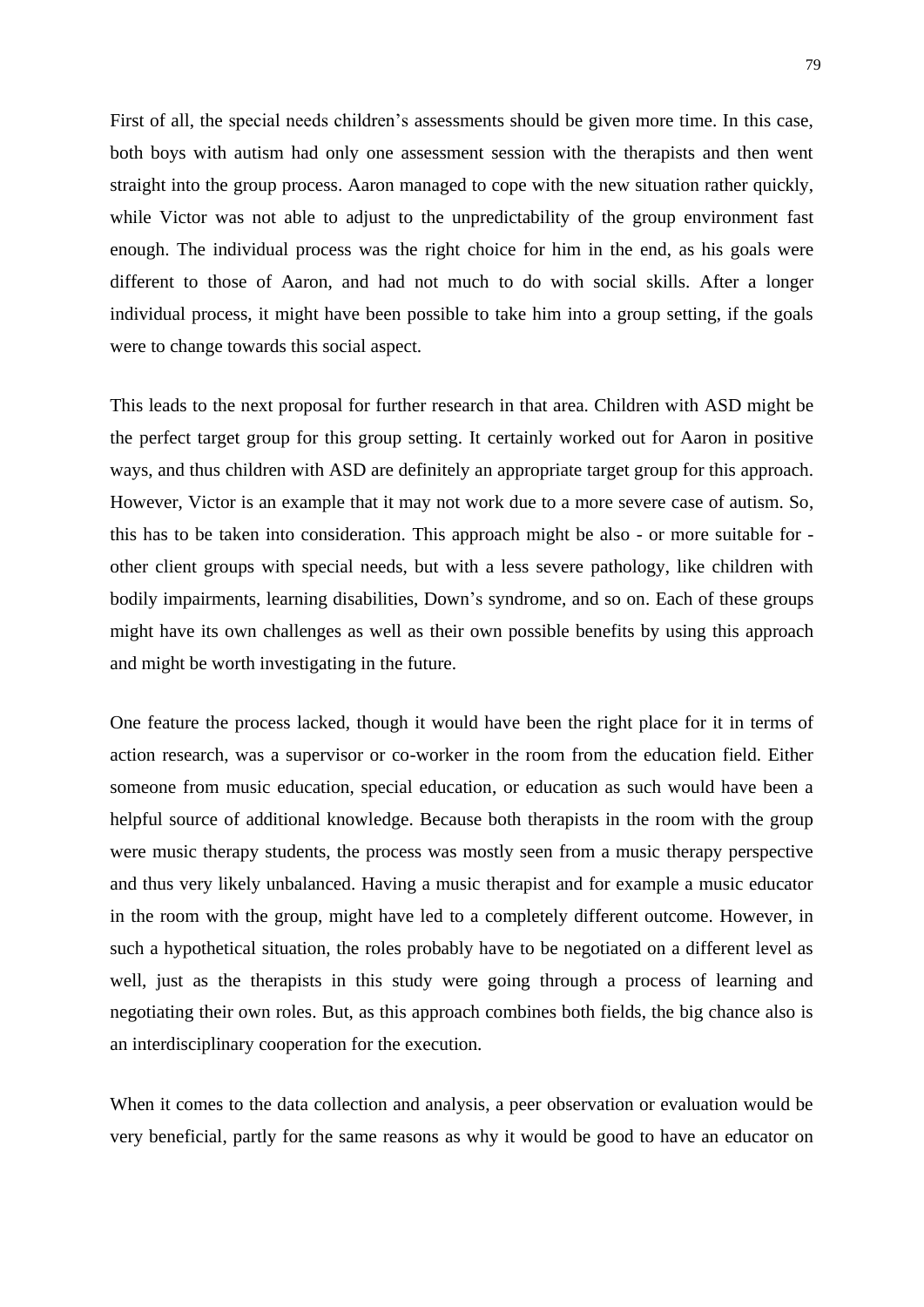board, and partly because a peer gathered dataset would give higher validity to the study as such.

Overall, 18 sessions was a good duration of the process to explore this mixed group setting and still the group process could have been longer, taking into account that half of the group members did not have a particular pathology that needed therapeutic interventions. The more the children with special needs got used to the situation, the more it might also have been possible to challenge them with their peers and balance the activities and tasks in a way that there is was general process for all participating children. A longer process may enhance the effect of the social inclusion as well as strengthen the effects of the musical education and thus the possible preventive effect of the music part.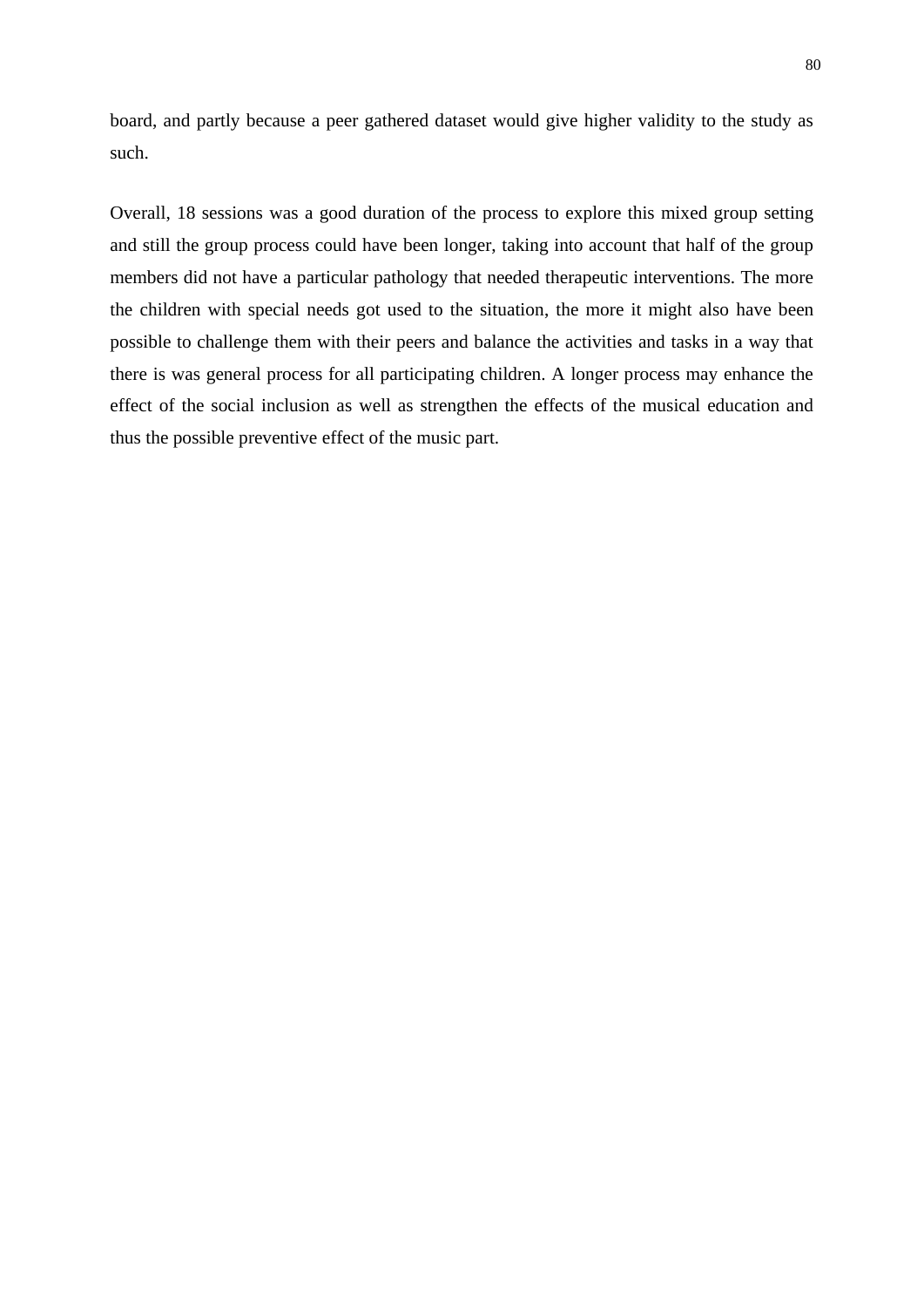## **7 CONCLUSION**

The focus of the study was on the practical implications of combining music therapy, music education, and social inclusion. All three fields and terms have positive practical applications, and it was the goal to combine them in such a way that the benefits and advantages of these different fields would blend in the most positive and useful way. When looking into the practical implications concerning the research questions, the results do imply there is yet some way to go in developing the approach.

A mixed group such as this should be formed carefully, with a thorough assessment of the possible participants beforehand. On one hand, that may help to keep the group going, as the level differences can be estimated in advance. On the other hand, the activities and interventions should be adjusted according to the needs of the clients, the abilities of all participants, and the level of development. In the context of this approach, such apparently basic considerations gain importance, because it might make it easier to highlight commonalities rather than differences, and the flow of the sessions might be easier to maintain.

Activities should be chosen according to the clients' abilities, but should also be challenging enough to make them worth doing. The balance between making it possible for the boys with autism yet not boring for the typically developing girls was something we as therapists had to learn rather quickly and through trial and error.

In that sense, the outcome of the therapy can be seen as very positive for Aaron. He seemed to react rather easily to musical cues and was also receptive for group activities. In the therapy process, he showed increasing eye contact and onlooker behavior towards all group members, would participate and play more often without physical aid, and became overall calmer and more patient. Towards the end, he also started to initiate games with others on his own. In the interview, his mother did report some of these changes in her son also outside of the therapy room, especially concerning the social implications (playing the "chasing game"), patience, and following instructions. Furthermore, he has been assigned to music therapy after this therapy process and will continue his process in individual therapy.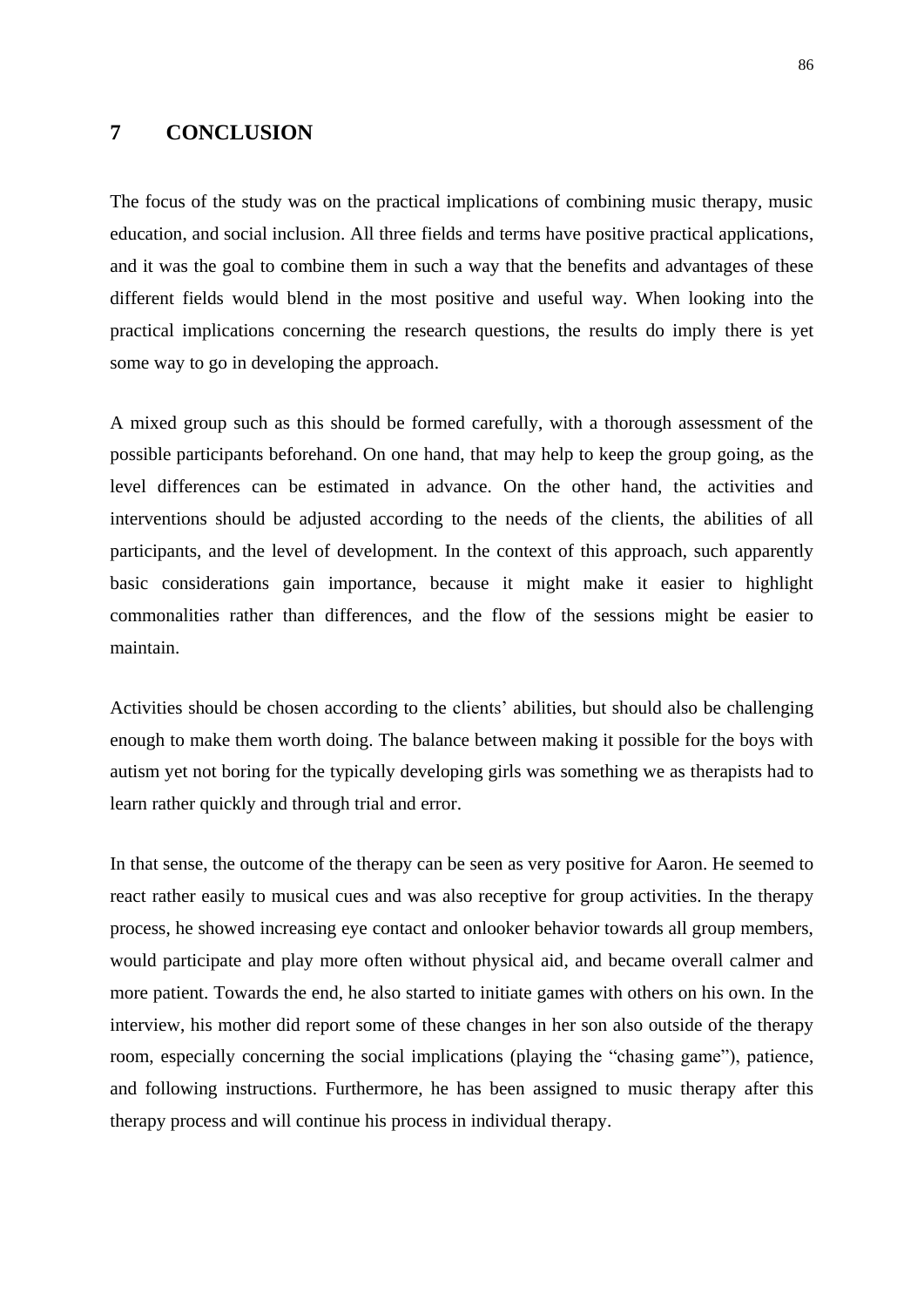Even though the focus on the educational part of the study was somewhat lost, some implications could be found and – as valuable as actual findings – the missing bits can be pointed out and proposed for further research. So, the cooperation with a music educator or special educator was something this study lacked and likely would have benefited from. It might be possible that behavioral findings e.g. in Laura, who showed increased ignoring behavior towards Aaron, could have been avoided with the consultation of an educator. Nevertheless, the outcome for both girls can be seen as positive and, according to the results of the analyses and the mothers' interviews after the therapy, both gained something from it. Andrea even started piano lessons during the therapy process, for she showed particular interest in that instrument. Also, she developed an attachment to all participants equally, while she furthermore found a friend in Laura.

For both therapy and educational research fields, this study holds some interesting points and ideas, which could be researched further. More focus could be put on the educational part, as already mentioned above, but also the therapeutic impact of this social inclusion therapy approach could be looked at with different pathological groups. As stated in the discussion, children with ASD might be not the most fitting target group for this approach, even though the results with at least one of the clients were quite promising. However, looking into a mixed group with for example physically impaired participants, or children with different, less severe special needs, might be highly interesting. The implications from such inquiry also for the education field, schools, and kindergartens, could be highly valuable.

However, an important lesson that was learned throughout this process was that the most important part of the therapy first and foremost is the client. As this therapy process was a clinical internship as well as an experimental group for this thesis, the research part should always support the interests of the clients. For this reason, we removed Victor after four sessions, nor were Aaron's differences verbally addressed on more than one occasion in the entire process. In that sense, there may be many more possibilities inherent in this approach, but for us it was maybe not possible to take advantage of them, or explore all of them, as we were primarily clinical interns, who took responsibility for our clients, which was a wonderful thing to do.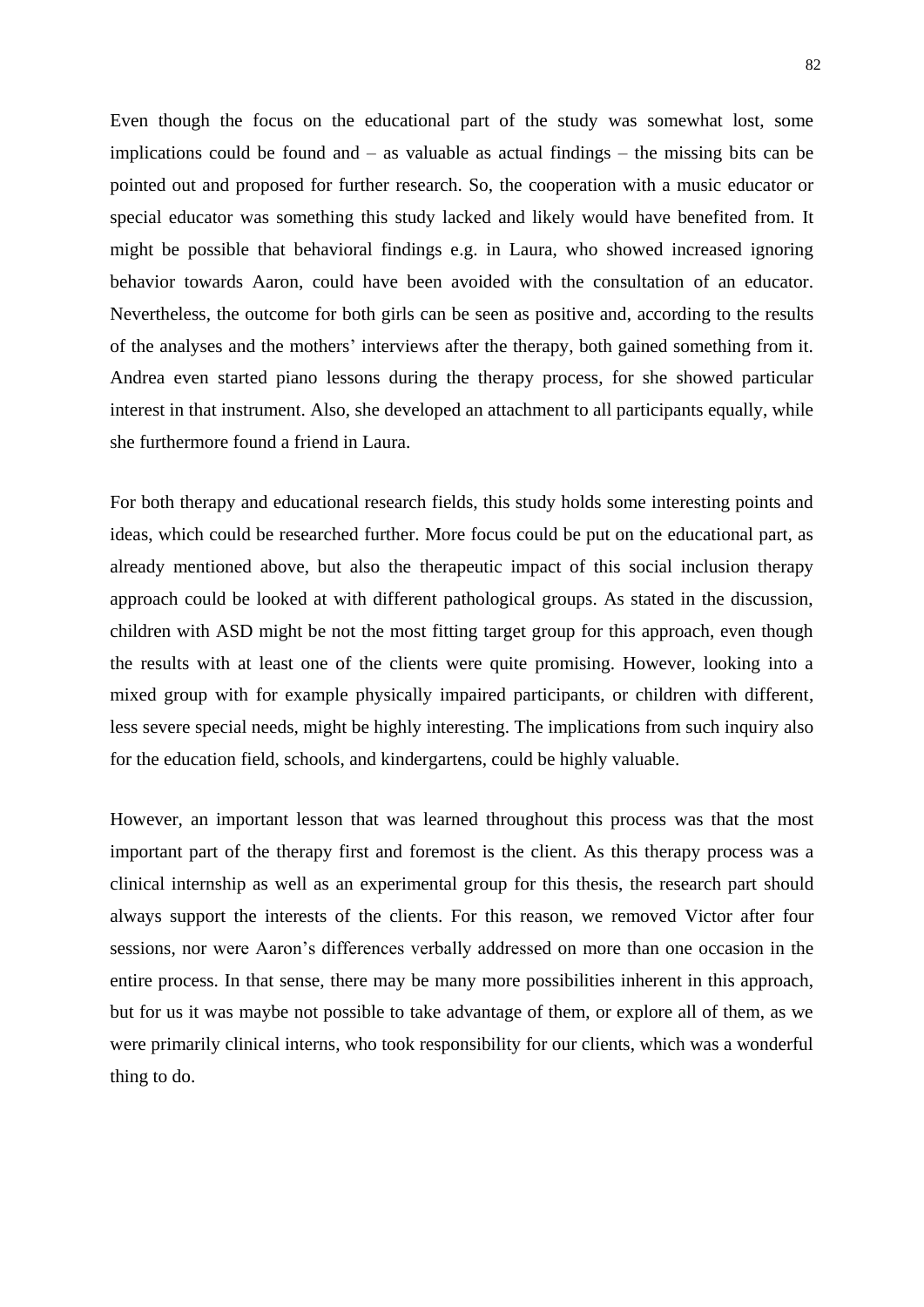I am convinced that this approach holds great potential and I truly hope that this idea of such a setting in music therapy may be picked up, for the benefit of both groups of children (typically and non-typically developing) might be profound in ways that we have just not explored yet.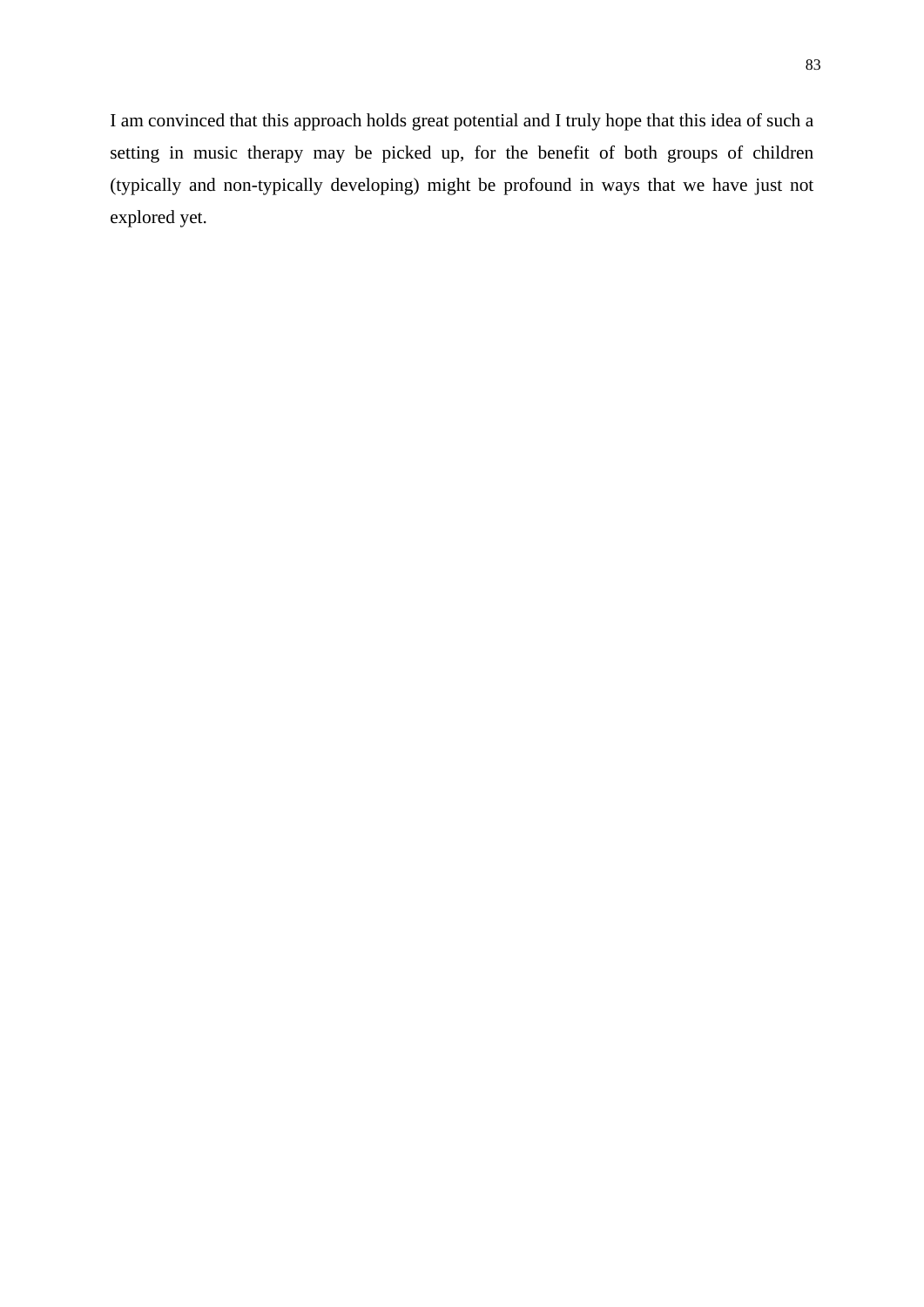## **References**

- Ahonen-Eerikäinen, H. (2007). *Group Analytic Music Therapy*. Gilsum NH: Barcelona Publishers.
- Ashbach, C., & Schermer, V. L. (1987). *Object Relations, the Self and the Group*. London: Routledge and Kegan Paul Ltd.
- Brierley, J. (1994). Give Me a Child Until He is Seven Brain Studies and Early Childhood Education. London: The Falmer Press.
- Brucia, K. E. (2014). *Defining Music Therapy*. Gilsum NH: Barcelona Publishers.
- Burlingame, G. M., Fuhriman, A., & Johnson, J. E. (2002). Cohesion in Group Psychotherapy. In N. C. Norcross (Ed.). *Psychotherapy Relationships that work* (71- 87). Oxford/New York: Oxford University Press.
- Chobert, J., Francois, C., Velay, J. L., & Besson, M. (2014). Twelve Months of Active Musical Training in 8- to 10-year-old Children Enhances the Preattentive Processing of Syllabic Duration and Voice Onset Time. *Cerebral Cortex, 24,* 956-967.
- Dies, R. R. (2003). Group Psychotherapy. In A. S. Gurman & S. B. Messer, (Eds.). *Essential Psychotherapies – Theory and Practice* (515-550). New York: The Guilford Press.
- Foulkes, S. H. (1964). *Therapeutic Group Analysis*. London: George Allen & Unwin.
- Fox, N. J. (2003). Induction. In L. M. Given (Ed.). *The SAGE Encyclopedia of Qualitative Research Methods* (429-430). Los Angeles: SAGE.
- Franzosi, R. P. (2004). Content Analysis. In M. Hardy & A. Bryman (Eds.). *Handbook of Data Analysis* (548-566). New York: SAGE.
- Frattura, E., & Capper, C. A. (2006). Segregated programs versus integrated comprehensive service delivery for all learners: Assessing the differences. *Remedial and Special Education, 27*(6), 355–364.
- Friend, M., & Bursuck, W. D. (2012). Including Students with Special Needs: A Practical Guide for Classroom Teachers. New York: Pearson.
- Fuchs, D., Fuchs, L. S., & Stecker, P. M. (2010). The "blurring" of special education in a new continuum of general education placements and services. *Exceptional Children, 76,* 301–323.
- Fuhrman, A. & Burlingame, G. M. (1994). Group psychotherapy: Research and Practice. In A. Fuhriman & G. M. Burlingame (Eds.). *Handbook of group psychotherapy* (3-40). New York: Wiley.
- Giddens, A. (2006): *Sociology*. Cambridge: Polity Press.
- Grogan, K., & Knak, D. (2002). A Children's Group: An Exploration of the Framework Necessary for Therapeutic Work. In A. Davies & E. Richards (Eds.). *Music Therapy*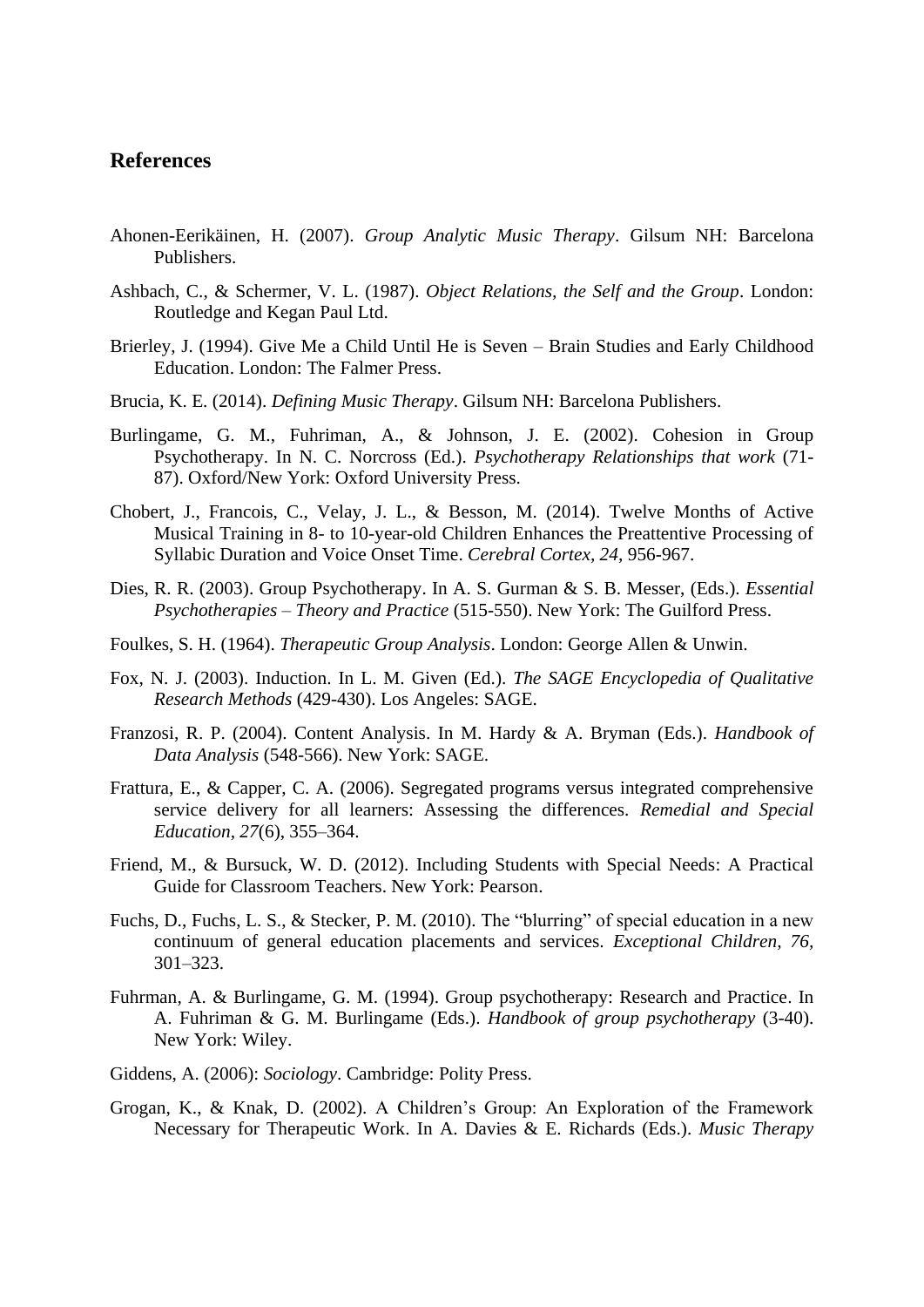*and Group Work – Sound Company* (202-215). Londong/Philadelphia: Jessica Kingsley Publishers.

- Hagen, E., & Bryant, G. (2003). Music and dance as a coalition signaling system. *Human Nature, 14,* 21-51.
- Horvath, A. O., & Badi, R. B. (2002) The Alliance. In N. C. Norcross (Ed.), *Psychotherapy Relationships that work* (37-69). Oxford/New York: Oxford University Press.
- Hyde, K. L., Lerch, J., Norton, A., Forgeard, M., Winner, E., Evans, A. C., & Schlaug, G. (2009). The Effects of Musical Training on Structural Brain Development – A Longitudinal Study. In *Annals of the New York Academy of Science*, Volume 1169, The Neurosciences and Music III Disorders and Plasticity, New York, 182-186.
- Julien, H. (2008). Content Analysis. In L. M. Given (Ed.). *The Sage Encyclopedia of Qualitative Research Methods* (120-122). New York: SAGE.
- Kemmis, S., & McTaggart, R. (2000). Participatory action research. In N. Denzin & Y. Lincoln (Eds.). *The Handbook of Qualitative Research* (271-330). London: SAGE.
- Kemple, K. M. (2004). Let's Be Friends Peer Competence and Social Inclusion in Early Childhood Programs. New York: Teachers College Press.
- Kirsch, M. (2006). Introduction: Inclusion and Exclusion in the Global Arena. In M. Kirsch (Ed.). *Inclusion and Exclusion in the Global Arena* (1-28). New York and London: Routledge.
- Kirschner, S., & Tomasello, M. (2010)*.* Joint music making promotes prosocial behavior in 4 year-old children, *Evolution and Human Behavior, 31,* 354-364.
- Koshy, E., Koshy, V., & Waterman, H. (2011). *Action Research in Health Care*. Los Angeles: SAGE.
- Kraus, N., Slater, J., Thompson, E. C., Hornickel, J., Strait, D. L., Nicol, T., & White-Schwoch, T. (2014). Music Enrichment Programs Improve the Neural Encoding of Speech in At-Risk Children. *The Journal of Neuroscience, 34*, 11913-11918.
- Labonte, R. (2004). Social inclusion/exclusion: Dancing the dialectic. *Health Promotion International, 19*(1), 115-121.
- Light, P., & Littleton, K. (2003). *Social Processes in Children's Learning*. Cambridge University Press.
- Mallory, B. (1994). Inclusive policy, practice, and theory for young children with developmental differences. In B. Mallory & R. New (Eds.). *Diversity and developmentally appropriate practices: Challenges for early childhood education*. (44- 61) New York: Teachers College Press.
- McRoberts, C., Burlingame, G. M., & Hoag, M. J. (1998). Comparative efficacy of individual and group psychotherapy: A meta-analytic perspective. *Group Dynamics, 2*, 101-117.
- Meyer, J. (2000). Using Qualitative Methods in Health Related Action Research. *British Medical Journal, 320*, 178-181.